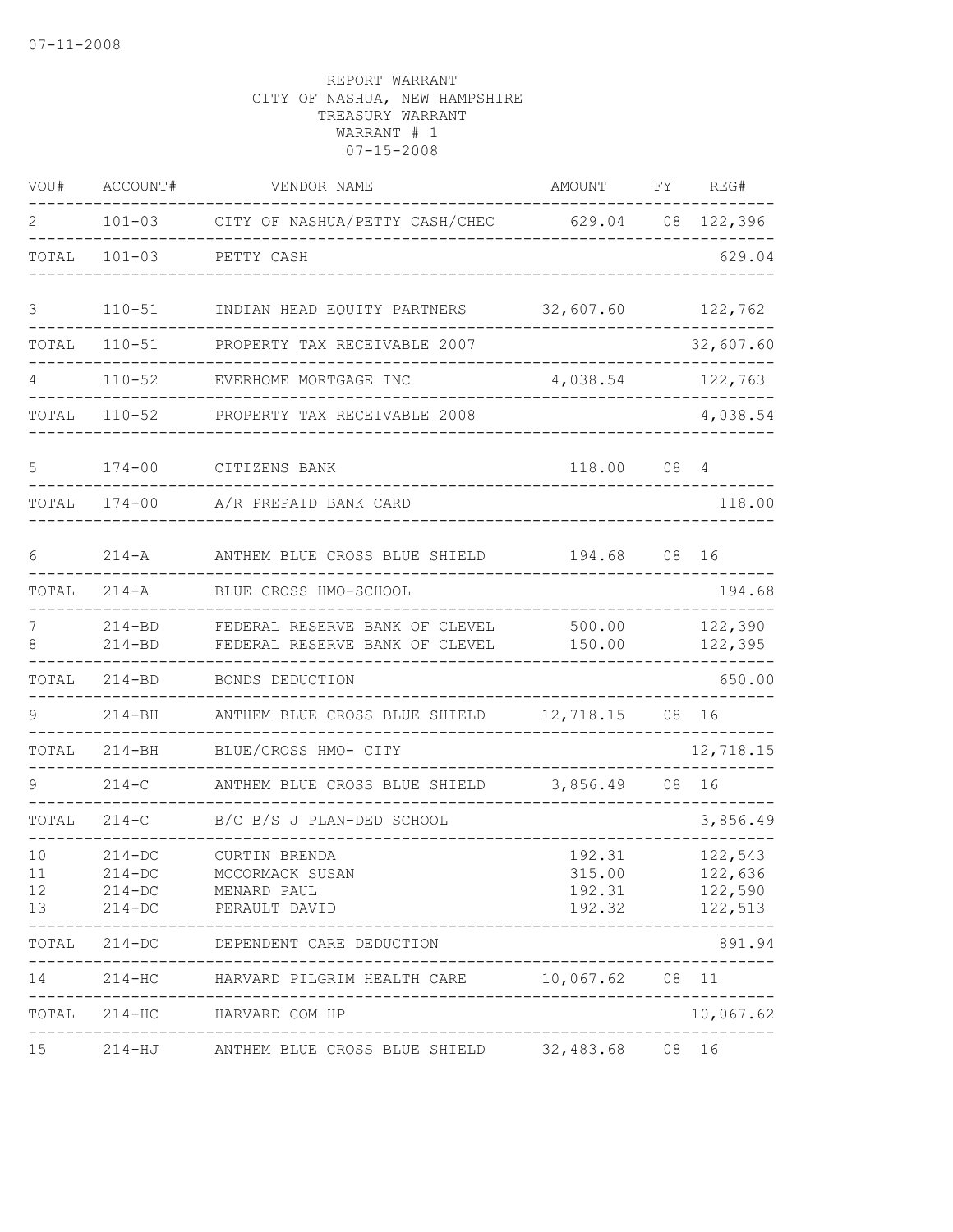| VOU#                                                        | ACCOUNT#                                                                                                                                 | VENDOR NAME                                                                                                                                                                 | AMOUNT                                                                                                          | FY                   | REG#                                                                    |
|-------------------------------------------------------------|------------------------------------------------------------------------------------------------------------------------------------------|-----------------------------------------------------------------------------------------------------------------------------------------------------------------------------|-----------------------------------------------------------------------------------------------------------------|----------------------|-------------------------------------------------------------------------|
| TOTAL                                                       | 214-HJ<br>_____________________                                                                                                          | BC/BS J PLAN DED-CITY                                                                                                                                                       |                                                                                                                 |                      | 32,483.68                                                               |
| 15                                                          | $214 - PO$                                                                                                                               | ANTHEM BLUE CROSS BLUE SHIELD 11,951.97 08 16                                                                                                                               |                                                                                                                 |                      | . _ _ _ _ _ _ _                                                         |
|                                                             | TOTAL 214-PO                                                                                                                             | BC/BS POINT OF SERV- CITY<br>------------------------------------                                                                                                           |                                                                                                                 |                      | 11,951.97                                                               |
|                                                             |                                                                                                                                          | 214-SL SUN LIFE ASSURANCE COMPANY OF 3,470.88<br>_____________________                                                                                                      |                                                                                                                 |                      | 8                                                                       |
|                                                             | TOTAL 214-SL                                                                                                                             | BPW GROUP INS-SUN LIFE                                                                                                                                                      |                                                                                                                 |                      | 3,470.88                                                                |
|                                                             | $203,96$ $214-V$<br>$203,96$ $214-V$                                                                                                     | UNUM LIFE INSURANCE<br>VISION SERVICE PLAN - NH                                                                                                                             | 1,531.56<br>45.12                                                                                               |                      | 123,053<br>123,054                                                      |
| TOTAL                                                       | $214-V$                                                                                                                                  | VISION CARE DEDUCTION                                                                                                                                                       |                                                                                                                 |                      | 1,576.68                                                                |
| 17<br>18<br>19<br>20<br>21<br>22<br>23<br>24<br>25<br>TOTAL | $255 - 00$<br>$255 - 00$<br>$255 - 00$<br>$255 - 00$<br>$255 - 00$<br>$255 - 00$<br>$255 - 00$<br>$255 - 00$<br>$255 - 00$<br>$255 - 00$ | STATE OF NH-MV<br>STATE OF NH-MV<br>STATE OF NH-MV<br>STATE OF NH-MV<br>STATE OF NH-MV<br>STATE OF NH-MV<br>STATE OF NH-MV<br>STATE OF NH-MV<br>STATE OF NH-MV<br>STATE MVR | 12,291.05<br>21,009.65<br>8,877.40<br>9,866.25<br>19,650.55<br>19,647.30<br>15,434.00<br>15,330.25<br>16,029.50 | 08<br>08<br>08<br>08 | 1<br>12<br>14<br>17<br>20<br>$\mathbf{2}$<br>3<br>7<br>9<br>138, 135.95 |
| 26<br>27<br>28                                              | $257 - 00$<br>$257 - 00$<br>$257 - 00$                                                                                                   | DIRAMIO ROBERT<br>GELCO CORP<br>ROBERT GREGORY                                                                                                                              | 325.20<br>69.30<br>2.50                                                                                         |                      | 08 122,722<br>08 122,567<br>08 122,725                                  |
| TOTAL                                                       | $257 - 00$                                                                                                                               | MV REFUND PENDING                                                                                                                                                           |                                                                                                                 |                      | 397.00                                                                  |
| 29<br>30                                                    | $258 - 00$<br>$258 - 00$                                                                                                                 | HILL MASULLA FULGENIA<br>SCHOMMER LISA MARIE                                                                                                                                | 20.00<br>25.00                                                                                                  | 08                   | 122,731<br>08 122,728                                                   |
| TOTAL                                                       | $258 - 00$                                                                                                                               | TVB REFUND PENDING<br>____________                                                                                                                                          |                                                                                                                 |                      | 45.00                                                                   |
|                                                             |                                                                                                                                          |                                                                                                                                                                             |                                                                                                                 |                      |                                                                         |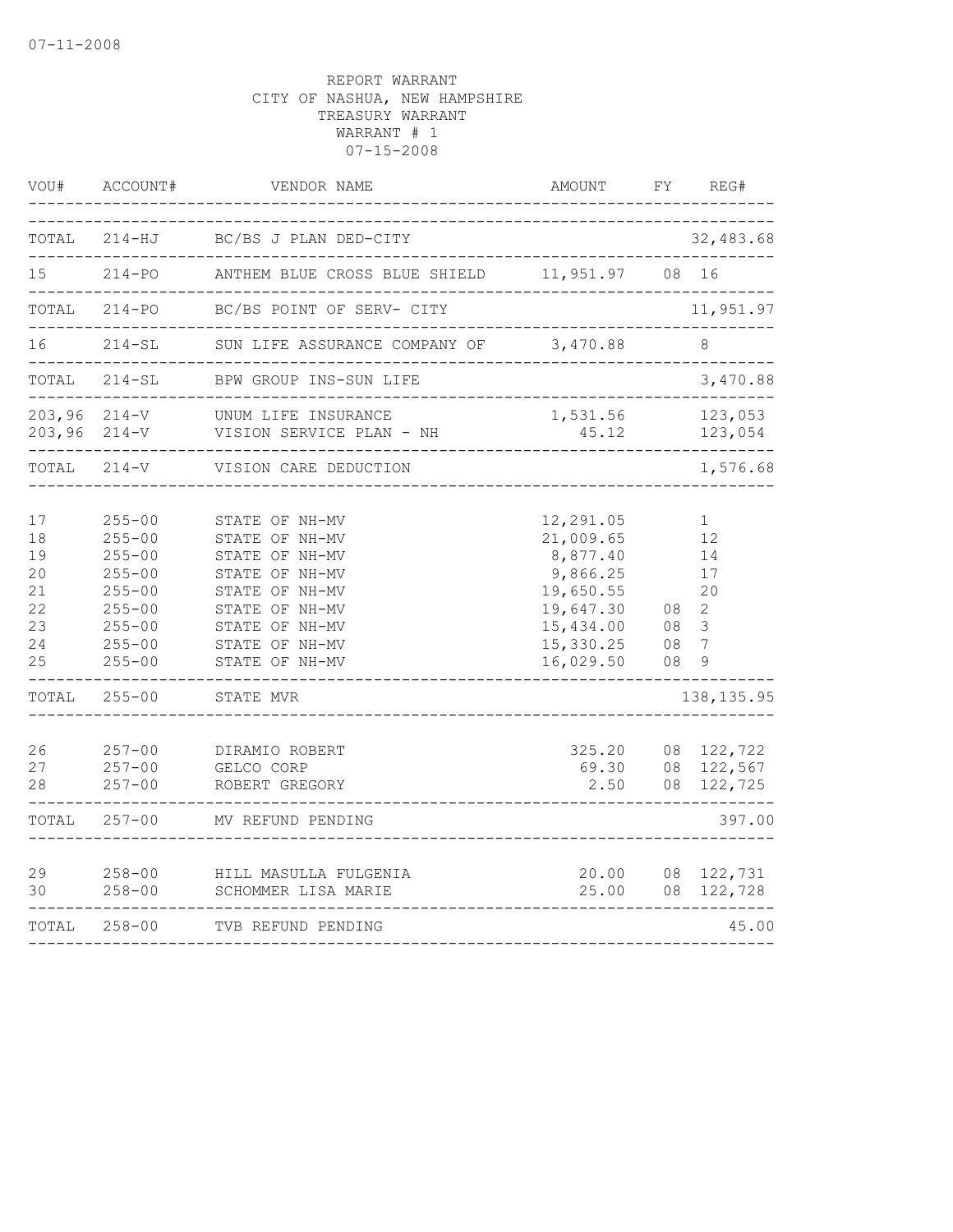| VOU#   | ACCOUNT#  | VENDOR NAME                                    | AMOUNT     | FY | REG#       |
|--------|-----------|------------------------------------------------|------------|----|------------|
| 31     |           | 305-49075 CITY OF NASHUA/PETTY CASH SLIP 30.15 |            |    | 08 122,394 |
| 32     | 305-59100 | ANDERSON CECIL                                 | 50.00      |    | 122,634    |
| 33     | 305-59100 | JEYNES MIKE                                    | 100.00     |    | 122,504    |
| 33     | 305-59100 | JEYNES MIKE                                    | 50.00      |    | 08 122,504 |
| 34     | 305-59100 | O'NEIL TIM                                     | 212.50     |    | 123,055    |
| 34     | 305-59100 | O'NEIL TIM                                     | 50.00      |    | 08 123,055 |
| 35     | 305-59100 | SANCHEZ ANTONIO                                | 50.00      |    | 122,632    |
| 36     | 305-64030 | CITIZENS BANK<br>--------                      | 866.50     | 08 | 4          |
|        | TOTAL 305 | SRF - CIVIC & COMM ACTIVITIES                  |            |    | 1,409.15   |
|        |           |                                                |            |    |            |
| 37     | 308-83012 | ANTHEM BLUE CROSS BLUE SHIELD                  | 120,714.22 | 08 | 16         |
| 37     | 308-83013 | ANTHEM BLUE CROSS BLUE SHIELD                  | 163,602.35 | 08 | 16         |
| 38     | 308-83016 | HARVARD PILGRIM HEALTH CARE                    | 25,818.36  | 08 | 11         |
| 38     | 308-83017 | HARVARD PILGRIM HEALTH CARE                    | 42,104.51  | 08 | 11         |
| 39     | 308-83018 | ANTHEM BLUE CROSS BLUE SHIELD                  | 63,090.17  | 08 | 16         |
| 39     | 308-83019 | ANTHEM BLUE CROSS BLUE SHIELD                  | 75,545.81  | 08 | 16         |
| 40     | 308-83020 | NORTHEAST DELTA                                | 16,051.22  | 08 | 13         |
| 40     | 308-83021 | NORTHEAST DELTA                                | 3,239.52   | 08 | 13         |
| 41     | 308-83040 | CONNECTICUT UNDERWRITERS INC                   | 708.00     |    | 123,161    |
| 42     | 308-83052 | BOROFSKY AMODEO-VICKERY & BAND 2,483.12        |            | 08 | 122,764    |
| 43     | 308-83053 | FOUR SEASONS ORTHOPAEDIC CTR                   | 3,495.00   | 08 | 122,674    |
| $4\,4$ | 308-83054 | APPLE SERVICES NASHUA                          | 2,349.00   | 08 | 122,454    |
| 45     | 308-83054 | APPLE THERAPY SERVICES BEDFORD                 | 2,024.00   | 08 | 122,401    |
| 46     | 308-83054 | ASSOCIATED RADIOLOGISTS PA W/                  | 26.00      | 08 | 122,648    |
| 47     | 308-83054 | AVANTI REHABILITATION MGMT LLC                 | 1,016.50   | 08 | 122,712    |
| $4\,8$ | 308-83054 | DRAKOULAKOS JENNIFER L                         | 174.33     | 08 | 122,633    |
| 49     | 308-83054 | FOUR SEASONS ORTHOPAEDIC CTR                   | 424.00     | 08 | 122,674    |
| 50     | 308-83054 | GREATER NASHUA EMERGENCY PHYS                  | 68.00      | 08 | 122,662    |
| 51     | 308-83054 | KNOETIG ERIN M                                 | 11.00      | 08 | 122,645    |
| 52     | 308-83054 | LEWIS PHYSICAL MEDICINE ASSOC                  | 298.50     | 08 | 122,399    |
| 53     | 308-83054 | MORIARTY KEVIN S DC<br>W/C                     | 422.00     | 08 | 122,655    |
| 54     | 308-83054 | NH ORTHOPAEDIC SURGERY PA W/C                  | 81.00      | 08 | 122,653    |
| 55     | 308-83054 | PARZYCH JOSEPH                                 | 26.38      |    | 08 122,637 |
| 56     | 308-83054 | RINAS DOREEN                                   | 30.30      | 08 | 122,669    |
| 57     | 308-83054 | SO NH REGIONAL MEDICAL CENTER 6,620.28         |            | 08 | 122,649    |
| 58     | 308-83054 | ST JOSEPH'S HOSPITAL W/C                       | 1,409.55   |    | 08 122,450 |
| 59     | 308-83054 | THIRD PARTY SOLUTIONS INC                      | 955.39     |    | 08 122,665 |
| 60     | 308-83054 | TORTORELLO NARISA                              | 127.77     |    | 08 122,638 |
| 61     | 308-83055 | ATLANTIC INVESTIGATION SERVICE                 | 1,921.50   | 08 | 122,560    |
| 62     | 308-83055 | LIBERTY WENDY                                  | 140.00     | 08 | 122,387    |
| 63     | 308-83057 | CITIZENS BANK                                  | 76.00      | 08 | 4          |
| 64     | 308-83063 | MARVELL PLATE GLASS INC<br>W/C                 | 1,047.00   | 08 | 122,671    |
| 65     | 308-83064 | DOWNTOWN COLLISION CENTERS OF                  | 2,922.96   | 08 | 123,181    |
| 66     | 308-83064 | ST LAURENT COLLISION AUTO INC                  | 175.78     | 08 | 122,416    |
| 67     | 308-83102 | DARTMOUTH HITCHCOCK NASHUA                     | 15.00      | 08 | 123,179    |
| 68     | 308-83102 | DERRY NEUROLOGICAL ASSOCIATES                  | 35.00      | 08 | 122,593    |
|        |           |                                                |            |    |            |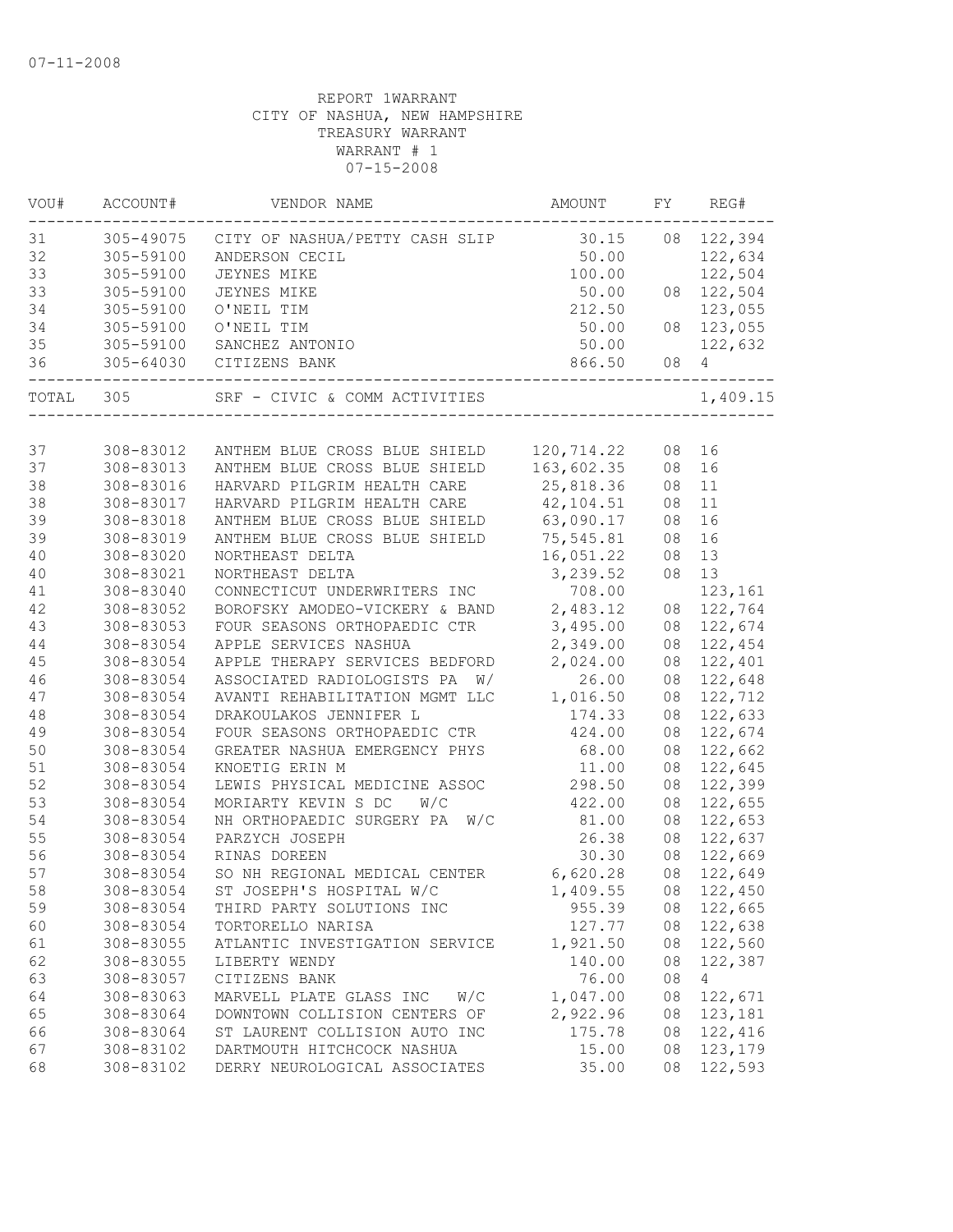| WOU#                                   | ACCOUNT#                                                                                                                                                                                                                     | VENDOR NAME                                                                                                                                                                                                                            | AMOUNT                                                                                             | FY                                     | REG#                                                                                                       |
|----------------------------------------|------------------------------------------------------------------------------------------------------------------------------------------------------------------------------------------------------------------------------|----------------------------------------------------------------------------------------------------------------------------------------------------------------------------------------------------------------------------------------|----------------------------------------------------------------------------------------------------|----------------------------------------|------------------------------------------------------------------------------------------------------------|
| 69<br>70                               | 308-83199                                                                                                                                                                                                                    | 308-83102 FOUNDATION MEDICAL PARTNERS IN<br>STANLEY ELEVATOR CO INC                                                                                                                                                                    | 15.00 08 122,720<br>3,565.26                                                                       |                                        | 08 122,598                                                                                                 |
| TOTAL                                  | 308                                                                                                                                                                                                                          | SRF - INSURANCE                                                                                                                                                                                                                        |                                                                                                    |                                        | 542,829.78                                                                                                 |
|                                        | 203,963 3086-49075<br>203,964 3086-53100<br>203,965 3086-83004<br>203,966 3086-83102<br>203,967 3086-91040                                                                                                                   | BLAUVELT DARCY<br>CALLAHAN CAROLYN<br>VISION SERVICE PLAN - NH<br>UNUM LIFE INSURANCE<br>COTE RICHARD                                                                                                                                  | 12.17<br>7,750.00<br>16.29<br>23.62<br>52.02                                                       | 08                                     | 122,951<br>08 122,956<br>123,057<br>123,056<br>08 122,802                                                  |
| TOTAL                                  | 308                                                                                                                                                                                                                          | JAVITS GRANT PROGRAM                                                                                                                                                                                                                   |                                                                                                    |                                        | 7,854.10                                                                                                   |
|                                        | 203,968 3097-43005<br>203,969 3097-49075<br>203,970 3097-49085<br>203, 971 3097-49085<br>203, 972 3097-49085<br>203, 973 3097-49085<br>203,974 3097-83004<br>203, 975 3097-83102<br>203,976 3097-91005<br>203,977 3097-91005 | UNITED PARCEL SERVICE<br>CENTRAL PAPER<br>ALL RIGHT PROVISIONS, INC.<br>FANTINI BAKING CO., INC.<br>GILL'S PIZZA CO.<br>THE J.M. SMUCKER COMPANY<br>VISION SERVICE PLAN - NH<br>UNUM LIFE INSURANCE<br>KIMBELL JEANETTE<br>RALPH PAULE | 6.95<br>5,328.63<br>114.00<br>65.55<br>10,597.30<br>3,274.20<br>130.32<br>123.80<br>73.10<br>44.82 | 08<br>08<br>08<br>08<br>08<br>08<br>08 | 122,790<br>122,873<br>122,964<br>122,931<br>122,902<br>123,013<br>123,059<br>123,058<br>122,836<br>122,798 |
| TOTAL                                  | 309                                                                                                                                                                                                                          | SRF - FOOD SERVICES                                                                                                                                                                                                                    |                                                                                                    |                                        | 19,758.67                                                                                                  |
|                                        |                                                                                                                                                                                                                              | 203,978 3117-78007 BEST FORD/BEST CYCLE                                                                                                                                                                                                | 110.23                                                                                             |                                        | 08 122,424                                                                                                 |
| TOTAL                                  | 311                                                                                                                                                                                                                          | DRIVER'S EDUCATION                                                                                                                                                                                                                     |                                                                                                    |                                        | 110.23                                                                                                     |
|                                        |                                                                                                                                                                                                                              | 203,979 3118-49050 SCHOOL HEALTH CORP                                                                                                                                                                                                  | 876.66                                                                                             | 08                                     | 122,428                                                                                                    |
| TOTAL                                  | 311                                                                                                                                                                                                                          | SUMMER SCHOOL                                                                                                                                                                                                                          |                                                                                                    |                                        | 876.66                                                                                                     |
| 71<br>72<br>73<br>74<br>75<br>76<br>77 | $312 - 705$<br>$312 - 705$<br>$312 - 705$<br>$312 - 705$<br>312-78007<br>312-78007<br>312-94010                                                                                                                              | D & R TOWING INC<br>PICA PRISCILLA J<br>RAWE CHERYL<br>TILDEN AUTOMOTIVE & TRUCK CTRS<br>AMERICAN AUTO SEAT COVER INC<br>MAC MULKIN CHEVROLET INC<br>NHTCA/NHCTCA JOINT CERTIFICATI                                                    | 680.00<br>105.00<br>110.00<br>170.00<br>145.00<br>55.67<br>40.00                                   | 08<br>08<br>08<br>08<br>08<br>08       | 123,021<br>122,719<br>122,718<br>122,625<br>122,408<br>123,022<br>122,389                                  |
| 78                                     | 312-98029                                                                                                                                                                                                                    | CITY OF NASHUA/PETTY CASH SLIP                                                                                                                                                                                                         | 15.10                                                                                              | 08                                     | 122,394                                                                                                    |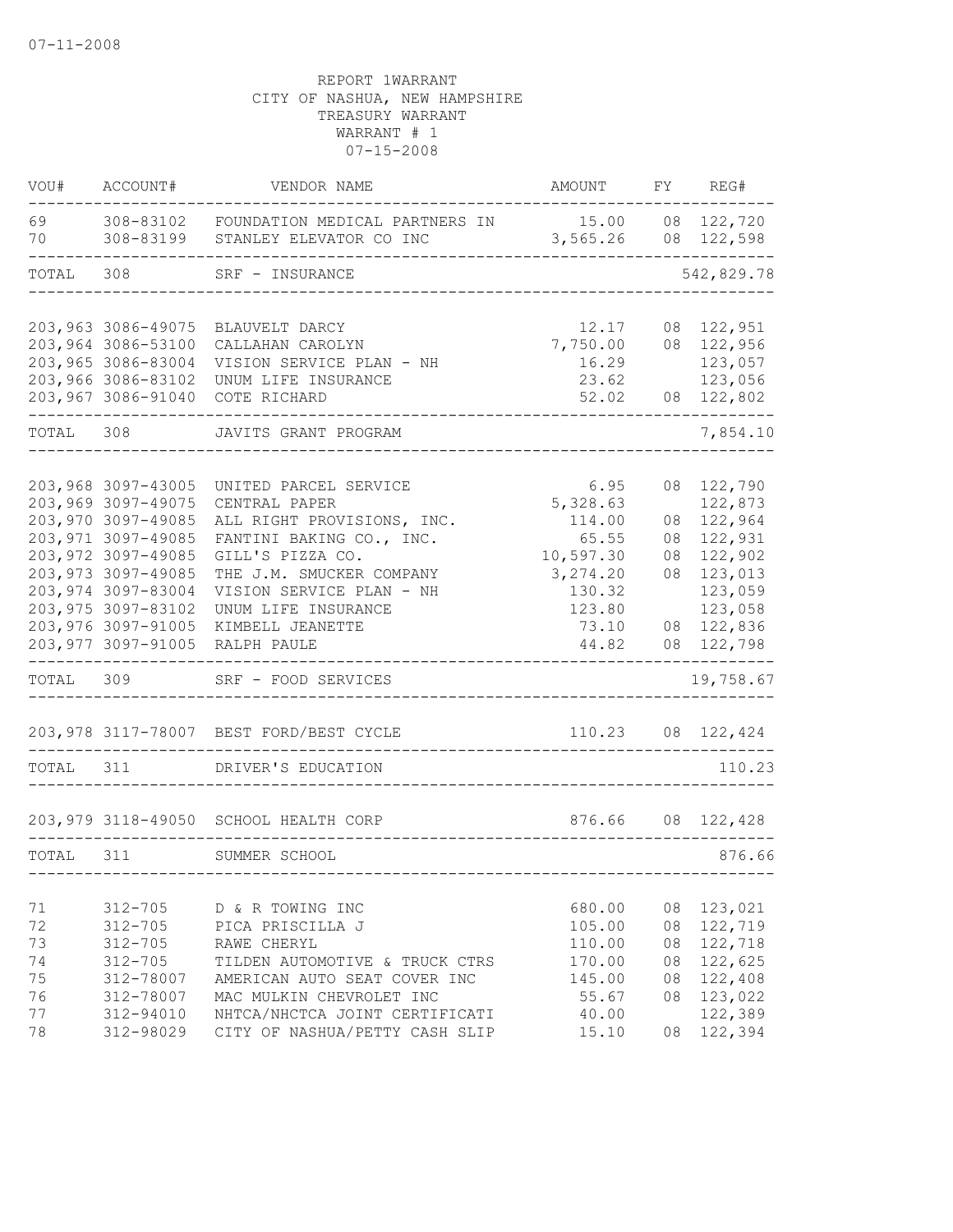|                                                    | VOU# ACCOUNT#                                                                                                             | VENDOR NAME                                                                                                                                                                                                   | AMOUNT FY REG#                                                                           |                                                                                                                      |
|----------------------------------------------------|---------------------------------------------------------------------------------------------------------------------------|---------------------------------------------------------------------------------------------------------------------------------------------------------------------------------------------------------------|------------------------------------------------------------------------------------------|----------------------------------------------------------------------------------------------------------------------|
|                                                    |                                                                                                                           | TOTAL 312 SRF - FINANCIAL SERVICES                                                                                                                                                                            |                                                                                          | 1,320.77                                                                                                             |
|                                                    |                                                                                                                           | 203,980 3122-49050 JOSTENS INC                                                                                                                                                                                | 14.63 08 122,825                                                                         |                                                                                                                      |
| TOTAL 312                                          |                                                                                                                           | ADULT ED/CONTINUING ED                                                                                                                                                                                        |                                                                                          | 14.63                                                                                                                |
|                                                    |                                                                                                                           | 203,981 3259-49075 OFFICE ENVIRONMENTS OF NEW ENG 385.00 08 122,697                                                                                                                                           |                                                                                          |                                                                                                                      |
| TOTAL 325                                          |                                                                                                                           | WALKER FUND NH CHARITABLE EMS                                                                                                                                                                                 |                                                                                          | 385.00                                                                                                               |
| 79<br>80<br>81<br>82<br>83<br>84<br>85<br>86<br>87 | 331-01298<br>331-01500<br>$331 - 01500$<br>331-01663<br>331-59100<br>$331 - 64030$<br>331-64030<br>331-64192<br>331-98035 | TELEGRAPH PUBLISHING CO<br>LAW REALTY CO INC<br>RAPID REAL ESTATE LLC<br>CHILD ADVOCACY CENTER<br>LEXISNEXIS<br>GOVCONNECTION INC<br>TASER INTERNATIONAL<br>AMERICAN AUTO SEAT COVER INC<br>SAM'S CLUB DIRECT | 55.05<br>408.33<br>1,500.00<br>6,659.90<br>2.00<br>71.70<br>1,629.77<br>391.45<br>185.20 | 08 123,227<br>123,190<br>123,149<br>08 122,626<br>08 123,169<br>08 122,406<br>08 122,606<br>08 122,408<br>08 123,147 |
| TOTAL                                              | 331                                                                                                                       | SRF - POLICE DEPARTMENT                                                                                                                                                                                       |                                                                                          | ---------<br>10,903.40                                                                                               |
|                                                    |                                                                                                                           | 203,982 3318-91040 PILLSBURY KERRY                                                                                                                                                                            | 15.15 08 122,914<br>--------                                                             |                                                                                                                      |
| TOTAL 331                                          |                                                                                                                           | TITLE I SCHL IMPR-FES                                                                                                                                                                                         |                                                                                          | 15.15                                                                                                                |
| 88<br>89<br>90                                     | 332-49050<br>332-49075<br>332-64192                                                                                       | IDEA BANK<br>STAPLES BUSINESS ADVANTAGE<br>WOOD RICHARD                                                                                                                                                       | 1,955.00<br>659.66<br>849.99                                                             | 08 122,420<br>08 122,782<br>08 122,388                                                                               |
| TOTAL 332                                          |                                                                                                                           | SRF - FIRE DEPARTMENT                                                                                                                                                                                         |                                                                                          | 3,464.65                                                                                                             |
|                                                    |                                                                                                                           | 203,983 3338-49075 TOADSTOOL BOOKSHOP                                                                                                                                                                         |                                                                                          | 870.26 08 122,514                                                                                                    |
| TOTAL                                              | 333                                                                                                                       | TITLE I SCHL IMPRV MT PLEASANT                                                                                                                                                                                |                                                                                          | 870.26                                                                                                               |
|                                                    | 203,984 3358-49050                                                                                                        | SCHOOL SPECIALTY<br>203,985 3358-83004 VISION SERVICE PLAN - NH<br>203,986 3358-83102 UNUM LIFE INSURANCE<br>203,987 3358-91040 BOZEK NANCY                                                                   | 734.51<br>16.29<br>16.78<br>37.02                                                        | 08 122,827<br>123,061<br>123,060<br>08 122,833                                                                       |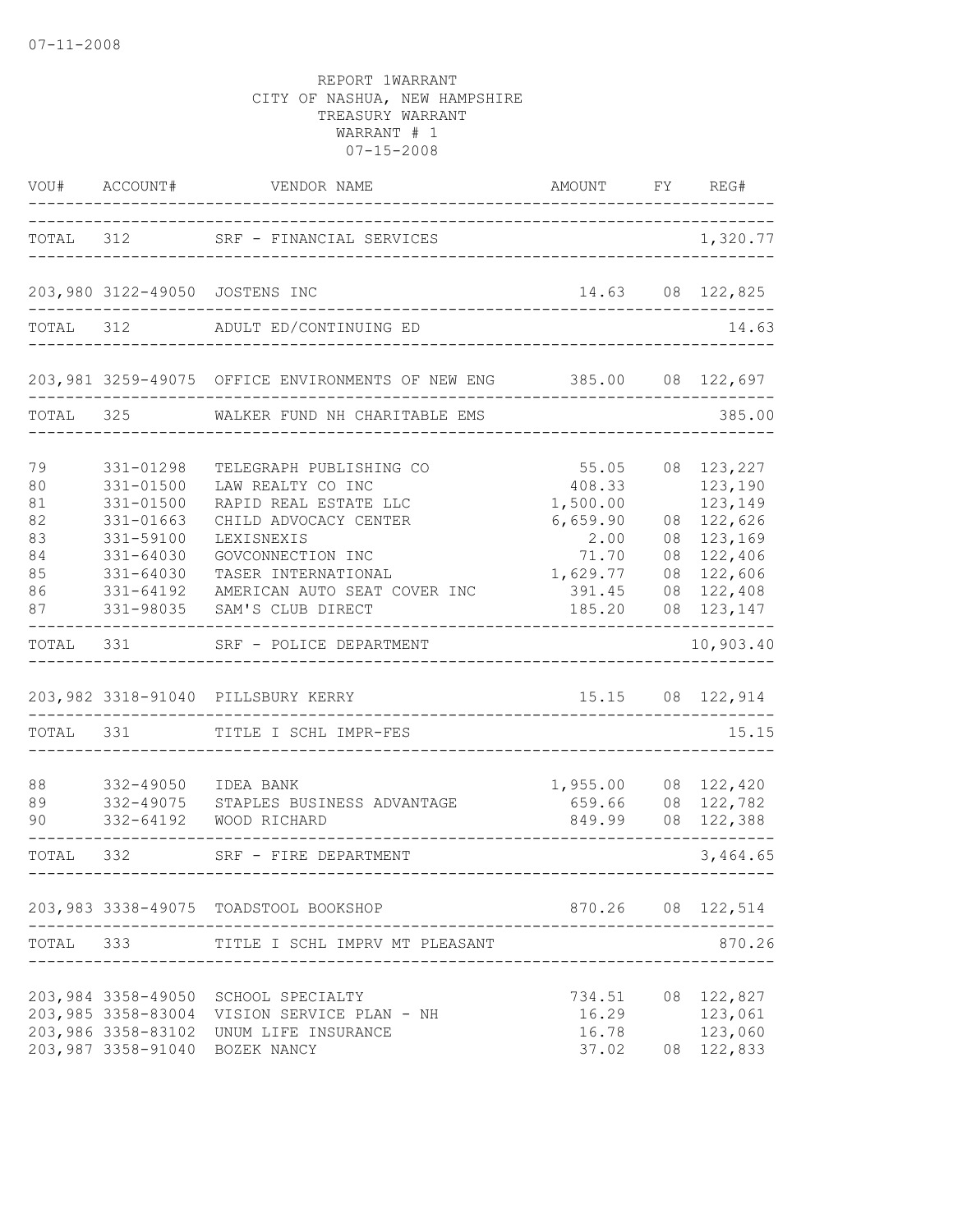| VOU#       | ACCOUNT#                                 | VENDOR NAME                                                  | AMOUNT                        | FY       | REG#                     |
|------------|------------------------------------------|--------------------------------------------------------------|-------------------------------|----------|--------------------------|
|            | 3358-91040                               | CITIZENS BANK                                                | 811.68                        | 08       | $\overline{4}$           |
|            | 203,988 3358-91040                       | <b>GUAL WENDY</b>                                            | 155.50                        |          | 08 122,885               |
|            | 203,989 3358-91040                       | MCINTYRE MAURA                                               | 155.50                        |          | 08 122,502               |
|            | 203,990 3358-91040                       | MOREHOUSE LINDA                                              | 19.40                         |          | 08 122,813               |
|            | 203,991 3358-91040                       | PIKE STEPHANIE                                               | 440.12                        |          | 08 122,971               |
|            | 203,992 3358-91040                       | RILEY NANCY                                                  | 155.50<br>___________________ |          | 08 122,800               |
| TOTAL 335  |                                          | TITLE IB READ 1ST MT PLEASANT<br>-----------                 |                               |          | 2,542.30                 |
|            |                                          |                                                              |                               |          |                          |
|            |                                          | 203,993 3368-49075 CASSADY TRACEY A                          | 5.00                          |          | 08 122,814               |
|            |                                          | 203,994 3368-49075 COHEN MARLENE                             | 16.86                         |          | 08 122,847               |
|            |                                          | 203,995 3368-49075 QUIGLEY JANE                              |                               |          | 124.72 08 122,830        |
| TOTAL      | 336                                      | TITLE I SCHL IMPR DR CRISP                                   |                               |          | 146.58                   |
|            |                                          |                                                              |                               |          |                          |
| 92         | 341-41010                                | BUYONLINENOW.COM                                             | 1,044.00                      |          | 08 122,777               |
| 93         | 341-41010                                | DISCOUNT TWO-WAY RADIO                                       | 640.00                        | 08       | 122,939                  |
| 94         | 341-41010                                | STAPLES BUSINESS ADVANTAGE                                   | 740.25                        | 08       | 122,782                  |
| 95         | 341-41010                                | ULINE                                                        | 724.20                        | 08       | 122,652                  |
| 96         | 341-41015                                | STAPLES BUSINESS ADVANTAGE                                   | 705.46                        | 08       | 122,782                  |
| 97         | 341-44020                                | COPY SHOP                                                    | 201.00                        | 08       | 122,518                  |
| 98         | 341-53018                                | NASHUA REGIONAL PLANNING COMMI                               | 1,960.00                      | 08       | 123,045                  |
| 99         | 341-64045                                | CDW GOVERNMENT INC                                           | 1,805.00                      | 08       | 122,822                  |
| 100        | 341-64045                                | DELL MARKETING LP                                            | 9,998.88                      | 08       | 122,493                  |
| 101        | 341-91025                                | ETKIND PAUL                                                  | 110.47                        | 08       | 122,487                  |
| 102        | 341-91025                                | LOSIER NICOLE                                                | 5.00                          | 08       | 122,707                  |
| 103<br>104 | 341-91025<br>341-91025                   | MACK ROBERT<br>TREMBLAY MICHAEL                              | 20.59                         |          | 08 122,481<br>08 122,667 |
|            |                                          |                                                              | 11.06                         |          |                          |
| TOTAL      | 341                                      | SRF - COMMUNITY SERVICES                                     |                               |          | 17,965.91                |
|            |                                          |                                                              |                               |          |                          |
| 105        | 342-41015                                | STAPLES BUSINESS ADVANTAGE                                   | 869.03                        |          | 08 122,782               |
| 106        | 342-43005<br>342-47010                   | CHANNING BETE CO INC                                         | 8.50<br>1,608.60              |          | 08 122,823               |
| 107        |                                          | NH MEDICAL/DENTAL SUPPLY LLC/D                               |                               |          | 08 122,549               |
| 108        | 342-49050                                | CHANNING BETE CO INC<br>____________________________________ | 71.40                         |          | 08 122,823               |
|            |                                          | TOTAL 342 SRF - COMMUNITY HEALTH<br>----------------------   |                               |          | 2,557.53                 |
|            |                                          |                                                              |                               |          |                          |
|            | 203,996 3440-49075                       | AC MOORE INC                                                 | 164.03                        | 08       | 122,872                  |
|            | 203,997 3440-49075                       | COGSWELL CATHERINE                                           | 22.20                         | 08       | 122,866                  |
|            | 203,998 3440-49075                       | FENN JOYCE                                                   | 2.99                          | 08       | 122,966                  |
|            | 203,999 3440-49075<br>204,000 3440-49075 | FREITAS ANGELINA                                             | 56.76                         | 08       | 122,969                  |
|            | 204,001 3440-49075                       | KATSIKAS CHRISTINE<br>MARKET BASKET                          | 24.99<br>221.07               | 08<br>08 | 122,884<br>122,562       |
|            |                                          |                                                              |                               |          |                          |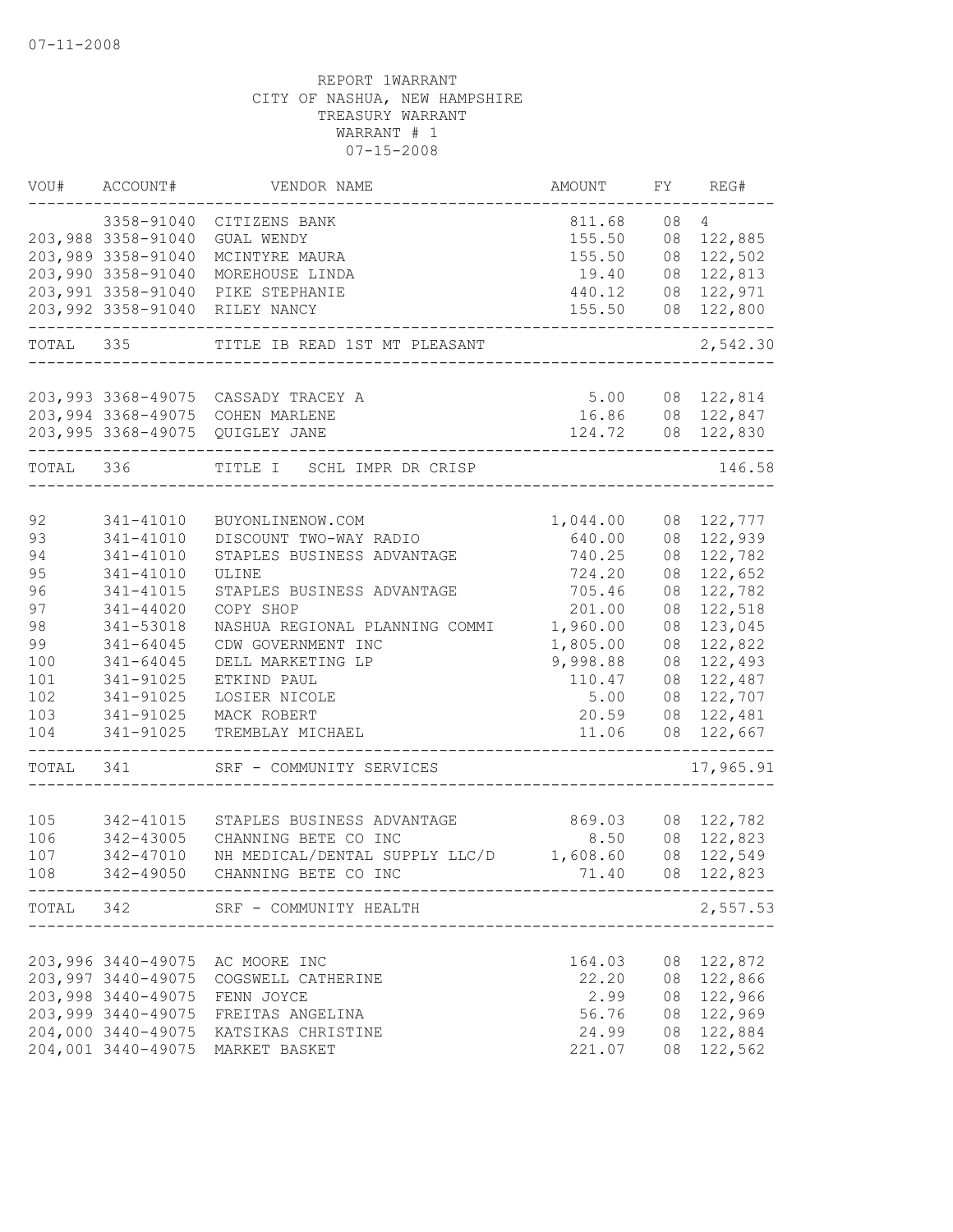| 204,002 3440-49075 RIVIER COLLEGE<br>166.28<br>08<br>123,008<br>STAPLES BUSINESS ADVANTAGE<br>204,003 3440-49075<br>53.32<br>08<br>122,664<br>WATER TRANSPORTATION ALTERNATI 802.00<br>204,004 3440-49075<br>123,062<br>08<br>204,005 3440-53103<br>BOYS & GIRLS CLUB OF GREATER N 2,900.00<br>122,446<br>08<br>204,006 3440-55020 FIRST STUDENT INC<br>2,606.13<br>08 122,854<br>-------<br>TOTAL 344 AFTER SCHOOL PROGRAM<br>7,019.77<br>_________________________________<br>69.90 08 122,980<br>5,677.41 08 123,009<br>204,007 3468-49075 MERENBLOOM SEMINARS INC<br>204,008 3468-53102 MERENBLOOM ELLIOT Y<br>TOTAL 346 SMALLER LEARNING COMMUNITY<br>5,747.31 |  |
|---------------------------------------------------------------------------------------------------------------------------------------------------------------------------------------------------------------------------------------------------------------------------------------------------------------------------------------------------------------------------------------------------------------------------------------------------------------------------------------------------------------------------------------------------------------------------------------------------------------------------------------------------------------------|--|
|                                                                                                                                                                                                                                                                                                                                                                                                                                                                                                                                                                                                                                                                     |  |
|                                                                                                                                                                                                                                                                                                                                                                                                                                                                                                                                                                                                                                                                     |  |
|                                                                                                                                                                                                                                                                                                                                                                                                                                                                                                                                                                                                                                                                     |  |
|                                                                                                                                                                                                                                                                                                                                                                                                                                                                                                                                                                                                                                                                     |  |
|                                                                                                                                                                                                                                                                                                                                                                                                                                                                                                                                                                                                                                                                     |  |
|                                                                                                                                                                                                                                                                                                                                                                                                                                                                                                                                                                                                                                                                     |  |
|                                                                                                                                                                                                                                                                                                                                                                                                                                                                                                                                                                                                                                                                     |  |
|                                                                                                                                                                                                                                                                                                                                                                                                                                                                                                                                                                                                                                                                     |  |
|                                                                                                                                                                                                                                                                                                                                                                                                                                                                                                                                                                                                                                                                     |  |
| 204,009 3507-53102<br>335.00<br>08<br>122,949<br>GURALL DANIEL                                                                                                                                                                                                                                                                                                                                                                                                                                                                                                                                                                                                      |  |
| 122,816<br>204,010 3507-53102<br>335.00<br>08<br>MILLER BRUCE                                                                                                                                                                                                                                                                                                                                                                                                                                                                                                                                                                                                       |  |
| 122,945<br>204,011 3507-53102<br>NAJARIAN CHERYL<br>335.00<br>08                                                                                                                                                                                                                                                                                                                                                                                                                                                                                                                                                                                                    |  |
| 204,012 3507-53102<br>122,947<br>45.00<br>08<br>PHILLIPS MARK                                                                                                                                                                                                                                                                                                                                                                                                                                                                                                                                                                                                       |  |
| 204,013 3507-91040<br>433.49<br>122,921<br>BREEN CHRISTINE<br>08                                                                                                                                                                                                                                                                                                                                                                                                                                                                                                                                                                                                    |  |
| 204,014 3507-91040<br>123,007<br>EVANS HOLLY<br>140.00<br>08                                                                                                                                                                                                                                                                                                                                                                                                                                                                                                                                                                                                        |  |
| 204,015 3507-91040<br>08<br>122,871<br>GOSSELIN CHRISTOPHER<br>515.25                                                                                                                                                                                                                                                                                                                                                                                                                                                                                                                                                                                               |  |
| 204,016 3507-91040<br>122,850<br>HEALEY CHARLES<br>08<br>419.13                                                                                                                                                                                                                                                                                                                                                                                                                                                                                                                                                                                                     |  |
| 08<br>204,017 3507-91040<br>KATSOHIS CHARLES<br>430.00<br>122,807                                                                                                                                                                                                                                                                                                                                                                                                                                                                                                                                                                                                   |  |
| 204,018 3507-91040<br>08<br>122,795<br>LANGILLE KYLE M<br>427.25                                                                                                                                                                                                                                                                                                                                                                                                                                                                                                                                                                                                    |  |
| 204,019 3507-91040<br>08<br>122,914<br>PILLSBURY KERRY<br>574.64                                                                                                                                                                                                                                                                                                                                                                                                                                                                                                                                                                                                    |  |
| 204,020 3507-91040<br>122,796<br>PIMLEY WILLIAM J<br>389.00<br>08                                                                                                                                                                                                                                                                                                                                                                                                                                                                                                                                                                                                   |  |
| 204,021 3507-91040<br>122,808<br>389.00<br>08<br>RICHARD JOHN                                                                                                                                                                                                                                                                                                                                                                                                                                                                                                                                                                                                       |  |
| 204,022 3507-91040<br>122,809<br>SCHAPPLER PHILIP<br>414.63<br>08                                                                                                                                                                                                                                                                                                                                                                                                                                                                                                                                                                                                   |  |
| 204,023 3507-91040<br>122,944<br>SNOW PAT<br>420.87<br>08                                                                                                                                                                                                                                                                                                                                                                                                                                                                                                                                                                                                           |  |
| 204,024 3507-91040<br>08 122,837<br>VALERI JANET<br>334.67                                                                                                                                                                                                                                                                                                                                                                                                                                                                                                                                                                                                          |  |
| 5,937.93<br>TOTAL 350<br>TITLE 11A TEACHER QUALITY                                                                                                                                                                                                                                                                                                                                                                                                                                                                                                                                                                                                                  |  |
|                                                                                                                                                                                                                                                                                                                                                                                                                                                                                                                                                                                                                                                                     |  |
| 204,025 3508-53102 COTE RONALD D<br>08 122,948<br>335.00                                                                                                                                                                                                                                                                                                                                                                                                                                                                                                                                                                                                            |  |
| 204,026 3508-53102<br>08 122,950<br>GALOTTA EDWARD<br>335.00                                                                                                                                                                                                                                                                                                                                                                                                                                                                                                                                                                                                        |  |
| 204,027 3508-53102 GIOFFRE DANIEL<br>223.75<br>08 122,987                                                                                                                                                                                                                                                                                                                                                                                                                                                                                                                                                                                                           |  |
| 204,028 3508-53102 INDELICATO THOMAS<br>08 122,946<br>335.00                                                                                                                                                                                                                                                                                                                                                                                                                                                                                                                                                                                                        |  |
| 204,029 3508-53102<br>223.75<br>08 122,838<br>KELLY KRISTINE                                                                                                                                                                                                                                                                                                                                                                                                                                                                                                                                                                                                        |  |
| 204,030 3508-53102<br>08 122,947<br>290.00<br>PHILLIPS MARK                                                                                                                                                                                                                                                                                                                                                                                                                                                                                                                                                                                                         |  |
| 204,031 3508-53102<br>08 123,010<br>223.75<br>SEQUERA LILIBETH                                                                                                                                                                                                                                                                                                                                                                                                                                                                                                                                                                                                      |  |
| 335.00 08 122,961<br>204,032 3508-53102 WORTHLEY JANINE                                                                                                                                                                                                                                                                                                                                                                                                                                                                                                                                                                                                             |  |
| 204,033 3508-53102<br>223.75 08 122,986<br>ZAVAGNIN ANTHONY<br>--------------                                                                                                                                                                                                                                                                                                                                                                                                                                                                                                                                                                                       |  |
| 2,525.00<br>TOTAL 350 TITLE 11A TEACHER QUALITY                                                                                                                                                                                                                                                                                                                                                                                                                                                                                                                                                                                                                     |  |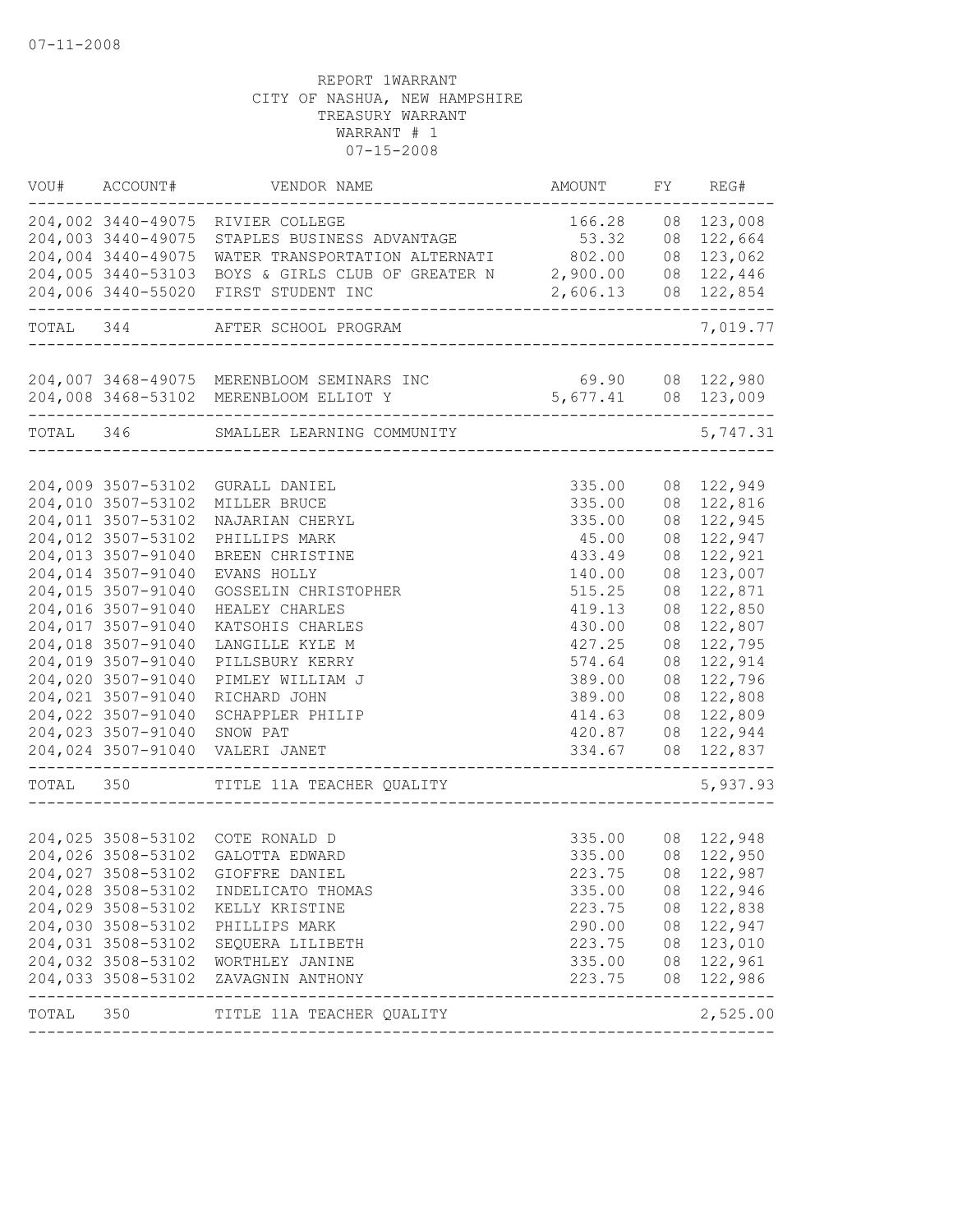| VOU# | ACCOUNT#      | VENDOR NAME                | AMOUNT   | FY | REG#       |
|------|---------------|----------------------------|----------|----|------------|
| 109  |               | 352-45290 M & N SPORTS LLC | 471.80   |    | 08 122,551 |
| 110  | 352-45290     | MCDOUGAL SCOTT             | 20.00    |    | 08 122,525 |
| 111  | $352 - 46005$ | EMBROIDERY CREATONS        | 980.00   | 08 | 122,990    |
| 112  | 352-59020     | FOX BUS LINES INC          | 300.00   | 08 | 122,740    |
| 113  | 352-59020     | PAINTER SCOTT              | 95.98    | 08 | 123,063    |
| 114  | 352-59050     | BASORA NILSSON             | 300.00   | 08 | 122,622    |
| 115  | 352-59050     | BOWEN TROY                 | 450.00   | 08 | 122,480    |
| 116  | 352-59050     | FALCONE MARISSA            | 220.00   | 08 | 122,574    |
| 117  | 352-59050     | FEEHAN MATTHEW             | 450.00   | 08 | 122,527    |
| 118  | 352-59050     | FLEURY DARREN              | 2,760.00 | 08 | 122,784    |
| 119  | 352-59050     | HEDLUND MELANIE            | 220.00   | 08 | 122,573    |
| 120  | 352-59050     | KELLER LENA                | 150.00   | 08 | 122,608    |
| 121  | 352-59050     | LAJOIE AMANDA              | 160.00   | 08 | 122,752    |
| 122  | 352-59050     | LAMB ABBEY                 | 150.00   | 08 | 122,756    |
| 123  | 352-59050     | LEWIS KEITH                | 150.00   | 08 | 122,757    |
| 124  | 352-59050     | LIMA FELIPE                | 450.00   | 08 | 122,497    |
| 125  | 352-59050     | MCAFEE IAN                 | 150.00   | 08 | 122,572    |
| 126  | 352-59050     | MCDOUGALD SCOTT            | 885.00   | 08 | 122,658    |
| 127  | 352-59050     | MUCCIOLI LOUIS             | 300.00   | 08 | 122,753    |
| 128  | 352-59050     | POLLEY MICHAEL             | 300.00   | 08 | 122,609    |
| 129  | 352-59050     | ROGALSKI JOSHUA            | 150.00   | 08 | 122,627    |
| 130  | 352-59050     | ROXAS MARGARITA            | 285.00   | 08 | 122,495    |
| 131  | 352-59050     | SULLIVAN JACLYN            | 225.00   | 08 | 122,463    |
| 132  | 352-59050     | TABAT REBECCA              | 150.00   | 08 | 122,755    |
| 133  | 352-59050     | TERRELL RHETT              | 300.00   | 08 | 122,610    |
| 134  | 352-59050     | THISTLE CHRIS              | 300.00   | 08 | 122,754    |
| 135  | 352-59050     | VARN SAMANTHA              | 225.00   | 08 | 122,611    |
| 136  | $352 - 705$   | BARRETT PHYLIS             | 175.00   | 08 | 122,745    |
| 137  | $352 - 705$   | BRENNAN CHRISTINE          | 90.00    | 08 | 122,751    |
| 138  | $352 - 705$   | BUEHLER SUSAN              | 180.00   | 08 | 122,746    |
| 139  | $352 - 705$   | KIELY MICHAEL              | 105.00   |    | 122,723    |
| 140  | $352 - 705$   | KIERSTEAD WILLARD          | 20.00    | 08 | 122,750    |
| 141  | $352 - 705$   | KRAUS DONNA                | 30.00    | 08 | 122,748    |
| 142  | $352 - 705$   | KUMAR KALA                 | 140.00   |    | 122,724    |
| 143  | $352 - 705$   | LEARY JENNIFER             | 105.00   |    | 122,729    |
| 144  | $352 - 705$   | MADDEN VINCE               | 90.00    |    | 122,727    |
| 145  | $352 - 705$   | MALINOSKY KIMBERLY         | 90.00    |    | 122,732    |
| 146  | $352 - 705$   | NELSON LYNN                | 90.00    |    | 122,621    |
| 146  | $352 - 705$   | NELSON LYNN                | 90.00    | 08 | 122,621    |
| 147  | $352 - 705$   | PARENT JOHN                | 100.00   |    | 122,766    |
| 148  | $352 - 705$   | PLANTE JOANNE              | 90.00    | 08 | 122,743    |
| 149  | $352 - 705$   | POWERS EMMA                | 70.00    | 08 | 122,749    |
| 150  | $352 - 705$   | RICHARDSON LINDA           | 90.00    |    | 122,730    |
| 151  | $352 - 705$   | ST GEORGE LISA             | 160.00   |    | 122,417    |
| 152  | $352 - 705$   | TRINGALI MARY              | 105.00   | 08 | 122,613    |
| 153  | $352 - 705$   | WOOD TODD                  | 100.00   | 08 | 122,747    |
|      |               |                            |          |    |            |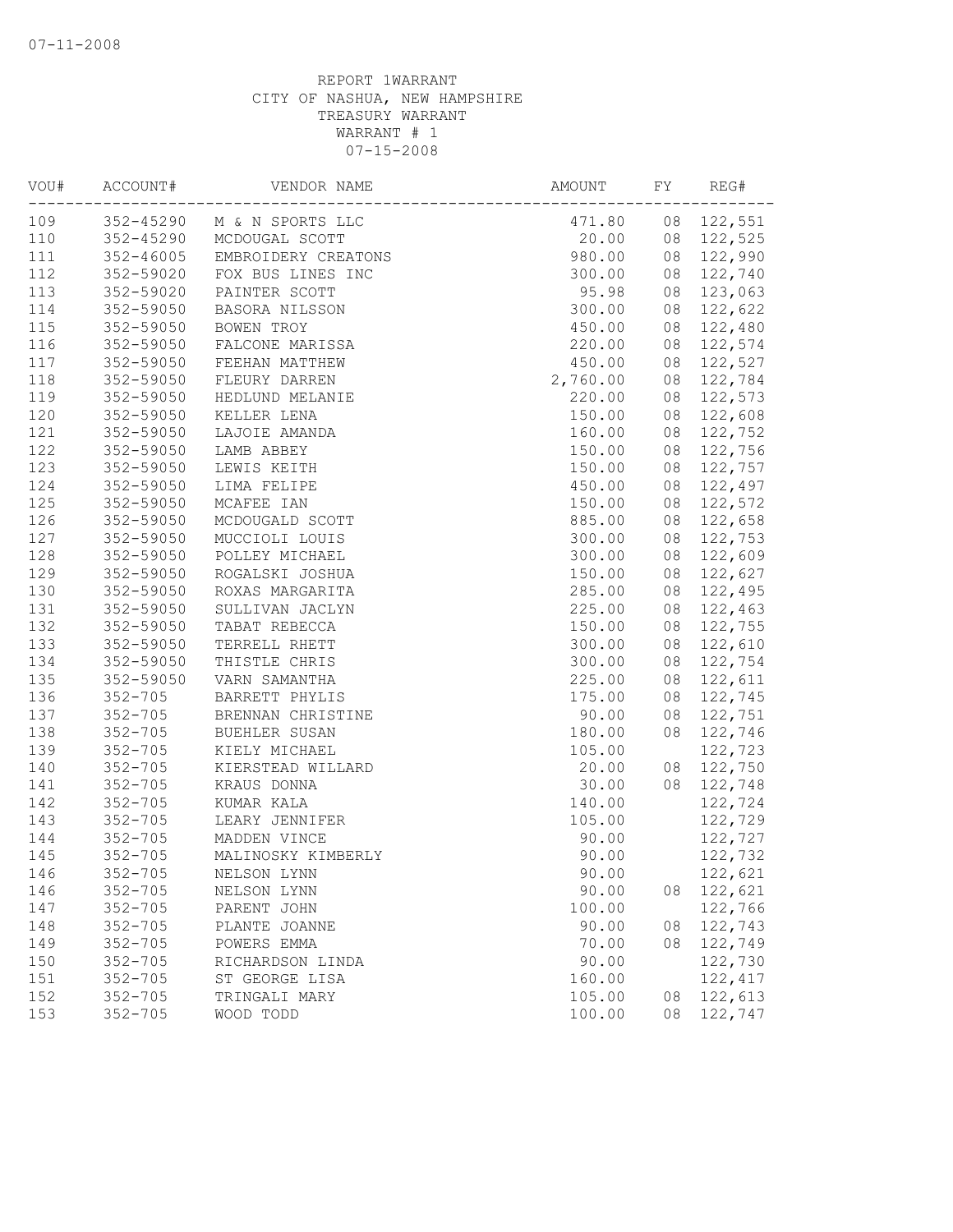|           | VOU# ACCOUNT#                | VENDOR NAME                                                                                              |                                                                                   |    | FY REG#                                   |
|-----------|------------------------------|----------------------------------------------------------------------------------------------------------|-----------------------------------------------------------------------------------|----|-------------------------------------------|
|           |                              | TOTAL 352 SRF - PARKS AND RECREATION                                                                     |                                                                                   |    | 12,517.78                                 |
|           | 204,034 3558-49035           | HARCOURT ACHIEVE                                                                                         | 706.20                                                                            |    | 08 122,910                                |
|           | 204,035 3558-49035           | PEARSON EDUCATION                                                                                        | 2,624.41                                                                          |    | 08 122,895                                |
|           | 204,035 3558-49075           | PEARSON EDUCATION                                                                                        | 252.73                                                                            |    | 08 122,895                                |
|           | 204,036 3558-83004           | VISION SERVICE PLAN - NH                                                                                 | 32.58                                                                             |    | 123,064                                   |
|           | 204,037 3558-91040           | DOODY JEANNE                                                                                             | 149.44                                                                            | 08 | 122,529                                   |
|           | 204,038 3558-91040           | LACASSE SHANNON                                                                                          | 149.44                                                                            | 08 | 122,880                                   |
|           | 204,039 3558-91040           | LUMBRA VIRGINIA                                                                                          | 149.44                                                                            | 08 | 122,815                                   |
|           | 204,040 3558-91040           | MARTELL CYNTHIA                                                                                          | 149.44                                                                            |    | 08 122,826                                |
|           | 204,041 3558-91040           | PARSONS BRENDA                                                                                           | 149.44                                                                            |    | 08 122,984                                |
|           | 204,042 3558-91040           | PILLSBURY KERRY                                                                                          | 14.14                                                                             |    | 08 122,914                                |
|           |                              | 204,043 3558-91040 PLOURDE STACIE<br>-----------                                                         | 149.44                                                                            |    | 08 122,912<br>. _ _ _ _ _ _ _ _ _ _ _ _ _ |
| TOTAL 355 |                              | TITLE IB READING 1ST FES                                                                                 |                                                                                   |    | 4,526.70                                  |
|           |                              |                                                                                                          |                                                                                   |    |                                           |
|           |                              | 204,044 3687-49085 COSTA FRUIT & PRODUCE CO INC 7,239.30 08 123,050<br>204,045 3687-49085 M SAUNDERS INC | 107.02                                                                            |    | 08 122,886                                |
| TOTAL 368 | ---------------------------- | SUMMER FEEDING PROGRAM                                                                                   | -------------------------------------                                             |    | 7,346.32                                  |
|           |                              |                                                                                                          |                                                                                   |    |                                           |
|           |                              | 154 371-07506 BECKONINGS                                                                                 | $\begin{array}{cccc} 1,000.00 & 08 & 123,130 \\ 20.20 & 08 & 122,394 \end{array}$ |    |                                           |
|           | --------------------         | 155 371-91025 CITY OF NASHUA/PETTY CASH SLIP                                                             |                                                                                   |    |                                           |
| TOTAL 371 |                              | SRF - COMMUNITY DEVELOPMENT                                                                              |                                                                                   |    | 1,020.20                                  |
|           |                              | 156 373-53025 LOAN PACKAGING LLC                                                                         |                                                                                   |    | 600.00 123,165                            |
| TOTAL 373 |                              | SRF - ECONOMIC DEVELOPMENT                                                                               |                                                                                   |    | 600.00                                    |
|           |                              |                                                                                                          |                                                                                   |    |                                           |
| 157       | 374-07030                    | GREATER NASHUA HABITAT FOR HUM 12,500.00 123,068                                                         |                                                                                   |    |                                           |
| 157       | 374-07030                    | GREATER NASHUA HABITAT FOR HUM 34,350.00 08 123,068                                                      |                                                                                   |    |                                           |
| 158       | 374-07145                    | NEIGHBORHOOD HOUSING SERVICES                                                                            | 4,545.50                                                                          |    | 08 122,583                                |
| 158       | 374-07188                    | NEIGHBORHOOD HOUSING SERVICES 2,352.80                                                                   |                                                                                   |    | 08 122,583                                |
| 159       | 374-07296                    | SOIL EXPLORATION CORP                                                                                    | 2,000.00                                                                          |    | 08 122,577                                |
| 160       | 374-07340                    | SLATTERY SCOTT                                                                                           | 87.71                                                                             | 08 | 123,066                                   |
| 161       | 374-07340                    | STAPLES BUSINESS ADVANTAGE                                                                               | 87.07                                                                             |    | 08 122,782                                |
| 162       | 374-07340                    | TELEGRAPH PUBLISHING CO                                                                                  | 165.15                                                                            |    | 08 123,227                                |
| 163       | 374-07435                    | STUDER MARGY                                                                                             | 70.65                                                                             |    | 08 122,775                                |
| 164       | 374-07563                    | TELEGRAPH PUBLISHING CO                                                                                  | 146.80                                                                            |    | 08 123,227                                |
| 165       | 374-07750                    | WRN II REAL ESTATE LLC &                                                                                 | 12,800.00                                                                         |    | 08 123,065                                |
| 166       | 374-09031                    | TRANSIT MANAGEMENT OF NASHUA                                                                             | 174.58                                                                            |    | 19                                        |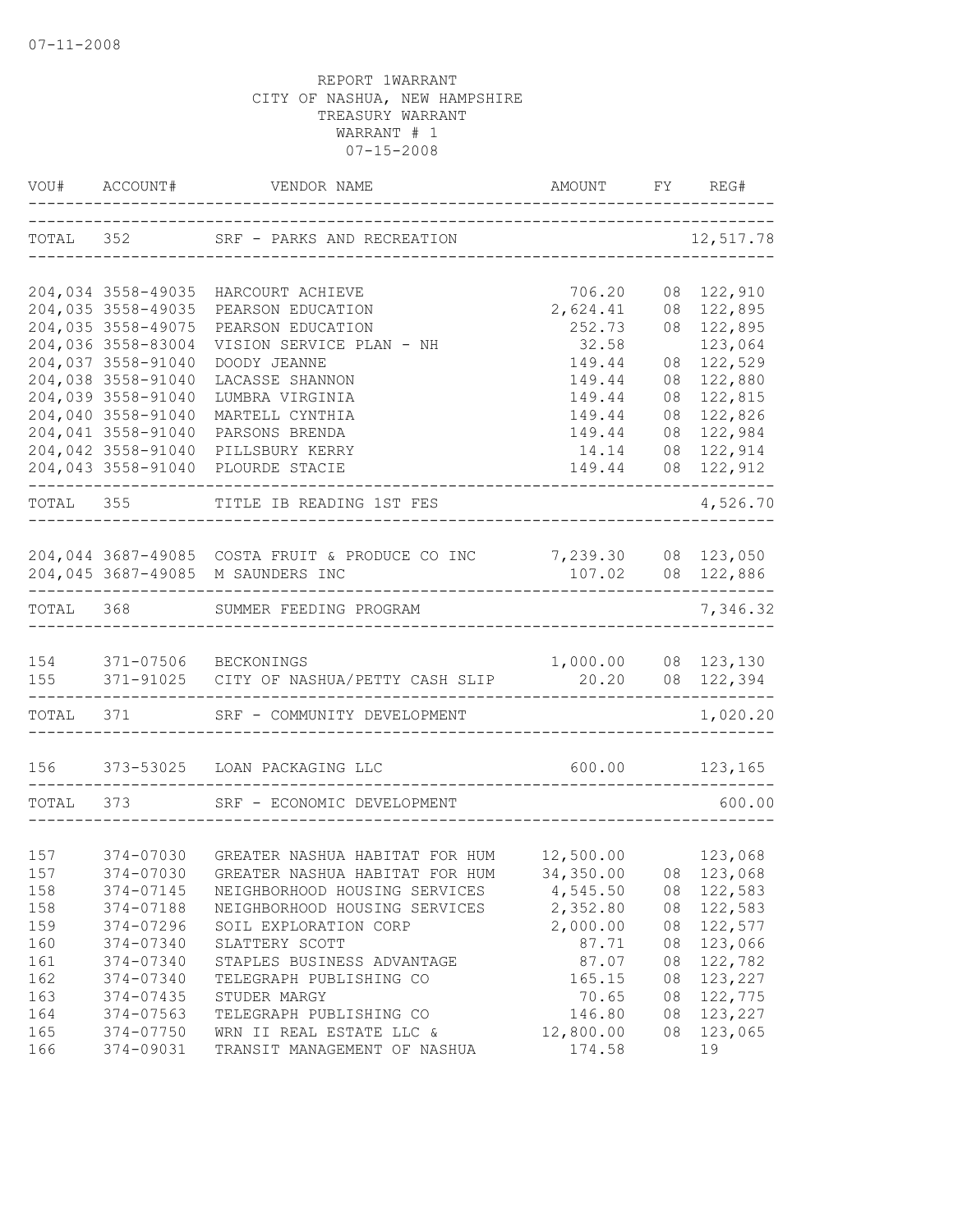| VOU#      | ACCOUNT#           | VENDOR NAME                           | AMOUNT    | FY | REG#              |
|-----------|--------------------|---------------------------------------|-----------|----|-------------------|
| 167       | 374-09031          | TRANSIT MANAGEMENT OF NASHUA          | 173.61    | 08 | 10                |
| 168       | 374-09054          | LISAY STEVEN E                        | 179.00    | 08 | 122,540           |
| 169       | 374-09071          | SHATTUCK MALONE OIL CO                | 6, 144.97 | 08 | 123,121           |
| 170       | 374-09091          | HOME DEPOT CREDIT SERVICES            | 29.79     | 08 | 123,135           |
| 171       | 374-09091          | STAPLES BUSINESS ADVANTAGE            | 224.00    | 08 | 122,782           |
| 172       | 374-09102          | PUBLIC SERVICE OF NH                  | 1,829.27  | 08 | 123,191           |
| 173       | 374-09112          | NATIONAL GRID                         | 85.24     | 08 | 123,166           |
| 173       | 374-09114          | NATIONAL GRID                         | 22.18     | 08 | 123,166           |
| 174       | 374-09120          | PENNICHUCK WATER                      | 138.99    | 08 | 123,138           |
| 175       | 374-09133          | FAIRPOINT COMMUNICATIONS INC          | 50.00     | 08 | 123,171           |
| 176       | 374-09173          | USI NEW ENGLAND                       | 422.00    |    | 123,215           |
| 177       | 374-09181          | MEMIC INDEMNITY CO                    | 7,777.75  |    | 123, 127          |
| 178       | 374-09201          | TRANSIT MANAGEMENT OF NASHUA          | 17,669.90 |    | 19                |
| 179       | 374-09201          | TRANSIT MANAGEMENT OF NASHUA          | 17,291.43 | 08 | 10                |
| 180       | 374-09208          | TRANSIT MANAGEMENT OF NASHUA          | 931.14    |    | 19                |
| 181       | 374-09208          | TRANSIT MANAGEMENT OF NASHUA          | 730.00    | 08 | 10                |
| 182       | 374-09211          | AFSCME COUNCIL 93                     | 773.00    | 08 | 123,154           |
| 183       | 374-09211          | AMERITAS LIFE INSURANCE CORP          | 1,149.92  |    | 123,163           |
| 184       | 374-09211          | EDWARD JONES                          | 4,421.00  |    | 08 123,167        |
| 185       | 374-09211          | HARVARD PILGRIM HEALTH CARE           | 17,819.60 |    | 123,155           |
| 186       | 374-09211          | PRUDENTIAL INSURANCE                  | 2,328.89  |    | 123,148           |
| 187       | 374-09211          | VISION SERVICE PLAN                   | 140.14    |    | 123,156           |
| 188       | 374-09241          | NASHUA TRANSIT - CITY                 |           |    | 92.87 08 123,067  |
| 189       | 374-09251          | TELEGRAPH PUBLISHING CO               | 91.75     |    | 08 123,227        |
| 190       | 374-91025          | JOHNSON CARRIE ANN                    | 80.72     |    | 08 122,640        |
| TOTAL 374 |                    | SRF - URBAN PROGRAMS                  |           |    | 149,877.42        |
|           |                    |                                       |           |    |                   |
| 191       | 375-42015          | REXEL CLS                             | 43.51     |    | 08 122,952        |
| 192       | 375-45050          | BAKER & TAYLOR                        |           |    | 23.73 08 122,474  |
| 193       | 375-45315          | NASHUA PUBLIC LIBRARY                 | 39.98     |    | 08 123,069        |
| 194       | 375-45315          | SAM'S CLUB DIRECT                     |           |    | 117.18 08 123,147 |
| TOTAL     | 375                | SRF - PUBLIC LIBRARIES                |           |    | 224.40            |
|           |                    | 204,046 3768-49035 BARNES & NOBLE INC |           |    | 215.55 08 122,398 |
|           | 204,047 3768-49035 | SCHOLASTIC INCORPORATED               | 1,292.40  |    | 08 123,038        |
|           | 204,048 3768-49050 | ORIENTAL TRADING CO INC               | 80.90     |    | 08 122,831        |
|           | 204,049 3768-49050 | SCHOOL SPECIALTY                      | 44.76     | 08 | 122,827           |
|           | 204,050 3768-49050 | STAPLES BUSINESS ADVANTAGE            | 26.23     | 08 | 122,664           |
|           | 204,051 3768-53101 | MUSCOTT HOWARD ED.D                   | 3,900.00  | 08 | 122,865           |
|           | 204,052 3768-53101 | WILSON LANGUAGE TRAINING CORP         | 2,600.00  | 08 | 122,900           |
|           | 204,053 3768-83004 | VISION SERVICE PLAN - NH              | 16.29     |    | 123,071           |
|           | 204,054 3768-83102 | UNUM LIFE INSURANCE                   | 23.43     |    | 123,070           |
|           |                    |                                       |           |    |                   |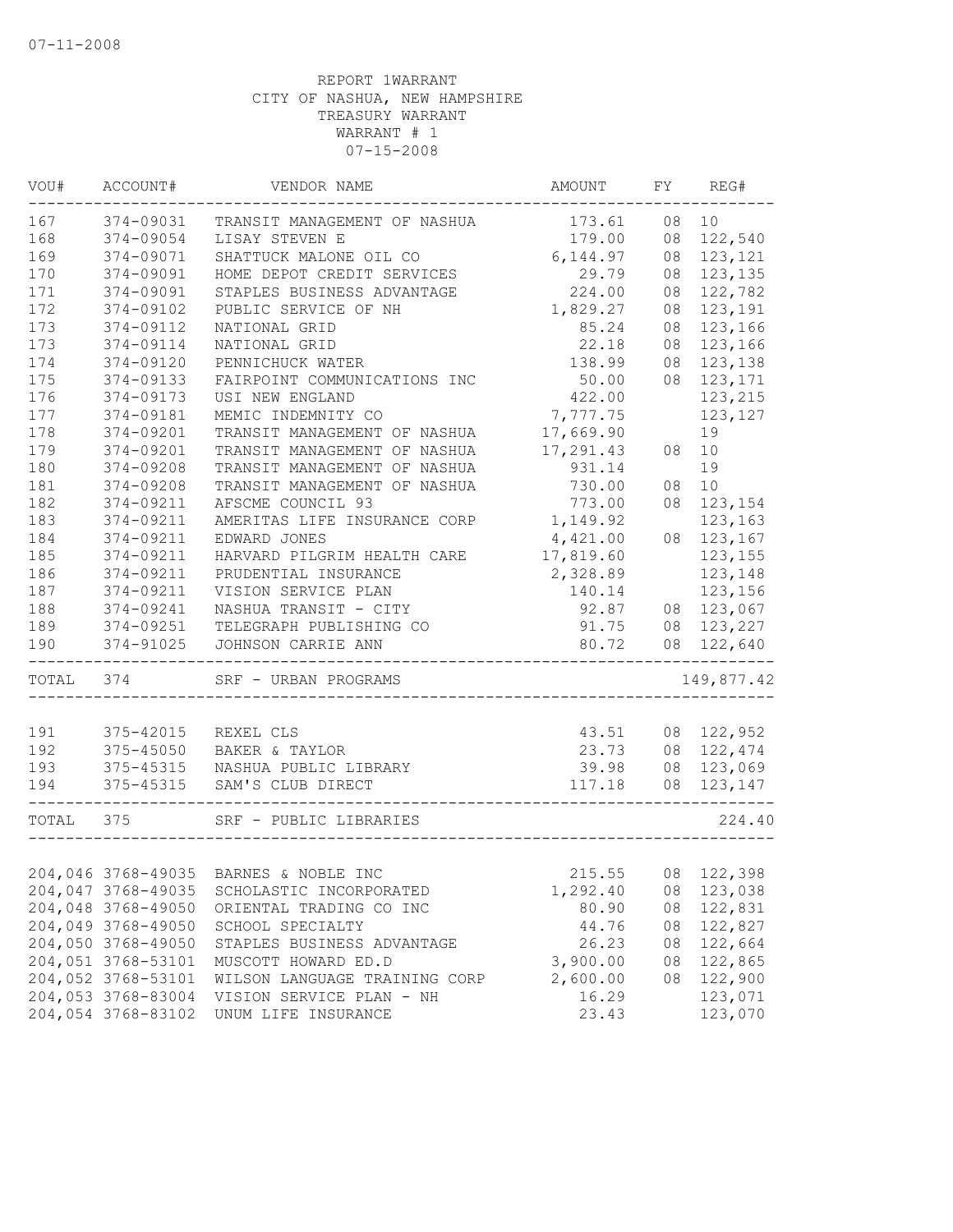| VOU#      | ACCOUNT#                                                                                                   | VENDOR NAME                                                                                                                         | AMOUNT                                         | FY                   | REG#                                                      |
|-----------|------------------------------------------------------------------------------------------------------------|-------------------------------------------------------------------------------------------------------------------------------------|------------------------------------------------|----------------------|-----------------------------------------------------------|
| TOTAL     | 376                                                                                                        | TITLE I ESEA                                                                                                                        |                                                |                      | 8,199.56                                                  |
|           | 204,055 3778-49075<br>204,056 3778-49075<br>204,057 3778-49075<br>204,058 3778-49075<br>204,059 3778-55020 | CENGAGE LEARNING<br>LIBRARY VIDEO COMPANY<br>PETTY CASH<br>WALMART COMMUNITY<br>FIRST STUDENT INC                                   | 47.00<br>51.80<br>160.00<br>86.13<br>210.00    | 08<br>08<br>08       | 122,991<br>122,794<br>08 123,072<br>122,786<br>08 122,854 |
| TOTAL     | 377                                                                                                        | TITLE III ENHANCE ENG LANGUAGE                                                                                                      |                                                |                      | 554.93                                                    |
|           | 204,060 3908-49050<br>204,061 3908-49050<br>204,062 3908-49050<br>204,063 3908-49050<br>204,064 3908-91040 | MARKET BASKET<br>MIKE HOLT ENTERPRISES OF LEESB<br>NORTHCENTER FOODSERVICE<br>STAPLES BUSINESS ADVANTAGE<br>UNIVERSITY OF NEW HAVEN | 54.60<br>500.50<br>559.49<br>24.49<br>1,340.00 | 08<br>08<br>08<br>08 | 122,562<br>122,905<br>122,859<br>122,664<br>08 122,897    |
| TOTAL     | 390                                                                                                        | VOC ED SECONDARY PERKINS                                                                                                            |                                                |                      | 2,479.08                                                  |
| TOTAL 392 |                                                                                                            | 204,065 3927-49050 ALBERT USTER IMPORTS INC<br>CULINARY ARTS                                                                        | 383.70                                         |                      | 08 122,889<br>383.70                                      |
|           |                                                                                                            | 204,066 3937-83004 VISION SERVICE PLAN - NH<br>204,067 3937-83102 UNUM LIFE INSURANCE                                               | 16.29<br>9.41                                  |                      | 123,074<br>123,073                                        |
| TOTAL 393 |                                                                                                            | DAY CARE                                                                                                                            |                                                |                      | 25.70                                                     |
|           | 204,068 3958-53109<br>204,069 3958-83004<br>204,070 3958-83102                                             | CARROLL CENTER FOR THE BLIND (<br>VISION SERVICE PLAN - NH<br>UNUM LIFE INSURANCE                                                   | 1,504.14<br>16.29<br>23.65                     |                      | 08 122,920<br>123,076<br>123,075                          |
| TOTAL     | 395                                                                                                        | IDEA BASIC SPEC ED                                                                                                                  |                                                |                      | 1,544.08                                                  |
|           |                                                                                                            |                                                                                                                                     |                                                |                      |                                                           |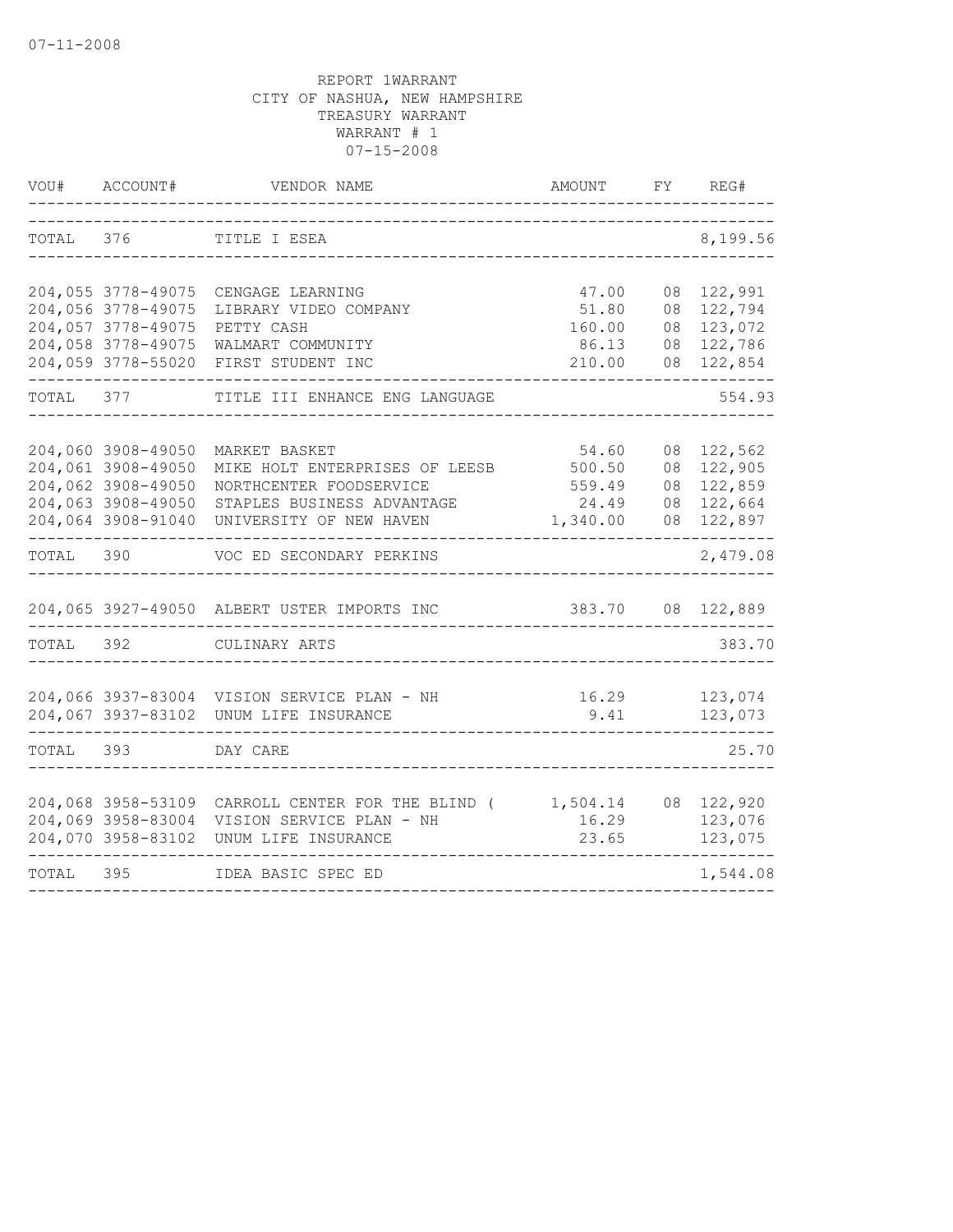| ACCOUNT#                   |                                                 |                                                                                                                                                                                                                                                                                                                            |          | FY REG#                                                                                                               |
|----------------------------|-------------------------------------------------|----------------------------------------------------------------------------------------------------------------------------------------------------------------------------------------------------------------------------------------------------------------------------------------------------------------------------|----------|-----------------------------------------------------------------------------------------------------------------------|
| $412 - 180$<br>$412 - 180$ | FLEET AUTO TAG & TITLE<br><b>GUTHRIE ROBERT</b> |                                                                                                                                                                                                                                                                                                                            | 08<br>08 | 08 122,733<br>122,628<br>122,735<br>08 122,737<br>08 122,739                                                          |
|                            | AUTO PERMITS                                    |                                                                                                                                                                                                                                                                                                                            |          | 1,080.40                                                                                                              |
| 452-583                    | MORANDO ANN<br>MURPHY COLLEEN                   | 40.00                                                                                                                                                                                                                                                                                                                      |          | 122,741<br>122,767<br>122,726                                                                                         |
|                            | SWIMMING CLASSES/LOCKER FEES                    |                                                                                                                                                                                                                                                                                                                            |          | 100.00                                                                                                                |
|                            |                                                 |                                                                                                                                                                                                                                                                                                                            |          |                                                                                                                       |
|                            | TUITION-OUT OF DISTRICT                         |                                                                                                                                                                                                                                                                                                                            |          | 2,948.28                                                                                                              |
|                            |                                                 | VENDOR NAME<br>412-180 DE LA CRUZ CHRISTINA<br>412-180 GUTHRIE ROBERT M<br>412-180 LAVIGNE RUTH F<br>TOTAL 412-18 FINANCIAL SERVICES<br>452-583 LEE STEPHANIE<br>$452 - 583$<br>452-583 PAREKH BHAVESH<br>TOTAL 452-58 PARKS AND RECREATION<br>204,071 481-650 LALANCETTE ROBERT<br>TOTAL 481-65 SCHOOL DEPARTMENT REVENUE |          | AMOUNT<br>377.00<br>332.50<br>108.70<br>160.70<br>101.50<br>20.00<br>20.00<br>20.00 08 122,744<br>2,948.28 08 122,861 |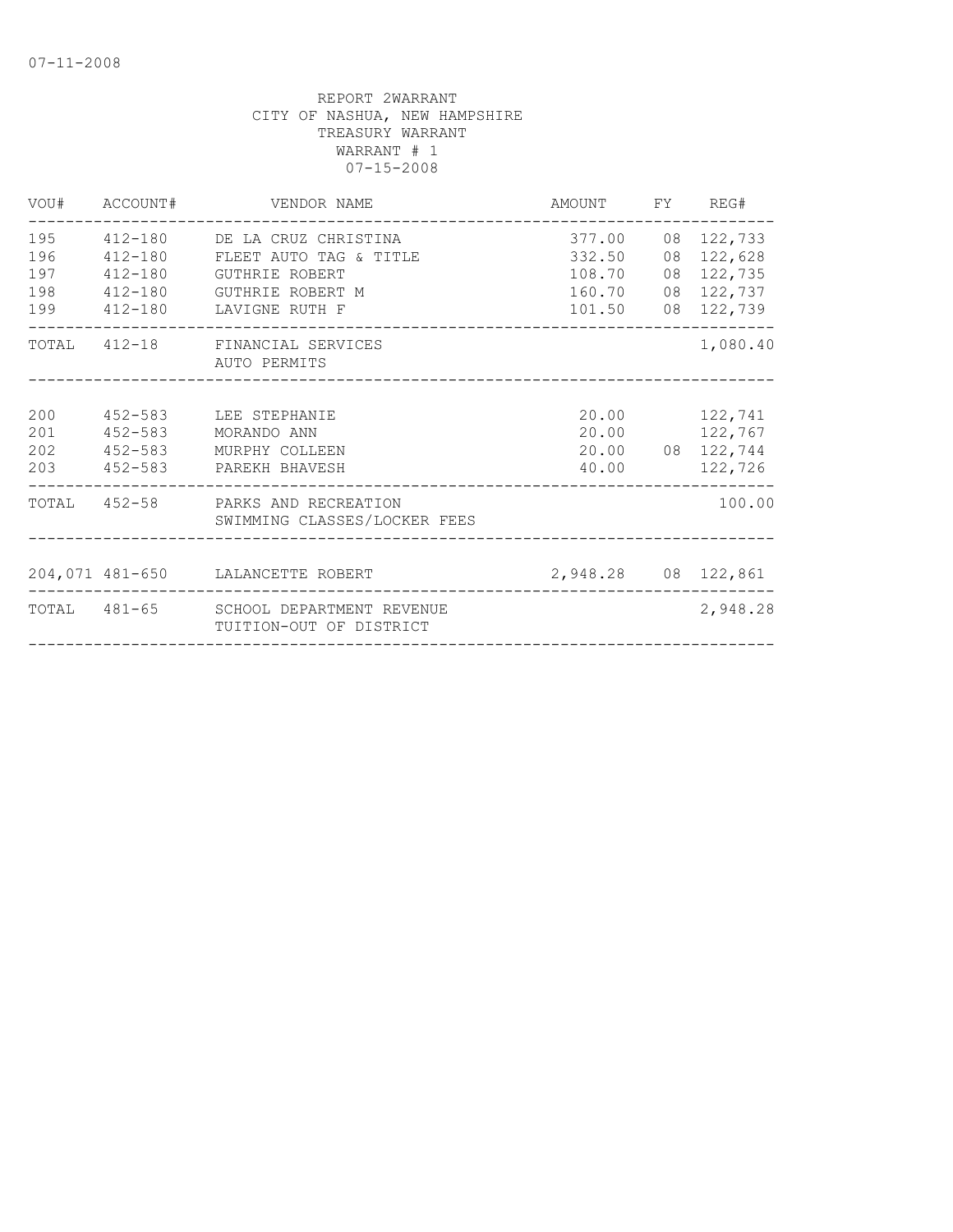| 122,394<br>501-98060<br>5.88<br>CITY OF NASHUA/PETTY CASH SLIP<br>08<br>$501 - 41015$<br>57.44<br>122,650<br>CLOUTIER BRENDA<br>3.59<br>122,650<br>501-41015<br>CLOUTIER BRENDA<br>08<br>$501 - 66025$<br>GE CAPITAL INC<br>122,702<br>116.47<br>122,692<br>$501 - 41015$<br>RAINBOW ART & FRAMING<br>103.80<br>08<br>$501 - 41015$<br>STAPLES BUSINESS ADVANTAGE<br>122,782<br>187.37<br>08<br>$501 - 31050$<br>08<br>123,158<br>VERIZON WIRELESS<br>60.71<br>501<br>MAYOR'S OFFICE<br>210<br>502-41015<br>08 122,493<br>DELL MARKETING LP<br>849.15<br>211<br>502-49025<br>LEXIS NEXIS MATTHEW BENDER<br>105.40<br>08 123,157<br>502-49025<br>MATTHEW BENDER & CO INC<br>08 123,205<br>105.40<br>502<br>LEGAL DEPARTMENT<br>4,000.00<br>505-81087<br>CITY ARTS NASHUA<br>08<br>123,178<br>10,000.00<br>505-81059<br>GREATER NASHUA CHAMBER OF COMM<br>123,077<br>08<br>7,250.00<br>122,693<br>505-81022<br>GREATER NASHUA DENTAL CONNECTI<br>505-81039<br>HUMANE SOCIETY OF NEW ENGLAND<br>7,756.75<br>122,517<br>NASHUA CHAMBER ORCHESTRA<br>2,000.00<br>123,174<br>505-81089<br>08<br>505-81018<br>NASHUA CHILDREN'S HOME<br>7,412.50<br>123,183<br>219<br>NASHUA COMMUNITY MUSIC SCHOOL<br>3,500.00<br>123,170<br>505-81077<br>08<br>220<br>NASHUA PASTORAL CARE CENTER<br>7,000.00<br>122,781<br>505-81073<br>220<br>NASHUA PASTORAL CARE CENTER<br>5,500.00<br>122,781<br>505-81074<br>28,758.00<br>123, 131<br>505-81060<br>NASHUA REGIONAL PLANNING COMMI<br>222<br>10,000.00<br>505-81063<br>NASHUA SYMPHONY ASSOCIATION<br>123,176<br>08<br>7,250.00<br>122,413<br>505-81068<br>NASHUA YOUTH COUNCIL INC<br>505-81055<br>28,933.79<br>123,125<br>NH MUNICIPAL ASSN<br>505-81098<br>15,000.00<br>123, 175<br>NORTHERN BALLET THEATRE<br>08<br>3,500.00<br>$505 - 81116$<br>122,426<br>SALVATION ARMY<br>505-81078<br>ST JOSEPH COMMUNITY SERVICES I<br>1,917.65<br>123,028<br>08<br>1,000.00<br>123, 172<br>505-81088<br>SYMPOSIUM ANDRES INSTITUTE OF<br>08<br>505-81099<br>THE ACTORSINGERS<br>1,080.00<br>08<br>123, 173<br>2,000.00<br>123,177<br>505-81097<br>YELLOW TAXI PRODUCTIONS<br>08<br>.<br>505<br>153,858.69<br>506-31005<br>123,171<br>231<br>506.18<br>08<br>FAIRPOINT COMMUNICATIONS INC<br>232<br>08<br>123,078<br>506-31005<br>32.99<br>LOVERING SUE<br>233<br>123,122<br>506-31005<br>PAETEC COMMUNICATIONS INC<br>600.00<br>08<br>506<br>TELECOMMUNICATIONS | VOU#  | ACCOUNT# | VENDOR NAME | AMOUNT | FY | REG#     |
|--------------------------------------------------------------------------------------------------------------------------------------------------------------------------------------------------------------------------------------------------------------------------------------------------------------------------------------------------------------------------------------------------------------------------------------------------------------------------------------------------------------------------------------------------------------------------------------------------------------------------------------------------------------------------------------------------------------------------------------------------------------------------------------------------------------------------------------------------------------------------------------------------------------------------------------------------------------------------------------------------------------------------------------------------------------------------------------------------------------------------------------------------------------------------------------------------------------------------------------------------------------------------------------------------------------------------------------------------------------------------------------------------------------------------------------------------------------------------------------------------------------------------------------------------------------------------------------------------------------------------------------------------------------------------------------------------------------------------------------------------------------------------------------------------------------------------------------------------------------------------------------------------------------------------------------------------------------------------------------------------------------------------------------------------------------------------------------------------------------------------------------------------------------------------------------------------------------------------------------------------------------------------------------------------------------------------------------------------------------------------------------------|-------|----------|-------------|--------|----|----------|
|                                                                                                                                                                                                                                                                                                                                                                                                                                                                                                                                                                                                                                                                                                                                                                                                                                                                                                                                                                                                                                                                                                                                                                                                                                                                                                                                                                                                                                                                                                                                                                                                                                                                                                                                                                                                                                                                                                                                                                                                                                                                                                                                                                                                                                                                                                                                                                                            | 204   |          |             |        |    |          |
|                                                                                                                                                                                                                                                                                                                                                                                                                                                                                                                                                                                                                                                                                                                                                                                                                                                                                                                                                                                                                                                                                                                                                                                                                                                                                                                                                                                                                                                                                                                                                                                                                                                                                                                                                                                                                                                                                                                                                                                                                                                                                                                                                                                                                                                                                                                                                                                            | 205   |          |             |        |    |          |
|                                                                                                                                                                                                                                                                                                                                                                                                                                                                                                                                                                                                                                                                                                                                                                                                                                                                                                                                                                                                                                                                                                                                                                                                                                                                                                                                                                                                                                                                                                                                                                                                                                                                                                                                                                                                                                                                                                                                                                                                                                                                                                                                                                                                                                                                                                                                                                                            | 205   |          |             |        |    |          |
|                                                                                                                                                                                                                                                                                                                                                                                                                                                                                                                                                                                                                                                                                                                                                                                                                                                                                                                                                                                                                                                                                                                                                                                                                                                                                                                                                                                                                                                                                                                                                                                                                                                                                                                                                                                                                                                                                                                                                                                                                                                                                                                                                                                                                                                                                                                                                                                            | 206   |          |             |        |    |          |
|                                                                                                                                                                                                                                                                                                                                                                                                                                                                                                                                                                                                                                                                                                                                                                                                                                                                                                                                                                                                                                                                                                                                                                                                                                                                                                                                                                                                                                                                                                                                                                                                                                                                                                                                                                                                                                                                                                                                                                                                                                                                                                                                                                                                                                                                                                                                                                                            | 207   |          |             |        |    |          |
|                                                                                                                                                                                                                                                                                                                                                                                                                                                                                                                                                                                                                                                                                                                                                                                                                                                                                                                                                                                                                                                                                                                                                                                                                                                                                                                                                                                                                                                                                                                                                                                                                                                                                                                                                                                                                                                                                                                                                                                                                                                                                                                                                                                                                                                                                                                                                                                            | 208   |          |             |        |    |          |
|                                                                                                                                                                                                                                                                                                                                                                                                                                                                                                                                                                                                                                                                                                                                                                                                                                                                                                                                                                                                                                                                                                                                                                                                                                                                                                                                                                                                                                                                                                                                                                                                                                                                                                                                                                                                                                                                                                                                                                                                                                                                                                                                                                                                                                                                                                                                                                                            | 209   |          |             |        |    |          |
|                                                                                                                                                                                                                                                                                                                                                                                                                                                                                                                                                                                                                                                                                                                                                                                                                                                                                                                                                                                                                                                                                                                                                                                                                                                                                                                                                                                                                                                                                                                                                                                                                                                                                                                                                                                                                                                                                                                                                                                                                                                                                                                                                                                                                                                                                                                                                                                            | TOTAL |          |             |        |    | 535.26   |
|                                                                                                                                                                                                                                                                                                                                                                                                                                                                                                                                                                                                                                                                                                                                                                                                                                                                                                                                                                                                                                                                                                                                                                                                                                                                                                                                                                                                                                                                                                                                                                                                                                                                                                                                                                                                                                                                                                                                                                                                                                                                                                                                                                                                                                                                                                                                                                                            |       |          |             |        |    |          |
|                                                                                                                                                                                                                                                                                                                                                                                                                                                                                                                                                                                                                                                                                                                                                                                                                                                                                                                                                                                                                                                                                                                                                                                                                                                                                                                                                                                                                                                                                                                                                                                                                                                                                                                                                                                                                                                                                                                                                                                                                                                                                                                                                                                                                                                                                                                                                                                            |       |          |             |        |    |          |
|                                                                                                                                                                                                                                                                                                                                                                                                                                                                                                                                                                                                                                                                                                                                                                                                                                                                                                                                                                                                                                                                                                                                                                                                                                                                                                                                                                                                                                                                                                                                                                                                                                                                                                                                                                                                                                                                                                                                                                                                                                                                                                                                                                                                                                                                                                                                                                                            | 212   |          |             |        |    |          |
|                                                                                                                                                                                                                                                                                                                                                                                                                                                                                                                                                                                                                                                                                                                                                                                                                                                                                                                                                                                                                                                                                                                                                                                                                                                                                                                                                                                                                                                                                                                                                                                                                                                                                                                                                                                                                                                                                                                                                                                                                                                                                                                                                                                                                                                                                                                                                                                            | TOTAL |          |             |        |    | 1,059.95 |
|                                                                                                                                                                                                                                                                                                                                                                                                                                                                                                                                                                                                                                                                                                                                                                                                                                                                                                                                                                                                                                                                                                                                                                                                                                                                                                                                                                                                                                                                                                                                                                                                                                                                                                                                                                                                                                                                                                                                                                                                                                                                                                                                                                                                                                                                                                                                                                                            |       |          |             |        |    |          |
|                                                                                                                                                                                                                                                                                                                                                                                                                                                                                                                                                                                                                                                                                                                                                                                                                                                                                                                                                                                                                                                                                                                                                                                                                                                                                                                                                                                                                                                                                                                                                                                                                                                                                                                                                                                                                                                                                                                                                                                                                                                                                                                                                                                                                                                                                                                                                                                            | 213   |          |             |        |    |          |
|                                                                                                                                                                                                                                                                                                                                                                                                                                                                                                                                                                                                                                                                                                                                                                                                                                                                                                                                                                                                                                                                                                                                                                                                                                                                                                                                                                                                                                                                                                                                                                                                                                                                                                                                                                                                                                                                                                                                                                                                                                                                                                                                                                                                                                                                                                                                                                                            | 214   |          |             |        |    |          |
|                                                                                                                                                                                                                                                                                                                                                                                                                                                                                                                                                                                                                                                                                                                                                                                                                                                                                                                                                                                                                                                                                                                                                                                                                                                                                                                                                                                                                                                                                                                                                                                                                                                                                                                                                                                                                                                                                                                                                                                                                                                                                                                                                                                                                                                                                                                                                                                            | 215   |          |             |        |    |          |
|                                                                                                                                                                                                                                                                                                                                                                                                                                                                                                                                                                                                                                                                                                                                                                                                                                                                                                                                                                                                                                                                                                                                                                                                                                                                                                                                                                                                                                                                                                                                                                                                                                                                                                                                                                                                                                                                                                                                                                                                                                                                                                                                                                                                                                                                                                                                                                                            | 216   |          |             |        |    |          |
|                                                                                                                                                                                                                                                                                                                                                                                                                                                                                                                                                                                                                                                                                                                                                                                                                                                                                                                                                                                                                                                                                                                                                                                                                                                                                                                                                                                                                                                                                                                                                                                                                                                                                                                                                                                                                                                                                                                                                                                                                                                                                                                                                                                                                                                                                                                                                                                            | 217   |          |             |        |    |          |
|                                                                                                                                                                                                                                                                                                                                                                                                                                                                                                                                                                                                                                                                                                                                                                                                                                                                                                                                                                                                                                                                                                                                                                                                                                                                                                                                                                                                                                                                                                                                                                                                                                                                                                                                                                                                                                                                                                                                                                                                                                                                                                                                                                                                                                                                                                                                                                                            | 218   |          |             |        |    |          |
|                                                                                                                                                                                                                                                                                                                                                                                                                                                                                                                                                                                                                                                                                                                                                                                                                                                                                                                                                                                                                                                                                                                                                                                                                                                                                                                                                                                                                                                                                                                                                                                                                                                                                                                                                                                                                                                                                                                                                                                                                                                                                                                                                                                                                                                                                                                                                                                            |       |          |             |        |    |          |
|                                                                                                                                                                                                                                                                                                                                                                                                                                                                                                                                                                                                                                                                                                                                                                                                                                                                                                                                                                                                                                                                                                                                                                                                                                                                                                                                                                                                                                                                                                                                                                                                                                                                                                                                                                                                                                                                                                                                                                                                                                                                                                                                                                                                                                                                                                                                                                                            |       |          |             |        |    |          |
|                                                                                                                                                                                                                                                                                                                                                                                                                                                                                                                                                                                                                                                                                                                                                                                                                                                                                                                                                                                                                                                                                                                                                                                                                                                                                                                                                                                                                                                                                                                                                                                                                                                                                                                                                                                                                                                                                                                                                                                                                                                                                                                                                                                                                                                                                                                                                                                            |       |          |             |        |    |          |
|                                                                                                                                                                                                                                                                                                                                                                                                                                                                                                                                                                                                                                                                                                                                                                                                                                                                                                                                                                                                                                                                                                                                                                                                                                                                                                                                                                                                                                                                                                                                                                                                                                                                                                                                                                                                                                                                                                                                                                                                                                                                                                                                                                                                                                                                                                                                                                                            | 221   |          |             |        |    |          |
|                                                                                                                                                                                                                                                                                                                                                                                                                                                                                                                                                                                                                                                                                                                                                                                                                                                                                                                                                                                                                                                                                                                                                                                                                                                                                                                                                                                                                                                                                                                                                                                                                                                                                                                                                                                                                                                                                                                                                                                                                                                                                                                                                                                                                                                                                                                                                                                            |       |          |             |        |    |          |
|                                                                                                                                                                                                                                                                                                                                                                                                                                                                                                                                                                                                                                                                                                                                                                                                                                                                                                                                                                                                                                                                                                                                                                                                                                                                                                                                                                                                                                                                                                                                                                                                                                                                                                                                                                                                                                                                                                                                                                                                                                                                                                                                                                                                                                                                                                                                                                                            | 223   |          |             |        |    |          |
|                                                                                                                                                                                                                                                                                                                                                                                                                                                                                                                                                                                                                                                                                                                                                                                                                                                                                                                                                                                                                                                                                                                                                                                                                                                                                                                                                                                                                                                                                                                                                                                                                                                                                                                                                                                                                                                                                                                                                                                                                                                                                                                                                                                                                                                                                                                                                                                            | 224   |          |             |        |    |          |
|                                                                                                                                                                                                                                                                                                                                                                                                                                                                                                                                                                                                                                                                                                                                                                                                                                                                                                                                                                                                                                                                                                                                                                                                                                                                                                                                                                                                                                                                                                                                                                                                                                                                                                                                                                                                                                                                                                                                                                                                                                                                                                                                                                                                                                                                                                                                                                                            | 225   |          |             |        |    |          |
|                                                                                                                                                                                                                                                                                                                                                                                                                                                                                                                                                                                                                                                                                                                                                                                                                                                                                                                                                                                                                                                                                                                                                                                                                                                                                                                                                                                                                                                                                                                                                                                                                                                                                                                                                                                                                                                                                                                                                                                                                                                                                                                                                                                                                                                                                                                                                                                            | 226   |          |             |        |    |          |
|                                                                                                                                                                                                                                                                                                                                                                                                                                                                                                                                                                                                                                                                                                                                                                                                                                                                                                                                                                                                                                                                                                                                                                                                                                                                                                                                                                                                                                                                                                                                                                                                                                                                                                                                                                                                                                                                                                                                                                                                                                                                                                                                                                                                                                                                                                                                                                                            | 227   |          |             |        |    |          |
|                                                                                                                                                                                                                                                                                                                                                                                                                                                                                                                                                                                                                                                                                                                                                                                                                                                                                                                                                                                                                                                                                                                                                                                                                                                                                                                                                                                                                                                                                                                                                                                                                                                                                                                                                                                                                                                                                                                                                                                                                                                                                                                                                                                                                                                                                                                                                                                            | 228   |          |             |        |    |          |
|                                                                                                                                                                                                                                                                                                                                                                                                                                                                                                                                                                                                                                                                                                                                                                                                                                                                                                                                                                                                                                                                                                                                                                                                                                                                                                                                                                                                                                                                                                                                                                                                                                                                                                                                                                                                                                                                                                                                                                                                                                                                                                                                                                                                                                                                                                                                                                                            | 229   |          |             |        |    |          |
|                                                                                                                                                                                                                                                                                                                                                                                                                                                                                                                                                                                                                                                                                                                                                                                                                                                                                                                                                                                                                                                                                                                                                                                                                                                                                                                                                                                                                                                                                                                                                                                                                                                                                                                                                                                                                                                                                                                                                                                                                                                                                                                                                                                                                                                                                                                                                                                            | 230   |          |             |        |    |          |
|                                                                                                                                                                                                                                                                                                                                                                                                                                                                                                                                                                                                                                                                                                                                                                                                                                                                                                                                                                                                                                                                                                                                                                                                                                                                                                                                                                                                                                                                                                                                                                                                                                                                                                                                                                                                                                                                                                                                                                                                                                                                                                                                                                                                                                                                                                                                                                                            | TOTAL |          |             |        |    |          |
|                                                                                                                                                                                                                                                                                                                                                                                                                                                                                                                                                                                                                                                                                                                                                                                                                                                                                                                                                                                                                                                                                                                                                                                                                                                                                                                                                                                                                                                                                                                                                                                                                                                                                                                                                                                                                                                                                                                                                                                                                                                                                                                                                                                                                                                                                                                                                                                            |       |          |             |        |    |          |
|                                                                                                                                                                                                                                                                                                                                                                                                                                                                                                                                                                                                                                                                                                                                                                                                                                                                                                                                                                                                                                                                                                                                                                                                                                                                                                                                                                                                                                                                                                                                                                                                                                                                                                                                                                                                                                                                                                                                                                                                                                                                                                                                                                                                                                                                                                                                                                                            |       |          |             |        |    |          |
|                                                                                                                                                                                                                                                                                                                                                                                                                                                                                                                                                                                                                                                                                                                                                                                                                                                                                                                                                                                                                                                                                                                                                                                                                                                                                                                                                                                                                                                                                                                                                                                                                                                                                                                                                                                                                                                                                                                                                                                                                                                                                                                                                                                                                                                                                                                                                                                            |       |          |             |        |    |          |
|                                                                                                                                                                                                                                                                                                                                                                                                                                                                                                                                                                                                                                                                                                                                                                                                                                                                                                                                                                                                                                                                                                                                                                                                                                                                                                                                                                                                                                                                                                                                                                                                                                                                                                                                                                                                                                                                                                                                                                                                                                                                                                                                                                                                                                                                                                                                                                                            |       |          |             |        |    |          |
|                                                                                                                                                                                                                                                                                                                                                                                                                                                                                                                                                                                                                                                                                                                                                                                                                                                                                                                                                                                                                                                                                                                                                                                                                                                                                                                                                                                                                                                                                                                                                                                                                                                                                                                                                                                                                                                                                                                                                                                                                                                                                                                                                                                                                                                                                                                                                                                            | TOTAL |          |             |        |    | 1,139.17 |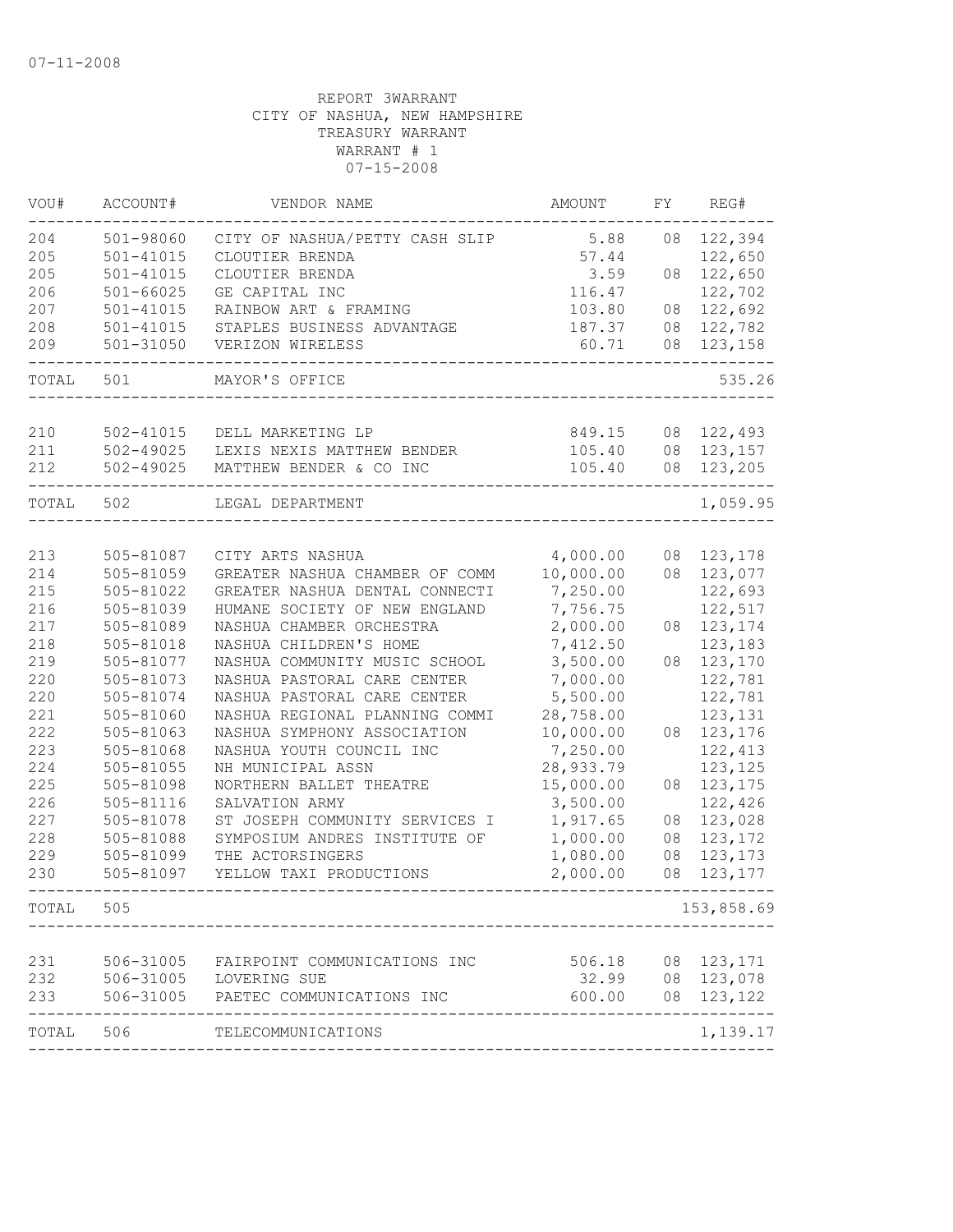| VOU#  | ACCOUNT#      | VENDOR NAME                          | AMOUNT            | FY | REG#              |
|-------|---------------|--------------------------------------|-------------------|----|-------------------|
| 234   |               | 511-91005 GIFTOS DEAN                |                   |    | 121.20 08 123,079 |
| 235   |               | 511-91005 JENKINS LUCY               | 41.41             |    | 08 123,080        |
| TOTAL | 511           |                                      |                   |    | 162.61            |
| 236   | 512-59266     | CBCINNOVIS INC                       | 24.50             | 08 | 123,168           |
| 237   | 512-95010     | CITIZENS BANK                        | 19.95             | 08 | $4\degree$        |
| 238   | 512-94010     | NHTCA/NHCTCA JOINT CERTIFICATI       | 75.00             |    | 122,389           |
| 239   | 512-41015     | STAPLES BUSINESS ADVANTAGE           | 145.55            |    | 08 122,782        |
| 239   | $512 - 41055$ | STAPLES BUSINESS ADVANTAGE           | 76.26             |    | 08 122,782        |
| 240   | 512-66025     | STATE OF NH CRIMINAL RECORDS         | 15.00             |    | 08 122,393        |
| TOTAL | 512           | FINANCIAL SERVICES                   |                   |    | 356.26            |
| 241   | 513-95005     | ACADEMY OF CERTIFIED ARCHIVIST 50.00 |                   |    | 123,145           |
| 242   | 513-94005     | NAGARA                               | 275.00            |    | 123,143           |
| 243   | 513-95005     | NHAG                                 | 10.00             |    | 123,180           |
|       |               |                                      |                   |    |                   |
| TOTAL | 513           | CITY CLERK'S OFFICE                  |                   |    | 335.00            |
| 244   |               | 514-66025 GE CAPITAL INC             | 1,387.52 122,702  |    |                   |
|       |               |                                      |                   |    |                   |
| TOTAL | 514           | INSURANCE-PROPERTY & CASUALTY        |                   |    | 1,387.52          |
| 245   |               | 515-41005 STAPLES BUSINESS ADVANTAGE | 290.57 08 122,782 |    |                   |
| TOTAL | 515           | HUMAN RESOURCES                      |                   |    | 290.57            |
|       |               |                                      |                   |    |                   |
| 246   | 516-78100     | CITY OF NASHUA/PETTY CASH SLIP       | 34.99             |    | 08 122,394        |
| 247   | 516-54016     | EMPLOYMENT TIMES                     | 211.50            |    | 08 122,771        |
| 248   | 516-66025     | GE CAPITAL INC                       | 5,008.35          |    | 122,702           |
| 249   | 516-54016     | SUCCESS ADVERTISING INC              | 505.00            |    | 08 122,507        |
| 250   | 516-54006     | TELEGRAPH PUBLISHING CO              | 55.05             |    | 08 123,227        |
| 250   | 516-54009     | TELEGRAPH PUBLISHING CO              | 1,137.70          | 08 | 123,227           |
| 250   | 516-54011     | TELEGRAPH PUBLISHING CO              | 734.00            | 08 | 123,227           |
| 250   | 516-54016     | TELEGRAPH PUBLISHING CO              | 1,703.58          | 08 | 123,227           |
| 251   | 516-54016     | THE LOWELL PUBLISHING CO             | 1,463.20          | 08 | 123,134           |
| 252   | 516-54006     | UNION LEADER CORPORATION             | 53.36             | 08 | 123,128           |
| 252   | 516-54009     | UNION LEADER CORPORATION             | 1,318.95          | 08 | 123,128           |
| 252   | 516-54016     | UNION LEADER CORPORATION             | 576.34            | 08 | 123,128           |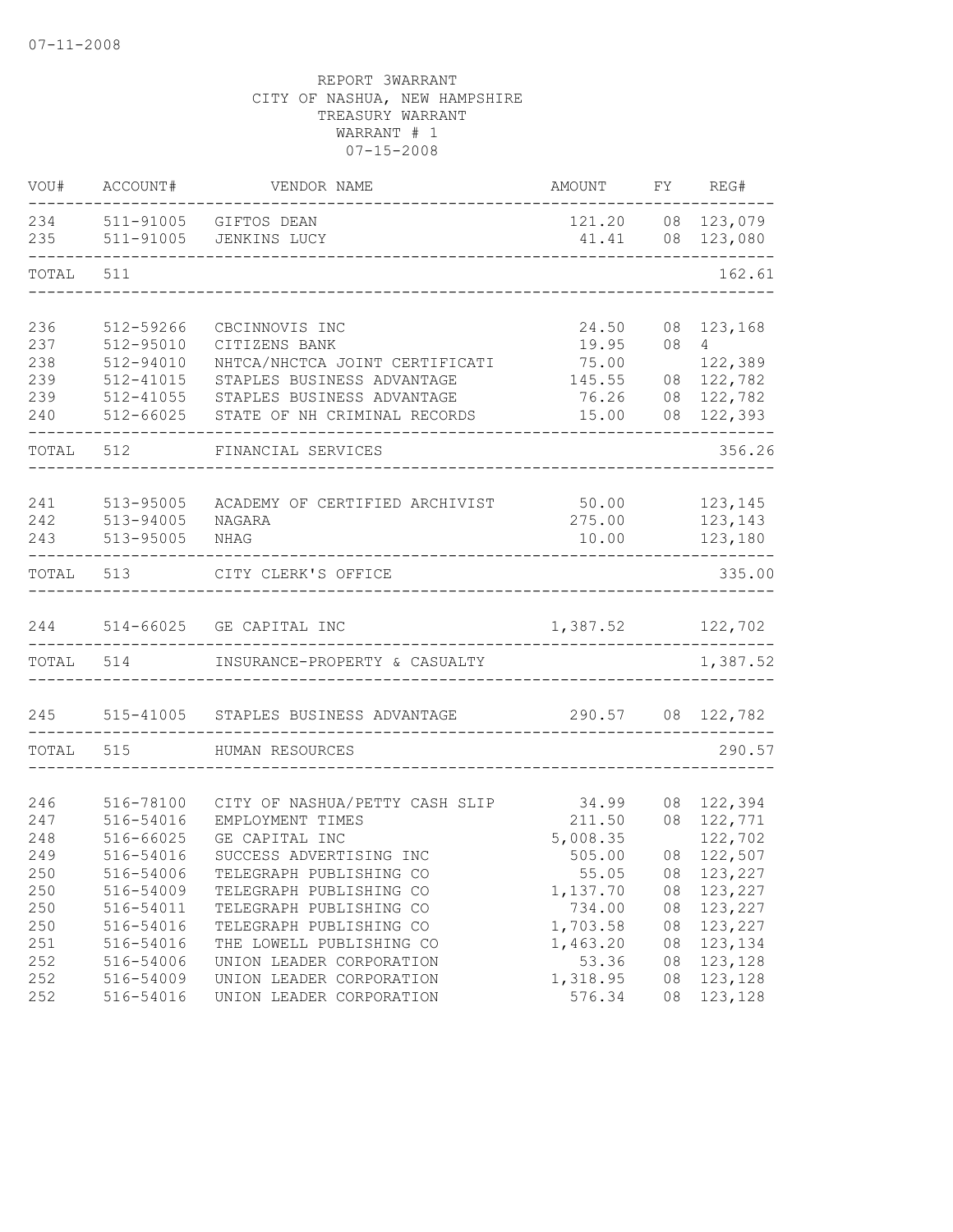| VOU#       | ACCOUNT#                   | VENDOR NAME                               | AMOUNT             | FY       | REG#                     |
|------------|----------------------------|-------------------------------------------|--------------------|----------|--------------------------|
| TOTAL      | 516                        | PURCHASING DEPARTMENT                     |                    |          | 12,802.02                |
| 253        | 517-75023                  | B & S LOCKSMITH INC                       | 2,504.90           |          | 08 122,607               |
| 254        | 517-59135                  | BAIN PEST CONTROL SERVICE INC             | 75.00              | 08       | 123,036                  |
| 255        | 517-42015                  | HOME DEPOT CREDIT SERVICES                | 598.00             | 08       | 123,135                  |
| 256        | 517-75130                  | J LAWRENCE HALL INC                       | 1,695.23           | 08       | 123,049                  |
| 257        | 517-34015                  | NATIONAL GRID                             | 67.56              |          | 123,166                  |
| 257        | 517-34015                  | NATIONAL GRID                             | 85.80              | 08       | 123,166                  |
| 258        | 517-32005                  | PUBLIC SERVICE OF NH                      | 1,567.29           | 08       | 123,191                  |
| 259        | 517-42010                  | W E AUBUCHON COMPANY INC                  | 5.11               |          | 08 122,427               |
| TOTAL 517  |                            | BUILDING MAINT - CITY ADMIN               |                    |          | 6,598.89                 |
| 260<br>261 | 518-91005                  | 518-41005 GE CAPITAL INC<br>LIBERTY WENDY | 75.00<br>28.75     |          | 08 122,702<br>08 123,081 |
|            |                            |                                           |                    |          |                          |
| TOTAL      | 518                        |                                           |                    |          | 103.75                   |
| 262        | 519-43005                  | CITY OF NASHUA/PETTY CASH SLIP            | 12.82              | 08       | 122,394                  |
| 263        | 519-64045                  | DELL MARKETING LP                         | 2,744.60           | 08       | 122,493                  |
| 264        | 519-91005                  | GAGNE ROBERT                              | 121.05             | 08       | 122,710                  |
| 265        | 519-45070                  | GOVCONNECTION INC                         | 68.33              | 08       | 122,406                  |
| 266        | 519-91005                  | MARINO ANGELO                             | 273.56             | 08       | 122,647                  |
| 266        | 519-94005                  | MARINO ANGELO                             | 276.87             | 08       | 122,647                  |
| 267        | 519-41010                  | STAPLES BUSINESS ADVANTAGE                | 372.21             | 08       | 122,782                  |
| 267        | 519-45125                  | STAPLES BUSINESS ADVANTAGE                | 2,353.37           | 08       | 122,782                  |
| 268        | 519-91005                  | TURGISS GARY                              | 211.09             | 08       | 122,500                  |
| TOTAL      | 519                        | ASSESSORS                                 |                    |          | 6,433.90                 |
| 269        | 520-53100                  | MORTELLARO CAROLYN                        | 288.00             | 08       | 122,639                  |
| 270        | $520 - 34015$              | NATIONAL GRID                             | 62.86              |          | 08 123,166               |
| TOTAL      | 520                        | HUNT BUILDING                             |                    |          | 350.86                   |
|            |                            |                                           |                    |          |                          |
| 271        | 522-57005                  | ALLIANCE CORE TECHNOLOGIES INC            | 6,000.00           | 08       | 122,641                  |
| 272        | 522-94040                  | APPDEV PRODUCTS LLC                       | 3,023.00           | 08       | 122,714                  |
| 273        | 522-41015                  | CDW GOVERNMENT INC                        | 26.66              | 08       | 122,822                  |
| 273        | $522 - 64040$<br>522-74035 | CDW GOVERNMENT INC                        | 59.00              | 08       | 122,822<br>122,822       |
| 273<br>274 | 522-45120                  | CDW GOVERNMENT INC<br>CITIZENS BANK       | 6,465.00<br>258.80 | 08<br>08 | 15                       |
| 274        | 522-49025                  | CITIZENS BANK                             | 59.73              | 08       | 15                       |
|            |                            |                                           |                    |          |                          |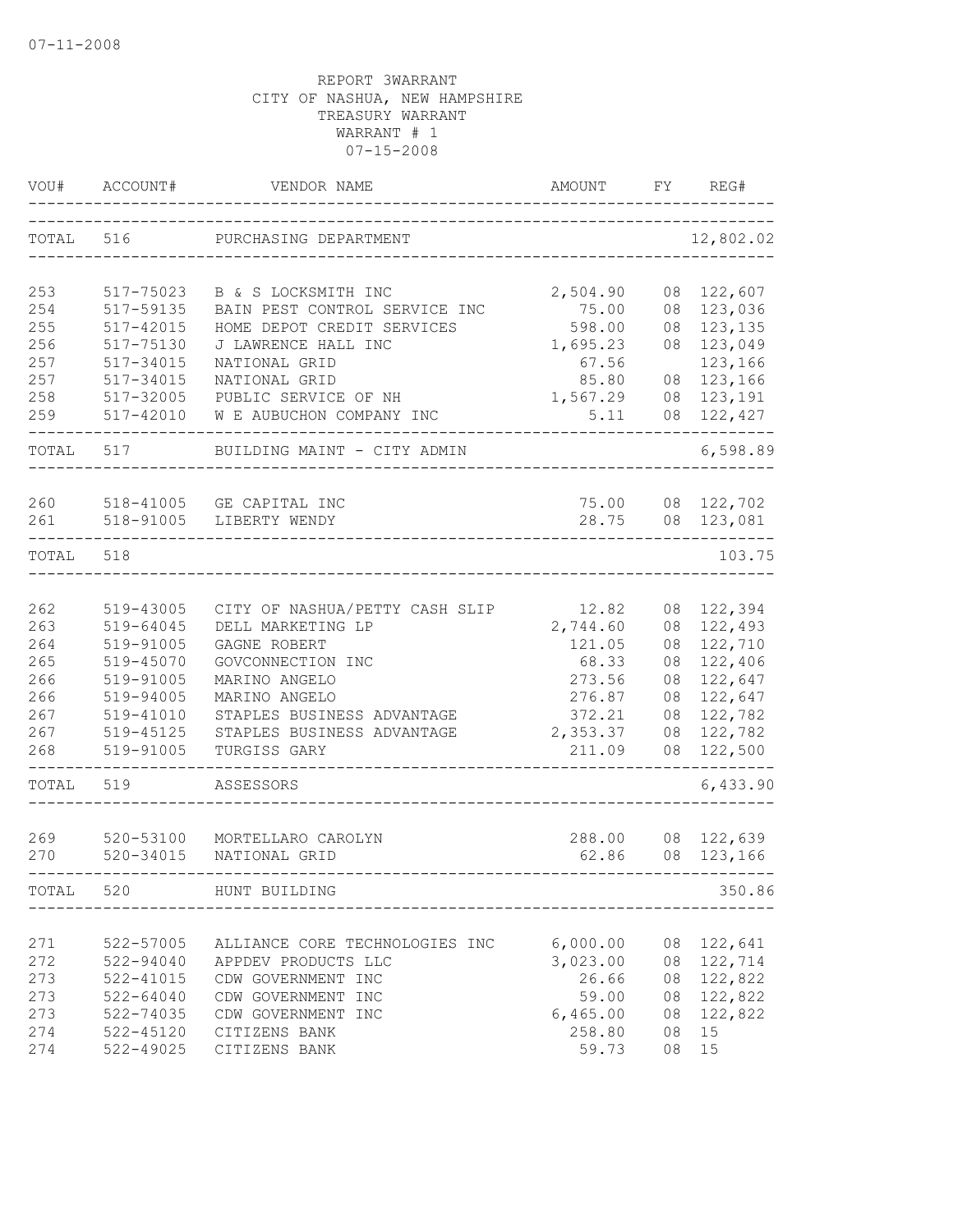| 15<br>522-64040<br>440.98<br>08<br>CITIZENS BANK<br>$522 - 64051$<br>950.00<br>08<br>15<br>CITIZENS BANK<br>522-74030<br>356.24<br>08<br>15<br>CITIZENS BANK<br>522-74035<br>159.00<br>15<br>CITIZENS BANK<br>08<br>15<br>1,010.37<br>08<br>522-94040<br>CITIZENS BANK<br>08<br>$\overline{4}$<br>$522 - 64040$<br>CITIZENS BANK<br>199.95<br>08<br>122,394<br>$522 - 41015$<br>53.77<br>CITY OF NASHUA/PETTY CASH SLIP<br>276<br>22.77<br>122,394<br>$522 - 45120$<br>CITY OF NASHUA/PETTY CASH SLIP<br>08<br>277<br>3,510.00<br>08<br>122,620<br>$522 - 74035$<br>ISSUETRAK INC<br>278<br>522-94045<br>6,000.00<br>122,453<br>NEW HORIZONS COMPUTER LEARNING<br>08<br>279<br>$522 - 64051$<br>SOFTWARE HOUSE INTERNATIONAL I<br>3,391.00<br>08 122,917<br>280<br>$522 - 41015$<br>STAPLES BUSINESS ADVANTAGE<br>376.45<br>08 122,782<br>280<br>08 122,782<br>522-45125<br>STAPLES BUSINESS ADVANTAGE<br>382.18<br>281<br>522-94040<br>6,000.00<br>08 122,758<br>ZSQUAD<br>522<br>INFORMATION TECHNOLOGY<br>38,744.90<br>TOTAL<br>3,999.00<br>524-64040<br>CITIZENS BANK<br>08 15<br>$524 - 64040$<br>121.31<br>08<br>$\overline{4}$<br>CITIZENS BANK<br>$524 - 64057$<br>DELL MARKETING LP<br>28,826.99<br>08 122,493<br>524-64045<br>08 122,406<br>GOVCONNECTION INC<br>291.78<br>2,136.00<br>08 122,499<br>$524 - 64045$<br>HEWLETT PACKARD COMPANY<br>524-64040<br>08 122,917<br>SOFTWARE HOUSE INTERNATIONAL I<br>5,254.00<br>TOTAL 524<br>COMPUTERS - CITYWIDE<br>531-53056<br>AAA CREDIT SCREENING SERV LLC<br>50.00<br>08 122,422<br>531-64360<br>ADAMSON INDUSTRIES CORP<br>1,349.65<br>122,591<br>531-64360<br>1,649.55<br>122,591<br>ADAMSON INDUSTRIES CORP<br>08<br>122,591<br>531-78007<br>ADAMSON INDUSTRIES CORP<br>330.55<br>08<br>122,459<br>531-45175<br>AIRGAS EAST<br>27.20<br>08<br>123,189<br>$531 - 46040$<br>ALEC'S SHOE STORE<br>45.00<br>08<br>122,408<br>531-78007<br>AMERICAN AUTO SEAT COVER INC<br>165.00<br>08<br>AMERICAN SECURITY & FIRE PROTE<br>123,162<br>531-75023<br>150.00<br>08<br>B & H PHOTO VIDEO PRO AUDIO<br>122,404<br>531-45920<br>299.20<br>08<br>295<br>531-78007<br>B & S LOCKSMITH INC<br>30.00<br>08 122,607<br>296<br>732.00<br>122,736<br>531-64192<br>BARCODE ID SYSTEMS<br>296<br>$531 - 64192$<br>4,811.51<br>08 122,736<br>BARCODE ID SYSTEMS<br>297<br>531-49075<br>171.75<br>08<br>122,703<br>BATTERIES PLUS 400<br>16.00<br>298<br>531-78007<br>08<br>122,546<br>BELLETETES INC<br>299<br>$531 - 46040$<br>BEN'S UNIFORMS<br>537.25<br>08<br>123,041<br>123,041<br>299<br>531-46045<br>BEN'S UNIFORMS<br>135.00<br>08<br>300<br>531-78007<br>BEST FORD/BEST CYCLE<br>338.43<br>122,424<br>08<br>300<br>531-78075<br>BEST FORD/BEST CYCLE<br>436.15<br>122,424<br>08<br>301<br>531-45220<br>417.96<br>08<br>123,164<br>BUSINESS CARD<br>531-78007<br>CARPARTS OF NASHUA<br>165.84<br>08<br>122,423 | VOU# | ACCOUNT# | VENDOR NAME | AMOUNT | FY REG#   |
|------------------------------------------------------------------------------------------------------------------------------------------------------------------------------------------------------------------------------------------------------------------------------------------------------------------------------------------------------------------------------------------------------------------------------------------------------------------------------------------------------------------------------------------------------------------------------------------------------------------------------------------------------------------------------------------------------------------------------------------------------------------------------------------------------------------------------------------------------------------------------------------------------------------------------------------------------------------------------------------------------------------------------------------------------------------------------------------------------------------------------------------------------------------------------------------------------------------------------------------------------------------------------------------------------------------------------------------------------------------------------------------------------------------------------------------------------------------------------------------------------------------------------------------------------------------------------------------------------------------------------------------------------------------------------------------------------------------------------------------------------------------------------------------------------------------------------------------------------------------------------------------------------------------------------------------------------------------------------------------------------------------------------------------------------------------------------------------------------------------------------------------------------------------------------------------------------------------------------------------------------------------------------------------------------------------------------------------------------------------------------------------------------------------------------------------------------------------------------------------------------------------------------------------------------------------------------------------------------------------------------------------------------------------------------------------------------------------------------------------------------------------------------------------------------------------------------------------------------------------|------|----------|-------------|--------|-----------|
|                                                                                                                                                                                                                                                                                                                                                                                                                                                                                                                                                                                                                                                                                                                                                                                                                                                                                                                                                                                                                                                                                                                                                                                                                                                                                                                                                                                                                                                                                                                                                                                                                                                                                                                                                                                                                                                                                                                                                                                                                                                                                                                                                                                                                                                                                                                                                                                                                                                                                                                                                                                                                                                                                                                                                                                                                                                                  | 274  |          |             |        |           |
|                                                                                                                                                                                                                                                                                                                                                                                                                                                                                                                                                                                                                                                                                                                                                                                                                                                                                                                                                                                                                                                                                                                                                                                                                                                                                                                                                                                                                                                                                                                                                                                                                                                                                                                                                                                                                                                                                                                                                                                                                                                                                                                                                                                                                                                                                                                                                                                                                                                                                                                                                                                                                                                                                                                                                                                                                                                                  | 274  |          |             |        |           |
|                                                                                                                                                                                                                                                                                                                                                                                                                                                                                                                                                                                                                                                                                                                                                                                                                                                                                                                                                                                                                                                                                                                                                                                                                                                                                                                                                                                                                                                                                                                                                                                                                                                                                                                                                                                                                                                                                                                                                                                                                                                                                                                                                                                                                                                                                                                                                                                                                                                                                                                                                                                                                                                                                                                                                                                                                                                                  | 274  |          |             |        |           |
|                                                                                                                                                                                                                                                                                                                                                                                                                                                                                                                                                                                                                                                                                                                                                                                                                                                                                                                                                                                                                                                                                                                                                                                                                                                                                                                                                                                                                                                                                                                                                                                                                                                                                                                                                                                                                                                                                                                                                                                                                                                                                                                                                                                                                                                                                                                                                                                                                                                                                                                                                                                                                                                                                                                                                                                                                                                                  | 274  |          |             |        |           |
|                                                                                                                                                                                                                                                                                                                                                                                                                                                                                                                                                                                                                                                                                                                                                                                                                                                                                                                                                                                                                                                                                                                                                                                                                                                                                                                                                                                                                                                                                                                                                                                                                                                                                                                                                                                                                                                                                                                                                                                                                                                                                                                                                                                                                                                                                                                                                                                                                                                                                                                                                                                                                                                                                                                                                                                                                                                                  | 274  |          |             |        |           |
|                                                                                                                                                                                                                                                                                                                                                                                                                                                                                                                                                                                                                                                                                                                                                                                                                                                                                                                                                                                                                                                                                                                                                                                                                                                                                                                                                                                                                                                                                                                                                                                                                                                                                                                                                                                                                                                                                                                                                                                                                                                                                                                                                                                                                                                                                                                                                                                                                                                                                                                                                                                                                                                                                                                                                                                                                                                                  | 275  |          |             |        |           |
|                                                                                                                                                                                                                                                                                                                                                                                                                                                                                                                                                                                                                                                                                                                                                                                                                                                                                                                                                                                                                                                                                                                                                                                                                                                                                                                                                                                                                                                                                                                                                                                                                                                                                                                                                                                                                                                                                                                                                                                                                                                                                                                                                                                                                                                                                                                                                                                                                                                                                                                                                                                                                                                                                                                                                                                                                                                                  | 276  |          |             |        |           |
|                                                                                                                                                                                                                                                                                                                                                                                                                                                                                                                                                                                                                                                                                                                                                                                                                                                                                                                                                                                                                                                                                                                                                                                                                                                                                                                                                                                                                                                                                                                                                                                                                                                                                                                                                                                                                                                                                                                                                                                                                                                                                                                                                                                                                                                                                                                                                                                                                                                                                                                                                                                                                                                                                                                                                                                                                                                                  |      |          |             |        |           |
|                                                                                                                                                                                                                                                                                                                                                                                                                                                                                                                                                                                                                                                                                                                                                                                                                                                                                                                                                                                                                                                                                                                                                                                                                                                                                                                                                                                                                                                                                                                                                                                                                                                                                                                                                                                                                                                                                                                                                                                                                                                                                                                                                                                                                                                                                                                                                                                                                                                                                                                                                                                                                                                                                                                                                                                                                                                                  |      |          |             |        |           |
|                                                                                                                                                                                                                                                                                                                                                                                                                                                                                                                                                                                                                                                                                                                                                                                                                                                                                                                                                                                                                                                                                                                                                                                                                                                                                                                                                                                                                                                                                                                                                                                                                                                                                                                                                                                                                                                                                                                                                                                                                                                                                                                                                                                                                                                                                                                                                                                                                                                                                                                                                                                                                                                                                                                                                                                                                                                                  |      |          |             |        |           |
|                                                                                                                                                                                                                                                                                                                                                                                                                                                                                                                                                                                                                                                                                                                                                                                                                                                                                                                                                                                                                                                                                                                                                                                                                                                                                                                                                                                                                                                                                                                                                                                                                                                                                                                                                                                                                                                                                                                                                                                                                                                                                                                                                                                                                                                                                                                                                                                                                                                                                                                                                                                                                                                                                                                                                                                                                                                                  |      |          |             |        |           |
|                                                                                                                                                                                                                                                                                                                                                                                                                                                                                                                                                                                                                                                                                                                                                                                                                                                                                                                                                                                                                                                                                                                                                                                                                                                                                                                                                                                                                                                                                                                                                                                                                                                                                                                                                                                                                                                                                                                                                                                                                                                                                                                                                                                                                                                                                                                                                                                                                                                                                                                                                                                                                                                                                                                                                                                                                                                                  |      |          |             |        |           |
|                                                                                                                                                                                                                                                                                                                                                                                                                                                                                                                                                                                                                                                                                                                                                                                                                                                                                                                                                                                                                                                                                                                                                                                                                                                                                                                                                                                                                                                                                                                                                                                                                                                                                                                                                                                                                                                                                                                                                                                                                                                                                                                                                                                                                                                                                                                                                                                                                                                                                                                                                                                                                                                                                                                                                                                                                                                                  |      |          |             |        |           |
|                                                                                                                                                                                                                                                                                                                                                                                                                                                                                                                                                                                                                                                                                                                                                                                                                                                                                                                                                                                                                                                                                                                                                                                                                                                                                                                                                                                                                                                                                                                                                                                                                                                                                                                                                                                                                                                                                                                                                                                                                                                                                                                                                                                                                                                                                                                                                                                                                                                                                                                                                                                                                                                                                                                                                                                                                                                                  |      |          |             |        |           |
|                                                                                                                                                                                                                                                                                                                                                                                                                                                                                                                                                                                                                                                                                                                                                                                                                                                                                                                                                                                                                                                                                                                                                                                                                                                                                                                                                                                                                                                                                                                                                                                                                                                                                                                                                                                                                                                                                                                                                                                                                                                                                                                                                                                                                                                                                                                                                                                                                                                                                                                                                                                                                                                                                                                                                                                                                                                                  |      |          |             |        |           |
|                                                                                                                                                                                                                                                                                                                                                                                                                                                                                                                                                                                                                                                                                                                                                                                                                                                                                                                                                                                                                                                                                                                                                                                                                                                                                                                                                                                                                                                                                                                                                                                                                                                                                                                                                                                                                                                                                                                                                                                                                                                                                                                                                                                                                                                                                                                                                                                                                                                                                                                                                                                                                                                                                                                                                                                                                                                                  |      |          |             |        |           |
|                                                                                                                                                                                                                                                                                                                                                                                                                                                                                                                                                                                                                                                                                                                                                                                                                                                                                                                                                                                                                                                                                                                                                                                                                                                                                                                                                                                                                                                                                                                                                                                                                                                                                                                                                                                                                                                                                                                                                                                                                                                                                                                                                                                                                                                                                                                                                                                                                                                                                                                                                                                                                                                                                                                                                                                                                                                                  |      |          |             |        |           |
|                                                                                                                                                                                                                                                                                                                                                                                                                                                                                                                                                                                                                                                                                                                                                                                                                                                                                                                                                                                                                                                                                                                                                                                                                                                                                                                                                                                                                                                                                                                                                                                                                                                                                                                                                                                                                                                                                                                                                                                                                                                                                                                                                                                                                                                                                                                                                                                                                                                                                                                                                                                                                                                                                                                                                                                                                                                                  | 282  |          |             |        |           |
|                                                                                                                                                                                                                                                                                                                                                                                                                                                                                                                                                                                                                                                                                                                                                                                                                                                                                                                                                                                                                                                                                                                                                                                                                                                                                                                                                                                                                                                                                                                                                                                                                                                                                                                                                                                                                                                                                                                                                                                                                                                                                                                                                                                                                                                                                                                                                                                                                                                                                                                                                                                                                                                                                                                                                                                                                                                                  | 283  |          |             |        |           |
|                                                                                                                                                                                                                                                                                                                                                                                                                                                                                                                                                                                                                                                                                                                                                                                                                                                                                                                                                                                                                                                                                                                                                                                                                                                                                                                                                                                                                                                                                                                                                                                                                                                                                                                                                                                                                                                                                                                                                                                                                                                                                                                                                                                                                                                                                                                                                                                                                                                                                                                                                                                                                                                                                                                                                                                                                                                                  | 284  |          |             |        |           |
|                                                                                                                                                                                                                                                                                                                                                                                                                                                                                                                                                                                                                                                                                                                                                                                                                                                                                                                                                                                                                                                                                                                                                                                                                                                                                                                                                                                                                                                                                                                                                                                                                                                                                                                                                                                                                                                                                                                                                                                                                                                                                                                                                                                                                                                                                                                                                                                                                                                                                                                                                                                                                                                                                                                                                                                                                                                                  | 285  |          |             |        |           |
|                                                                                                                                                                                                                                                                                                                                                                                                                                                                                                                                                                                                                                                                                                                                                                                                                                                                                                                                                                                                                                                                                                                                                                                                                                                                                                                                                                                                                                                                                                                                                                                                                                                                                                                                                                                                                                                                                                                                                                                                                                                                                                                                                                                                                                                                                                                                                                                                                                                                                                                                                                                                                                                                                                                                                                                                                                                                  | 286  |          |             |        |           |
|                                                                                                                                                                                                                                                                                                                                                                                                                                                                                                                                                                                                                                                                                                                                                                                                                                                                                                                                                                                                                                                                                                                                                                                                                                                                                                                                                                                                                                                                                                                                                                                                                                                                                                                                                                                                                                                                                                                                                                                                                                                                                                                                                                                                                                                                                                                                                                                                                                                                                                                                                                                                                                                                                                                                                                                                                                                                  | 287  |          |             |        |           |
|                                                                                                                                                                                                                                                                                                                                                                                                                                                                                                                                                                                                                                                                                                                                                                                                                                                                                                                                                                                                                                                                                                                                                                                                                                                                                                                                                                                                                                                                                                                                                                                                                                                                                                                                                                                                                                                                                                                                                                                                                                                                                                                                                                                                                                                                                                                                                                                                                                                                                                                                                                                                                                                                                                                                                                                                                                                                  |      |          |             |        | 40,629.08 |
|                                                                                                                                                                                                                                                                                                                                                                                                                                                                                                                                                                                                                                                                                                                                                                                                                                                                                                                                                                                                                                                                                                                                                                                                                                                                                                                                                                                                                                                                                                                                                                                                                                                                                                                                                                                                                                                                                                                                                                                                                                                                                                                                                                                                                                                                                                                                                                                                                                                                                                                                                                                                                                                                                                                                                                                                                                                                  |      |          |             |        |           |
|                                                                                                                                                                                                                                                                                                                                                                                                                                                                                                                                                                                                                                                                                                                                                                                                                                                                                                                                                                                                                                                                                                                                                                                                                                                                                                                                                                                                                                                                                                                                                                                                                                                                                                                                                                                                                                                                                                                                                                                                                                                                                                                                                                                                                                                                                                                                                                                                                                                                                                                                                                                                                                                                                                                                                                                                                                                                  | 288  |          |             |        |           |
|                                                                                                                                                                                                                                                                                                                                                                                                                                                                                                                                                                                                                                                                                                                                                                                                                                                                                                                                                                                                                                                                                                                                                                                                                                                                                                                                                                                                                                                                                                                                                                                                                                                                                                                                                                                                                                                                                                                                                                                                                                                                                                                                                                                                                                                                                                                                                                                                                                                                                                                                                                                                                                                                                                                                                                                                                                                                  | 289  |          |             |        |           |
|                                                                                                                                                                                                                                                                                                                                                                                                                                                                                                                                                                                                                                                                                                                                                                                                                                                                                                                                                                                                                                                                                                                                                                                                                                                                                                                                                                                                                                                                                                                                                                                                                                                                                                                                                                                                                                                                                                                                                                                                                                                                                                                                                                                                                                                                                                                                                                                                                                                                                                                                                                                                                                                                                                                                                                                                                                                                  | 289  |          |             |        |           |
|                                                                                                                                                                                                                                                                                                                                                                                                                                                                                                                                                                                                                                                                                                                                                                                                                                                                                                                                                                                                                                                                                                                                                                                                                                                                                                                                                                                                                                                                                                                                                                                                                                                                                                                                                                                                                                                                                                                                                                                                                                                                                                                                                                                                                                                                                                                                                                                                                                                                                                                                                                                                                                                                                                                                                                                                                                                                  | 289  |          |             |        |           |
|                                                                                                                                                                                                                                                                                                                                                                                                                                                                                                                                                                                                                                                                                                                                                                                                                                                                                                                                                                                                                                                                                                                                                                                                                                                                                                                                                                                                                                                                                                                                                                                                                                                                                                                                                                                                                                                                                                                                                                                                                                                                                                                                                                                                                                                                                                                                                                                                                                                                                                                                                                                                                                                                                                                                                                                                                                                                  | 290  |          |             |        |           |
|                                                                                                                                                                                                                                                                                                                                                                                                                                                                                                                                                                                                                                                                                                                                                                                                                                                                                                                                                                                                                                                                                                                                                                                                                                                                                                                                                                                                                                                                                                                                                                                                                                                                                                                                                                                                                                                                                                                                                                                                                                                                                                                                                                                                                                                                                                                                                                                                                                                                                                                                                                                                                                                                                                                                                                                                                                                                  | 291  |          |             |        |           |
|                                                                                                                                                                                                                                                                                                                                                                                                                                                                                                                                                                                                                                                                                                                                                                                                                                                                                                                                                                                                                                                                                                                                                                                                                                                                                                                                                                                                                                                                                                                                                                                                                                                                                                                                                                                                                                                                                                                                                                                                                                                                                                                                                                                                                                                                                                                                                                                                                                                                                                                                                                                                                                                                                                                                                                                                                                                                  | 292  |          |             |        |           |
|                                                                                                                                                                                                                                                                                                                                                                                                                                                                                                                                                                                                                                                                                                                                                                                                                                                                                                                                                                                                                                                                                                                                                                                                                                                                                                                                                                                                                                                                                                                                                                                                                                                                                                                                                                                                                                                                                                                                                                                                                                                                                                                                                                                                                                                                                                                                                                                                                                                                                                                                                                                                                                                                                                                                                                                                                                                                  | 293  |          |             |        |           |
|                                                                                                                                                                                                                                                                                                                                                                                                                                                                                                                                                                                                                                                                                                                                                                                                                                                                                                                                                                                                                                                                                                                                                                                                                                                                                                                                                                                                                                                                                                                                                                                                                                                                                                                                                                                                                                                                                                                                                                                                                                                                                                                                                                                                                                                                                                                                                                                                                                                                                                                                                                                                                                                                                                                                                                                                                                                                  | 294  |          |             |        |           |
|                                                                                                                                                                                                                                                                                                                                                                                                                                                                                                                                                                                                                                                                                                                                                                                                                                                                                                                                                                                                                                                                                                                                                                                                                                                                                                                                                                                                                                                                                                                                                                                                                                                                                                                                                                                                                                                                                                                                                                                                                                                                                                                                                                                                                                                                                                                                                                                                                                                                                                                                                                                                                                                                                                                                                                                                                                                                  |      |          |             |        |           |
|                                                                                                                                                                                                                                                                                                                                                                                                                                                                                                                                                                                                                                                                                                                                                                                                                                                                                                                                                                                                                                                                                                                                                                                                                                                                                                                                                                                                                                                                                                                                                                                                                                                                                                                                                                                                                                                                                                                                                                                                                                                                                                                                                                                                                                                                                                                                                                                                                                                                                                                                                                                                                                                                                                                                                                                                                                                                  |      |          |             |        |           |
|                                                                                                                                                                                                                                                                                                                                                                                                                                                                                                                                                                                                                                                                                                                                                                                                                                                                                                                                                                                                                                                                                                                                                                                                                                                                                                                                                                                                                                                                                                                                                                                                                                                                                                                                                                                                                                                                                                                                                                                                                                                                                                                                                                                                                                                                                                                                                                                                                                                                                                                                                                                                                                                                                                                                                                                                                                                                  |      |          |             |        |           |
|                                                                                                                                                                                                                                                                                                                                                                                                                                                                                                                                                                                                                                                                                                                                                                                                                                                                                                                                                                                                                                                                                                                                                                                                                                                                                                                                                                                                                                                                                                                                                                                                                                                                                                                                                                                                                                                                                                                                                                                                                                                                                                                                                                                                                                                                                                                                                                                                                                                                                                                                                                                                                                                                                                                                                                                                                                                                  |      |          |             |        |           |
|                                                                                                                                                                                                                                                                                                                                                                                                                                                                                                                                                                                                                                                                                                                                                                                                                                                                                                                                                                                                                                                                                                                                                                                                                                                                                                                                                                                                                                                                                                                                                                                                                                                                                                                                                                                                                                                                                                                                                                                                                                                                                                                                                                                                                                                                                                                                                                                                                                                                                                                                                                                                                                                                                                                                                                                                                                                                  |      |          |             |        |           |
|                                                                                                                                                                                                                                                                                                                                                                                                                                                                                                                                                                                                                                                                                                                                                                                                                                                                                                                                                                                                                                                                                                                                                                                                                                                                                                                                                                                                                                                                                                                                                                                                                                                                                                                                                                                                                                                                                                                                                                                                                                                                                                                                                                                                                                                                                                                                                                                                                                                                                                                                                                                                                                                                                                                                                                                                                                                                  |      |          |             |        |           |
|                                                                                                                                                                                                                                                                                                                                                                                                                                                                                                                                                                                                                                                                                                                                                                                                                                                                                                                                                                                                                                                                                                                                                                                                                                                                                                                                                                                                                                                                                                                                                                                                                                                                                                                                                                                                                                                                                                                                                                                                                                                                                                                                                                                                                                                                                                                                                                                                                                                                                                                                                                                                                                                                                                                                                                                                                                                                  |      |          |             |        |           |
|                                                                                                                                                                                                                                                                                                                                                                                                                                                                                                                                                                                                                                                                                                                                                                                                                                                                                                                                                                                                                                                                                                                                                                                                                                                                                                                                                                                                                                                                                                                                                                                                                                                                                                                                                                                                                                                                                                                                                                                                                                                                                                                                                                                                                                                                                                                                                                                                                                                                                                                                                                                                                                                                                                                                                                                                                                                                  |      |          |             |        |           |
|                                                                                                                                                                                                                                                                                                                                                                                                                                                                                                                                                                                                                                                                                                                                                                                                                                                                                                                                                                                                                                                                                                                                                                                                                                                                                                                                                                                                                                                                                                                                                                                                                                                                                                                                                                                                                                                                                                                                                                                                                                                                                                                                                                                                                                                                                                                                                                                                                                                                                                                                                                                                                                                                                                                                                                                                                                                                  |      |          |             |        |           |
|                                                                                                                                                                                                                                                                                                                                                                                                                                                                                                                                                                                                                                                                                                                                                                                                                                                                                                                                                                                                                                                                                                                                                                                                                                                                                                                                                                                                                                                                                                                                                                                                                                                                                                                                                                                                                                                                                                                                                                                                                                                                                                                                                                                                                                                                                                                                                                                                                                                                                                                                                                                                                                                                                                                                                                                                                                                                  |      |          |             |        |           |
|                                                                                                                                                                                                                                                                                                                                                                                                                                                                                                                                                                                                                                                                                                                                                                                                                                                                                                                                                                                                                                                                                                                                                                                                                                                                                                                                                                                                                                                                                                                                                                                                                                                                                                                                                                                                                                                                                                                                                                                                                                                                                                                                                                                                                                                                                                                                                                                                                                                                                                                                                                                                                                                                                                                                                                                                                                                                  | 302  |          |             |        |           |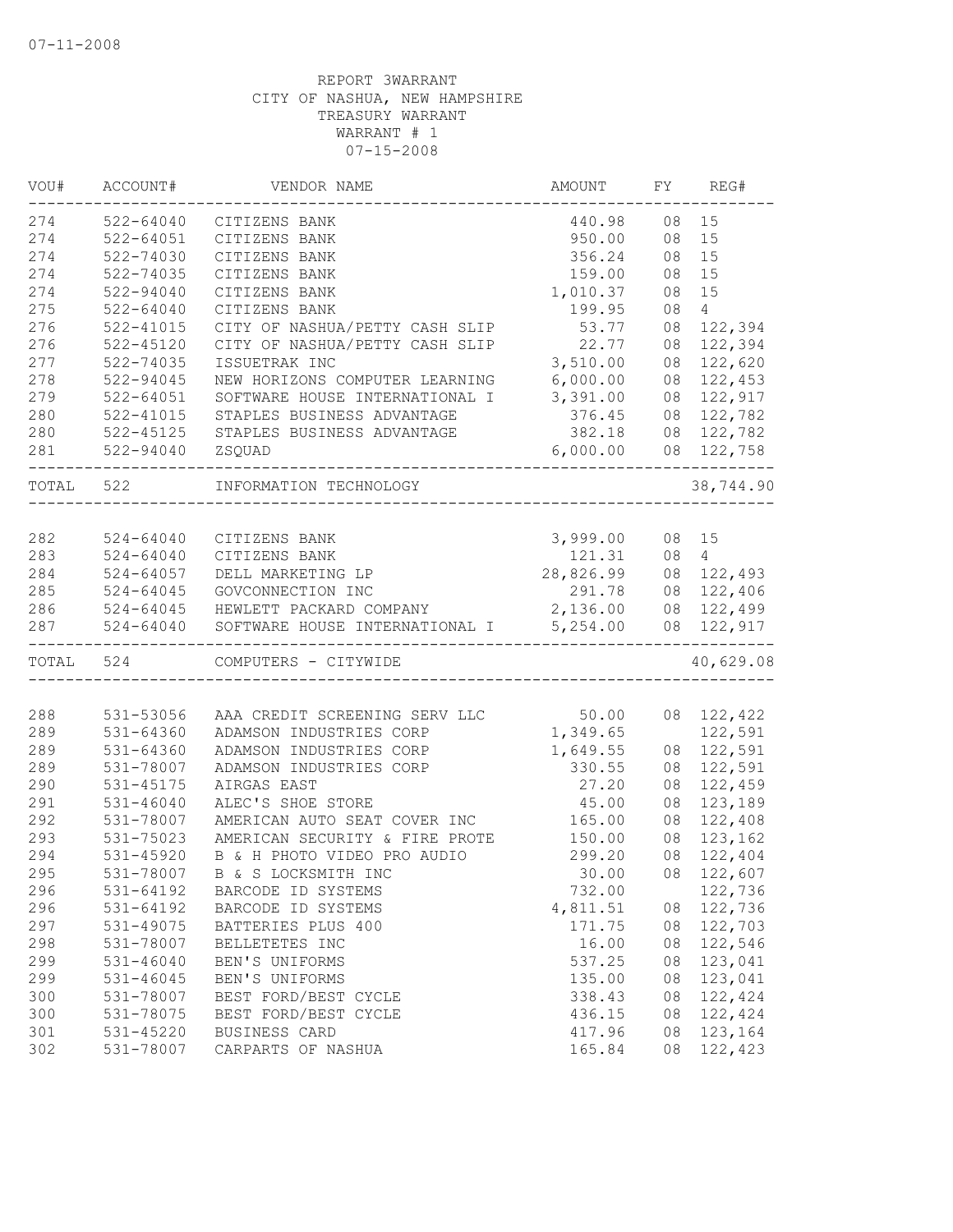| VOU# | ACCOUNT#      | VENDOR NAME                              | AMOUNT     | FY | REG#       |
|------|---------------|------------------------------------------|------------|----|------------|
| 303  | $531 - 45220$ | CENTRAL EQUIPMENT COMPANY                | 586.00     |    | 08 122,445 |
| 304  | 531-42000     | CENTRAL PAPER PRODUCTS CO                | 505.88     |    | 08 123,033 |
| 305  | 531-31025     | CINFO PETER                              | 45.96      |    | 08 122,511 |
| 306  | 531-31025     | COMCAST                                  | 1,284.00   |    | 123,133    |
| 307  | 531-94010     | DICKERSON RONALD                         | 559.93     | 08 | 123,093    |
| 308  | 531-91025     | DIFAVA MATTHEW                           | 40.40      | 08 | 123,092    |
| 309  | 531-94005     | DIPRIMS LISA                             | 35.21      | 08 | 123,090    |
| 310  | 531-31025     | DIRECTV INC                              | 143.76     |    | 123, 153   |
| 310  | 531-74092     | DIRECTV INC                              | 419.00     |    | 123,153    |
| 311  | 531-78075     | DOWNTOWN COLLISION CTR                   | 281.95     |    | 08 122,623 |
| 312  | 531-45005     | EAGLE POINT GUN/TJ MORRIS & SO 30,279.00 |            |    | 08 122,491 |
| 313  | 531-31025     | FAIRPOINT COMMUNICATIONS INC             | 28.63      | 08 | 123,171    |
| 314  | $531 - 66025$ | GE CAPITAL INC                           | 1, 113.28  |    | 122,702    |
| 315  | $531 - 46040$ | GEORGE'S APPAREL                         | 842.81     | 08 | 122,470    |
| 316  | 531-91025     | GILBERT CALEB                            | 40.40      | 08 | 123,091    |
| 317  | 531-78100     | GOODYEAR AUTO SERVICE CENTER             | 36.00      | 08 | 122,400    |
| 318  | 531-45920     | GRAINGER                                 | 133.88     | 08 | 122,498    |
| 319  | 531-46040     | HEROES UNIFORM & SUPPLY CO               | 212.50     | 08 | 122,503    |
| 320  | $531 - 42000$ | HOME DEPOT CREDIT SERVICES               | 11.61      |    | 123,135    |
| 321  | 531-94005     | INVICTUS TACTICAL CO, LLC                | 425.00     |    | 123,182    |
| 322  | 531-75130     | J LAWRENCE HALL INC                      | 6,877.18   | 08 | 123,049    |
| 323  | 531-94005     | JOHN E REID & ASSOCIATES INC             | 1,190.00   | 08 | 123,152    |
| 324  | $531 - 45920$ | LAB SAFETY SUPPLY INC                    | 74.24      | 08 | 122,701    |
| 325  | 531-94010     | LEDOUX MICHAEL S                         | 1,200.00   | 08 | 123,088    |
| 326  | 531-78007     | LENCO ARMORED VEHICLES                   | 52.56      | 08 | 122,715    |
| 327  | 531-94010     | LINEHAN DENIS                            | 600.00     | 08 | 123,082    |
| 328  | 531-45920     | LYNN PEAVEY CO                           | 188.40     | 08 | 122,411    |
| 329  | 531-78007     | MAC MULKIN CHEVROLET INC                 | 739.89     | 08 | 123,022    |
| 330  | 531-78007     | MAYNARD & LESIEUR INCORPORATED           | 380.00     |    | 123,026    |
| 331  | 531-64080     | MCCANN INDUSTRIES                        | 400.50     | 08 | 122,624    |
| 331  | 531-74092     | MCCANN INDUSTRIES                        | 240.00     | 08 | 122,624    |
| 332  | 531-95000     | NASHUA BREAKFAST EXCHANGE CLUB           | 100.00     |    | 123,197    |
| 333  | 531-78007     | NORTHERN FOREIGN CAR PARTS INC           | 476.75     | 08 | 123,051    |
| 334  | 531-74035     | NUMARA SOFTWARE                          | 1,000.00   |    | 123,184    |
| 335  | 531-33005     | PENNICHUCK WATER                         | 734.80     | 08 | 123,138    |
| 336  | 531-48015     | PETTY CASH                               | 20.00      |    | 123,084    |
| 336  | 531-91025     | PETTY CASH                               | 14.00      |    | 123,084    |
| 337  | 531-48015     | PETTY CASH                               | 15.01      |    | 123,085    |
| 337  | 531-91025     | PETTY CASH                               | 6.50       |    | 123,085    |
| 338  | 531-91070     | PETTY CASH                               | 116.31     |    | 123,086    |
| 338  | 531-98035     | PETTY CASH                               | 12.50      |    | 123,086    |
| 339  | 531-43005     | PETTY CASH                               | 2.87       |    | 123,087    |
| 339  | 531-78007     | PETTY CASH                               | 20.94      |    | 123,087    |
| 340  | 531-53050     | PSYCHOTHERAPY ASSOCIATES INC             | 300.00     | 08 | 122,845    |
| 341  | 531-32005     | PUBLIC SERVICE OF NH                     | 17, 451.19 | 08 | 123,191    |
| 341  | 531-32035     | PUBLIC SERVICE OF NH                     | 368.31     | 08 | 123,191    |
| 342  | 531-94005     | REEBY DAWN                               | 116.15     | 08 | 123,083    |
| 343  | 531-45005     | RILEY'S SPORT SHOP INC                   | 202.50     | 08 | 122,409    |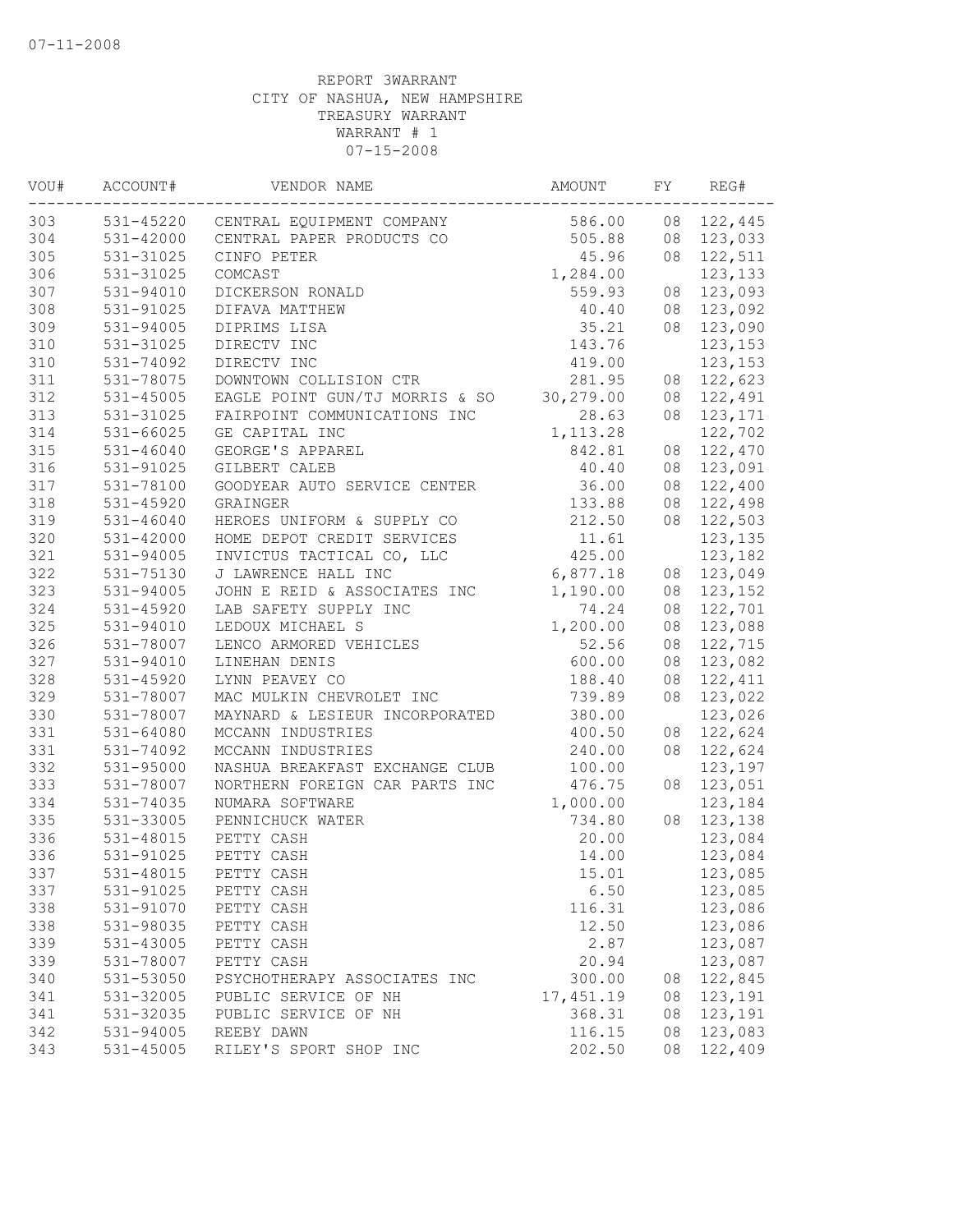| 344 531-78007 ROBBINS AUTO PARTS INC<br>259.91 08 122,582<br>145.00<br>345<br>531-95000 ROTARY CLUB OF NASHUA WEST<br>08 123,137<br>346<br>531-78007<br>SAM'S CLUB DIRECT<br>75.02<br>08 123,147<br>346<br>SAM'S CLUB DIRECT<br>318.05<br>08 123,147<br>531-98025<br>347<br>250.00<br>123,094<br>531-53125<br>SEUSING JOHN<br>08<br>SHATTUCK MALONE OIL CO<br>348<br>531-34015<br>1,458.39<br>08 123,121<br>349<br>1,600.00<br>122,532<br>531-74035<br>SHAVLIK TECHNOLOGIES<br>SIEMENS BUILDING TECHNOLOGIES<br>08 122,901<br>350<br>531-75023<br>310.91<br>351<br>594.62<br>08 122,646<br>531-45920<br>SIRCHIE FINGER PRINT LABORATOR<br>352<br>495.00<br>08 122,447<br>531-69025<br>SNAP ON TOOLS<br>353<br>STAPLES BUSINESS ADVANTAGE<br>531-41005<br>319.63<br>08 122,782<br>353<br>STAPLES BUSINESS ADVANTAGE 1,405.46<br>531-41015<br>08 122,782<br>354<br>531-46030<br>30.00<br>08 122,482<br>STAR PACKER BADGES<br>355<br>STUSSE BENNETT<br>40.40<br>08 123,089<br>531-91025<br>356<br>THE DURKIN CO INC<br>309.85<br>531-42000<br>08 122,585<br>357<br>95.00<br>531-59100<br>TILDEN AUTOMOTIVE & TRUCK CTRS<br>122,625<br>08 122,680<br>358<br>531-78007<br>TOWERS MOTOR PARTS CORP<br>106.65<br>359<br>08 122,506<br>TREASURER STATE OF NH<br>112.50<br>531-74145<br>318.96<br>360<br>08 122,652<br>531-45920<br>ULINE<br>08 123,207<br>361<br>11.67<br>531-43005<br>UNITED PARCEL SERVICE<br>362<br>531-95000<br>US IDENTIFICATION MANUAL<br>82.50<br>122,440<br>363<br>WB MASON COMPANY INC<br>461.97 08 122,442<br>531-41015<br>44.76 08 123,095<br>364<br>$531 - 46040$<br>YURCAK JOHN<br>____________________________<br>TOTAL 531<br>POLICE DEPARTMENT<br>532-78075 A SIGN OF THINGS TO COME 250.00<br>365<br>08 122,472<br>38.00<br>532-94005<br>08 123,096<br>366<br>ANDERSON KEITH<br>367<br>532-78100<br>ARCSOURCE INC<br>15.00<br>08 122,555<br>368<br>532-75901<br>B & S LOCKSMITH INC<br>08 122,607<br>15.15<br>369<br>330.00<br>532-75023<br>BALCOM BROS INC<br>08<br>122,716<br>370<br>17.99<br>122,703<br>532-79040<br>BATTERIES PLUS 400<br>08<br>371<br>08 122,546<br>532-75023<br>BELLETETES INC<br>284.65<br>08 122,546<br>371<br>532-75901<br>BELLETETES INC<br>$3.30$<br>$54.10$<br>371<br>08 122,546<br>532-78100<br>BELLETETES INC<br>450.00<br>372<br>532-53065<br>08<br>123,204<br><b>BOATED</b><br>373<br>532-64094 FIRE TECH & SAFETY OF NEW ENGL<br>88.00<br>08 122,687<br>374<br>532-63005<br>08 122,469<br>FLETCHER'S APPLIANCE<br>1,288.00<br>375<br>532-53025<br>08 122,415<br>FRASER BRUCE<br>500.00<br>376<br>532-41015<br>44.50<br>08 122,406<br>GOVCONNECTION INC<br>377<br>532-79045<br>354.83<br>08<br>122,468<br>GRAINGER<br>378<br>532-78075<br>55.00<br>08<br>122,449<br>GREENFIELD INDUSTRIES INC<br>123,129<br>379<br>532-94005<br>GUEST SERVICES<br>227.64<br>08 123,135<br>380<br>532-75023<br>HOME DEPOT CREDIT SERVICES<br>167.77 | VOU# | ACCOUNT# | VENDOR NAME | AMOUNT | FY | REG#      |
|---------------------------------------------------------------------------------------------------------------------------------------------------------------------------------------------------------------------------------------------------------------------------------------------------------------------------------------------------------------------------------------------------------------------------------------------------------------------------------------------------------------------------------------------------------------------------------------------------------------------------------------------------------------------------------------------------------------------------------------------------------------------------------------------------------------------------------------------------------------------------------------------------------------------------------------------------------------------------------------------------------------------------------------------------------------------------------------------------------------------------------------------------------------------------------------------------------------------------------------------------------------------------------------------------------------------------------------------------------------------------------------------------------------------------------------------------------------------------------------------------------------------------------------------------------------------------------------------------------------------------------------------------------------------------------------------------------------------------------------------------------------------------------------------------------------------------------------------------------------------------------------------------------------------------------------------------------------------------------------------------------------------------------------------------------------------------------------------------------------------------------------------------------------------------------------------------------------------------------------------------------------------------------------------------------------------------------------------------------------------------------------------------------------------------------------------------------------------------------------------------------------------------------------------------------------------------------------------------------------------------------------------------------------------------------------------------------------------------------------------------------------------------------------------------------------------------------------------------------------------------------------------|------|----------|-------------|--------|----|-----------|
|                                                                                                                                                                                                                                                                                                                                                                                                                                                                                                                                                                                                                                                                                                                                                                                                                                                                                                                                                                                                                                                                                                                                                                                                                                                                                                                                                                                                                                                                                                                                                                                                                                                                                                                                                                                                                                                                                                                                                                                                                                                                                                                                                                                                                                                                                                                                                                                                                                                                                                                                                                                                                                                                                                                                                                                                                                                                                             |      |          |             |        |    |           |
|                                                                                                                                                                                                                                                                                                                                                                                                                                                                                                                                                                                                                                                                                                                                                                                                                                                                                                                                                                                                                                                                                                                                                                                                                                                                                                                                                                                                                                                                                                                                                                                                                                                                                                                                                                                                                                                                                                                                                                                                                                                                                                                                                                                                                                                                                                                                                                                                                                                                                                                                                                                                                                                                                                                                                                                                                                                                                             |      |          |             |        |    |           |
|                                                                                                                                                                                                                                                                                                                                                                                                                                                                                                                                                                                                                                                                                                                                                                                                                                                                                                                                                                                                                                                                                                                                                                                                                                                                                                                                                                                                                                                                                                                                                                                                                                                                                                                                                                                                                                                                                                                                                                                                                                                                                                                                                                                                                                                                                                                                                                                                                                                                                                                                                                                                                                                                                                                                                                                                                                                                                             |      |          |             |        |    |           |
|                                                                                                                                                                                                                                                                                                                                                                                                                                                                                                                                                                                                                                                                                                                                                                                                                                                                                                                                                                                                                                                                                                                                                                                                                                                                                                                                                                                                                                                                                                                                                                                                                                                                                                                                                                                                                                                                                                                                                                                                                                                                                                                                                                                                                                                                                                                                                                                                                                                                                                                                                                                                                                                                                                                                                                                                                                                                                             |      |          |             |        |    |           |
|                                                                                                                                                                                                                                                                                                                                                                                                                                                                                                                                                                                                                                                                                                                                                                                                                                                                                                                                                                                                                                                                                                                                                                                                                                                                                                                                                                                                                                                                                                                                                                                                                                                                                                                                                                                                                                                                                                                                                                                                                                                                                                                                                                                                                                                                                                                                                                                                                                                                                                                                                                                                                                                                                                                                                                                                                                                                                             |      |          |             |        |    |           |
|                                                                                                                                                                                                                                                                                                                                                                                                                                                                                                                                                                                                                                                                                                                                                                                                                                                                                                                                                                                                                                                                                                                                                                                                                                                                                                                                                                                                                                                                                                                                                                                                                                                                                                                                                                                                                                                                                                                                                                                                                                                                                                                                                                                                                                                                                                                                                                                                                                                                                                                                                                                                                                                                                                                                                                                                                                                                                             |      |          |             |        |    |           |
|                                                                                                                                                                                                                                                                                                                                                                                                                                                                                                                                                                                                                                                                                                                                                                                                                                                                                                                                                                                                                                                                                                                                                                                                                                                                                                                                                                                                                                                                                                                                                                                                                                                                                                                                                                                                                                                                                                                                                                                                                                                                                                                                                                                                                                                                                                                                                                                                                                                                                                                                                                                                                                                                                                                                                                                                                                                                                             |      |          |             |        |    |           |
|                                                                                                                                                                                                                                                                                                                                                                                                                                                                                                                                                                                                                                                                                                                                                                                                                                                                                                                                                                                                                                                                                                                                                                                                                                                                                                                                                                                                                                                                                                                                                                                                                                                                                                                                                                                                                                                                                                                                                                                                                                                                                                                                                                                                                                                                                                                                                                                                                                                                                                                                                                                                                                                                                                                                                                                                                                                                                             |      |          |             |        |    |           |
|                                                                                                                                                                                                                                                                                                                                                                                                                                                                                                                                                                                                                                                                                                                                                                                                                                                                                                                                                                                                                                                                                                                                                                                                                                                                                                                                                                                                                                                                                                                                                                                                                                                                                                                                                                                                                                                                                                                                                                                                                                                                                                                                                                                                                                                                                                                                                                                                                                                                                                                                                                                                                                                                                                                                                                                                                                                                                             |      |          |             |        |    |           |
|                                                                                                                                                                                                                                                                                                                                                                                                                                                                                                                                                                                                                                                                                                                                                                                                                                                                                                                                                                                                                                                                                                                                                                                                                                                                                                                                                                                                                                                                                                                                                                                                                                                                                                                                                                                                                                                                                                                                                                                                                                                                                                                                                                                                                                                                                                                                                                                                                                                                                                                                                                                                                                                                                                                                                                                                                                                                                             |      |          |             |        |    |           |
|                                                                                                                                                                                                                                                                                                                                                                                                                                                                                                                                                                                                                                                                                                                                                                                                                                                                                                                                                                                                                                                                                                                                                                                                                                                                                                                                                                                                                                                                                                                                                                                                                                                                                                                                                                                                                                                                                                                                                                                                                                                                                                                                                                                                                                                                                                                                                                                                                                                                                                                                                                                                                                                                                                                                                                                                                                                                                             |      |          |             |        |    |           |
|                                                                                                                                                                                                                                                                                                                                                                                                                                                                                                                                                                                                                                                                                                                                                                                                                                                                                                                                                                                                                                                                                                                                                                                                                                                                                                                                                                                                                                                                                                                                                                                                                                                                                                                                                                                                                                                                                                                                                                                                                                                                                                                                                                                                                                                                                                                                                                                                                                                                                                                                                                                                                                                                                                                                                                                                                                                                                             |      |          |             |        |    |           |
|                                                                                                                                                                                                                                                                                                                                                                                                                                                                                                                                                                                                                                                                                                                                                                                                                                                                                                                                                                                                                                                                                                                                                                                                                                                                                                                                                                                                                                                                                                                                                                                                                                                                                                                                                                                                                                                                                                                                                                                                                                                                                                                                                                                                                                                                                                                                                                                                                                                                                                                                                                                                                                                                                                                                                                                                                                                                                             |      |          |             |        |    |           |
|                                                                                                                                                                                                                                                                                                                                                                                                                                                                                                                                                                                                                                                                                                                                                                                                                                                                                                                                                                                                                                                                                                                                                                                                                                                                                                                                                                                                                                                                                                                                                                                                                                                                                                                                                                                                                                                                                                                                                                                                                                                                                                                                                                                                                                                                                                                                                                                                                                                                                                                                                                                                                                                                                                                                                                                                                                                                                             |      |          |             |        |    |           |
|                                                                                                                                                                                                                                                                                                                                                                                                                                                                                                                                                                                                                                                                                                                                                                                                                                                                                                                                                                                                                                                                                                                                                                                                                                                                                                                                                                                                                                                                                                                                                                                                                                                                                                                                                                                                                                                                                                                                                                                                                                                                                                                                                                                                                                                                                                                                                                                                                                                                                                                                                                                                                                                                                                                                                                                                                                                                                             |      |          |             |        |    |           |
|                                                                                                                                                                                                                                                                                                                                                                                                                                                                                                                                                                                                                                                                                                                                                                                                                                                                                                                                                                                                                                                                                                                                                                                                                                                                                                                                                                                                                                                                                                                                                                                                                                                                                                                                                                                                                                                                                                                                                                                                                                                                                                                                                                                                                                                                                                                                                                                                                                                                                                                                                                                                                                                                                                                                                                                                                                                                                             |      |          |             |        |    |           |
|                                                                                                                                                                                                                                                                                                                                                                                                                                                                                                                                                                                                                                                                                                                                                                                                                                                                                                                                                                                                                                                                                                                                                                                                                                                                                                                                                                                                                                                                                                                                                                                                                                                                                                                                                                                                                                                                                                                                                                                                                                                                                                                                                                                                                                                                                                                                                                                                                                                                                                                                                                                                                                                                                                                                                                                                                                                                                             |      |          |             |        |    |           |
|                                                                                                                                                                                                                                                                                                                                                                                                                                                                                                                                                                                                                                                                                                                                                                                                                                                                                                                                                                                                                                                                                                                                                                                                                                                                                                                                                                                                                                                                                                                                                                                                                                                                                                                                                                                                                                                                                                                                                                                                                                                                                                                                                                                                                                                                                                                                                                                                                                                                                                                                                                                                                                                                                                                                                                                                                                                                                             |      |          |             |        |    |           |
|                                                                                                                                                                                                                                                                                                                                                                                                                                                                                                                                                                                                                                                                                                                                                                                                                                                                                                                                                                                                                                                                                                                                                                                                                                                                                                                                                                                                                                                                                                                                                                                                                                                                                                                                                                                                                                                                                                                                                                                                                                                                                                                                                                                                                                                                                                                                                                                                                                                                                                                                                                                                                                                                                                                                                                                                                                                                                             |      |          |             |        |    |           |
|                                                                                                                                                                                                                                                                                                                                                                                                                                                                                                                                                                                                                                                                                                                                                                                                                                                                                                                                                                                                                                                                                                                                                                                                                                                                                                                                                                                                                                                                                                                                                                                                                                                                                                                                                                                                                                                                                                                                                                                                                                                                                                                                                                                                                                                                                                                                                                                                                                                                                                                                                                                                                                                                                                                                                                                                                                                                                             |      |          |             |        |    |           |
|                                                                                                                                                                                                                                                                                                                                                                                                                                                                                                                                                                                                                                                                                                                                                                                                                                                                                                                                                                                                                                                                                                                                                                                                                                                                                                                                                                                                                                                                                                                                                                                                                                                                                                                                                                                                                                                                                                                                                                                                                                                                                                                                                                                                                                                                                                                                                                                                                                                                                                                                                                                                                                                                                                                                                                                                                                                                                             |      |          |             |        |    |           |
|                                                                                                                                                                                                                                                                                                                                                                                                                                                                                                                                                                                                                                                                                                                                                                                                                                                                                                                                                                                                                                                                                                                                                                                                                                                                                                                                                                                                                                                                                                                                                                                                                                                                                                                                                                                                                                                                                                                                                                                                                                                                                                                                                                                                                                                                                                                                                                                                                                                                                                                                                                                                                                                                                                                                                                                                                                                                                             |      |          |             |        |    |           |
|                                                                                                                                                                                                                                                                                                                                                                                                                                                                                                                                                                                                                                                                                                                                                                                                                                                                                                                                                                                                                                                                                                                                                                                                                                                                                                                                                                                                                                                                                                                                                                                                                                                                                                                                                                                                                                                                                                                                                                                                                                                                                                                                                                                                                                                                                                                                                                                                                                                                                                                                                                                                                                                                                                                                                                                                                                                                                             |      |          |             |        |    |           |
|                                                                                                                                                                                                                                                                                                                                                                                                                                                                                                                                                                                                                                                                                                                                                                                                                                                                                                                                                                                                                                                                                                                                                                                                                                                                                                                                                                                                                                                                                                                                                                                                                                                                                                                                                                                                                                                                                                                                                                                                                                                                                                                                                                                                                                                                                                                                                                                                                                                                                                                                                                                                                                                                                                                                                                                                                                                                                             |      |          |             |        |    | 90,630.09 |
|                                                                                                                                                                                                                                                                                                                                                                                                                                                                                                                                                                                                                                                                                                                                                                                                                                                                                                                                                                                                                                                                                                                                                                                                                                                                                                                                                                                                                                                                                                                                                                                                                                                                                                                                                                                                                                                                                                                                                                                                                                                                                                                                                                                                                                                                                                                                                                                                                                                                                                                                                                                                                                                                                                                                                                                                                                                                                             |      |          |             |        |    |           |
|                                                                                                                                                                                                                                                                                                                                                                                                                                                                                                                                                                                                                                                                                                                                                                                                                                                                                                                                                                                                                                                                                                                                                                                                                                                                                                                                                                                                                                                                                                                                                                                                                                                                                                                                                                                                                                                                                                                                                                                                                                                                                                                                                                                                                                                                                                                                                                                                                                                                                                                                                                                                                                                                                                                                                                                                                                                                                             |      |          |             |        |    |           |
|                                                                                                                                                                                                                                                                                                                                                                                                                                                                                                                                                                                                                                                                                                                                                                                                                                                                                                                                                                                                                                                                                                                                                                                                                                                                                                                                                                                                                                                                                                                                                                                                                                                                                                                                                                                                                                                                                                                                                                                                                                                                                                                                                                                                                                                                                                                                                                                                                                                                                                                                                                                                                                                                                                                                                                                                                                                                                             |      |          |             |        |    |           |
|                                                                                                                                                                                                                                                                                                                                                                                                                                                                                                                                                                                                                                                                                                                                                                                                                                                                                                                                                                                                                                                                                                                                                                                                                                                                                                                                                                                                                                                                                                                                                                                                                                                                                                                                                                                                                                                                                                                                                                                                                                                                                                                                                                                                                                                                                                                                                                                                                                                                                                                                                                                                                                                                                                                                                                                                                                                                                             |      |          |             |        |    |           |
|                                                                                                                                                                                                                                                                                                                                                                                                                                                                                                                                                                                                                                                                                                                                                                                                                                                                                                                                                                                                                                                                                                                                                                                                                                                                                                                                                                                                                                                                                                                                                                                                                                                                                                                                                                                                                                                                                                                                                                                                                                                                                                                                                                                                                                                                                                                                                                                                                                                                                                                                                                                                                                                                                                                                                                                                                                                                                             |      |          |             |        |    |           |
|                                                                                                                                                                                                                                                                                                                                                                                                                                                                                                                                                                                                                                                                                                                                                                                                                                                                                                                                                                                                                                                                                                                                                                                                                                                                                                                                                                                                                                                                                                                                                                                                                                                                                                                                                                                                                                                                                                                                                                                                                                                                                                                                                                                                                                                                                                                                                                                                                                                                                                                                                                                                                                                                                                                                                                                                                                                                                             |      |          |             |        |    |           |
|                                                                                                                                                                                                                                                                                                                                                                                                                                                                                                                                                                                                                                                                                                                                                                                                                                                                                                                                                                                                                                                                                                                                                                                                                                                                                                                                                                                                                                                                                                                                                                                                                                                                                                                                                                                                                                                                                                                                                                                                                                                                                                                                                                                                                                                                                                                                                                                                                                                                                                                                                                                                                                                                                                                                                                                                                                                                                             |      |          |             |        |    |           |
|                                                                                                                                                                                                                                                                                                                                                                                                                                                                                                                                                                                                                                                                                                                                                                                                                                                                                                                                                                                                                                                                                                                                                                                                                                                                                                                                                                                                                                                                                                                                                                                                                                                                                                                                                                                                                                                                                                                                                                                                                                                                                                                                                                                                                                                                                                                                                                                                                                                                                                                                                                                                                                                                                                                                                                                                                                                                                             |      |          |             |        |    |           |
|                                                                                                                                                                                                                                                                                                                                                                                                                                                                                                                                                                                                                                                                                                                                                                                                                                                                                                                                                                                                                                                                                                                                                                                                                                                                                                                                                                                                                                                                                                                                                                                                                                                                                                                                                                                                                                                                                                                                                                                                                                                                                                                                                                                                                                                                                                                                                                                                                                                                                                                                                                                                                                                                                                                                                                                                                                                                                             |      |          |             |        |    |           |
|                                                                                                                                                                                                                                                                                                                                                                                                                                                                                                                                                                                                                                                                                                                                                                                                                                                                                                                                                                                                                                                                                                                                                                                                                                                                                                                                                                                                                                                                                                                                                                                                                                                                                                                                                                                                                                                                                                                                                                                                                                                                                                                                                                                                                                                                                                                                                                                                                                                                                                                                                                                                                                                                                                                                                                                                                                                                                             |      |          |             |        |    |           |
|                                                                                                                                                                                                                                                                                                                                                                                                                                                                                                                                                                                                                                                                                                                                                                                                                                                                                                                                                                                                                                                                                                                                                                                                                                                                                                                                                                                                                                                                                                                                                                                                                                                                                                                                                                                                                                                                                                                                                                                                                                                                                                                                                                                                                                                                                                                                                                                                                                                                                                                                                                                                                                                                                                                                                                                                                                                                                             |      |          |             |        |    |           |
|                                                                                                                                                                                                                                                                                                                                                                                                                                                                                                                                                                                                                                                                                                                                                                                                                                                                                                                                                                                                                                                                                                                                                                                                                                                                                                                                                                                                                                                                                                                                                                                                                                                                                                                                                                                                                                                                                                                                                                                                                                                                                                                                                                                                                                                                                                                                                                                                                                                                                                                                                                                                                                                                                                                                                                                                                                                                                             |      |          |             |        |    |           |
|                                                                                                                                                                                                                                                                                                                                                                                                                                                                                                                                                                                                                                                                                                                                                                                                                                                                                                                                                                                                                                                                                                                                                                                                                                                                                                                                                                                                                                                                                                                                                                                                                                                                                                                                                                                                                                                                                                                                                                                                                                                                                                                                                                                                                                                                                                                                                                                                                                                                                                                                                                                                                                                                                                                                                                                                                                                                                             |      |          |             |        |    |           |
|                                                                                                                                                                                                                                                                                                                                                                                                                                                                                                                                                                                                                                                                                                                                                                                                                                                                                                                                                                                                                                                                                                                                                                                                                                                                                                                                                                                                                                                                                                                                                                                                                                                                                                                                                                                                                                                                                                                                                                                                                                                                                                                                                                                                                                                                                                                                                                                                                                                                                                                                                                                                                                                                                                                                                                                                                                                                                             |      |          |             |        |    |           |
|                                                                                                                                                                                                                                                                                                                                                                                                                                                                                                                                                                                                                                                                                                                                                                                                                                                                                                                                                                                                                                                                                                                                                                                                                                                                                                                                                                                                                                                                                                                                                                                                                                                                                                                                                                                                                                                                                                                                                                                                                                                                                                                                                                                                                                                                                                                                                                                                                                                                                                                                                                                                                                                                                                                                                                                                                                                                                             |      |          |             |        |    |           |
|                                                                                                                                                                                                                                                                                                                                                                                                                                                                                                                                                                                                                                                                                                                                                                                                                                                                                                                                                                                                                                                                                                                                                                                                                                                                                                                                                                                                                                                                                                                                                                                                                                                                                                                                                                                                                                                                                                                                                                                                                                                                                                                                                                                                                                                                                                                                                                                                                                                                                                                                                                                                                                                                                                                                                                                                                                                                                             |      |          |             |        |    |           |
|                                                                                                                                                                                                                                                                                                                                                                                                                                                                                                                                                                                                                                                                                                                                                                                                                                                                                                                                                                                                                                                                                                                                                                                                                                                                                                                                                                                                                                                                                                                                                                                                                                                                                                                                                                                                                                                                                                                                                                                                                                                                                                                                                                                                                                                                                                                                                                                                                                                                                                                                                                                                                                                                                                                                                                                                                                                                                             |      |          |             |        |    |           |
|                                                                                                                                                                                                                                                                                                                                                                                                                                                                                                                                                                                                                                                                                                                                                                                                                                                                                                                                                                                                                                                                                                                                                                                                                                                                                                                                                                                                                                                                                                                                                                                                                                                                                                                                                                                                                                                                                                                                                                                                                                                                                                                                                                                                                                                                                                                                                                                                                                                                                                                                                                                                                                                                                                                                                                                                                                                                                             |      |          |             |        |    |           |
|                                                                                                                                                                                                                                                                                                                                                                                                                                                                                                                                                                                                                                                                                                                                                                                                                                                                                                                                                                                                                                                                                                                                                                                                                                                                                                                                                                                                                                                                                                                                                                                                                                                                                                                                                                                                                                                                                                                                                                                                                                                                                                                                                                                                                                                                                                                                                                                                                                                                                                                                                                                                                                                                                                                                                                                                                                                                                             |      |          |             |        |    |           |
| 08 122,455<br>381<br>532-46030<br>INDUSTRIAL PROTECTION SERVICES<br>13,360.00                                                                                                                                                                                                                                                                                                                                                                                                                                                                                                                                                                                                                                                                                                                                                                                                                                                                                                                                                                                                                                                                                                                                                                                                                                                                                                                                                                                                                                                                                                                                                                                                                                                                                                                                                                                                                                                                                                                                                                                                                                                                                                                                                                                                                                                                                                                                                                                                                                                                                                                                                                                                                                                                                                                                                                                                               |      |          |             |        |    |           |
| 382<br>532-75130<br>J LAWRENCE HALL INC<br>200.24<br>08 123,049                                                                                                                                                                                                                                                                                                                                                                                                                                                                                                                                                                                                                                                                                                                                                                                                                                                                                                                                                                                                                                                                                                                                                                                                                                                                                                                                                                                                                                                                                                                                                                                                                                                                                                                                                                                                                                                                                                                                                                                                                                                                                                                                                                                                                                                                                                                                                                                                                                                                                                                                                                                                                                                                                                                                                                                                                             |      |          |             |        |    |           |
| 235.00<br>383<br>532-59135<br>J P PEST SERVICES<br>08 122,597                                                                                                                                                                                                                                                                                                                                                                                                                                                                                                                                                                                                                                                                                                                                                                                                                                                                                                                                                                                                                                                                                                                                                                                                                                                                                                                                                                                                                                                                                                                                                                                                                                                                                                                                                                                                                                                                                                                                                                                                                                                                                                                                                                                                                                                                                                                                                                                                                                                                                                                                                                                                                                                                                                                                                                                                                               |      |          |             |        |    |           |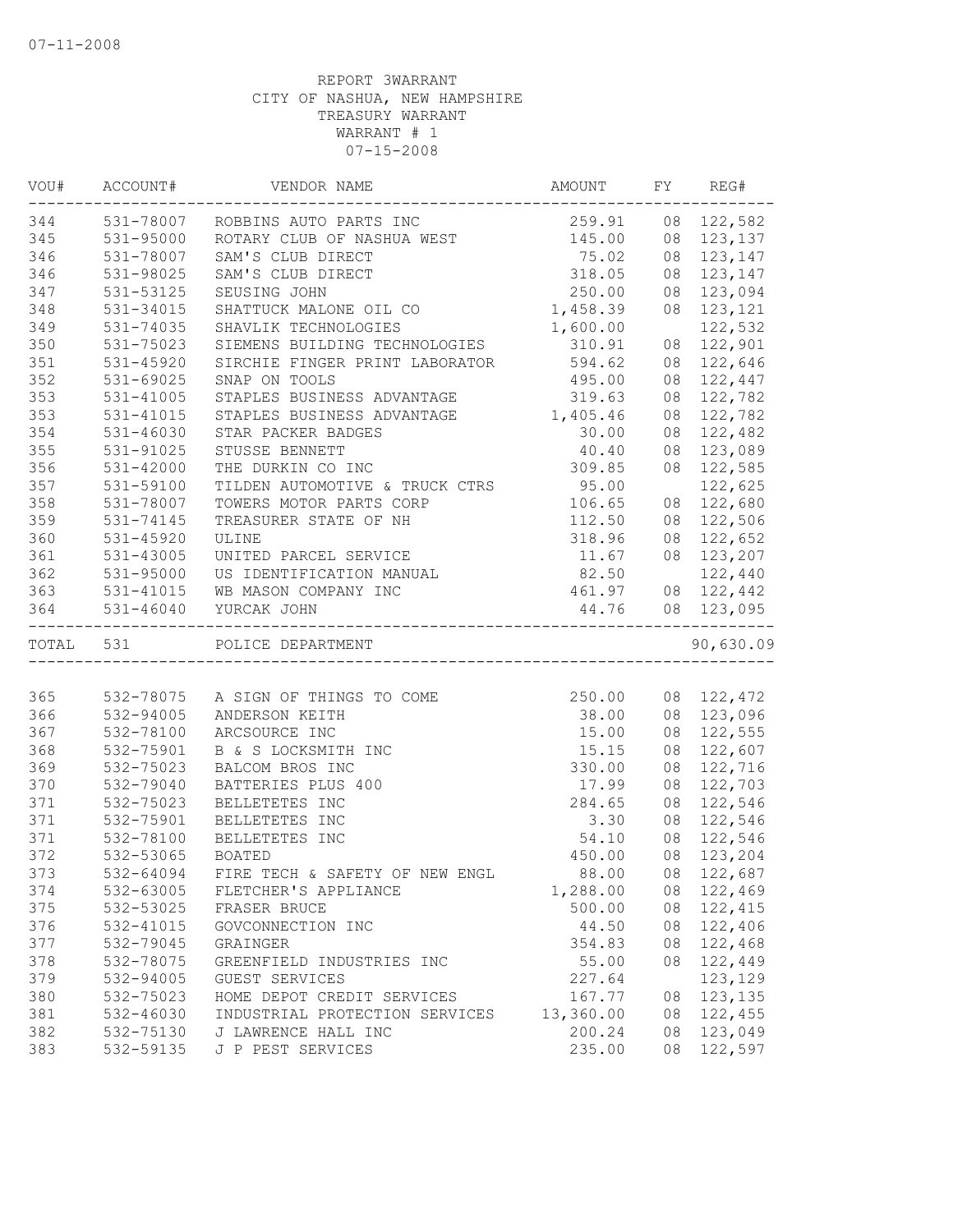| VOU#  | ACCOUNT#      | VENDOR NAME                             | AMOUNT                   | FY   | REG#            |
|-------|---------------|-----------------------------------------|--------------------------|------|-----------------|
| 384   | 532-75105     | M & M ELECTRICAL SUPPLY CO INC          | 392.15                   |      | 08 123,019      |
| 385   | 532-74092     | MCINTIRE BRASS WORKS INC                | 210.00                   | 08   | 122,612         |
| 386   | 532-78100     | MINUTEMAN TRUCKS INC                    | 918.81                   | 08   | 122,595         |
| 387   | 532-47010     | MOORE MEDICAL LLC                       | 3,399.90                 | 08   | 122,686         |
| 388   | 532-94005     | MORRISSEY BRIAN                         | 19.50                    | 08   | 123,097         |
| 389   | 532-34015     | NATIONAL GRID                           | 100.46                   | 08   | 123,166         |
| 390   | 532-42005     | NEW ENGLAND PAPER & SUPPLY              | 394.73                   |      | 122,576         |
| 390   | 532-42010     | NEW ENGLAND PAPER & SUPPLY              | 476.25                   |      | 122,576         |
| 390   | 532-42020     | NEW ENGLAND PAPER & SUPPLY              | 564.34                   |      | 122,576         |
| 391   | 532-49025     | NH DIVISION OF FIRE STDS & TRA          | 70.00                    |      | 08 123,194      |
| 392   | 532-78020     | PEAKER SERVICES, INC                    | 158.95                   | 08   | 122,734         |
| 393   | 532-33005     | PENNICHUCK WATER                        | 190.95                   | 08   | 123,138         |
| 394   | $532 - 44005$ | PETTY CASH                              | 26.82                    | 08   | 123,098         |
| 394   | 532-47005     | PETTY CASH                              | 2.19                     | 08   | 123,098         |
| 394   | 532-49075     | PETTY CASH                              | 18.87                    | 08   | 123,098         |
| 394   | 532-94005     | PETTY CASH                              | 20.00                    | 08   | 123,098         |
| 394   | 532-98029     | PETTY CASH                              | 59.97                    | 08   | 123,098         |
| 395   | 532-32005     | PUBLIC SERVICE OF NH                    | 2,992.37                 | 08   | 123,191         |
| 396   | 532-53025     | PULDE MILO DR                           | 295.00                   | 08   | 122,605         |
| 397   | 532-79045     | RADIO SHACK                             | 46.98                    | 08   | 123,124         |
| 398   | 532-98020     | SAM'S CLUB DIRECT                       | 42.48                    | 08   | 123,147         |
| 399   | 532-78100     | SANEL AUTO PARTS CO                     | 251.50                   | 08   | 122,552         |
| 400   | 532-41015     | STAPLES BUSINESS ADVANTAGE              | 702.31                   | 08   | 122,782         |
| 401   | 532-75050     | TIM'S TURF & LANDSCAPING MATER 1,120.00 |                          |      | 08 122,765      |
| 402   | 532-59100     | TRUE BLUE CLEANERS                      | 295.37                   |      | 08 122,594      |
| 403   | 532-79005     | WAVEGUIDE INC                           |                          |      | 08 122,505      |
| 404   | 532-78085     | WILLARDS AUTO RADIATOR SHOP             | $6,500.00$<br>$6,500.00$ |      | 08 123,040      |
|       | TOTAL 532     | FIRE DEPARTMENT                         |                          |      | 37, 314.07      |
|       |               | 405 533-33010 PENNICHUCK WATER          | 177,754.82 08 123,138    |      |                 |
|       | TOTAL 533     | WATER SUPPLY (PUBLIC HYDRANTS)          |                          |      | 177, 754.82     |
| 406   |               | 534-32020 PUBLIC SERVICE OF NH          | 48, 438.72 08 123, 191   |      |                 |
|       | 534           | STREET LIGHTING                         |                          |      | --------------- |
| TOTAL |               |                                         |                          |      | 48, 438.72      |
| 407   |               | 535-64030 COMPUTER HUT OF N E INC       | 2,699.99 08 123,039      |      |                 |
| 408   |               | 535-64030 LIFEGUARD SYSTEMS INC         | 1,155.60 08 122,586      |      |                 |
| TOTAL | 535           | EMERGENCY MANAGEMENT                    |                          |      | 3,855.59        |
| 409   |               | 536-94005 CITIZENS BANK                 | 287.00                   | 08 5 |                 |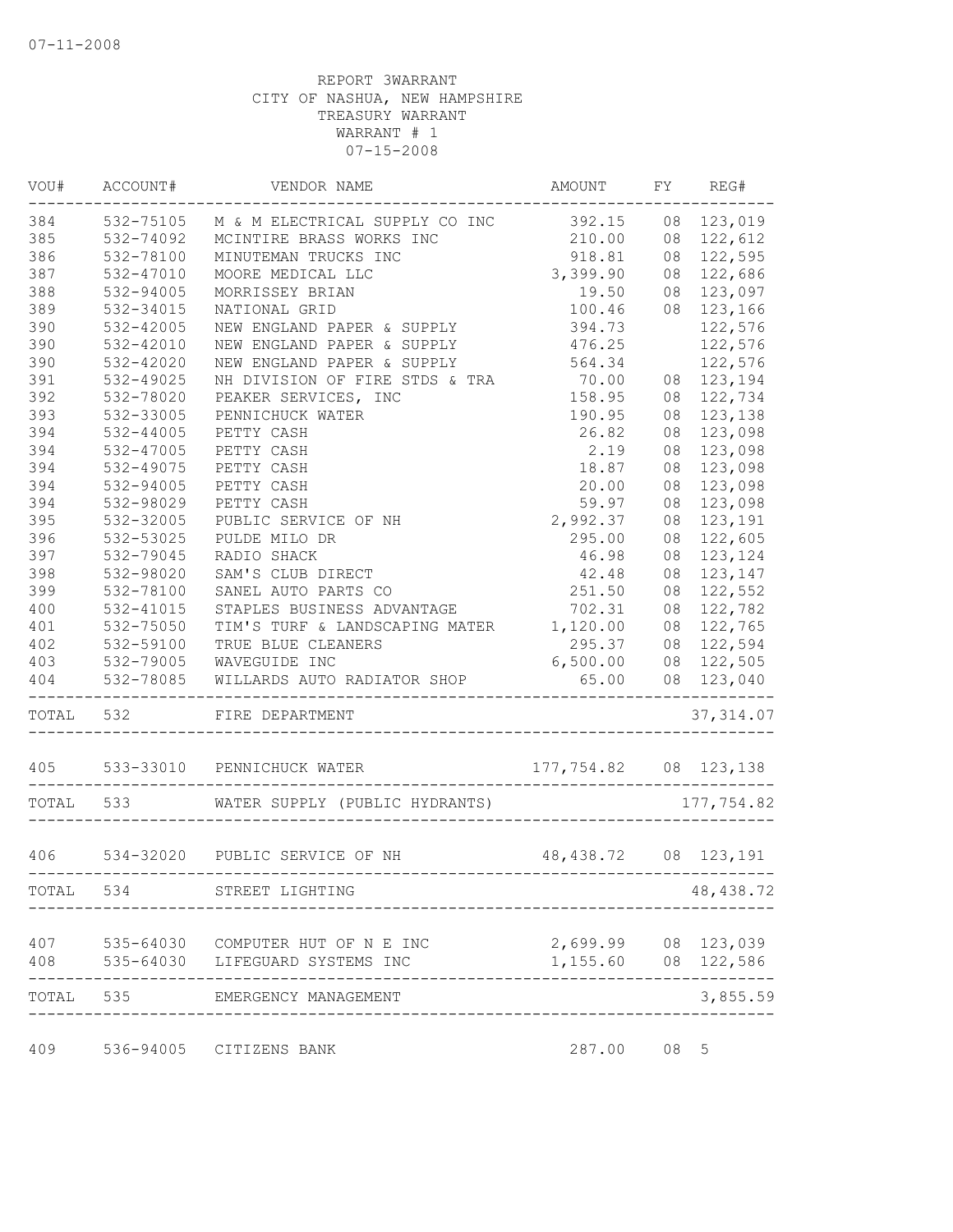| VOU#  | ACCOUNT#      | VENDOR NAME                    | AMOUNT   | FΥ | REG#       |
|-------|---------------|--------------------------------|----------|----|------------|
| 410   | 536-64255     | MOTOROLA                       | 3,665.50 | 08 | 122,494    |
| 411   | 536-32035     | PUBLIC SERVICE OF NH           | 1,034.21 | 08 | 123,191    |
| 412   | 536-64040     | RADIO IP                       | 6,000.00 | 08 | 122,596    |
| 413   | 536-94005     | THE GREATER BOSTON POLICE COUN | 306.00   | 08 | 123,123    |
| TOTAL | 536           | CITYWIDE COMMUNICATIONS        |          |    | 11,292.71  |
| 414   | 541-95010     | ALTOS MARKETING GROUP          | 25.00    |    | 123,212    |
| 415   | $541 - 62026$ | GE CAPITAL INC                 | 1,218.42 |    | 122,702    |
| 416   | 541-91015     | LISTER CHRIS                   | 26.20    |    | 08 122,654 |
| TOTAL | 541           | COMMUNITY SERVICES DIVISION    |          |    | 1,269.62   |
| 417   | 542-62026     | GE CAPITAL INC                 | 1,533.86 |    | 122,702    |
| 418   | 542-41015     | STAPLES BUSINESS ADVANTAGE     | 410.07   |    | 08 122,782 |
| TOTAL | 542           | COMMUNITY HEALTH               |          |    | 1,943.93   |
| 419   | 543-91005     | LYONS MEREDITH                 | 70.74    | 08 | 122,709    |
| 420   | 543-46030     | M & N SPORTS LLC               | 28.00    | 08 | 122,551    |
| 421   | 543-95005     | <b>NEHA</b>                    | 95.00    | 08 | 123,120    |
| 422   | 543-91005     | PRICE HOWARD                   | 117.20   | 08 | 122,571    |
| 423   | 543-41015     | STAPLES BUSINESS ADVANTAGE     | $-2.32$  | 08 | 122,782    |
| 424   | 543-91005     | TORHAN APRIL                   | 42.36    | 08 | 123,099    |
| TOTAL | 543           | ENVIRONMENTAL HEALTH DEPT.     |          |    | 350.98     |
| 425   | 544-91005     | DUBOIS CELESTE                 | 53.01    | 08 | 122,776    |
| 426   | 544-91005     | EMIS-WILLIAMS KAREN            | 86.80    | 08 | 122,615    |
| 427   | 544-62026     | GE CAPITAL INC                 | 1,100.53 |    | 122,702    |
| 428   | 544-91005     | MACK ROBERT                    | 71.99    |    | 08 122,481 |
| TOTAL | 544           | WELFARE ADMINISTRATION         |          |    | 1,312.33   |
|       |               |                                |          |    |            |
| 429   | 545-97020     | 108-110 ASH ST LLC             | 947.00   |    | 122,435    |
| 429   | 545-97020     | 108-110 ASH ST LLC             | 828.00   | 08 | 122,435    |
| 430   | 545-97020     | 188 CONCORD ST LLC DBA LILLIAN | 315.00   |    | 122,642    |
| 430   | 545-97020     | 188 CONCORD ST LLC DBA LILLIAN | 609.00   | 08 | 122,642    |
| 431   | 545-97020     | 23-25 TEMPLE ST REALTY LLC     | 733.00   |    | 122,651    |
| 431   | 545-97020     | 23-25 TEMPLE ST REALTY LLC     | 231.28   | 08 | 122,651    |
| 432   | 545-97020     | 28-34 RR SQUARE LLC            | 873.34   |    | 122,438    |
| 432   | 545-97020     | 28-34 RR SQUARE LLC            | 311.66   | 08 | 122,438    |
| 433   | 545-97020     | 88 3/4 PALM ST PROPERTIES LLC  | 750.00   | 08 | 122,535    |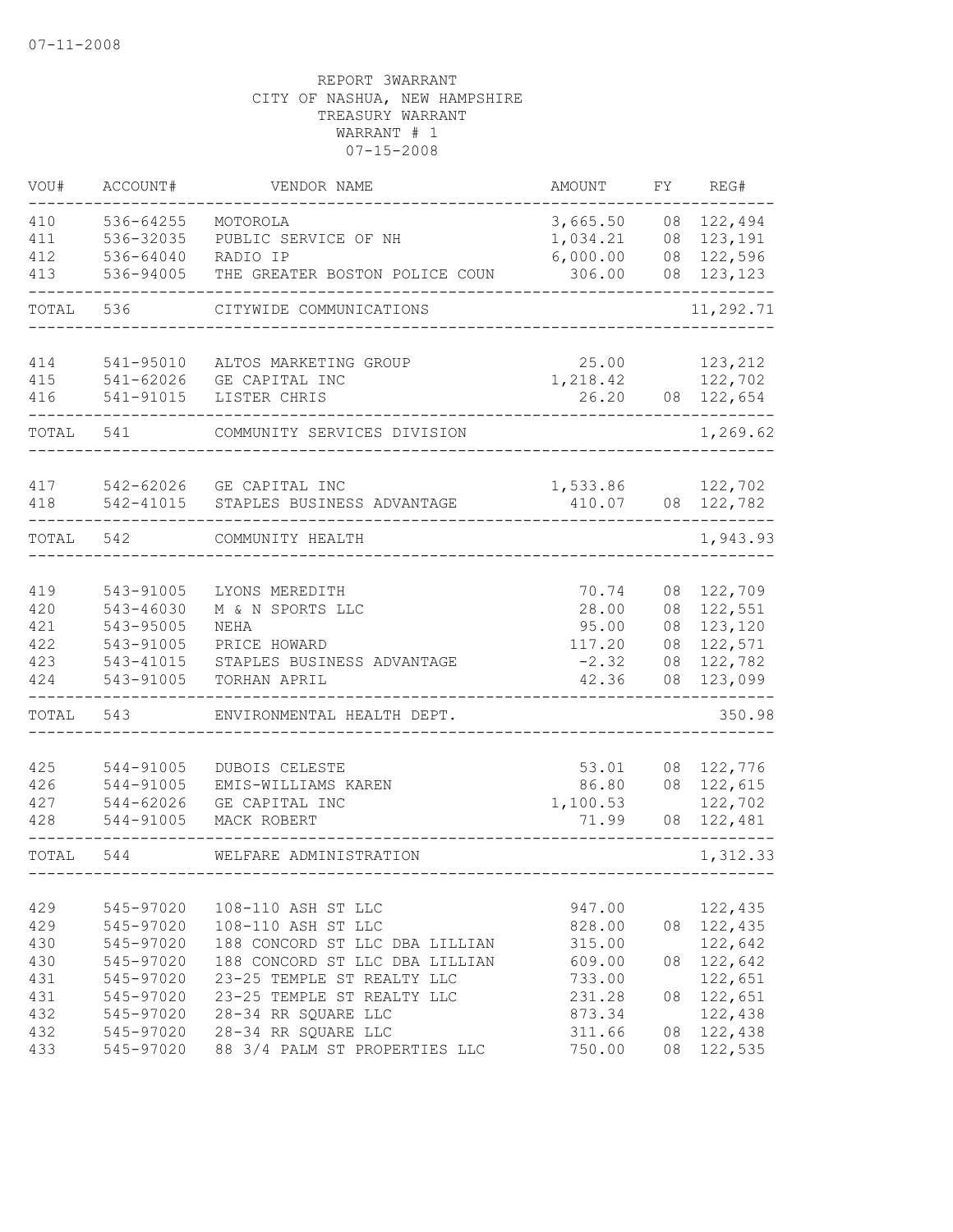| 545-97020<br>269.00<br>08 122,538<br>AMHERST PARK APARTMENTS LLC<br>545-97020<br>122,488<br>BAILEY SASKIA<br>141.21<br>545-97020<br>64.74<br>122,508<br>BEAULIEU FRANCIS<br>545-97020<br>539.40<br>122,508<br>BEAULIEU FRANCIS<br>08<br>545-97020<br>BERNARD GINO<br>281.71<br>122,614<br>545-97020<br>BERNARD GINO<br>368.39<br>122,614<br>08<br>1,584.47<br>122,569<br>545-97020<br>CENTRAL REALTY<br>122,569<br>545-97020<br>1,517.09<br>CENTRAL REALTY<br>08<br>545-97020<br>240.01<br>CLARK E G<br>122,516<br>545-97020<br>CLARK E G<br>240.02<br>122,516<br>08<br>545-97020<br>COUNTRY BARN MOTEL<br>273.00<br>122,547<br>545-97020<br>COUNTRY BARN MOTEL<br>273.00<br>122,547<br>08<br>545-97020<br>DUQUE FELIPE<br>373.38<br>122,708<br>545-97020<br>DUQUE FELIPE<br>266.70<br>122,708<br>08<br>545-97015<br>EASTERN PROPANE GAS INC<br>218.61<br>123,201<br>08<br>EGRET REALTY & INVESTMENTS LLC<br>122,534<br>545-97020<br>425.00<br>545-97020<br>GAUTHIER REALTY/CONNIE GAUTHIE<br>2,124.87<br>122,768<br>GAUTHIER REALTY/CONNIE GAUTHIE<br>545-97020<br>1,071.98<br>08 122,768<br>545-97020<br>675.00<br>122,770<br>HAYES DOUG<br>545-97020<br>HENRY RICHARD JR<br>387.50<br>122,706<br>545-97020<br>HENRY RICHARD JR<br>77.49<br>122,706<br>08<br>545-97020<br>JENSENS'S INC<br>374.00<br>122,530<br>545-97020<br>JENSENS'S INC<br>187.00<br>122,530<br>08<br>545-97020<br>54.53<br>122,773<br>JILLSON DAVID<br>545-97020<br>JUNGKMAN ROBERT O<br>360.00<br>122,688<br>90.00<br>545-97020<br>JUNGKMAN ROBERT O<br>122,688<br>08<br>524.71<br>545-97020<br>LAMERAND ENTERPRISES/KYLE LAME<br>122,677<br>545-97020<br>LAMERAND ENTERPRISES/KYLE LAME<br>568.53<br>122,677<br>08<br>545-97020<br>LAVOIE HERVE E<br>587.00<br>08<br>122,659<br>545-97020<br>LTA INVESTMENTS LLC<br>125.00<br>122,617<br>545-97020<br>125.00<br>122,617<br>LTA INVESTMENTS LLC<br>08<br>545-97020<br>42.85<br>122,672<br>MARANDOS CROTEAU<br>545-97020<br>407.15<br>122,672<br>MARANDOS CROTEAU<br>08<br>122,433<br>545-97020<br>MARTIN GEORGE<br>750.00<br>122,545<br>545-97020<br>MCCHANDLER LLC<br>201.83<br>545-97020<br>112.12<br>08 122,545<br>MCCHANDLER LLC<br>545-97020<br>MOTEL 6<br>391.94<br>08<br>122,678<br>59.00<br>545-97020<br>NASHUA HOUSING AUTHORITY<br>122,684<br>900.00<br>123,211<br>545-97015<br>NATIONAL GRID<br>08<br>550.00<br>122,490<br>545-97020<br>O'NEIL MICHAEL<br>122,452<br>545-97020<br>225.00<br>ORTIZ NELLIE<br>225.00<br>122,452<br>545-97020<br>ORTIZ NELLIE<br>08<br>122,421<br>851.77<br>545-97020<br>PAQUIN EDWARD<br>122,421<br>545-97020<br>PAQUIN EDWARD<br>259.23<br>08<br>545-97020<br>POWLOWSKY BARBARA<br>328.40<br>122,711<br>123,195<br>545-97015<br>1,763.58<br>PUBLIC SERVICE CO OF NH<br>08<br>545-97020<br>R J REAL ESTATE<br>212.69<br>122,533<br>545-97020<br>R J REAL ESTATE<br>70.89<br>08<br>122,533 | VOU# | ACCOUNT# | VENDOR NAME | AMOUNT | FY | REG# |
|-----------------------------------------------------------------------------------------------------------------------------------------------------------------------------------------------------------------------------------------------------------------------------------------------------------------------------------------------------------------------------------------------------------------------------------------------------------------------------------------------------------------------------------------------------------------------------------------------------------------------------------------------------------------------------------------------------------------------------------------------------------------------------------------------------------------------------------------------------------------------------------------------------------------------------------------------------------------------------------------------------------------------------------------------------------------------------------------------------------------------------------------------------------------------------------------------------------------------------------------------------------------------------------------------------------------------------------------------------------------------------------------------------------------------------------------------------------------------------------------------------------------------------------------------------------------------------------------------------------------------------------------------------------------------------------------------------------------------------------------------------------------------------------------------------------------------------------------------------------------------------------------------------------------------------------------------------------------------------------------------------------------------------------------------------------------------------------------------------------------------------------------------------------------------------------------------------------------------------------------------------------------------------------------------------------------------------------------------------------------------------------------------------------------------------------------------------------------------------------------------------------------------------------------------------------------------------------------------------------------------------------------------------------------------------------------------------------------------------------------------------------------------------------------------------------------------------------------------------------|------|----------|-------------|--------|----|------|
|                                                                                                                                                                                                                                                                                                                                                                                                                                                                                                                                                                                                                                                                                                                                                                                                                                                                                                                                                                                                                                                                                                                                                                                                                                                                                                                                                                                                                                                                                                                                                                                                                                                                                                                                                                                                                                                                                                                                                                                                                                                                                                                                                                                                                                                                                                                                                                                                                                                                                                                                                                                                                                                                                                                                                                                                                                                           | 434  |          |             |        |    |      |
|                                                                                                                                                                                                                                                                                                                                                                                                                                                                                                                                                                                                                                                                                                                                                                                                                                                                                                                                                                                                                                                                                                                                                                                                                                                                                                                                                                                                                                                                                                                                                                                                                                                                                                                                                                                                                                                                                                                                                                                                                                                                                                                                                                                                                                                                                                                                                                                                                                                                                                                                                                                                                                                                                                                                                                                                                                                           | 435  |          |             |        |    |      |
|                                                                                                                                                                                                                                                                                                                                                                                                                                                                                                                                                                                                                                                                                                                                                                                                                                                                                                                                                                                                                                                                                                                                                                                                                                                                                                                                                                                                                                                                                                                                                                                                                                                                                                                                                                                                                                                                                                                                                                                                                                                                                                                                                                                                                                                                                                                                                                                                                                                                                                                                                                                                                                                                                                                                                                                                                                                           | 436  |          |             |        |    |      |
|                                                                                                                                                                                                                                                                                                                                                                                                                                                                                                                                                                                                                                                                                                                                                                                                                                                                                                                                                                                                                                                                                                                                                                                                                                                                                                                                                                                                                                                                                                                                                                                                                                                                                                                                                                                                                                                                                                                                                                                                                                                                                                                                                                                                                                                                                                                                                                                                                                                                                                                                                                                                                                                                                                                                                                                                                                                           | 436  |          |             |        |    |      |
|                                                                                                                                                                                                                                                                                                                                                                                                                                                                                                                                                                                                                                                                                                                                                                                                                                                                                                                                                                                                                                                                                                                                                                                                                                                                                                                                                                                                                                                                                                                                                                                                                                                                                                                                                                                                                                                                                                                                                                                                                                                                                                                                                                                                                                                                                                                                                                                                                                                                                                                                                                                                                                                                                                                                                                                                                                                           | 437  |          |             |        |    |      |
|                                                                                                                                                                                                                                                                                                                                                                                                                                                                                                                                                                                                                                                                                                                                                                                                                                                                                                                                                                                                                                                                                                                                                                                                                                                                                                                                                                                                                                                                                                                                                                                                                                                                                                                                                                                                                                                                                                                                                                                                                                                                                                                                                                                                                                                                                                                                                                                                                                                                                                                                                                                                                                                                                                                                                                                                                                                           | 437  |          |             |        |    |      |
|                                                                                                                                                                                                                                                                                                                                                                                                                                                                                                                                                                                                                                                                                                                                                                                                                                                                                                                                                                                                                                                                                                                                                                                                                                                                                                                                                                                                                                                                                                                                                                                                                                                                                                                                                                                                                                                                                                                                                                                                                                                                                                                                                                                                                                                                                                                                                                                                                                                                                                                                                                                                                                                                                                                                                                                                                                                           | 438  |          |             |        |    |      |
|                                                                                                                                                                                                                                                                                                                                                                                                                                                                                                                                                                                                                                                                                                                                                                                                                                                                                                                                                                                                                                                                                                                                                                                                                                                                                                                                                                                                                                                                                                                                                                                                                                                                                                                                                                                                                                                                                                                                                                                                                                                                                                                                                                                                                                                                                                                                                                                                                                                                                                                                                                                                                                                                                                                                                                                                                                                           | 438  |          |             |        |    |      |
|                                                                                                                                                                                                                                                                                                                                                                                                                                                                                                                                                                                                                                                                                                                                                                                                                                                                                                                                                                                                                                                                                                                                                                                                                                                                                                                                                                                                                                                                                                                                                                                                                                                                                                                                                                                                                                                                                                                                                                                                                                                                                                                                                                                                                                                                                                                                                                                                                                                                                                                                                                                                                                                                                                                                                                                                                                                           | 439  |          |             |        |    |      |
|                                                                                                                                                                                                                                                                                                                                                                                                                                                                                                                                                                                                                                                                                                                                                                                                                                                                                                                                                                                                                                                                                                                                                                                                                                                                                                                                                                                                                                                                                                                                                                                                                                                                                                                                                                                                                                                                                                                                                                                                                                                                                                                                                                                                                                                                                                                                                                                                                                                                                                                                                                                                                                                                                                                                                                                                                                                           | 439  |          |             |        |    |      |
|                                                                                                                                                                                                                                                                                                                                                                                                                                                                                                                                                                                                                                                                                                                                                                                                                                                                                                                                                                                                                                                                                                                                                                                                                                                                                                                                                                                                                                                                                                                                                                                                                                                                                                                                                                                                                                                                                                                                                                                                                                                                                                                                                                                                                                                                                                                                                                                                                                                                                                                                                                                                                                                                                                                                                                                                                                                           | 440  |          |             |        |    |      |
|                                                                                                                                                                                                                                                                                                                                                                                                                                                                                                                                                                                                                                                                                                                                                                                                                                                                                                                                                                                                                                                                                                                                                                                                                                                                                                                                                                                                                                                                                                                                                                                                                                                                                                                                                                                                                                                                                                                                                                                                                                                                                                                                                                                                                                                                                                                                                                                                                                                                                                                                                                                                                                                                                                                                                                                                                                                           | 440  |          |             |        |    |      |
|                                                                                                                                                                                                                                                                                                                                                                                                                                                                                                                                                                                                                                                                                                                                                                                                                                                                                                                                                                                                                                                                                                                                                                                                                                                                                                                                                                                                                                                                                                                                                                                                                                                                                                                                                                                                                                                                                                                                                                                                                                                                                                                                                                                                                                                                                                                                                                                                                                                                                                                                                                                                                                                                                                                                                                                                                                                           | 441  |          |             |        |    |      |
|                                                                                                                                                                                                                                                                                                                                                                                                                                                                                                                                                                                                                                                                                                                                                                                                                                                                                                                                                                                                                                                                                                                                                                                                                                                                                                                                                                                                                                                                                                                                                                                                                                                                                                                                                                                                                                                                                                                                                                                                                                                                                                                                                                                                                                                                                                                                                                                                                                                                                                                                                                                                                                                                                                                                                                                                                                                           | 441  |          |             |        |    |      |
|                                                                                                                                                                                                                                                                                                                                                                                                                                                                                                                                                                                                                                                                                                                                                                                                                                                                                                                                                                                                                                                                                                                                                                                                                                                                                                                                                                                                                                                                                                                                                                                                                                                                                                                                                                                                                                                                                                                                                                                                                                                                                                                                                                                                                                                                                                                                                                                                                                                                                                                                                                                                                                                                                                                                                                                                                                                           | 442  |          |             |        |    |      |
|                                                                                                                                                                                                                                                                                                                                                                                                                                                                                                                                                                                                                                                                                                                                                                                                                                                                                                                                                                                                                                                                                                                                                                                                                                                                                                                                                                                                                                                                                                                                                                                                                                                                                                                                                                                                                                                                                                                                                                                                                                                                                                                                                                                                                                                                                                                                                                                                                                                                                                                                                                                                                                                                                                                                                                                                                                                           | 443  |          |             |        |    |      |
|                                                                                                                                                                                                                                                                                                                                                                                                                                                                                                                                                                                                                                                                                                                                                                                                                                                                                                                                                                                                                                                                                                                                                                                                                                                                                                                                                                                                                                                                                                                                                                                                                                                                                                                                                                                                                                                                                                                                                                                                                                                                                                                                                                                                                                                                                                                                                                                                                                                                                                                                                                                                                                                                                                                                                                                                                                                           | 444  |          |             |        |    |      |
|                                                                                                                                                                                                                                                                                                                                                                                                                                                                                                                                                                                                                                                                                                                                                                                                                                                                                                                                                                                                                                                                                                                                                                                                                                                                                                                                                                                                                                                                                                                                                                                                                                                                                                                                                                                                                                                                                                                                                                                                                                                                                                                                                                                                                                                                                                                                                                                                                                                                                                                                                                                                                                                                                                                                                                                                                                                           | 444  |          |             |        |    |      |
|                                                                                                                                                                                                                                                                                                                                                                                                                                                                                                                                                                                                                                                                                                                                                                                                                                                                                                                                                                                                                                                                                                                                                                                                                                                                                                                                                                                                                                                                                                                                                                                                                                                                                                                                                                                                                                                                                                                                                                                                                                                                                                                                                                                                                                                                                                                                                                                                                                                                                                                                                                                                                                                                                                                                                                                                                                                           | 445  |          |             |        |    |      |
|                                                                                                                                                                                                                                                                                                                                                                                                                                                                                                                                                                                                                                                                                                                                                                                                                                                                                                                                                                                                                                                                                                                                                                                                                                                                                                                                                                                                                                                                                                                                                                                                                                                                                                                                                                                                                                                                                                                                                                                                                                                                                                                                                                                                                                                                                                                                                                                                                                                                                                                                                                                                                                                                                                                                                                                                                                                           | 446  |          |             |        |    |      |
|                                                                                                                                                                                                                                                                                                                                                                                                                                                                                                                                                                                                                                                                                                                                                                                                                                                                                                                                                                                                                                                                                                                                                                                                                                                                                                                                                                                                                                                                                                                                                                                                                                                                                                                                                                                                                                                                                                                                                                                                                                                                                                                                                                                                                                                                                                                                                                                                                                                                                                                                                                                                                                                                                                                                                                                                                                                           | 446  |          |             |        |    |      |
|                                                                                                                                                                                                                                                                                                                                                                                                                                                                                                                                                                                                                                                                                                                                                                                                                                                                                                                                                                                                                                                                                                                                                                                                                                                                                                                                                                                                                                                                                                                                                                                                                                                                                                                                                                                                                                                                                                                                                                                                                                                                                                                                                                                                                                                                                                                                                                                                                                                                                                                                                                                                                                                                                                                                                                                                                                                           | 447  |          |             |        |    |      |
|                                                                                                                                                                                                                                                                                                                                                                                                                                                                                                                                                                                                                                                                                                                                                                                                                                                                                                                                                                                                                                                                                                                                                                                                                                                                                                                                                                                                                                                                                                                                                                                                                                                                                                                                                                                                                                                                                                                                                                                                                                                                                                                                                                                                                                                                                                                                                                                                                                                                                                                                                                                                                                                                                                                                                                                                                                                           | 447  |          |             |        |    |      |
|                                                                                                                                                                                                                                                                                                                                                                                                                                                                                                                                                                                                                                                                                                                                                                                                                                                                                                                                                                                                                                                                                                                                                                                                                                                                                                                                                                                                                                                                                                                                                                                                                                                                                                                                                                                                                                                                                                                                                                                                                                                                                                                                                                                                                                                                                                                                                                                                                                                                                                                                                                                                                                                                                                                                                                                                                                                           | 448  |          |             |        |    |      |
|                                                                                                                                                                                                                                                                                                                                                                                                                                                                                                                                                                                                                                                                                                                                                                                                                                                                                                                                                                                                                                                                                                                                                                                                                                                                                                                                                                                                                                                                                                                                                                                                                                                                                                                                                                                                                                                                                                                                                                                                                                                                                                                                                                                                                                                                                                                                                                                                                                                                                                                                                                                                                                                                                                                                                                                                                                                           | 449  |          |             |        |    |      |
|                                                                                                                                                                                                                                                                                                                                                                                                                                                                                                                                                                                                                                                                                                                                                                                                                                                                                                                                                                                                                                                                                                                                                                                                                                                                                                                                                                                                                                                                                                                                                                                                                                                                                                                                                                                                                                                                                                                                                                                                                                                                                                                                                                                                                                                                                                                                                                                                                                                                                                                                                                                                                                                                                                                                                                                                                                                           | 449  |          |             |        |    |      |
|                                                                                                                                                                                                                                                                                                                                                                                                                                                                                                                                                                                                                                                                                                                                                                                                                                                                                                                                                                                                                                                                                                                                                                                                                                                                                                                                                                                                                                                                                                                                                                                                                                                                                                                                                                                                                                                                                                                                                                                                                                                                                                                                                                                                                                                                                                                                                                                                                                                                                                                                                                                                                                                                                                                                                                                                                                                           | 450  |          |             |        |    |      |
|                                                                                                                                                                                                                                                                                                                                                                                                                                                                                                                                                                                                                                                                                                                                                                                                                                                                                                                                                                                                                                                                                                                                                                                                                                                                                                                                                                                                                                                                                                                                                                                                                                                                                                                                                                                                                                                                                                                                                                                                                                                                                                                                                                                                                                                                                                                                                                                                                                                                                                                                                                                                                                                                                                                                                                                                                                                           | 450  |          |             |        |    |      |
|                                                                                                                                                                                                                                                                                                                                                                                                                                                                                                                                                                                                                                                                                                                                                                                                                                                                                                                                                                                                                                                                                                                                                                                                                                                                                                                                                                                                                                                                                                                                                                                                                                                                                                                                                                                                                                                                                                                                                                                                                                                                                                                                                                                                                                                                                                                                                                                                                                                                                                                                                                                                                                                                                                                                                                                                                                                           | 451  |          |             |        |    |      |
|                                                                                                                                                                                                                                                                                                                                                                                                                                                                                                                                                                                                                                                                                                                                                                                                                                                                                                                                                                                                                                                                                                                                                                                                                                                                                                                                                                                                                                                                                                                                                                                                                                                                                                                                                                                                                                                                                                                                                                                                                                                                                                                                                                                                                                                                                                                                                                                                                                                                                                                                                                                                                                                                                                                                                                                                                                                           | 452  |          |             |        |    |      |
|                                                                                                                                                                                                                                                                                                                                                                                                                                                                                                                                                                                                                                                                                                                                                                                                                                                                                                                                                                                                                                                                                                                                                                                                                                                                                                                                                                                                                                                                                                                                                                                                                                                                                                                                                                                                                                                                                                                                                                                                                                                                                                                                                                                                                                                                                                                                                                                                                                                                                                                                                                                                                                                                                                                                                                                                                                                           | 452  |          |             |        |    |      |
|                                                                                                                                                                                                                                                                                                                                                                                                                                                                                                                                                                                                                                                                                                                                                                                                                                                                                                                                                                                                                                                                                                                                                                                                                                                                                                                                                                                                                                                                                                                                                                                                                                                                                                                                                                                                                                                                                                                                                                                                                                                                                                                                                                                                                                                                                                                                                                                                                                                                                                                                                                                                                                                                                                                                                                                                                                                           | 453  |          |             |        |    |      |
|                                                                                                                                                                                                                                                                                                                                                                                                                                                                                                                                                                                                                                                                                                                                                                                                                                                                                                                                                                                                                                                                                                                                                                                                                                                                                                                                                                                                                                                                                                                                                                                                                                                                                                                                                                                                                                                                                                                                                                                                                                                                                                                                                                                                                                                                                                                                                                                                                                                                                                                                                                                                                                                                                                                                                                                                                                                           | 453  |          |             |        |    |      |
|                                                                                                                                                                                                                                                                                                                                                                                                                                                                                                                                                                                                                                                                                                                                                                                                                                                                                                                                                                                                                                                                                                                                                                                                                                                                                                                                                                                                                                                                                                                                                                                                                                                                                                                                                                                                                                                                                                                                                                                                                                                                                                                                                                                                                                                                                                                                                                                                                                                                                                                                                                                                                                                                                                                                                                                                                                                           | 454  |          |             |        |    |      |
|                                                                                                                                                                                                                                                                                                                                                                                                                                                                                                                                                                                                                                                                                                                                                                                                                                                                                                                                                                                                                                                                                                                                                                                                                                                                                                                                                                                                                                                                                                                                                                                                                                                                                                                                                                                                                                                                                                                                                                                                                                                                                                                                                                                                                                                                                                                                                                                                                                                                                                                                                                                                                                                                                                                                                                                                                                                           | 455  |          |             |        |    |      |
|                                                                                                                                                                                                                                                                                                                                                                                                                                                                                                                                                                                                                                                                                                                                                                                                                                                                                                                                                                                                                                                                                                                                                                                                                                                                                                                                                                                                                                                                                                                                                                                                                                                                                                                                                                                                                                                                                                                                                                                                                                                                                                                                                                                                                                                                                                                                                                                                                                                                                                                                                                                                                                                                                                                                                                                                                                                           | 455  |          |             |        |    |      |
|                                                                                                                                                                                                                                                                                                                                                                                                                                                                                                                                                                                                                                                                                                                                                                                                                                                                                                                                                                                                                                                                                                                                                                                                                                                                                                                                                                                                                                                                                                                                                                                                                                                                                                                                                                                                                                                                                                                                                                                                                                                                                                                                                                                                                                                                                                                                                                                                                                                                                                                                                                                                                                                                                                                                                                                                                                                           | 456  |          |             |        |    |      |
|                                                                                                                                                                                                                                                                                                                                                                                                                                                                                                                                                                                                                                                                                                                                                                                                                                                                                                                                                                                                                                                                                                                                                                                                                                                                                                                                                                                                                                                                                                                                                                                                                                                                                                                                                                                                                                                                                                                                                                                                                                                                                                                                                                                                                                                                                                                                                                                                                                                                                                                                                                                                                                                                                                                                                                                                                                                           | 457  |          |             |        |    |      |
|                                                                                                                                                                                                                                                                                                                                                                                                                                                                                                                                                                                                                                                                                                                                                                                                                                                                                                                                                                                                                                                                                                                                                                                                                                                                                                                                                                                                                                                                                                                                                                                                                                                                                                                                                                                                                                                                                                                                                                                                                                                                                                                                                                                                                                                                                                                                                                                                                                                                                                                                                                                                                                                                                                                                                                                                                                                           | 458  |          |             |        |    |      |
|                                                                                                                                                                                                                                                                                                                                                                                                                                                                                                                                                                                                                                                                                                                                                                                                                                                                                                                                                                                                                                                                                                                                                                                                                                                                                                                                                                                                                                                                                                                                                                                                                                                                                                                                                                                                                                                                                                                                                                                                                                                                                                                                                                                                                                                                                                                                                                                                                                                                                                                                                                                                                                                                                                                                                                                                                                                           | 459  |          |             |        |    |      |
|                                                                                                                                                                                                                                                                                                                                                                                                                                                                                                                                                                                                                                                                                                                                                                                                                                                                                                                                                                                                                                                                                                                                                                                                                                                                                                                                                                                                                                                                                                                                                                                                                                                                                                                                                                                                                                                                                                                                                                                                                                                                                                                                                                                                                                                                                                                                                                                                                                                                                                                                                                                                                                                                                                                                                                                                                                                           | 460  |          |             |        |    |      |
|                                                                                                                                                                                                                                                                                                                                                                                                                                                                                                                                                                                                                                                                                                                                                                                                                                                                                                                                                                                                                                                                                                                                                                                                                                                                                                                                                                                                                                                                                                                                                                                                                                                                                                                                                                                                                                                                                                                                                                                                                                                                                                                                                                                                                                                                                                                                                                                                                                                                                                                                                                                                                                                                                                                                                                                                                                                           | 460  |          |             |        |    |      |
|                                                                                                                                                                                                                                                                                                                                                                                                                                                                                                                                                                                                                                                                                                                                                                                                                                                                                                                                                                                                                                                                                                                                                                                                                                                                                                                                                                                                                                                                                                                                                                                                                                                                                                                                                                                                                                                                                                                                                                                                                                                                                                                                                                                                                                                                                                                                                                                                                                                                                                                                                                                                                                                                                                                                                                                                                                                           | 461  |          |             |        |    |      |
|                                                                                                                                                                                                                                                                                                                                                                                                                                                                                                                                                                                                                                                                                                                                                                                                                                                                                                                                                                                                                                                                                                                                                                                                                                                                                                                                                                                                                                                                                                                                                                                                                                                                                                                                                                                                                                                                                                                                                                                                                                                                                                                                                                                                                                                                                                                                                                                                                                                                                                                                                                                                                                                                                                                                                                                                                                                           | 461  |          |             |        |    |      |
|                                                                                                                                                                                                                                                                                                                                                                                                                                                                                                                                                                                                                                                                                                                                                                                                                                                                                                                                                                                                                                                                                                                                                                                                                                                                                                                                                                                                                                                                                                                                                                                                                                                                                                                                                                                                                                                                                                                                                                                                                                                                                                                                                                                                                                                                                                                                                                                                                                                                                                                                                                                                                                                                                                                                                                                                                                                           | 462  |          |             |        |    |      |
|                                                                                                                                                                                                                                                                                                                                                                                                                                                                                                                                                                                                                                                                                                                                                                                                                                                                                                                                                                                                                                                                                                                                                                                                                                                                                                                                                                                                                                                                                                                                                                                                                                                                                                                                                                                                                                                                                                                                                                                                                                                                                                                                                                                                                                                                                                                                                                                                                                                                                                                                                                                                                                                                                                                                                                                                                                                           | 463  |          |             |        |    |      |
|                                                                                                                                                                                                                                                                                                                                                                                                                                                                                                                                                                                                                                                                                                                                                                                                                                                                                                                                                                                                                                                                                                                                                                                                                                                                                                                                                                                                                                                                                                                                                                                                                                                                                                                                                                                                                                                                                                                                                                                                                                                                                                                                                                                                                                                                                                                                                                                                                                                                                                                                                                                                                                                                                                                                                                                                                                                           | 464  |          |             |        |    |      |
|                                                                                                                                                                                                                                                                                                                                                                                                                                                                                                                                                                                                                                                                                                                                                                                                                                                                                                                                                                                                                                                                                                                                                                                                                                                                                                                                                                                                                                                                                                                                                                                                                                                                                                                                                                                                                                                                                                                                                                                                                                                                                                                                                                                                                                                                                                                                                                                                                                                                                                                                                                                                                                                                                                                                                                                                                                                           | 464  |          |             |        |    |      |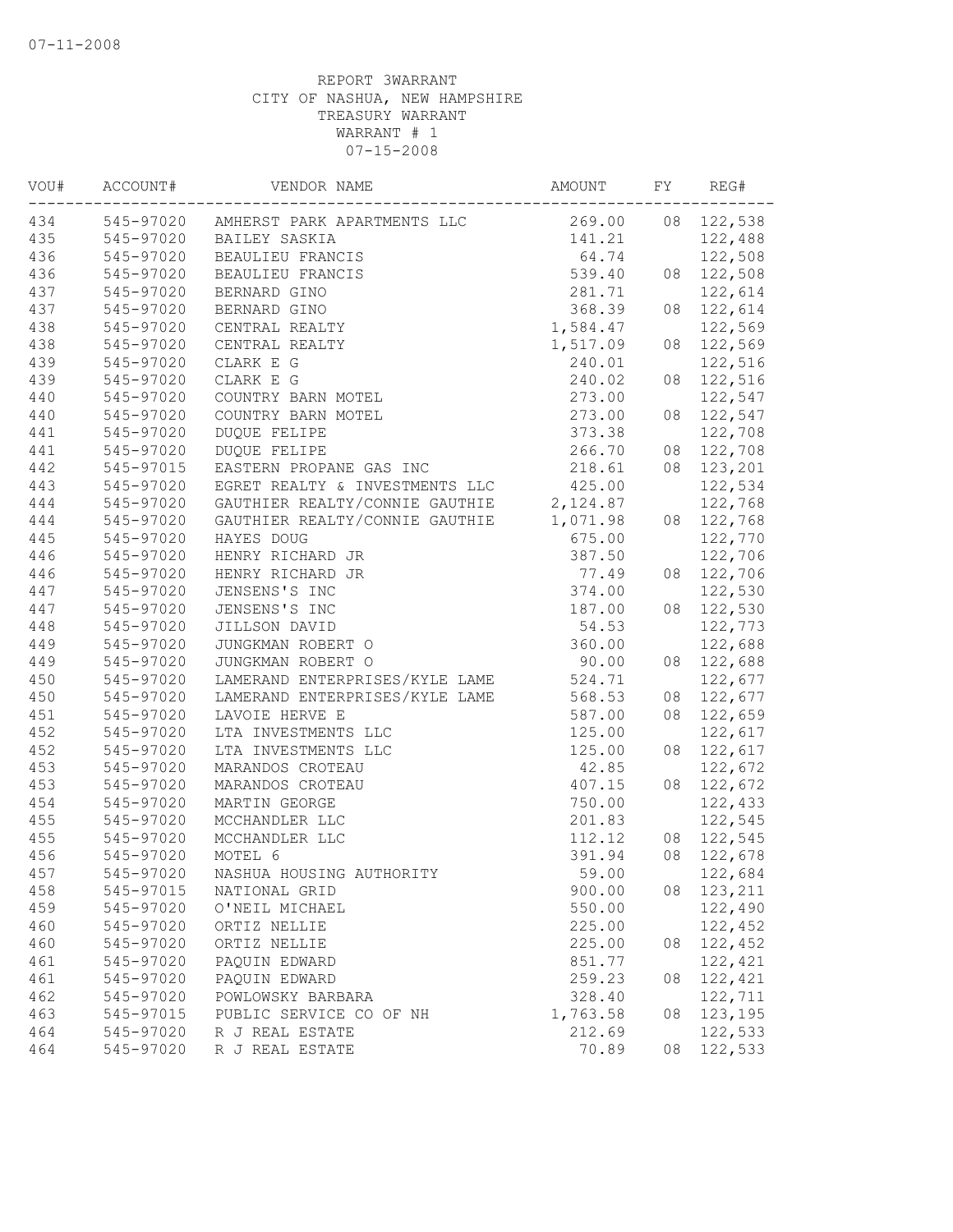| VOU#      | ACCOUNT#      | VENDOR NAME                    | AMOUNT   | FY | REG#       |
|-----------|---------------|--------------------------------|----------|----|------------|
| 465       | 545-97015     | RICE'S PHARMACY INC            | 258.34   | 08 | 123,210    |
| 466       | 545-97020     | RICHARD PIERRE                 | 291.97   | 08 | 122,616    |
| 467       | 545-97020     | ROSA JUSSARA                   | 425.00   |    | 122,553    |
| 468       | 545-97020     | ROUSSEL KATHLEEN               | 1,000.00 | 08 | 122,430    |
| 469       | 545-97020     | ROYAL CREST ESTATES            | 281.17   | 08 | 122,479    |
| 470       | 545-97020     | SILVA MARIA L                  | 500.00   | 08 | 122,618    |
| 471       | 545-97020     | SOUTHERN NH SERV MNGT CORP     | 50.00    | 08 | 122,541    |
| 472       | 545-97020     | STEVENS DANIEL G               | 730.33   |    | 122,554    |
| 472       | 545-97020     | STEVENS DANIEL G               | 432.15   | 08 | 122,554    |
| 473       | 545-97020     | THOMPSON JOHN                  | 69.99    |    | 122,519    |
| 474       | 545-97020     | TREMBLAY JEANNINE              | 593.29   |    | 08 122,397 |
| 475       | 545-97020     | TRIUMPH PROPERTY INVESTMENT    | 497.50   |    | 122,521    |
| 476       | 545-97020     | TWIN PEAKS REALTY & INVESTMENT | 589.60   |    | 122,644    |
| 476       | 545-97020     | TWIN PEAKS REALTY & INVESTMENT | 147.40   |    | 08 122,644 |
| 477       | 545-97020     | WALLER ELLIOTT                 | 159.03   |    | 122,522    |
| TOTAL 545 |               | WELFARE COSTS                  |          |    | 33, 383.84 |
|           |               |                                |          |    |            |
| 478       | $551 - 95005$ | AMERICAN PUBLIC WORKS ASSN     | 299.25   |    | 123,199    |
| 479       | 551-49075     | CITY OF NASHUA/PETTY CASH SLIP | 44.70    |    | 08 122,394 |
| 480       | 551-59100     | CORBETT CLEANING CO/STEPHEN CO | 320.00   | 08 | 122,563    |
| 481       | $551 - 46045$ | LEHIGH SAFETY SHOE LLC         | 82.00    | 08 | 122,531    |
| 482       | $551 - 64300$ | LO INK SPECIALTIES             | 201.40   | 08 | 122,601    |
| 483       | 551-64300     | MAINE TECHNICAL SOURCE INC     | 620.02   | 08 | 122,462    |
| 484       | 551-94005     | MENDOLA GUISEPPE               | 1,500.00 | 08 | 123,100    |
| 485       | 551-33005     | PENNICHUCK WATER               | 50.83    | 08 | 123,138    |
| 486       | 551-32005     | PUBLIC SERVICE OF NH           | 930.44   |    | 08 123,191 |
| 487       | 551-41015     | STAPLES BUSINESS ADVANTAGE     | 1,663.28 |    | 08 122,782 |
| TOTAL     | 551           | PUBLIC WORKS DIV & ENGINEERING |          |    | 5,711.92   |
|           |               |                                |          |    |            |
| 488       | 552-75135     | AFFILIATED HVAC SERVICES LLC   | 1,818.29 |    | 08 122,858 |
| 489       | 552-75022     | B & S LOCKSMITH INC            | 14.50    |    | 08 122,607 |
| 489       | 552-75135     | B & S LOCKSMITH INC            | 16.15    | 08 | 122,607    |
| 490       | 552-59050     | BATES ROBERT N                 | 100.00   | 08 | 122,675    |
| 491       | 552-59015     | BEDFORD BIG BAND               | 500.00   |    | 08 122,661 |
| 492       | 552-45250     | BELLETETES INC                 | 91.71    | 08 | 122,546    |
| 492       | 552-75022     | BELLETETES INC                 | 56.33    | 08 | 122,546    |
| 492       | 552-75135     | BELLETETES INC                 | 31.43    | 08 | 122,546    |
| 493       | 552-75021     | BROX INDUSTRIES INC            | 416.22   | 08 | 122,448    |
| 494       | 552-59050     | CHAFIN JOE                     | 60.00    | 08 | 122,857    |
| 495       | 552-75135     | CORRIVEAU ROUTHIER INC         | 36.95    | 08 | 123,020    |
| 496       | 552-59050     | COTTER KERRY                   | 112.00   | 08 | 122,460    |
| 497       | 552-59050     | DAVALA JAMES A                 | 397.50   | 08 | 122,405    |
| 498       | 552-78007     | DONOVAN EQUIPMENT CO INC       | 151.20   | 08 | 122,444    |
| 499       | 552-59050     | DRESCHER STEPHEN               | 160.00   | 08 | 122,580    |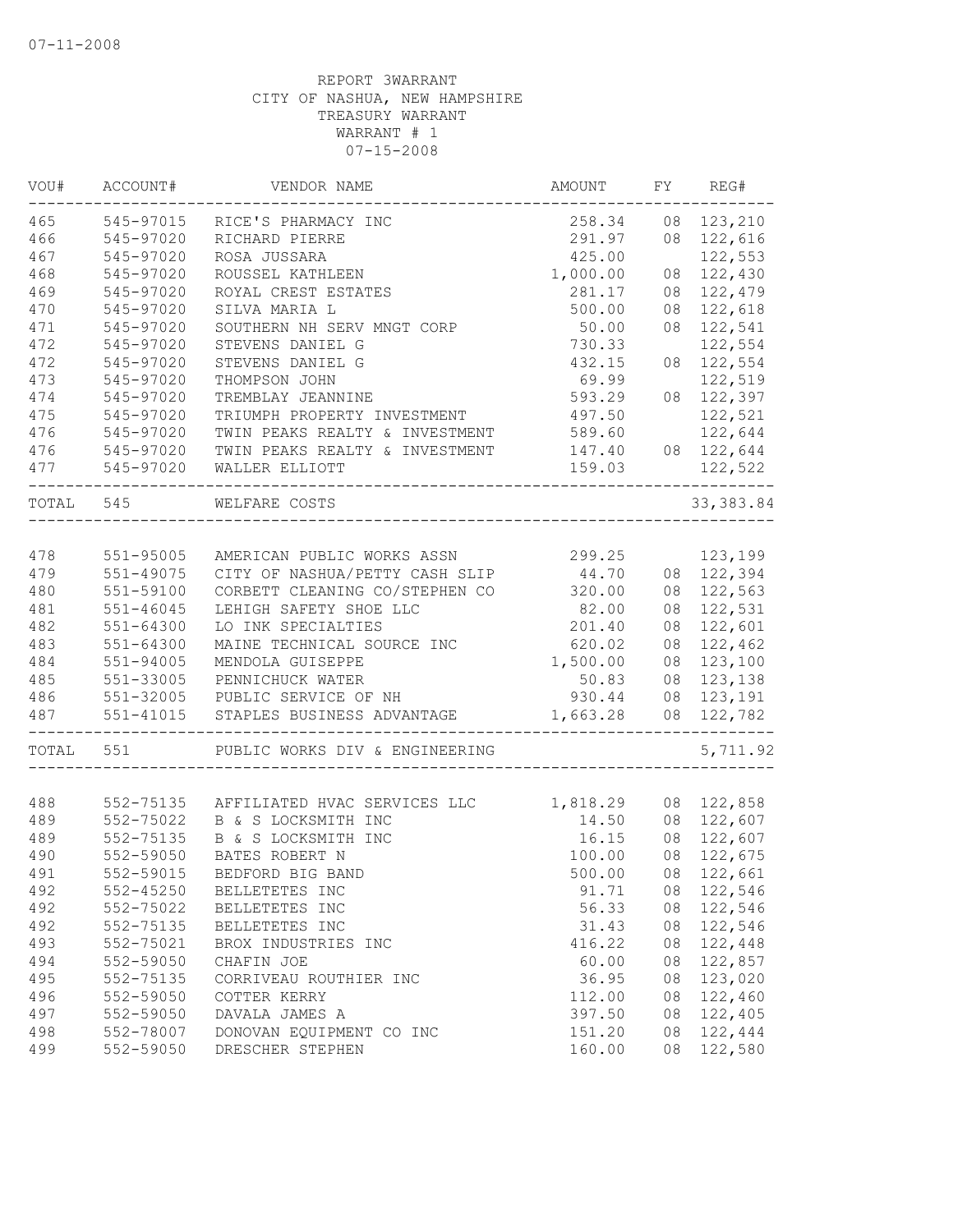| VOU# | ACCOUNT#      | VENDOR NAME                   | AMOUNT   | FY | REG#       |
|------|---------------|-------------------------------|----------|----|------------|
| 500  |               | 552-75021 F W WEBB COMPANY    | 233.25   |    | 08 122,483 |
| 500  |               | 552-75022 F W WEBB COMPANY    | 5.12     |    | 08 122,483 |
| 501  | 552-31040     | FAIRPOINT COMMUNICATIONS INC  | 82.97    |    | 08 123,171 |
| 502  | 552-62022     | GE CAPITAL INC                | 1,248.76 |    | 122,702    |
| 503  | 552-75022     | GRAFFITI SOLUTIONS INC        | 496.00   | 08 | 122,588    |
| 504  | 552-59050     | HAMILTON SHARDELL             | 50.00    | 08 | 122,742    |
| 505  | 552-66000     | HANDY HOUSE INC               | 2,365.00 | 08 | 123,151    |
| 506  | 552-59050     | HANSON RICK                   | 198.00   | 08 | 122,721    |
| 507  | $552 - 45200$ | HARRIS                        | 1,491.30 | 08 | 122,876    |
| 508  | 552-46030     | HOME DEPOT CREDIT SERVICES    | 9.99     | 08 | 123,135    |
| 508  | 552-75021     | HOME DEPOT CREDIT SERVICES    | 217.40   | 08 | 123,135    |
| 508  | 552-75022     | HOME DEPOT CREDIT SERVICES    | 7.94     | 08 | 123,135    |
| 508  | 552-75135     | HOME DEPOT CREDIT SERVICES    | 19.97    | 08 | 123,135    |
| 509  | 552-59015     | HUDSON POST #48 AMERICAN      | 600.00   | 08 | 122,515    |
| 510  | 552-59050     | LAPOINTE WILLIAM              | 515.00   | 08 | 122,942    |
| 511  | 552-59050     | LAROCQUE CHRISTINE            | 125.00   | 08 | 122,600    |
| 512  | 552-59050     | LAROCQUE MICHELLE             | 187.50   | 08 | 122,568    |
| 513  | 552-59050     | LEBLANC LISA                  | 362.50   | 08 | 122,604    |
| 514  | 552-46045     | LEHIGH SAFETY SHOE LLC        | 82.00    | 08 | 122,531    |
| 515  | 552-45290     | M & N SPORTS LLC              | 164.55   | 08 | 122,551    |
| 515  | $552 - 46045$ | M & N SPORTS LLC              | 466.50   | 08 | 122,551    |
| 516  | 552-78007     | MAC MULKIN CHEVROLET INC      | 380.86   | 08 | 123,022    |
| 517  | 552-45285     | MARSHALL SIGNS INC            | 120.00   | 08 | 123,044    |
| 518  | 552-59050     | MCCARTHY PHIL                 | 135.00   | 08 | 122,679    |
| 519  | 552-59050     | MICHAEL BARBARA               | 600.00   | 08 | 122,932    |
| 520  | 552-78100     | NAPA AUTO PARTS               | 786.65   | 08 | 122,676    |
| 521  | 552-78007     | NASHUA OUTDOOR POWER EQUIP    | 154.56   | 08 | 122,559    |
| 522  | 552-75021     | NASHUA WALLPAPER & PAINT CO   | 151.95   | 08 | 122,561    |
| 522  | 552-75022     | NASHUA WALLPAPER & PAINT CO   | 33.99    | 08 | 122,561    |
| 522  | 552-75165     | NASHUA WALLPAPER & PAINT CO   | 524.87   | 08 | 122,561    |
| 522  | 552-75170     | NASHUA WALLPAPER & PAINT CO   | 539.87   | 08 | 122,561    |
| 523  | 552-34015     | NATIONAL GRID                 | 31.01    | 08 | 123,166    |
| 523  | 552-34045     | NATIONAL GRID                 | 145.18   | 08 | 123,166    |
| 524  | 552-94005     | NESTMA                        | 300.00   |    | 123,160    |
| 525  | 552-59050     | NORMANDY CAITLIN              | 362.50   | 08 | 122,603    |
| 526  | 552-33005     | PENNICHUCK WATER              | 3,370.50 |    | 08 123,138 |
| 526  | 552-33040     | PENNICHUCK WATER              | 377.60   | 08 | 123,138    |
| 527  | 552-75021     | PIONEER MANUFACTURING COMPANY | 2,373.00 |    | 08 122,451 |
| 528  | 552-59180     | PIONEER TREE SERVICE          | 6,900.00 | 08 | 123,042    |
| 529  | 552-32005     | PUBLIC SERVICE OF NH          | 1,384.15 | 08 | 123,191    |
| 529  | 552-32005     | PUBLIC SERVICE OF NH          | 3,383.71 | 08 | 123,192    |
| 529  | 552-32030     | PUBLIC SERVICE OF NH          | 282.10   | 08 | 123,191    |
| 529  | 552-32030     | PUBLIC SERVICE OF NH          | 3,731.75 | 08 | 123,192    |
| 529  | 552-32040     | PUBLIC SERVICE OF NH          | 3,299.65 | 08 | 123,192    |
| 530  | 552-59050     | REDDICK BARRY                 | 125.00   | 08 | 122,985    |
| 531  | 552-59015     | ROSITA LEE MUSIC CENTERS      | 200.00   | 08 | 122,510    |
| 532  | 552-78007     | SANEL AUTO PARTS CO           | 154.96   | 08 | 122,552    |
| 533  | 552-45110     | SEASONAL SPECIALTY STORES     | 32.97    | 08 | 122,698    |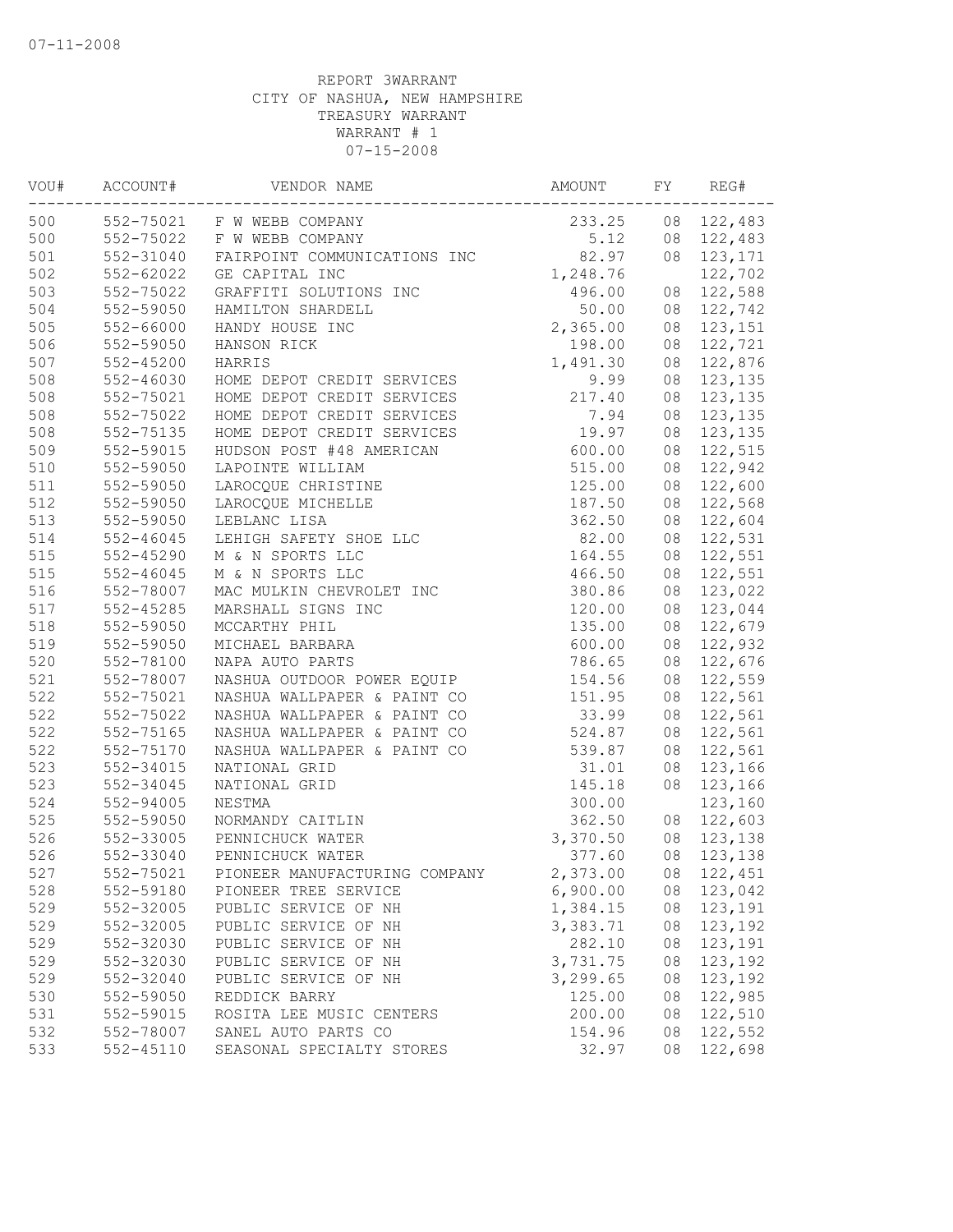| VOU# | ACCOUNT#      | VENDOR NAME                    | AMOUNT    | FY | REG#             |
|------|---------------|--------------------------------|-----------|----|------------------|
| 533  | 552-75021     | SEASONAL SPECIALTY STORES      | 64.77     |    | 08 122,698       |
| 534  | 552-59050     | SMITH BRUCE                    | 140.00    |    | 08 122,524       |
| 535  | 552-59050     | SOLANO NICHOLAS                | 40.00     |    | 08 122,579       |
| 536  | 552-59050     | STUMPF THOMAS                  | 405.00    | 08 | 122,496          |
| 537  | 552-59050     | THORP BILL                     | 25.00     | 08 | 122,570          |
| 538  | 552-59050     | THORP DAVID                    | 75.00     | 08 | 122,575          |
| 539  | 552-78100     | TURF PRODUCTS CORP             | 547.01    | 08 | 122,785          |
| 540  | 552-75021     | UNITED SUPPLY COMPANY INC      | 24.94     |    | 08 123,030       |
| 540  | $552 - 75165$ | UNITED SUPPLY COMPANY INC      | 19.82     |    | 08 123,030       |
| 540  | 552-75175     | UNITED SUPPLY COMPANY INC      | 1.51      |    | 08 123,030       |
| 541  |               | 552-64040 VERMONT SYSTEMS INC  | 1,848.00  |    | 122,436          |
| 542  |               | 552-59050 ZAPENAS BRAD         |           |    | 25.00 08 122,592 |
|      | TOTAL 552     | PARKS AND RECREATION           |           |    | 45,988.91        |
|      |               |                                |           |    |                  |
| 543  |               | 553-45060 BELLETETES INC       | 17.51     |    | 08 122,546       |
| 543  | 553-45175     | BELLETETES INC                 | 48.55     |    | 08 122,546       |
| 543  | 553-49075     | BELLETETES INC                 | 2.06      |    | 08 122,546       |
| 543  | 553-69025     | BELLETETES INC                 | 55.30     |    | 08 122,546       |
| 543  | 553-78100     | BELLETETES INC                 | 4.31      |    | 08 122,546       |
| 544  | 553-45015     | BROX INDUSTRIES INC            | 4,799.68  | 08 | 122,448          |
| 544  | 553-45025     | BROX INDUSTRIES INC            | 400.00    | 08 | 122,448          |
| 544  | 553-45190     | BROX INDUSTRIES INC            | 162.38    | 08 | 122,448          |
| 545  | 553-45060     | CONCRETE SYSTEMS INC           | 720.00    | 08 | 123,048          |
| 546  | 553-45015     | CONTINENTAL PAVING INC         | 954.47    | 08 | 123,031          |
| 546  | $553 - 45025$ | CONTINENTAL PAVING INC         | 46.00     | 08 | 123,031          |
| 547  | 553-59105     | CORBETT CLEANING CO/STEPHEN CO | 500.00    |    | 08 122,563       |
| 548  | 553-45060     | CORRIVEAU ROUTHIER INC         | 119.00    |    | 08 123,020       |
| 549  | 553-48015     | DENNIS K BURKE INC             | 21,307.60 | 08 | 123,208          |
| 550  | 553-78100     | F W WEBB COMPANY               | 4.95      | 08 | 122,483          |
| 551  | 553-45060     | HOME DEPOT CREDIT SERVICES     | 56.85     |    | 123,135          |
| 552  | 553-75130     | J LAWRENCE HALL INC            | 351.80    | 08 | 123,049          |
| 553  | 553-59135     | J P PEST SERVICES              | 65.00     |    | 122,597          |
| 554  | $553 - 46045$ | LEHIGH SAFETY SHOE LLC         | 396.47    | 08 | 122,531          |
| 555  | 553-78100     | LIBERTY INTN'L TRUCKS OF NH LL | 40.22     |    | 08 123,024       |
| 556  | 553-77020     | MAC MULKIN CHEVROLET INC       | 2,117.23  | 08 | 123,022          |
| 557  | 553-78065     | MAYNARD & LESIEUR INCORPORATED | 207.05    |    | 08 123,026       |
| 558  | 553-77020     | NAPA AUTO PARTS                | 84.10     | 08 | 122,676          |
| 558  | 553-78100     | NAPA AUTO PARTS                | 47.09     | 08 | 122,676          |
| 559  | 553-45060     | NASHUA FARMERS EXCHANGE INC    | 92.50     | 08 | 123,037          |
| 560  | 553-49075     | NEW ENGLAND EQUIPMENT RENTALS  | 813.60    | 08 | 122,566          |
| 561  | 553-59100     | NEW ENGLAND POSITIONING SYSTEM | 404.00    | 08 | 122,539          |
| 562  | 553-33005     | PENNICHUCK WATER               | 354.85    | 08 | 123,138          |
| 563  | 553-32005     | PUBLIC SERVICE OF NH           | 3,230.65  | 08 | 123,192          |
| 564  | 553-49075     | SANEL AUTO PARTS CO            | 32.16     | 08 | 122,552          |
| 564  | 553-78100     | SANEL AUTO PARTS CO            | 60.38     | 08 | 122,552          |
| 565  | 553-41015     | STAPLES BUSINESS ADVANTAGE     | 885.15    | 08 | 122,782          |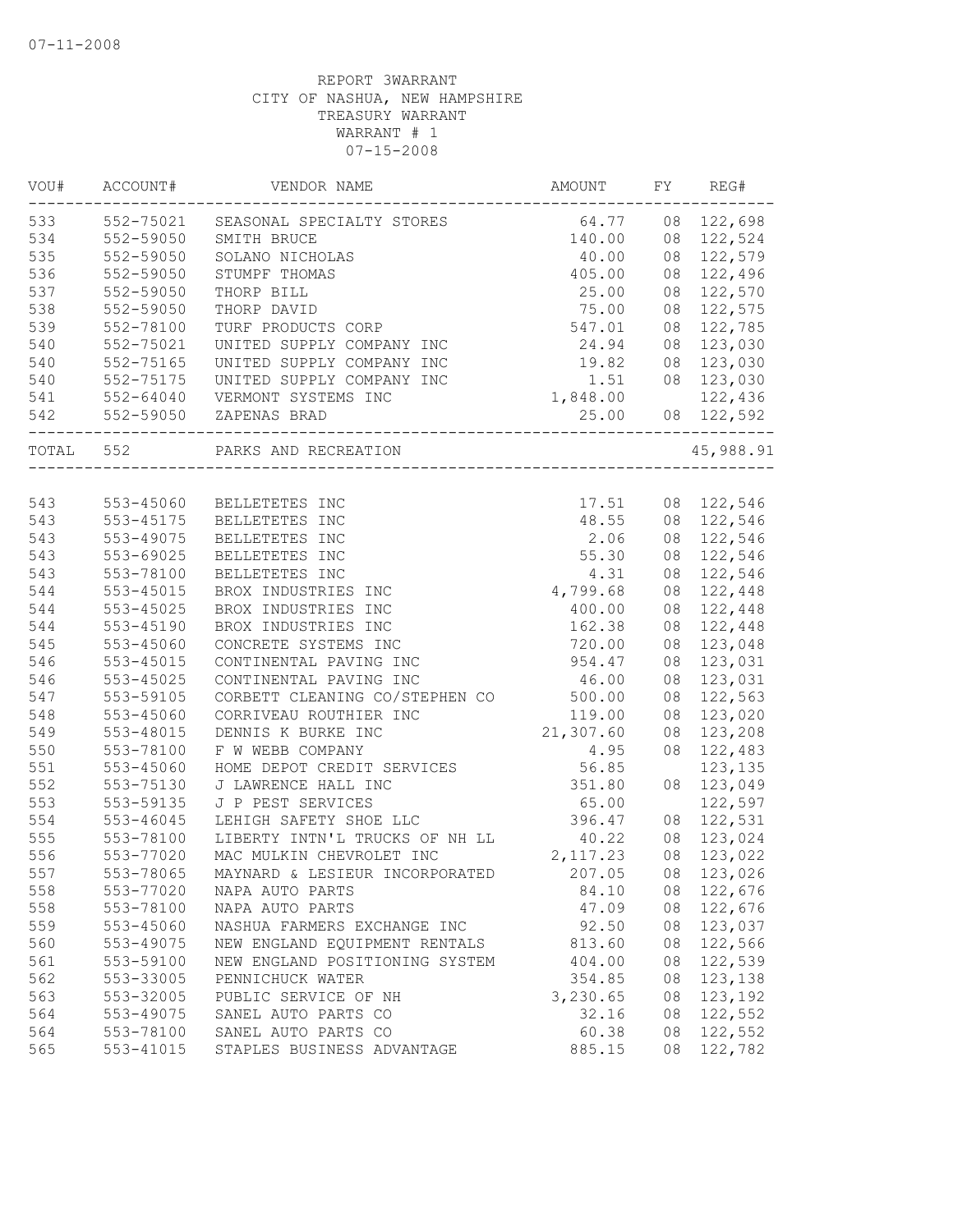| VOU#       | ACCOUNT#               | VENDOR NAME                                                  | AMOUNT                     | FY       | REG#                           |
|------------|------------------------|--------------------------------------------------------------|----------------------------|----------|--------------------------------|
| 566<br>567 | 553-46045<br>553-75100 | UNIFIRST CORPORATION<br>UNLIMITED DOOR SERVICE/STEVEN        | 386.00                     |          | 50.23 08 122,694<br>08 123,043 |
| TOTAL      | 553                    | STREET DEPARTMENT                                            |                            |          | 38,817.14                      |
|            |                        |                                                              |                            |          |                                |
| 568        | 555-49075              | BELLETETES INC                                               | 6.18                       | 08       | 122,546                        |
| 569        | 555-59105              | CORBETT CLEANING CO/STEPHEN CO                               | 320.00                     | 08       | 122,563                        |
| 570        | 555-69025              | HOME DEPOT CREDIT SERVICES                                   | 45.47                      |          | 123,135                        |
| 571        | 555-45288              | M & M ELECTRICAL SUPPLY CO INC                               | 87.70                      | 08       | 123,019                        |
| 572        | 555-78140              | NAPA AUTO PARTS                                              | 30.48                      | 08       | 122,676                        |
| 573        | 555-45285              | PERMA-LINE CORP OF NEW ENGLAND                               | 29.95                      | 08       | 123,132                        |
| 574        | 555-45285              | PERMA-LINE CORP OF NEW ENGLAND                               | 155.75                     | 08       | 122,434                        |
| 575<br>575 | 555-32025<br>555-32025 | PUBLIC SERVICE OF NH<br>PUBLIC SERVICE OF NH                 | 711.03<br>281.87           | 08<br>08 | 123,192<br>123,193             |
| 576        | 555-78140              | SANEL AUTO PARTS CO                                          | 17.27                      | 08       | 122,552                        |
| 577        | 555-41015              | STAPLES BUSINESS ADVANTAGE                                   | 32.55                      | 08       | 122,782                        |
| 578        | 555-95010              | THE TELEGRAPH                                                | 156.00                     |          | 123,159                        |
| TOTAL      | 555                    | TRAFFIC DEPARTMENT                                           |                            |          | 1,874.25                       |
|            |                        |                                                              |                            |          |                                |
| 579<br>580 | 557-41015              | 557-32005 PUBLIC SERVICE OF NH<br>STAPLES BUSINESS ADVANTAGE | 258.88<br>63.00            |          | 08 123,193<br>08 122,782       |
| TOTAL      | 557                    | PARKING LOTS                                                 |                            |          | 321.88                         |
|            |                        |                                                              |                            |          |                                |
| 581        | $561 - 46045$          | CCP INDUSTRIES INC                                           | 69.15                      | 08       | 122,558                        |
| 582        | 561-48015              | DENNIS K BURKE INC                                           | 674.57                     | 08       | 123,208                        |
| 583        | 561-75023              | HOME DEPOT CREDIT SERVICES                                   | 40.00                      | 08       | 123,135                        |
| 584<br>585 | 561-75903<br>561-32005 | NASHUA WALLPAPER & PAINT CO<br>PUBLIC SERVICE OF NH          | 283.50<br>91.27            | 08<br>08 | 122,561<br>123,193             |
| TOTAL      | 561                    | EDGEWOOD CEMETERY                                            |                            |          | 1,158.49                       |
|            |                        |                                                              |                            |          |                                |
| 586        |                        | 563-48015 DENNIS K BURKE INC                                 | 243.82                     |          | 08 123,208                     |
| 587        |                        | 563-75023 HOME DEPOT CREDIT SERVICE                          |                            |          | 27.96 08 123,214               |
|            | ----------             | 588 563-75023 HOME DEPOT CREDIT SERVICES                     |                            |          | 551.98 08 123,135              |
|            | TOTAL 563              | WOODLAWN CEMETERY                                            | __________________________ |          | 823.76                         |
| 589        |                        | 571-49075 CITY OF NASHUA/PETTY CASH SLIP                     | 7.99                       |          | 08 122,394                     |
| 590        | 571-72010              | SPILLERS                                                     | 1,596.00                   |          | 123,146                        |
| 591        | 571-41015              | STAPLES BUSINESS ADVANTAGE                                   | 318.93                     |          | 08 122,782                     |
| 591        |                        | 571-41015 STAPLES BUSINESS ADVANTAGE                         | 407.59                     |          | 08 122,783                     |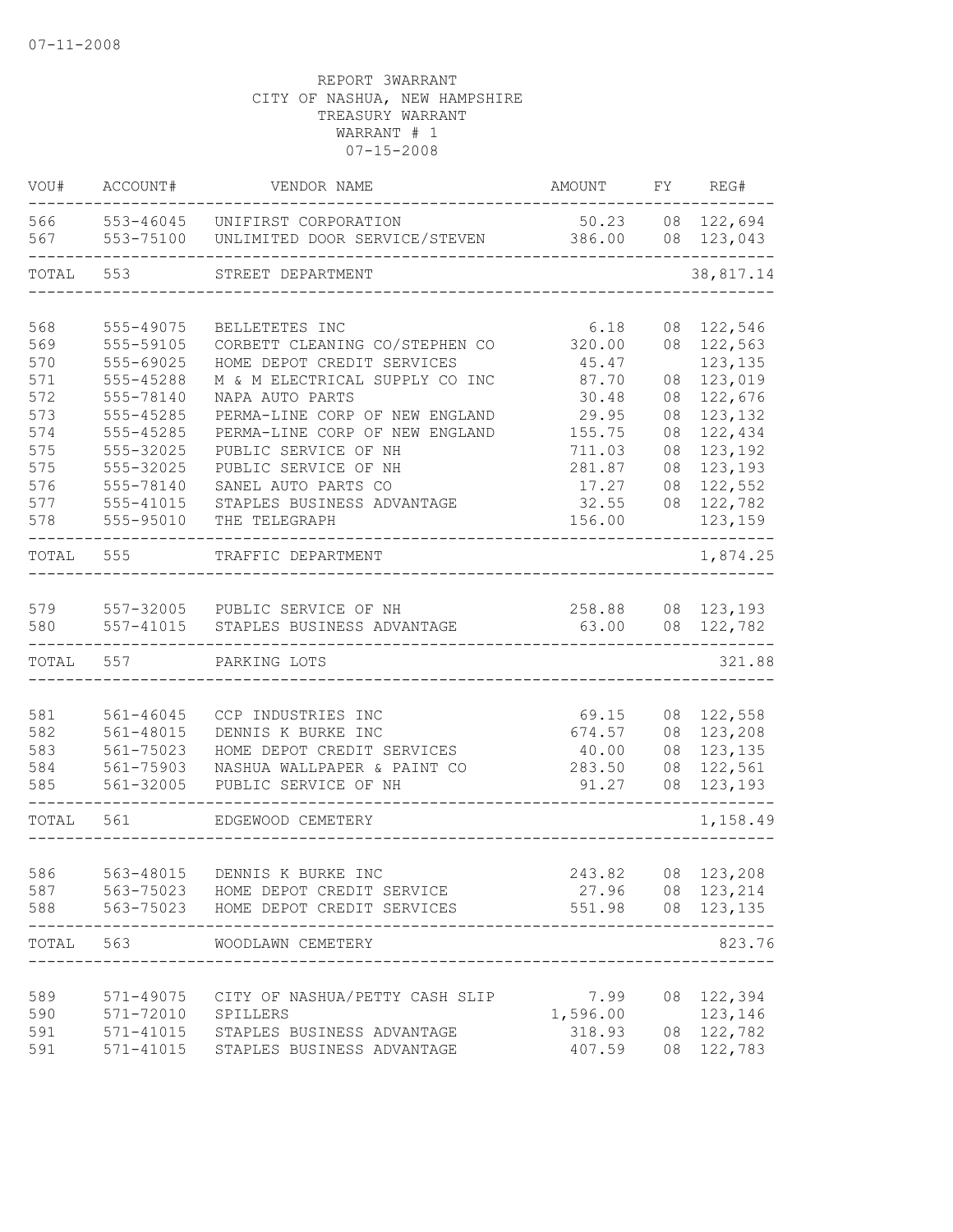|            | VOU# ACCOUNT#          | VENDOR NAME                                             | AMOUNT                                      |    | REG#               |
|------------|------------------------|---------------------------------------------------------|---------------------------------------------|----|--------------------|
|            | TOTAL 571              | COMMUNITY DEVELOPMENT                                   |                                             |    | 2,330.51           |
| 592        | 572-95005              | AMERICAN PLANNING ASSOC                                 | 170.00                                      |    | 08 123,209         |
| 593        | 572-91005              | CITY OF NASHUA/PETTY CASH SLIP                          | 138.08                                      |    | 08 122,394         |
| 593        | 572-98029              | CITY OF NASHUA/PETTY CASH SLIP                          | 35.00                                       |    | 08 122,394         |
| 594        | 572-91005              | FALK CARTER                                             | 82.82                                       | 08 | 123,101            |
| 595        | 572-91005              | FINDLEY MICHAEL                                         | 16.20                                       | 08 | 122,925            |
| 596        | 572-49025              | <b>ICC</b>                                              | 1,585.56                                    | 08 | 123,196            |
| 597        | 572-49025              | INTERNATIONAL CODE COUNCIL                              | 461.00                                      | 08 | 123,136            |
| 598        | 572-58005              | NORMAN CAMERA                                           | 165.40                                      | 08 | 122,774            |
| 599        | 572-98046              | SOCIETY FOR THE PROT OF NH FOR                          | 847.10                                      |    | 08 122,564         |
| 600        | 572-44005              | STAPLES BUSINESS ADVANTAGE                              | 620.27                                      |    | 08 122,783         |
| 600        | 572-49075              | STAPLES BUSINESS ADVANTAGE                              | 1,334.92                                    |    | 08 122,783         |
| 601        | 572-49025              | ULI                                                     | $127.90$ 08 $123,1$<br>-------------------- |    | 08 123,139         |
|            | TOTAL 572              | PLANNING DEPARTMENT<br>----------------------           |                                             |    | 5,584.25           |
|            |                        |                                                         |                                             |    |                    |
| 602        | 573-53025 ACTIVEEDGE   |                                                         | 2,475.00 08 122,772                         |    |                    |
| 603        |                        | 573-53025 ZIZZI DONALD                                  | 833.25 122,769                              |    |                    |
| 603        |                        | 573-53025 ZIZZI DONALD<br>----------------------------- | 4, 166. 75 08 122, 769                      |    |                    |
|            | TOTAL 573              | ECONOMIC DEVELOPMENT                                    |                                             |    | 7,475.00           |
|            |                        |                                                         |                                             |    |                    |
| 604        | $575 - 45150$          | AC MOORE INC                                            | 65.85                                       |    | 08 122,578         |
| 604<br>605 | 575-59100              | AC MOORE INC                                            | 28.56                                       |    | 08 122,578         |
| 606        | 575-45050<br>575-41015 | ACCUITY INC                                             | 677.00                                      | 08 | 123,150<br>122,556 |
| 607        | $575 - 45050$          | ALPHAGRAPHICS<br>AMAZON                                 | 10.80<br>168.09                             | 08 | 123,203            |
| 608        | 575-91015              | ANDREWS JULIE                                           | 18.06                                       | 08 | 123,103            |
| 609        | 575-45050              | BAKER & TAYLOR                                          | 2,622.75                                    | 08 | 122,474            |
| 609        | 575-45050              | BAKER & TAYLOR                                          | 2,657.68                                    | 08 | 122,475            |
| 609        | $575 - 45050$          | BAKER & TAYLOR                                          | 607.21                                      | 08 | 122,476            |
| 610        | 575-45085              | BAKER & TAYLOR ENTERTAINMENT                            | 127.80                                      | 08 | 122,466            |
| 610        | 575-45315              | BAKER & TAYLOR ENTERTAINMENT                            | 800.88                                      |    | 08 122,466         |
| 611        | 575-59100              | BLUNT STEVE                                             | 107.88                                      |    | 123,109            |
| 612        | 575-75023              | DIRECT SAFETY                                           | 37.36                                       |    | 123,213            |
| 613        | $575 - 45050$          | GALE                                                    | 299.60                                      | 08 | 122,681            |
| 614        | 575-75160              | GRANITE GROUP (THE)                                     | 27.70                                       | 08 | 122,691            |
| 615        | 575-45050              | GREY HOUSE PUBLISHING                                   | 448.95                                      | 08 | 122,704            |
| 616        | $575 - 64165$          | HEWLETT PACKARD COMPANY                                 | 295.00                                      | 08 | 122,499            |
| 617        | 575-45050              | INFORMATION TODAY INC                                   | 206.95                                      | 08 | 122,484            |
| 618        | 575-59100              | LAVENDER JULIE                                          | 600.00                                      |    | 123,104            |
| 619        | 575-91015              | MATTHEWS CHARLES                                        | 45.00                                       | 08 | 122,489            |
| 620        | 575-45085              | MICROMARKETING LLC                                      | 334.56                                      | 08 | 122,544            |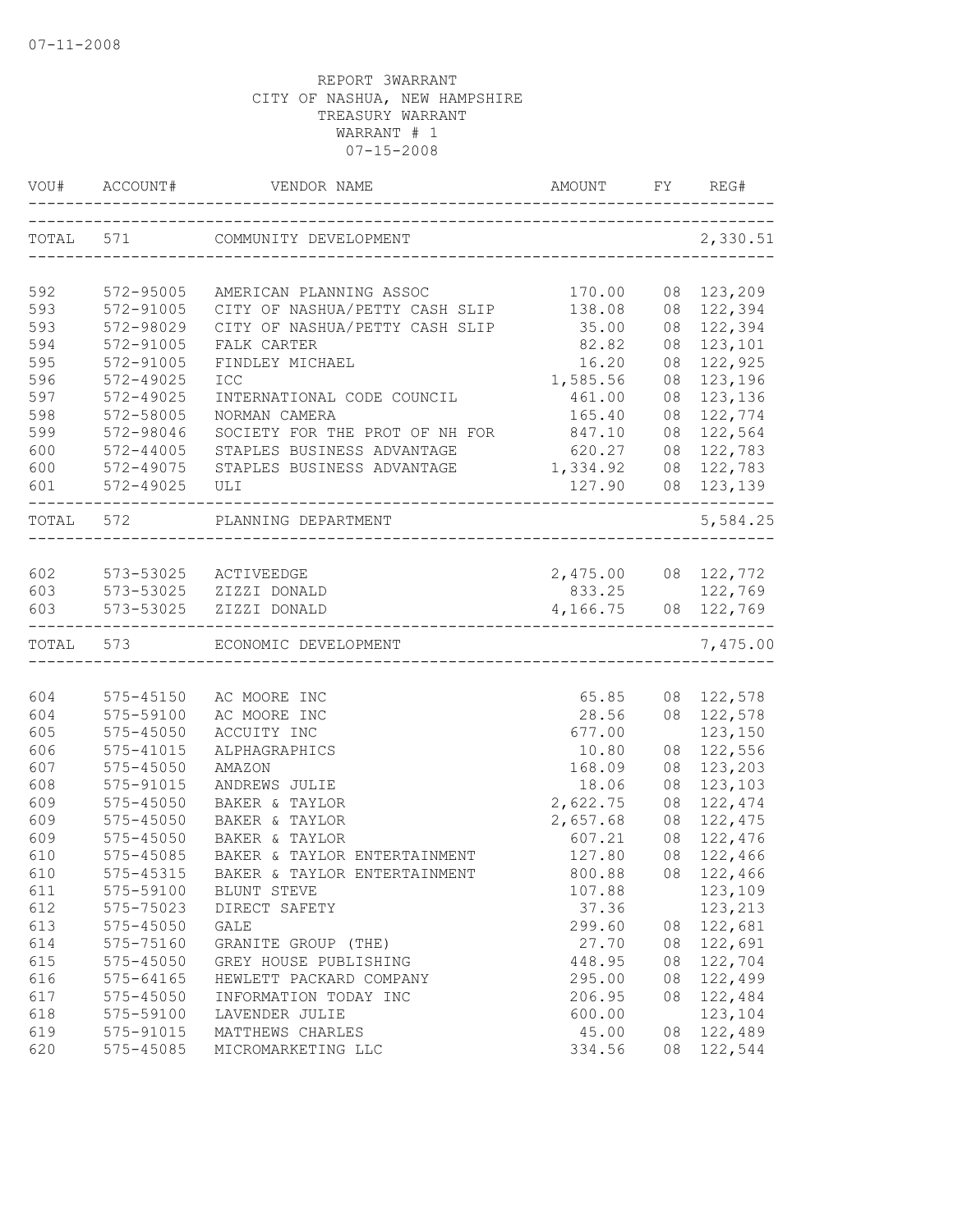| WOU#      | ACCOUNT#                               | VENDOR NAME                                                            | AMOUNT                | FY       | REG#               |
|-----------|----------------------------------------|------------------------------------------------------------------------|-----------------------|----------|--------------------|
| 621       | $575 - 41015$                          | NASHUA PUBLIC LIBRARY                                                  | 4.98                  | 08       | 123,102            |
| 621       | 575-43005                              | NASHUA PUBLIC LIBRARY                                                  | 27.00                 | 08       | 123,102            |
| 621       | 575-45050                              | NASHUA PUBLIC LIBRARY                                                  | 13.50                 | 08       | 123,102            |
| 621       | 575-45150                              | NASHUA PUBLIC LIBRARY                                                  | 42.56                 | 08       | 123,102            |
| 621       | 575-45220                              | NASHUA PUBLIC LIBRARY                                                  | 34.26                 | 08       | 123,102            |
| 621       | 575-59100                              | NASHUA PUBLIC LIBRARY                                                  | 59.98                 | 08       | 123,102            |
| 621       | 575-78100                              | NASHUA PUBLIC LIBRARY                                                  | 40.00                 | 08       | 123,102            |
| 621       | 575-91005                              | NASHUA PUBLIC LIBRARY                                                  | 11.87                 | 08       | 123,102            |
| 621       | 575-91015                              | NASHUA PUBLIC LIBRARY                                                  | 27.27                 | 08       | 123,102            |
| 622       | 575-59100                              | NASHUA SYMPHONY ASSOCIATION                                            | 1,450.00              |          | 123,202            |
| 623       | 575-59100                              | ORZECHOWSKI JANE                                                       | 116.67                |          | 123,108            |
| 624       | 575-59100                              | ORZECHOWSKI NEIL                                                       | 116.67                |          | 123,105            |
| 625       | 575-59100                              | ORZECHOWSKI SOPHIE                                                     | 116.67                |          | 123,106            |
| 626       | $575 - 45050$                          | PETERSON'S NELNET LLC                                                  | 27.19                 | 08       | 122,619            |
| 627       | 575-32005                              | PUBLIC SERVICE OF NH                                                   | 7,648.66              | 08       | 123,193            |
| 628       | 575-45085                              | RECORDED BOOKS LLC                                                     | 301.60                | 08       | 122,696            |
| 629       | $575 - 45220$                          | SAM'S CLUB DIRECT                                                      | 124.79                | 08       | 123,147            |
| 630       | 575-45050                              | SIMON & SCHUSTER                                                       | 64.58                 | 08       | 122,467            |
| 631       | 575-41005                              | STAPLES BUSINESS ADVANTAGE                                             | 903.58                | 08       | 122,783            |
| 631       | 575-41015                              | STAPLES BUSINESS ADVANTAGE                                             | 685.41                | 08       | 122,783            |
| 631       | 575-45220                              | STAPLES BUSINESS ADVANTAGE                                             | 398.22                |          | 08 122,783         |
| 632       | 575-91015                              | TAGGART LINDA                                                          | 93.12                 |          | 08 122,565         |
| 633       | 575-59100                              | WENNAS BJORN                                                           | 500.00                |          | 122,392            |
| 634       | 575-59100                              | WILSON MICHELLE                                                        | 35.00                 |          | 123,107            |
| TOTAL 575 |                                        | PUBLIC LIBRARIES                                                       |                       |          | 23,031.26          |
|           |                                        |                                                                        |                       |          |                    |
| 635       | 576-91005                              | CITY OF NASHUA/PETTY CASH SLIP 81.58 08 122,394                        |                       |          |                    |
| 636       | 576-95005                              | IAEI                                                                   | 180.00                |          | 123,198            |
| 637       | 576-94005                              | ICC                                                                    | 360.00                |          | 123,185            |
| 638       | $576 - 94005$                          | INTERNATIONAL CODE COUNCIL                                             | 50.00                 |          | 08 123,144         |
| 639       | 576-49025                              | INTERNATIONAL SAFETY EQUIPMENT<br>------------------------------------ | 58.25                 |          | 123,186            |
| TOTAL 576 |                                        | BUILDING DEPARTMENT                                                    |                       |          | 729.83             |
| 640       | 577-49025                              | ICC                                                                    | 269.70                |          | 08 123,196         |
| 641       | 577-49075                              | STAR PACKER BADGES                                                     | 499.97                |          | 08 122,482         |
|           |                                        |                                                                        |                       |          |                    |
| TOTAL 577 |                                        | CODE ENFORCEMENT                                                       |                       |          | 769.67             |
|           |                                        |                                                                        |                       |          | 122,810            |
|           | 204,072 581-53103<br>204,073 581-84030 | ACUCARE NURSING PROFESSIONALS<br>ADULT LEARNING CENTER                 | 1,009.32              | 08       | 122,695            |
|           | 204,074 581-59080                      |                                                                        | 19,634.40             | 08       |                    |
|           | 204,074 581-74092                      | ALL AMERICAN SPORTS CORP<br>ALL AMERICAN SPORTS CORP                   | 8,710.00<br>11,425.00 | 08<br>08 | 122,817<br>122,817 |
|           | 204,075 581-74092                      |                                                                        | 550.00                |          | 122,929            |
|           |                                        | ALL STATE FIRE EQUIPMENT                                               |                       |          |                    |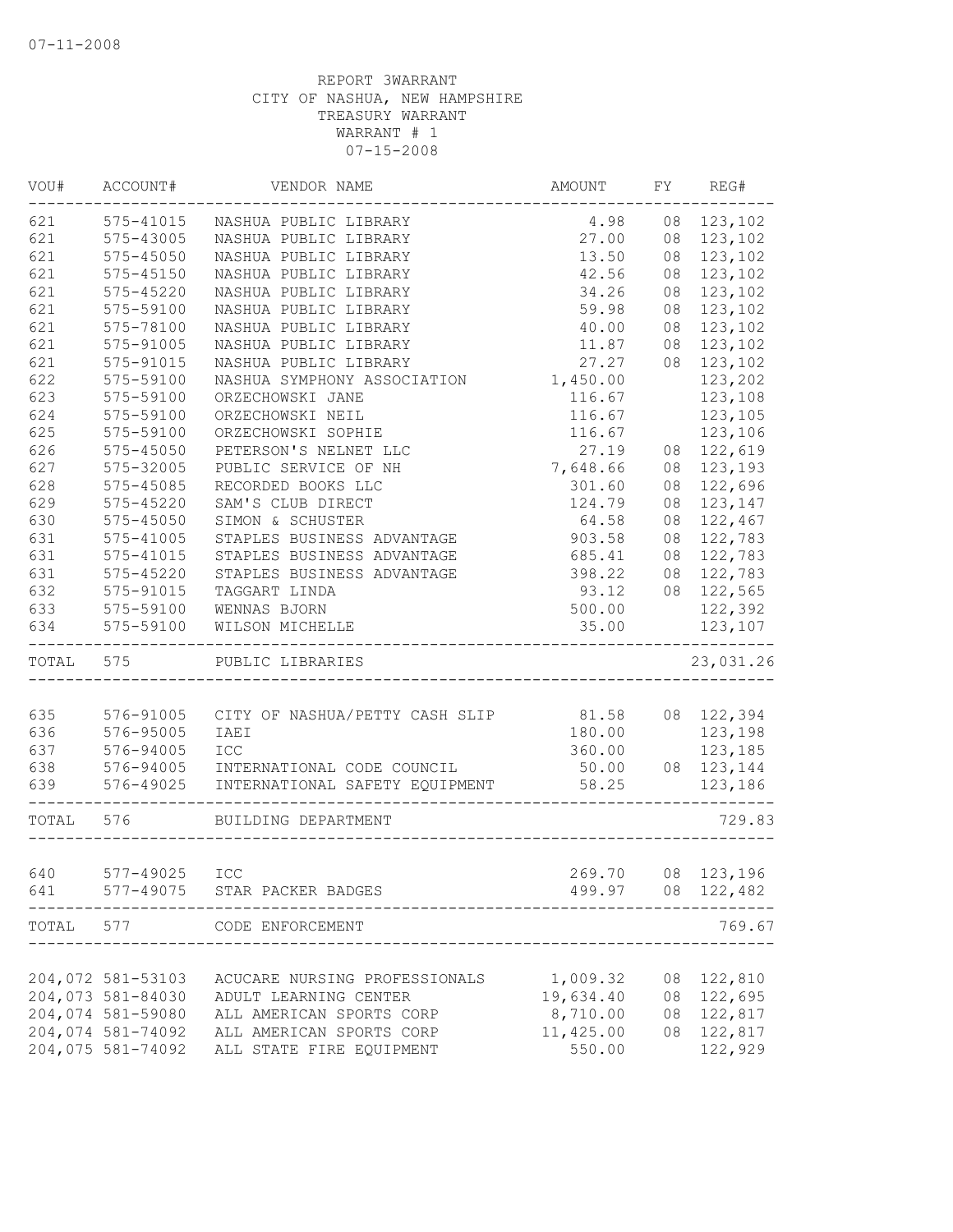| VOU# | ACCOUNT#           | VENDOR NAME                     | AMOUNT    | FY | REG#       |
|------|--------------------|---------------------------------|-----------|----|------------|
|      |                    | 204,076 581-44005 ALPHAGRAPHICS | 2,640.99  | 08 | 122,556    |
|      | 204,077 581-31005  | ALTERNATIVE COMMUNICATION SERV  | 250.00    | 08 | 122,441    |
|      | 204,077 581-72065  | ALTERNATIVE COMMUNICATION SERV  | 671.50    | 08 | 122,441    |
|      | 204,078 581-49050  | ALTERNATIVE COMMUNICATIONS SER  | 235.00    | 08 | 122,673    |
|      | 204,079 581-64192  | ALTO US INC                     | 838.54    | 08 | 122,832    |
|      | 204,080 581-42110  | AMERICAN SECURITY & FIRE PROTE  | 300.00    | 08 | 122,403    |
|      | 204,081 581-41015  | ANCO SIGNS & STAMPS INC         | 56.95     | 08 | 122,780    |
|      | 204,082 581-91005  | ANGEL SUSAN                     | 40.87     | 08 | 122,911    |
|      | 204,083 581-42130  | ARCSOURCE INC                   | 20.30     | 08 | 122,555    |
|      | 204,084 581-49075  | B & S LOCKSMITHS INC            | 503.73    | 08 | 122,683    |
|      | 204,085 581-91005  | BAGLEY MARCIA                   | 75.75     | 08 | 122,967    |
|      | 204,086 581-42110  | BATTERY SPECIALISTS OF NH LLC   | 159.46    | 08 | 122,975    |
|      | 204,087 581-49050  | BELLETETES INC                  | 34.93     | 08 | 122,546    |
|      | 204,087 581-49075  | BELLETETES INC                  | 236.79    | 08 | 122,546    |
|      | 204,088 581-49050  | BELOIN FRANCES                  | 95.20     | 08 | 122,994    |
|      | 204,089 581-75023  | BLAINE WINDOW HARDWARE INC      | 385.97    | 08 | 122,536    |
|      | 204,090 581-45910  | BOSTON GLOBE                    | 21.75     | 08 | 123,200    |
|      | 204,091 581-49050  | BRADLEY JENNIFER                | 71.61     | 08 | 122,922    |
|      | 204,092 581-94010  | BRITENRIKER DEBORAH             | 1,020.00  | 08 | 122,935    |
|      | 204,093 581-49050  | BRODHEAD GARRETT                | 697.93    | 08 | 123,004    |
|      | 204,094 581-49050  | BROWN LYNNE                     | 46.97     | 08 | 122,881    |
|      | 204,094 581-91005  | BROWN LYNNE                     | 38.38     | 08 | 122,881    |
|      | 204,095 581-49050  | BROWN MABEL                     | 89.94     | 08 | 122,981    |
|      | 204,096 581-49910  | BROX INDUSTRIES INC             | 116.16    | 08 | 122,448    |
|      | 204,097 581-49050  | BUCKEN SARAH                    | 99.93     | 08 | 122,909    |
|      | 204,098 581-55010  | BUDGET CAR & TRUCK RENTAL       | 110.03    | 08 | 122,868    |
|      | 204,099 581-49050  | BURNS NATHAN                    | 58.50     | 08 | 122,896    |
|      | 204,100 581-49050  | CAMPBELL MEREDITH               | 100.00    | 08 | 122,908    |
|      | 204,101 581-53040  | CAPPETTA CHARLES MD             | 2,500.00  | 08 | 122,915    |
|      | 204,102 581-49030  | CAPSTONE PRESS                  | 2,139.80  | 08 | 122,892    |
|      | 204,103 581-55015  | CARING HANDS TRANSPORTATION LL  | 7,860.00  | 08 | 122,954    |
|      | 204,104 581-91005  | CARLTON CECILE                  | 230.91    | 08 | 122,805    |
|      | 204,105 581-53100  | CARROLL CENTER FOR THE BLIND (  | 2,192.02  | 08 | 122,920    |
|      | 204,106 581-55015  | CARSON KATHLEEN                 | 153.52    | 08 | 122,412    |
|      | 204,107 581-49050  | CARTRIDGE WORLD                 | 1,467.94  | 08 | 122,934    |
|      | 204,108 581-49050  | CASEY THOMAS                    | 98.99     | 08 | 122,996    |
|      | 204,109 581-84030  | CEDARCREST INC                  | 4,140.90  | 08 | 122,410    |
|      | 204,110 581-42010  | CENTRAL PAPER PRODUCTS CO       | 17,382.17 |    | 08 123,033 |
|      | 204, 111 581-84055 | CHESTER SCHOOL DISTRICT SAU#82  | 4,716.13  |    | 08 123,216 |
|      | 204, 112 581-91005 | CHMURA SUSAN                    | 113.62    | 08 | 122,849    |
|      | 204, 113 581-91005 | CIOPPA ROBERT                   | 790.95    | 08 | 122,903    |
| 642  | 581-49075          | CITIZENS BANK                   | 31.99     | 08 | 4          |
| 642  | 581-94030          | CITIZENS BANK                   | 1,693.35  | 08 | 4          |
|      | 204, 114 581-49050 | COCA COLA                       | 210.00    | 08 | 122,829    |
|      | 204, 115 581-49050 | COLEMAN MARIE                   | 105.80    | 08 | 122,888    |
|      | 204,116 581-53100  | COLLINS CHRISTINA               | 45.25     | 08 | 122,528    |
|      | 204,117 581-53100  | COMPUTER HUT OF N E INC         | 525.50    | 08 | 123,039    |
|      | 204, 117 581-64045 | COMPUTER HUT OF N E INC         | 46.00     | 08 | 123,039    |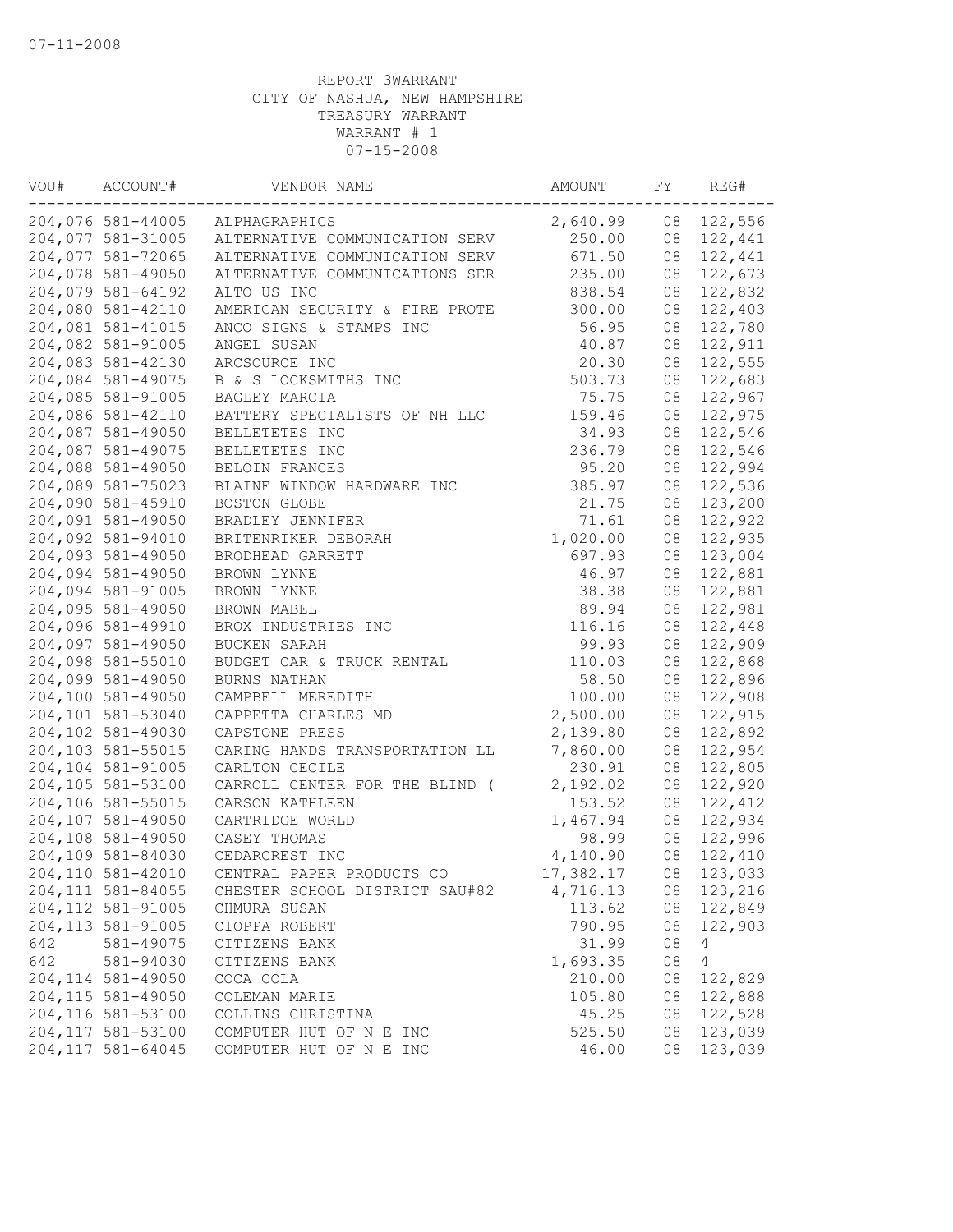| VOU# | ACCOUNT#                                 | VENDOR NAME                                | AMOUNT               | FY       | REG#               |
|------|------------------------------------------|--------------------------------------------|----------------------|----------|--------------------|
|      | 204, 117 581-64192                       | COMPUTER HUT OF N E INC                    | 462.94               | 08       | 123,039            |
|      | 204, 117 581-74092                       | COMPUTER HUT OF N E INC                    | 135.00               | 08       | 123,039            |
|      | 204, 118 581-84055                       | CONCORD SCHOOL DISTRICT                    | 14,515.59            | 08       | 122,419            |
|      | 204,119 581-49050                        | CONNECTICUT VALLEY BIOLOGICAL              | 685.67               | 08       | 123,023            |
|      | 204,120 581-64192                        | CONWAY OFFICE PRODUCTS LLC                 | 13,992.00            | 08       | 122,520            |
|      | 204,120 581-74092                        | CONWAY OFFICE PRODUCTS LLC                 | 59.20                | 08       | 122,520            |
|      | 204,121 581-49050                        | COREY CHARLES                              | 100.00               | 08       | 122,999            |
|      | 204,122 581-94010                        | CORTEZ KIMBERLY                            | 1,020.00             | 08       | 122,943            |
|      | 204, 123 581-49050                       | CPO SCIENCE                                | 192.99               | 08       | 122,894            |
|      | 204, 124 581-95005                       | CRISIS PREVENTION INSTITUTE IN             | 100.00               | 08       | 122,788            |
|      | 204,125 581-84030                        | CROTCHED MOUNTAIN REHAB CTR                | 7,418.63             | 08       | 122,799            |
|      | 204, 126 581-74092                       | D & R TOWING INC                           | 742.15               | 08       | 123,021            |
|      | 204, 127 581-74092                       | D A BUCCI & SONS INC                       | 50.00                | 08       | 122,439            |
|      | 204,128 581-59080                        | DAVE'S QUALITY DRY CLEANING                | 630.00               | 08       | 122,819            |
|      | 204,129 581-55015                        | DERRY COOPERATIVE SCHOOL DISTR             | 1,152.00             | 08       | 122,955            |
|      | 204,130 581-91005                        | DERRY MARSHALL                             | 300.22               | 08       | 122,461            |
|      | 204,131 581-84030                        | DROBYSH DEB                                | 652.49               | 08       | 123,014            |
|      | 204,132 581-84030                        | DROUIN SUSAN                               | 120.00               | 08       | 122,874            |
|      | 204,133 581-91005                        | DYER JENNIFER                              | 29.54                | 08       | 122,548            |
|      | 204, 134 581-55015                       | EASTER SEALS NEW HAMPSHIRE                 | 1,338.00             | 08       | 122,699            |
|      | 204, 134 581-84055                       | EASTER SEALS NEW HAMPSHIRE                 | 479.30               | 08       | 122,699            |
|      | 204,135 581-45910                        | EBSCO INFORMATION SERVICES                 | 591.28               | 08       | 123,032            |
|      | 204,136 581-53101                        | EDUCATION INC                              | 143.64               | 08       | 122,879            |
|      | 204,136 581-84055                        | EDUCATION INC                              | 215.46               | 08       | 122,879            |
|      | 204,137 581-64040                        | EDUCATION LOGISTICS INC                    | 4,043.00             |          | 122,811            |
|      | 204,138 581-59130                        | EMOND ED                                   | 56.00                | 08       | 122,940            |
|      | 204,139 581-91005                        | ESSON VIRGINIA                             | 70.50                | 08       | 122,824            |
|      | 204,140 581-49035                        | EVAN-MOOR                                  | 183.92               | 08       | 122,509            |
|      | 204, 141 581-42120                       | F W WEBB COMPANY                           | 1,199.72             | 08       | 122,483            |
|      | 204, 142 581-34015                       | FAIRPOINT COMMUNICATIONS INC               | 31.41                | 08       | 123,223            |
|      | 204, 143 581-34015                       | FAIRPOINT COMMUNICATIONS INC               | 34.68                | 08       | 123,224            |
|      | 204, 144 581-34015                       | FAIRPOINT COMMUNICATIONS INC               | 31.41                | 08       | 123,225            |
|      | 204,145 581-31005                        | FAIRPOINT COMMUNICATIONS INC               | 28.63                | 08       | 123,226            |
|      | 204,146 581-18088                        | FANTASIA ANGELO                            | 226.00               | 08       | 122,919            |
|      | 204, 147 581-49075                       | FARRENKOPF RICHARD                         | 25.00                | 08       | 122,899            |
|      | 204,148 581-49075                        | FASTENAL CO                                | 46.92                | 08       | 122,437            |
|      | 204,149 581-49050                        | FINNERAL MAURA                             | 100.00               | 08       | 122,839            |
|      | 204,150 581-55010                        | FIRST STUDENT INC                          | 773.37               |          | 08 122,854         |
|      | 204,150 581-55015                        | FIRST STUDENT INC                          | 48, 477.63           | 08       | 122,854            |
|      | 204,150 581-55025                        | FIRST STUDENT INC                          | 15,601.62            | 08       | 122,854            |
|      | 204,150 581-55035                        | FIRST STUDENT INC                          | 1,228.89<br>1,190.43 | 08       | 122,854            |
|      | 204, 151 581-55015<br>204, 151 581-55025 | FIRST STUDENT INC                          | 154.48               | 08       | 122,862            |
|      |                                          | FIRST STUDENT INC                          |                      | 08       | 122,862            |
|      | 204,152 581-74092                        | FISHER SCIENTIFIC                          | 270.79               | 08       | 122,843            |
|      | 204,153 581-49050<br>204,154 581-49030   | FLAGHOUSE INC<br>FOLLETT LIBRARY RESOURCES | 41.93<br>1,791.58    | 08<br>08 | 122,787<br>122,431 |
|      | 204,155 581-91005                        | FORAN MARY C                               | 17.17                | 08       | 122,928            |
|      | 204,156 581-49050                        | FREE SPIRIT PUBLISHING INC                 | 26.90                | 08       | 123,047            |
|      |                                          |                                            |                      |          |                    |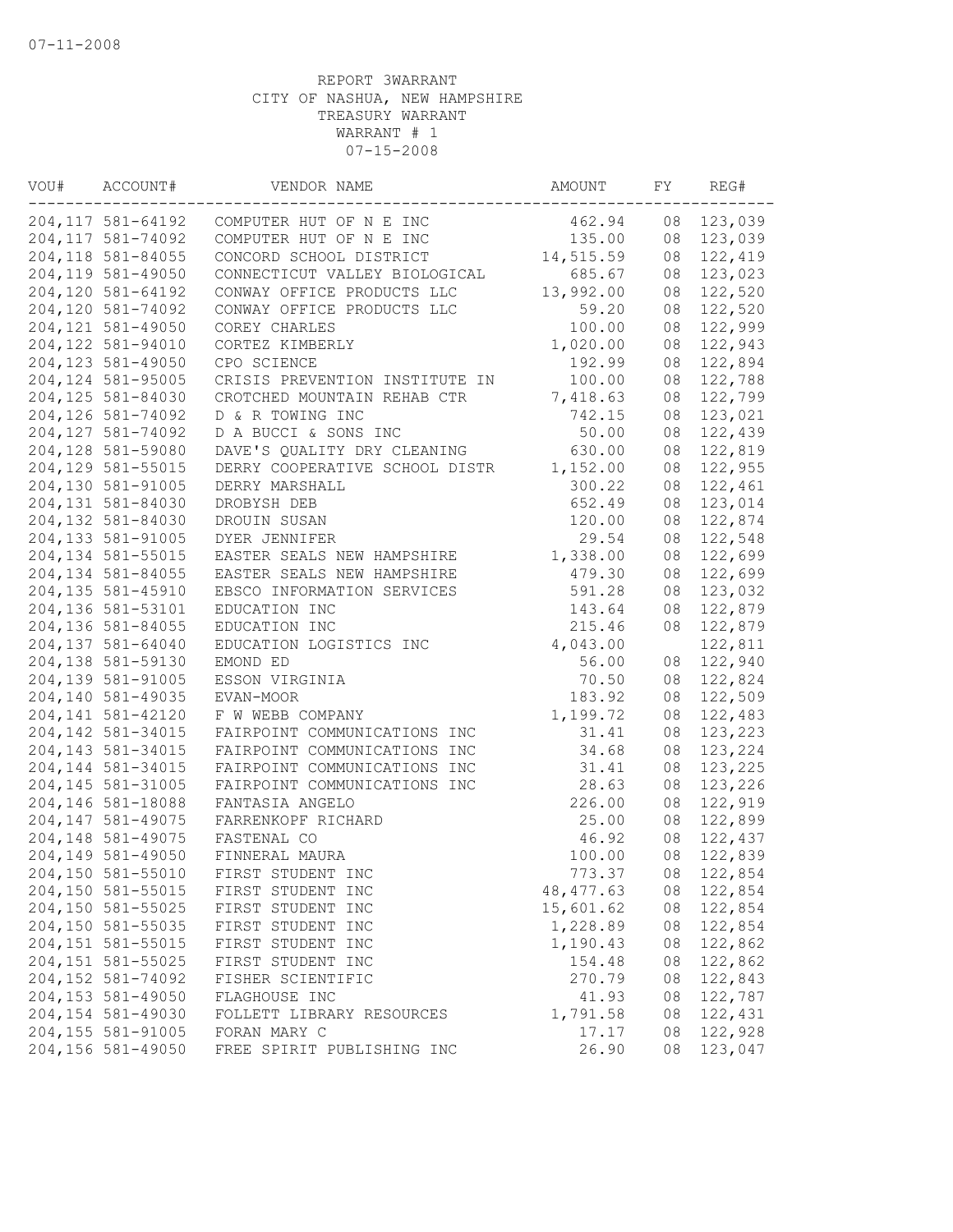| VOU# | ACCOUNT#           | VENDOR NAME                    | AMOUNT   | FY | REG#       |
|------|--------------------|--------------------------------|----------|----|------------|
|      | 204,157 581-94010  | GADBOIS GERALD                 | 800.00   | 08 | 122,635    |
|      | 204,158 581-55015  | GAMACHE DELORIA                | 153.16   | 08 | 122,870    |
|      | 204,159 581-75023  | GARON PRODUCTS INC             | 5,797.05 | 08 | 122,926    |
|      | 204,160 581-74092  | GARY BLOOM SALES INC           | 475.00   | 08 | 122,916    |
|      | 204,161 581-59130  | GIBSON SR THOMAS               | 56.00    | 08 | 122,973    |
|      | 204,162 581-91005  | GINGRAS LISA                   | 72.73    | 08 | 122,890    |
|      | 204,163 581-49050  | GINGRAS STACY                  | 100.00   | 08 | 122,924    |
|      | 204,164 581-49050  | GIVING GREETINGS               | 35.35    | 08 | 123,012    |
|      | 204,165 581-49050  | GORSUCH THERESE                | 10.95    | 08 | 123,016    |
|      | 204,166 581-53100  | GOULET JULIE                   | 960.00   | 08 | 122,982    |
|      | 204,167 581-42010  | GRAINGER                       | 3,898.00 | 08 | 122,498    |
|      | 204,167 581-42110  | GRAINGER                       | 1,517.48 | 08 | 122,498    |
|      | 204,167 581-42130  | GRAINGER                       | 130.05   | 08 | 122,498    |
|      | 204,168 581-42130  | GRANITE GROUP (THE)            | 488.54   | 08 | 122,691    |
|      | 204,169 581-84030  | GRANITE STATE INDEPENDENT LIVI | 2,110.50 | 08 | 122,456    |
|      | 204,170 581-84030  | GREATER LAWRENCE ED COLLABORAT | 8,567.50 | 08 | 122,875    |
|      | 204, 171 581-95005 | GREATER NASHUA CHAMBER OF COMM | 290.00   |    | 122,690    |
|      | 204, 172 581-91005 | GREENBERG ELLEN                | 613.59   | 08 | 122,962    |
|      | 204, 173 581-74092 | HARRIS EQUIPMENT REPAIR SERVIC | 453.31   | 08 | 123,025    |
|      | 204, 174 581-49035 | HEINEMANN                      | 103.63   | 08 | 122,828    |
|      | 204,175 581-91005  | HENRY SUSAN                    | 163.80   | 08 | 122,878    |
|      | 204,176 581-64045  | HEWLETT PACKARD COMPANY        | 6,578.00 | 08 | 122,499    |
|      | 204, 177 581-91005 | HORNE LORRAINE                 | 47.47    | 08 | 122,803    |
|      | 204,178 581-91005  | HOTTEL CHRISTOPHER             | 152.76   | 08 | 122,941    |
|      | 204,179 581-49050  | HOUGHTON MIFFLIN CO            | 1,281.60 | 08 | 123,029    |
|      | 204,180 581-84030  | HUEBNER MELINDA                | 150.50   | 08 | 122,972    |
|      | 204,181 581-91005  | HYNES STACY                    | 32.07    | 08 | 122,812    |
|      | 204,182 581-72010  | INTEGRATED OFFICE SOLUTIONS    | 6,579.98 | 08 | 122,970    |
|      | 204,183 581-44005  | IPROMOTEU INC                  | 248.48   | 08 | 122,960    |
|      | 204,184 581-94030  | <b>ISTE</b>                    | 69.00    |    | 123,219    |
|      | 204,185 581-49050  | J W PEPPER & SON INC           | 886.93   | 08 | 122,501    |
|      | 204,186 581-59130  | JACKSON BRIAN                  | 56.00    | 08 | 122,486    |
|      | 204,187 581-91005  | JAQUITH SCOTT                  | 45.45    | 08 | 122,992    |
|      | 204,188 581-74092  | JOHNSON WILLIAM                | 500.00   | 08 | 122,963    |
|      | 204,189 581-91005  | KALOSKY LORIE                  | 108.18   | 08 | 122,853    |
|      | 204,190 581-49050  | KALTSAS CHARLES                | 100.00   | 08 | 123,001    |
|      | 204,191 581-44005  | KELLEY SOLUTIONS               | 703.54   | 08 | 122,656    |
|      | 204,192 581-91005  | KOSOW CARMEN                   | 168.17   |    | 08 122,842 |
|      | 204,193 581-49050  | KRYCKI CORRINE                 | 96.60    |    | 08 122,998 |
|      | 204,194 581-49050  | LAKES REGION LINEN INC         | 114.00   | 08 | 122,887    |
|      | 204,195 581-91005  | LALIME MAUREEN                 | 44.44    | 08 | 122,864    |
|      | 204,196 581-49910  | LARCHMONT ENGINEERING & IRRIGA | 1,153.17 | 08 | 122,526    |
|      | 204,197 581-84030  | LEARNING CENTER FOR THE DEAF   | 4,578.08 | 08 | 122,958    |
|      | 204,198 581-84030  | LEARNING PREP SCHOOL           | 1,794.60 | 08 | 122,792    |
|      | 204,199 581-49050  | LIBRARY VIDEO COMPANY          | 149.75   | 08 | 122,794    |
|      | 204,200 581-49050  | LINDENMEYR MUNROE              | 140.55   | 08 | 123,046    |
|      | 204, 201 581-91005 | LUCAS MARK                     | 144.66   | 08 | 122,668    |
|      | 204, 202 581-42110 | M & M ELECTRICAL SUPPLY CO INC | 1,261.52 | 08 | 123,019    |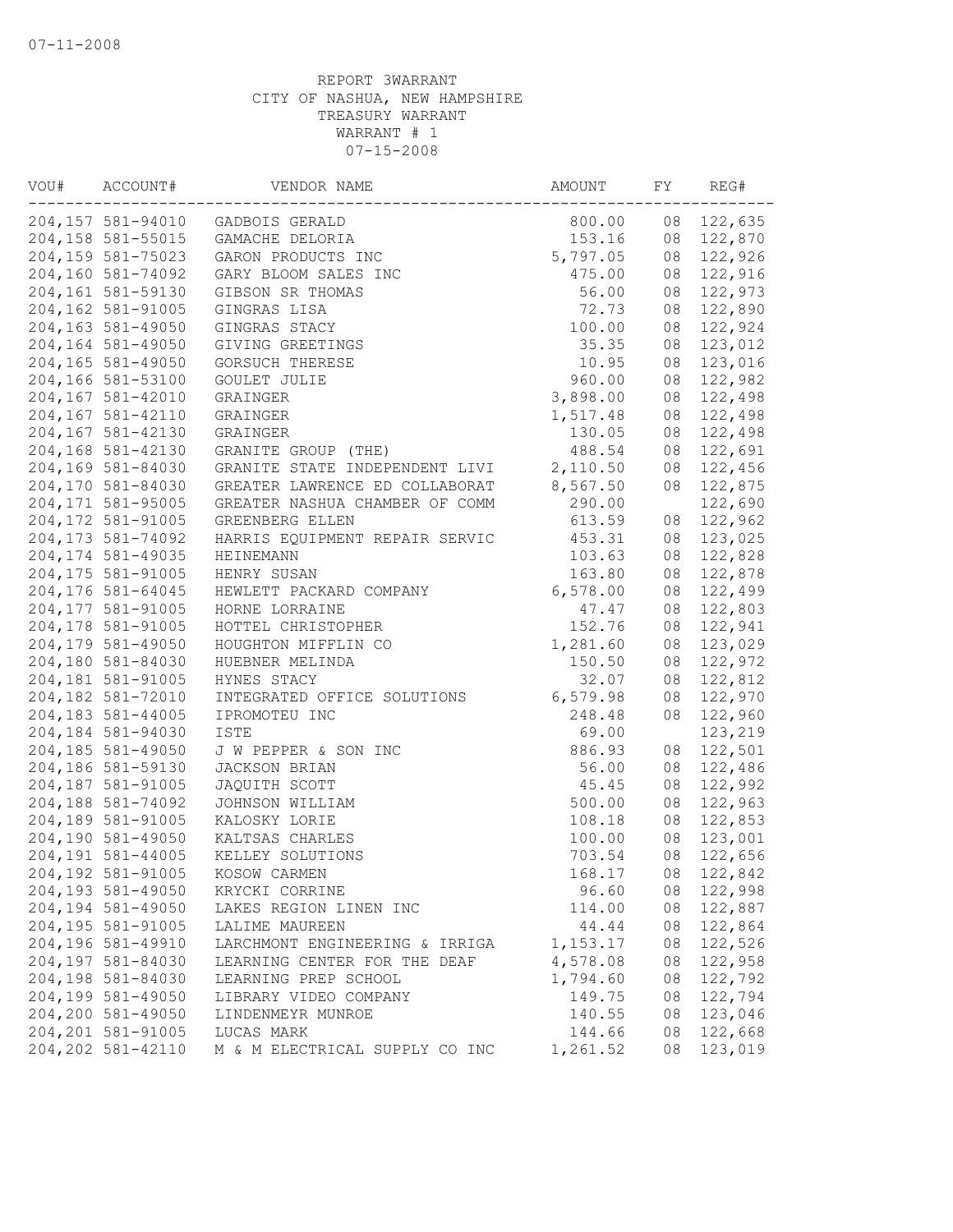| VOU# | ACCOUNT#           | VENDOR NAME                    | AMOUNT    | FY | REG#    |
|------|--------------------|--------------------------------|-----------|----|---------|
|      | 204,203 581-59130  | MAKARAWICZ WILLIAM             | 76.00     | 08 | 122,457 |
|      | 204, 204 581-84055 | MANCHESTER SCHOOL DISTRICT     | 15,564.54 | 08 | 122,937 |
|      | 204,205 581-84055  | MANCHESTER SCHOOL DISTRICT     | 5,443.12  | 08 | 122,953 |
|      | 204,206 581-49050  | MARKET BASKET                  | 92.80     | 08 | 122,562 |
|      | 204, 207 581-91005 | MARTIN JANICE                  | 419.16    | 08 | 122,806 |
|      | 204,208 581-75090  | MARVELL PLATE GLASS INC        | 174.00    | 08 | 122,425 |
|      | 204,209 581-75023  | MERRIMACK BUILDING SUPPLY INC  | 79.00     | 08 | 122,791 |
|      | 204, 210 581-84030 | MERRIMACK EDUCATION CENTER     | 5,832.42  | 08 | 122,959 |
|      | 204, 211 581-34015 | METROMEDIA ENERGY INC          | 23,586.85 | 08 | 123,220 |
|      | 204, 212 581-49050 | MICHAUD KEVIN                  | 74.37     | 08 | 122,995 |
|      | 204, 213 581-91005 | MIGNEAULT DEBORAH              | 306.29    | 08 | 122,797 |
|      | 204, 214 581-49050 | MILLER ALYSON                  | 100.00    | 08 | 123,002 |
|      | 204, 215 581-91005 | MILLER MEGAN                   | 181.82    | 08 | 123,052 |
|      | 204, 216 581-49050 | MILLER MONICA                  | 66.93     | 08 | 123,000 |
|      | 204, 217 581-53100 | MINAHAN LISA                   | 259.26    | 08 | 122,979 |
|      | 204, 218 581-41015 | MINUTEMAN PRESS OF NASHUA      | 372.43    | 08 | 122,542 |
|      | 204, 219 581-42020 | MOBILE STORAGE GROUP (THE)     | 1,019.78  | 08 | 122,867 |
|      | 204, 220 581-53100 | MULTI-STATE BILLING SERVICES L | 270.55    | 08 | 122,965 |
|      | 204, 221 581-49050 | MURRAY JANE                    | 86.71     | 08 | 122,860 |
|      | 204, 222 581-49050 | MUSIC & ART CENTERS            | 180.00    | 08 | 123,018 |
|      | 204, 223 581-49050 | <b>NASCO</b>                   | 244.44    | 08 | 123,034 |
|      | 204, 224 581-84030 | NASHOBA LEARNING GROUP         | 7,419.52  | 08 | 122,913 |
|      | 204, 225 581-84030 | NASHUA CHILDREN'S HOME         | 3,521.08  | 08 | 122,835 |
|      | 204, 226 581-41015 | NASHUA HIGH SCHOOL NORTH       | 88.00     | 08 | 123,115 |
|      | 204, 227 581-49050 | NASHUA OUTDOOR POWER EQUIP     | 46.90     | 08 | 122,559 |
|      | 204, 227 581-49910 | NASHUA OUTDOOR POWER EQUIP     | 3,590.23  | 08 | 122,559 |
| 643  | 581-45295          | NASHUA SCHOOL DISTRICT #42     | 1,429.00  | 08 | 18      |
| 643  | 581-94030          | NASHUA SCHOOL DISTRICT #42     | $-140.00$ | 08 | 18      |
|      | 204, 228 581-49050 | NASHUA SEW & VAC               | 89.85     | 08 | 122,402 |
|      | 204, 229 581-34015 | NATIONAL GRID                  | 1,247.40  | 08 | 123,166 |
|      | 204,230 581-95005  | NATIONAL SCHOOL BOARDS ASSOC   | 5,100.00  |    | 122,841 |
|      | 204, 231 581-49095 | NATIONAL SCIENCE TEACHERS' ASS | 452.34    | 08 | 122,863 |
|      | 204, 232 581-42010 | NATIONWIDE SALES & SERVICE     | 1,452.00  | 08 | 122,821 |
|      | 204, 233 581-53101 | NEW HAMPSHIRE HOSPITAL         | 2,034.00  | 08 | 122,907 |
|      | 204, 234 581-84055 | NFI NORTH INC                  | 1,487.50  | 08 | 122,789 |
|      | 204, 235 581-95005 | NHIAA                          | 3,500.00  |    | 123,141 |
|      | 204, 235 581-95005 | NHIAA                          | 3,700.00  |    | 123,142 |
|      | 204,236 581-94030  | NHSBA                          | 7,113.33  |    | 122,904 |
|      | 204, 237 581-83009 | NORTHEAST DELTA DENTAL         | 5, 122.95 |    | 123,217 |
|      | 204, 238 581-74092 | OFFICE ENVIRONMENTS OF NEW ENG | 481.00    | 08 | 122,697 |
|      | 204,239 581-49050  | OLIVER BABB JULIA              | 97.29     | 08 | 122,820 |
|      | 204, 240 581-53100 | ORR GREGORY                    | 6,450.00  | 08 | 123,017 |
|      | 204, 241 581-49035 | OXFORD UNIVERSITY PRESS INC    | 275.80    | 08 | 123,035 |
|      | 204, 242 581-49050 | P J CURRIER LUMBER CO          | 920.90    | 08 | 122,846 |
|      | 204, 243 581-56030 | PAUL TSONGAS ARENA             | 6,934.50  | 08 | 123,221 |
|      | 204, 244 581-49035 | PEARSON EDUCATION              | 499.33    | 08 | 122,895 |
|      | 204, 244 581-49050 | PEARSON EDUCATION              | 1,680.37  | 08 | 122,895 |
|      | 204, 245 581-33005 | PENNICHUCK WATER WORKS INC     | 4, 114.76 | 08 | 123,126 |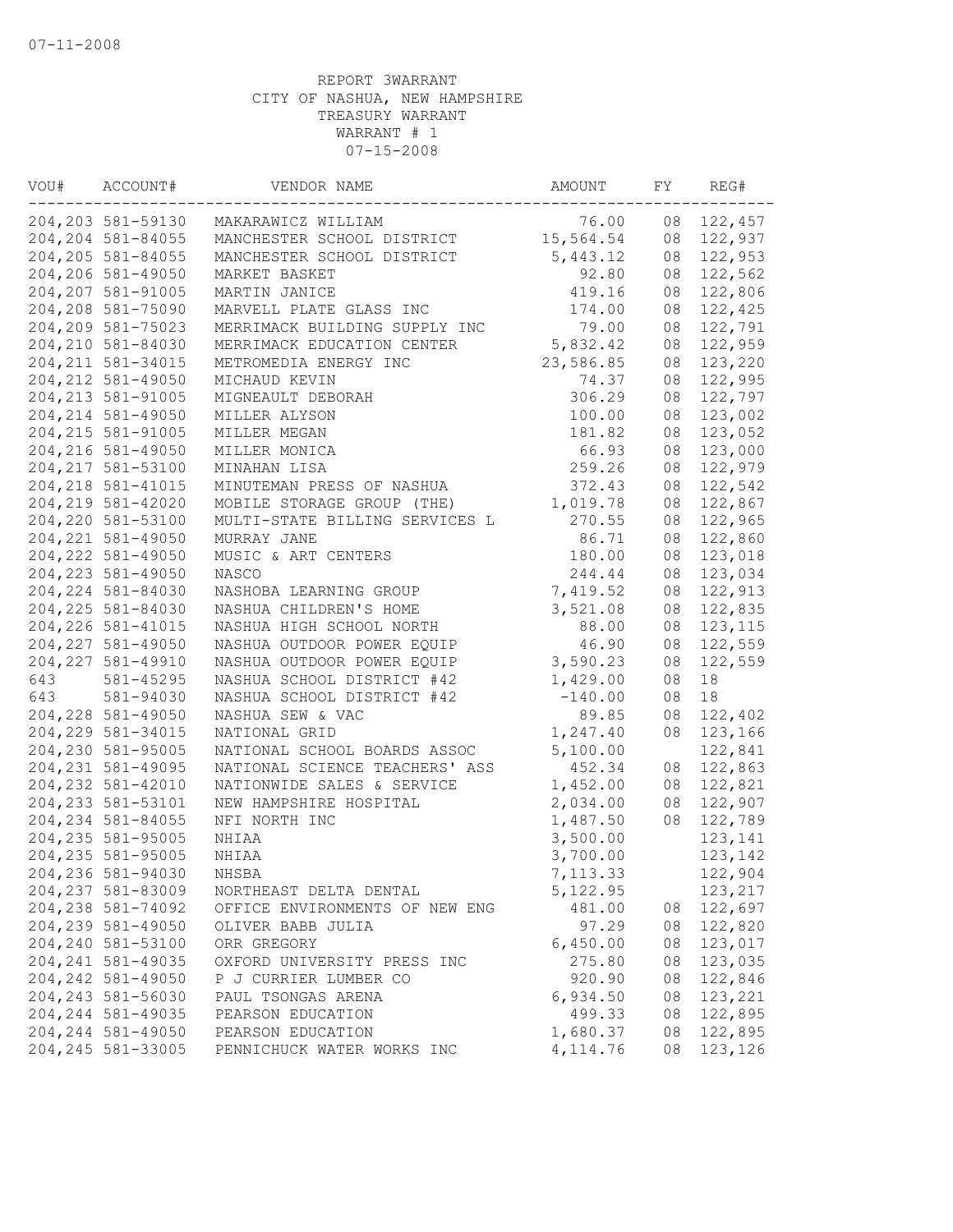| VOU# | ACCOUNT#           | VENDOR NAME                                                     | AMOUNT    | FY | REG#       |
|------|--------------------|-----------------------------------------------------------------|-----------|----|------------|
|      |                    | 204, 246 581-53100 PERFORMANCE REHAB INC.                       | 4,866.75  | 08 | 122,893    |
|      | 204, 247 581-84030 | PERKINS SCHOOL FOR THE BLIND 11,737.50                          |           | 08 | 122,429    |
|      | 204, 248 581-49050 | PETTY CASH                                                      | 5.94      | 08 | 123,112    |
|      | 204, 249 581-41015 | PETTY CASH                                                      | 12.65     | 08 | 123, 113   |
|      | 204,249 581-49050  | PETTY CASH                                                      | 72.94     | 08 | 123,113    |
|      | 204, 250 581-49075 | PETTY CASH                                                      | 108.00    |    | 123,116    |
|      | 204, 251 581-91005 | PILLSBURY KERRY                                                 | 444.98    | 08 | 122,914    |
|      | 204, 251 581-94030 | PILLSBURY KERRY                                                 | 117.16    | 08 | 122,914    |
|      | 204, 252 581-49050 | POLLARD PAUL                                                    | 98.80     | 08 | 122,666    |
|      | 204, 253 581-91040 | PRICE DAVID G                                                   | 1,145.00  | 08 | 122,670    |
|      | 204, 254 581-32005 | PUBLIC SERVICE OF NH                                            | 22,916.67 | 08 | 123,193    |
|      | 204, 255 581-49050 | PURCHASE ADVANTAGE CARD                                         | 88.46     | 08 | 122,936    |
|      | 204, 256 581-59130 | RAMSEY RONALD                                                   | 84.00     | 08 | 122,933    |
|      | 204, 257 581-53103 | READYNURSE                                                      | 260.94    | 08 | 122,492    |
|      | 204, 258 581-84030 | REGIONAL SERVICES & EDUCATION                                   | 9,477.58  | 08 | 122,414    |
|      | 204, 258 581-84055 | REGIONAL SERVICES & EDUCATION                                   | 1,626.57  | 08 | 122,414    |
|      | 204, 259 581-42110 | REXEL CLS                                                       | 168.63    | 08 | 122,952    |
|      | 204,260 581-41040  | RICOH AMERICAS CORP                                             | 117.00    | 08 | 122,834    |
|      | 204, 261 581-91005 | RIVARD ALBERT                                                   | 26.17     | 08 | 122,840    |
|      | 204, 262 581-84030 | ROBINSON CHARLES W                                              | 180.00    | 08 | 122,974    |
|      | 204, 263 581-84055 | ROCHESTER SCHOOL DEPARTMENT 20,773.32                           |           | 08 | 122,851    |
|      | 204, 264 581-55015 | S P & R TRANSPORTATION                                          | 1,260.00  | 08 | 122,855    |
|      | 204, 265 581-55015 | SAFEWAY TRAINING & TRANS SERV                                   | 5,508.00  | 08 | 122,869    |
|      | 204,266 581-75023  | SAM'S CLUB                                                      | 291.12    | 08 | 123,206    |
|      | 204, 267 581-78007 | SANEL AUTO PARTS CO                                             | 3.88      | 08 | 122,552    |
|      | 204,268 581-49050  | SARGENT-WELCH                                                   | 97.68     | 08 | 122,464    |
|      | 204,269 581-59130  | SAVAGE EDGAR                                                    | 132.00    | 08 | 122,988    |
|      | 204, 270 581-41015 | SCHOOL SPECIALTY                                                | 129.67    | 08 | 122,827    |
|      | 204, 270 581-49050 | SCHOOL SPECIALTY                                                | 3,532.97  | 08 | 122,827    |
|      | 204, 271 581-91005 | SCHROEDER ERIC                                                  | 279.78    | 08 | 122,938    |
|      | 204, 272 581-49050 |                                                                 | 89.99     | 08 | 122,997    |
|      | 204, 273 581-84030 | SCHULTZ ROBERT                                                  | 12,727.80 |    | 122,930    |
|      |                    | SEACOST LEARNING COLLABORATIVE<br>SETON IDENTIFICATION PRODUCTS | 857.35    | 08 |            |
|      | 204, 274 581-42110 |                                                                 |           | 08 | 122,682    |
|      | 204, 275 581-91005 | SEUSING JENNIFER                                                | 597.29    | 08 | 122,804    |
|      | 204, 276 581-94010 | SHAW CHRISTINE                                                  | 1,000.00  |    | 122,906    |
|      | 204, 276 581-94010 | SHAW CHRISTINE                                                  | 1,040.00  | 08 | 122,906    |
|      | 204, 277 581-91005 | SHEAFF ALTHEA                                                   | 270.88    | 08 | 122,898    |
|      | 204, 278 581-91005 | SILVA AMANDA                                                    | 41.15     |    | 08 122,976 |
|      | 204,279 581-49050  | SNOW STEFANIE                                                   | 100.00    | 08 | 123,003    |
|      | 204,280 581-49050  | SOCIAL STUDIES SCHOOL SERVICE                                   | 16.74     | 08 | 122,512    |
|      | 204,281 581-84030  | SOUTHEASTERN REG EDU SEV CENTE                                  | 15,752.70 | 08 | 122,793    |
|      | 204, 281 581-84055 | SOUTHEASTERN REG EDU SEV CENTE                                  | 15,752.70 | 08 | 122,793    |
|      | 204, 282 581-84030 | SOUTHEASTERN REGIONAL EDUCATIO                                  | 51,108.76 | 08 | 122,801    |
|      | 204, 282 581-84055 | SOUTHEASTERN REGIONAL EDUCATIO                                  | 4,900.84  | 08 | 122,801    |
|      | 204,283 581-53100  | SOUTHERN NH SPEECH-LANGUAGE                                     | 1,360.00  | 08 | 122,977    |
|      | 204,284 581-53100  | SPEECH CONNECTIONS LLC                                          | 570.00    | 08 | 122,989    |
|      | 204, 285 581-31005 | SPRINT                                                          | 12.32     | 08 | 123,222    |
|      | 204,286 581-49910  | STACKHOUSE ATHLETIC EQUIPMENT                                   | 330.41    | 08 | 123,006    |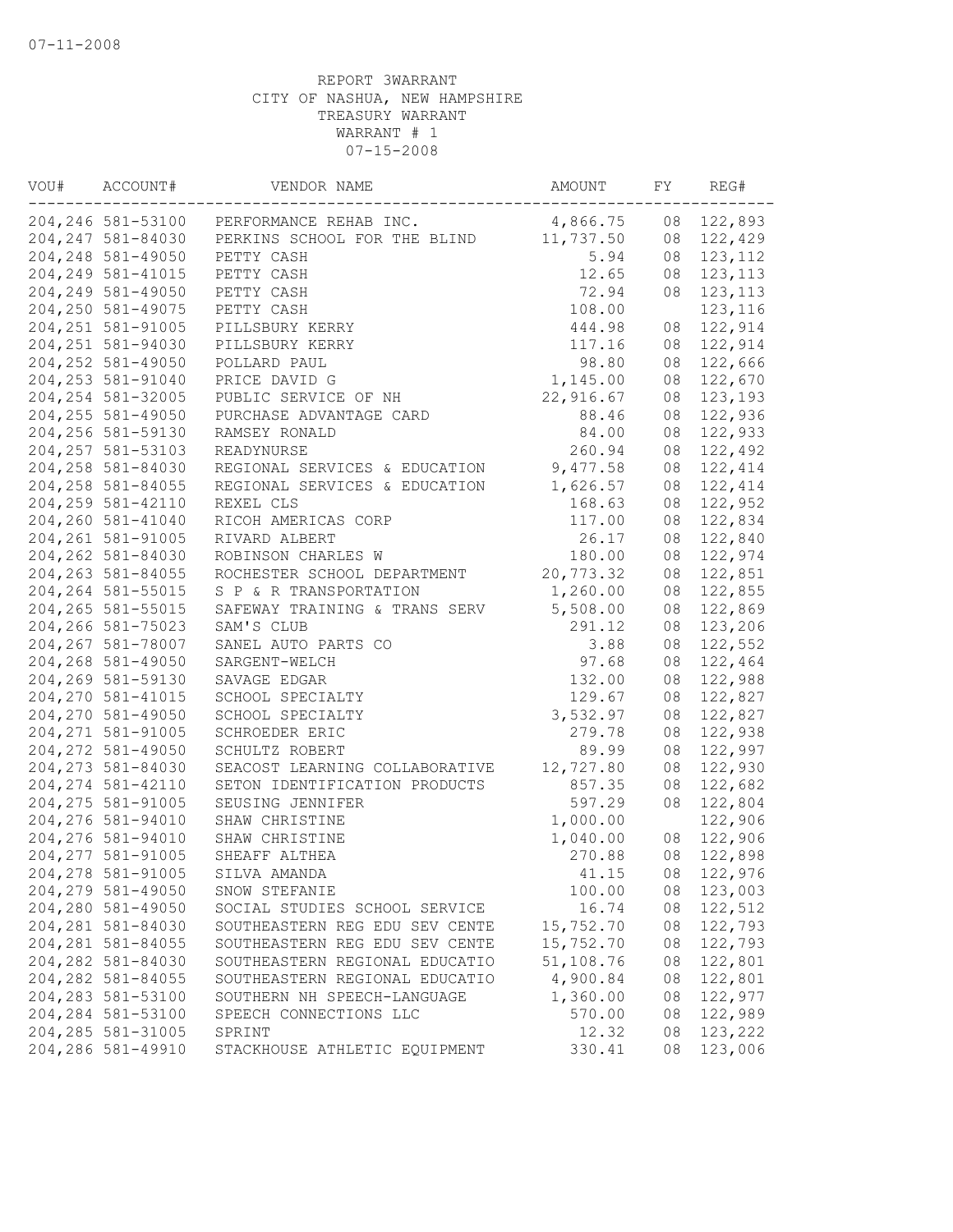| VOU#  | ACCOUNT#           | VENDOR NAME                    | AMOUNT     | FY | REG#        |
|-------|--------------------|--------------------------------|------------|----|-------------|
|       | 204, 287 581-41015 | STAPLES BUSINESS ADVANTAGE     | 285.49     | 08 | 122,664     |
|       | 204, 287 581-41040 | STAPLES BUSINESS ADVANTAGE     | 426.18     | 08 | 122,664     |
|       | 204, 287 581-49050 | STAPLES BUSINESS ADVANTAGE     | 3,785.69   | 08 | 122,664     |
|       | 204, 287 581-49075 | STAPLES BUSINESS ADVANTAGE     | 106.16     | 08 | 122,664     |
|       | 204,288 581-53100  | STATE OF NH CRIMINAL RECORDS   | 45.25      | 08 | 123, 114    |
|       | 204,289 581-49910  | STILL'S POWER EQUIPMENT        | 218.80     | 08 | 123,005     |
|       | 204,290 581-91005  | SWINDELL LORNE                 | 364.99     | 08 | 122,856     |
|       | 204, 291 581-49050 | TEACHER'S DISCOUNT             | 148.62     | 08 | 122,923     |
|       | 204, 292 581-49050 | TEACHER'S DISCOVERY            | 24.99      | 08 | 122,432     |
|       | 204, 293 581-53100 | TERMINIX                       | 442.00     | 08 | 122,918     |
|       | 204, 294 581-49050 | THOMSON ELIZABETH              | 95.67      | 08 | 122,968     |
|       | 204, 295 581-42130 | TOTAL AIR SUPPLY INC           | 456.16     | 08 | 122,657     |
|       | 204,296 581-78007  | TOWERS MOTOR PARTS CORP        | 87.22      | 08 | 122,680     |
|       | 204, 297 581-49075 | TREASURER STATE OF NH          | 145.00     | 08 | 122,478     |
|       | 204,298 581-49910  | TRUGREEN                       | 2,591.01   | 08 | 122,700     |
|       | 204,299 581-53100  | UNICOM TECHNOLOGY GROUP INC    | 1,999.99   |    | 122,883     |
|       | 204,300 581-43005  | UNITED PARCEL SERVICE          | 35.17      | 08 | 122,790     |
|       | 204,301 581-49035  | UNIVERSITY OF OREGON           | 73.00      | 08 | 122,927     |
|       | 204,302 581-83102  | UNUM LIFE INSURANCE            | 2,662.10   |    | 123,110     |
|       | 204,303 581-49050  | VAN DAM REBECCA                | 96.39      | 08 | 122,993     |
|       | 204,304 581-83004  | VISION SERVICE PLAN - NH       | 1,746.78   |    | 123, 111    |
|       | 204,305 581-49075  | W E AUBUCHON CO INC            | 28.53      | 08 | 123,218     |
|       | 204,306 581-49050  | WALMART COMMUNITY              | 787.09     | 08 | 122,786     |
|       | 204,307 581-84030  | WATERS MARCIA                  | 186.68     | 08 | 122,957     |
|       | 204,308 581-53100  | WAVEGUIDE INC                  | 36,000.00  | 08 | 122,505     |
|       | 204,309 581-49095  | WESTERN PSYCHOLOGICAL SERVICES | 2,208.25   | 08 | 122,891     |
|       | 204,310 581-84055  | WILTON SCHOOL DISTRICT         | 17, 126.62 | 08 | 123,011     |
|       | 204, 311 581-53101 | WOLFF FRED                     | 1,700.00   | 08 | 123,015     |
|       | 204,312 581-53100  | YORK PATRICIA                  | 1,509.25   | 08 | 122,983     |
|       | 204, 313 581-53101 | YOUTH COUNCIL (THE)            | 8,373.90   | 08 | 122,877     |
| TOTAL | 581                | SCHOOL DEPARTMENT              |            |    | 670, 539.55 |
| 644   | 590-23523          | ADAPX INC                      | 322.63     |    | 08 122,643  |
| TOTAL | 590                |                                |            |    | 322.63      |
| 645   | 595-22020          | GAFFNEY HEATH & JODIE          | 1,673.86   |    | 122,761     |
| 646   | 595-22020          | MCHUGH CLAIRE B                | 834.65     |    | 122,759     |
| 647   | 595-22020          | WHITER JACK & CATHIE           | 1,220.13   |    | 122,760     |
| TOTAL | 595                | OVERLAY                        |            |    | 3,728.64    |
| 648   |                    | 599-64051 CDW GOVERNMENT INC   | 134.00     | 08 | 122,822     |
| 649   | 599-64051          | HEWLETT PACKARD COMPANY        | 2,653.00   |    | 08 122,499  |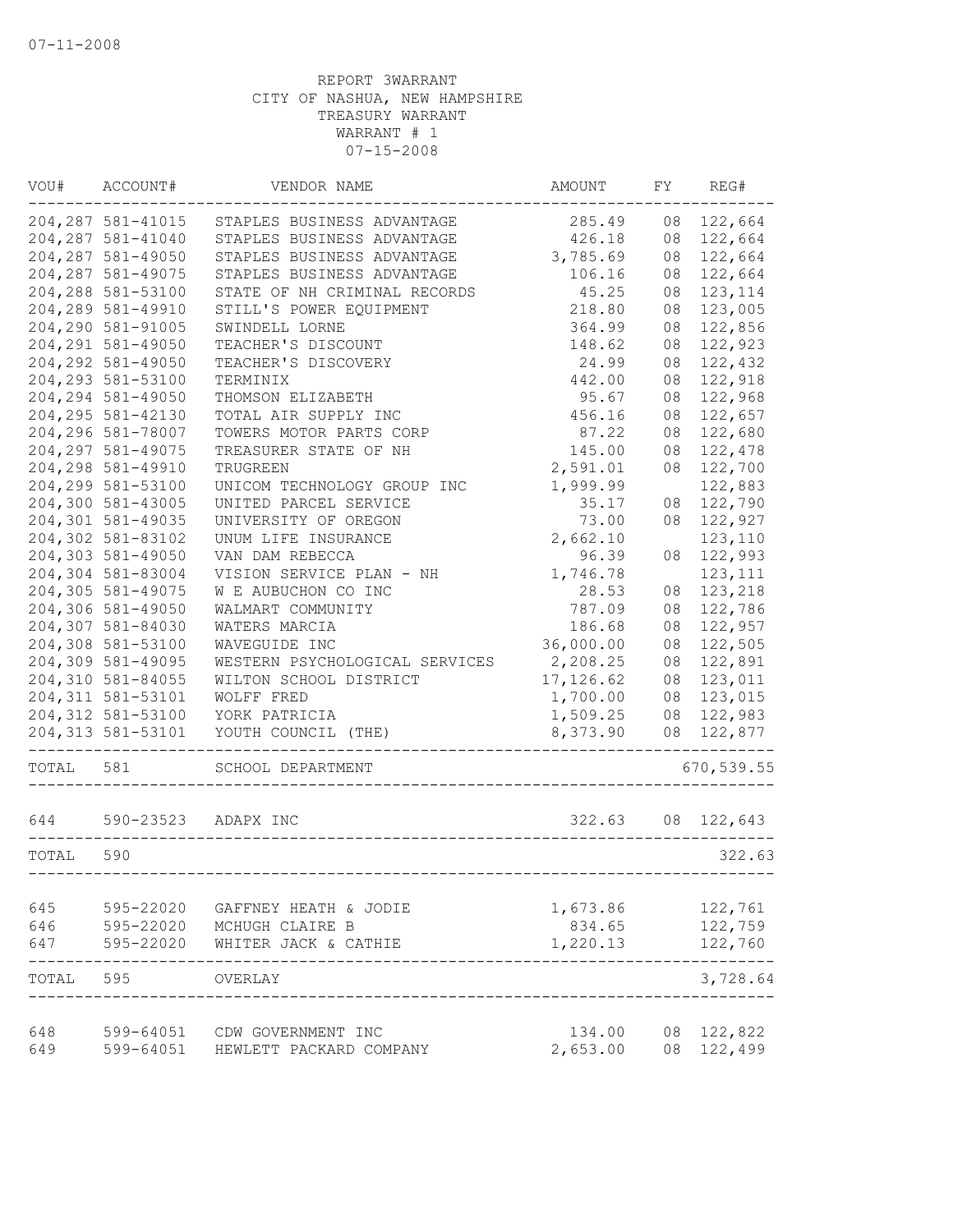| VOU#      | ACCOUNT# | VENDOR NAME | AMOUNT FY | REG#     |
|-----------|----------|-------------|-----------|----------|
|           |          |             |           |          |
| TOTAL 599 |          |             |           | 2,787.00 |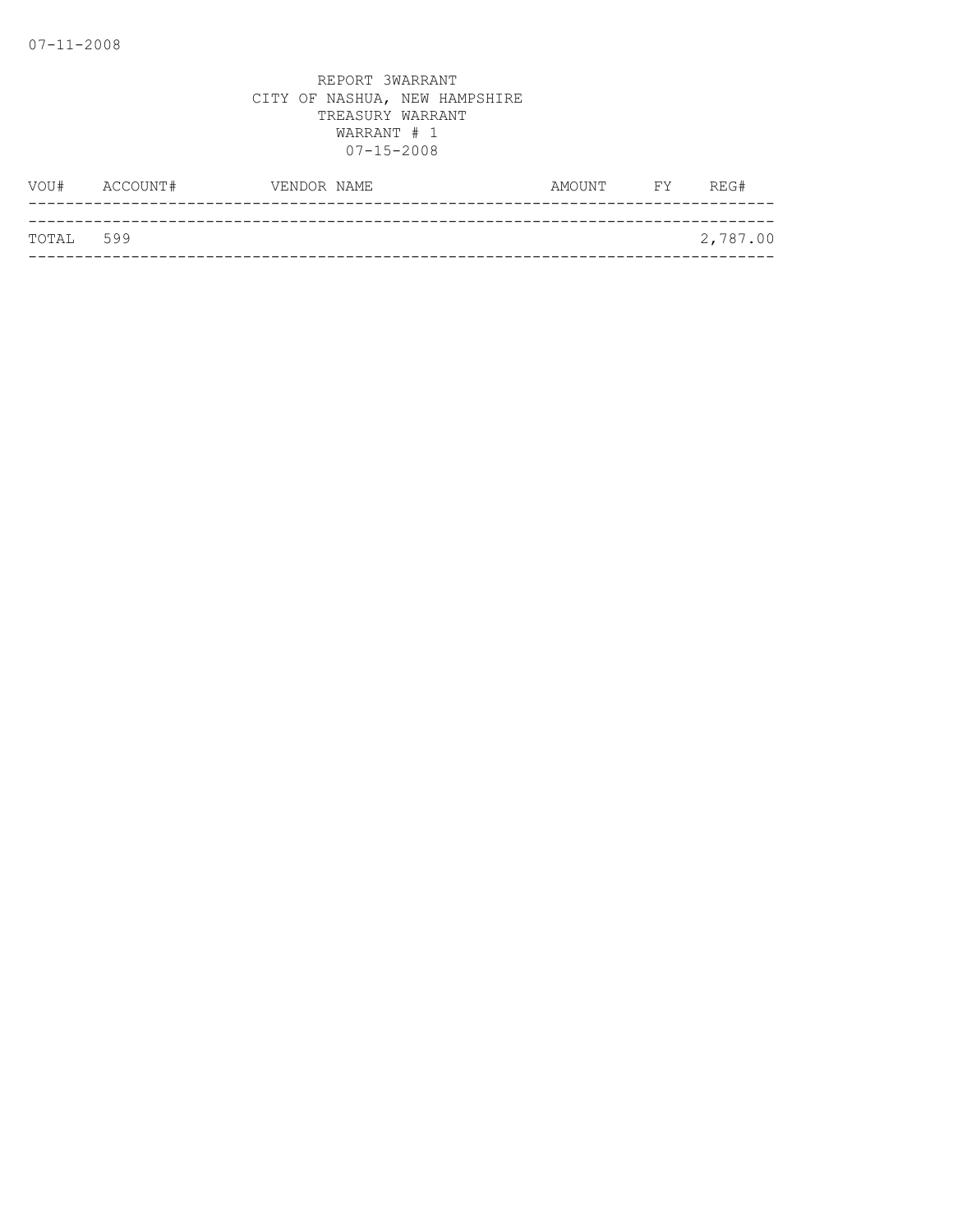| SIDEWALK CONSTR & REPLACEMENT |                                                                                                                                                                     |                                         | 22,558.12                                                                                                                                          |
|-------------------------------|---------------------------------------------------------------------------------------------------------------------------------------------------------------------|-----------------------------------------|----------------------------------------------------------------------------------------------------------------------------------------------------|
|                               |                                                                                                                                                                     |                                         |                                                                                                                                                    |
| DEFERRED NAINTENANCE/MAJOR    |                                                                                                                                                                     |                                         | 394.22                                                                                                                                             |
|                               |                                                                                                                                                                     |                                         |                                                                                                                                                    |
| PORTABLE CLASSROOMS           |                                                                                                                                                                     |                                         | 900.00                                                                                                                                             |
|                               | ACCOUNT# VENDOR NAME<br>TOTAL 653-18 CAP IMP - STREET DEPT<br>TOTAL 681-11 CAP IMP - SCHOOL<br>204,315 681-34 SCHIAVI LEASING CORP<br>TOTAL 681-34 CAP IMP - SCHOOL | 204,314 681-11 W L BLISS ASSOCIATES INC | AMOUNT FY REG#<br>653-18 RH WHITE CONST CO/RETAINAGE 451.16 08 21<br>653-18 BH WHITE CONSTRUCTION CO INC 22,106.96 08 122,705<br>394.22 08 122,978 |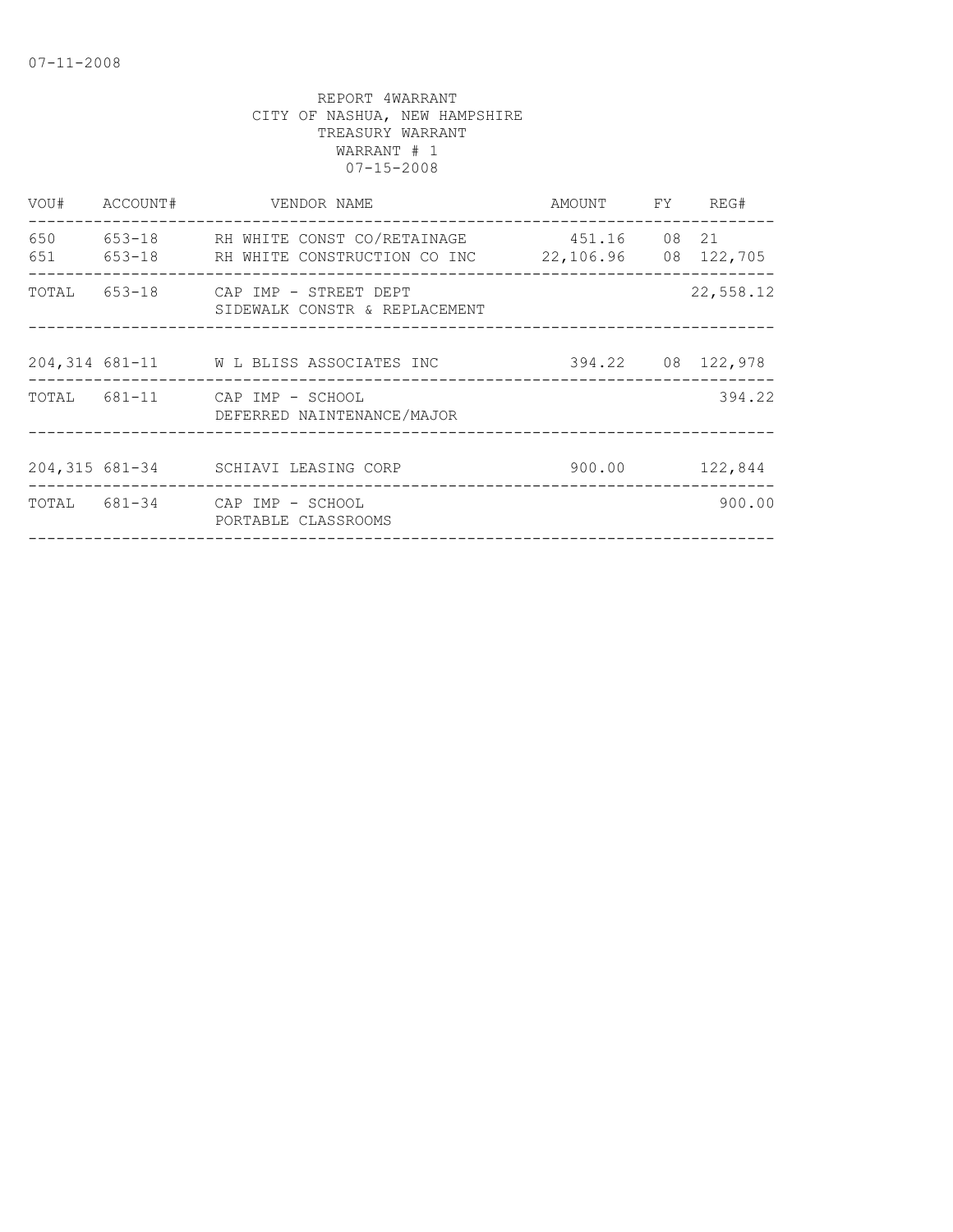| ACCOUNT#                            | VENDOR NAME<br>PROGRAM                                                                                                                      | AMOUNT                                                                                                                                                                                                                                                                                                 | FY REG#                                                  |
|-------------------------------------|---------------------------------------------------------------------------------------------------------------------------------------------|--------------------------------------------------------------------------------------------------------------------------------------------------------------------------------------------------------------------------------------------------------------------------------------------------------|----------------------------------------------------------|
|                                     |                                                                                                                                             |                                                                                                                                                                                                                                                                                                        | 34, 220.01 08 123, 187                                   |
| 751                                 |                                                                                                                                             | 34,220.01                                                                                                                                                                                                                                                                                              |                                                          |
|                                     |                                                                                                                                             |                                                                                                                                                                                                                                                                                                        | 5, 359.63 08 122, 778<br>8,693.44 08 122,629             |
| 772                                 | CPF-PLANNING DEPT                                                                                                                           | 14,053.07                                                                                                                                                                                                                                                                                              |                                                          |
|                                     |                                                                                                                                             | 546, 112.45 08 122, 443                                                                                                                                                                                                                                                                                | 22,080.36 08 122,717                                     |
| 791                                 |                                                                                                                                             | 568,192.81                                                                                                                                                                                                                                                                                             |                                                          |
| 792-01310<br>792-53180<br>792-53180 | 3799 METHUEN CONSTRUCTION CORP INC<br>3794 RH WHITE CONST CO/RETAINAGE<br>3794 RH WHITE CONSTRUCTION CO INC<br>3793 TELEGRAPH PUBLISHING CO | 578,380.00<br>200.00<br>165.15                                                                                                                                                                                                                                                                         | 08 122,557<br>08 21<br>9,800.00 08 122,705<br>08 123,227 |
| 792                                 |                                                                                                                                             | 588, 545.15                                                                                                                                                                                                                                                                                            |                                                          |
|                                     |                                                                                                                                             | 751-53075 3731 MCFARLAND-JOHNSON INC<br>CPF-PWD & ENGINEERING<br>772-53025 3720 COMPREHENSIVE ENVIRONMENTAL IN<br>772-64315 3720 A D ELECTRIC INC<br>791-01310 3788 RD EDMUNDS & SONS INC<br>791-53030 3788 GEOSYNTEC CONSULTANTS<br>CPF-SOLID WASTE DISPOSAL<br>792-54005<br>CPF-WASTEWATER USER FUND |                                                          |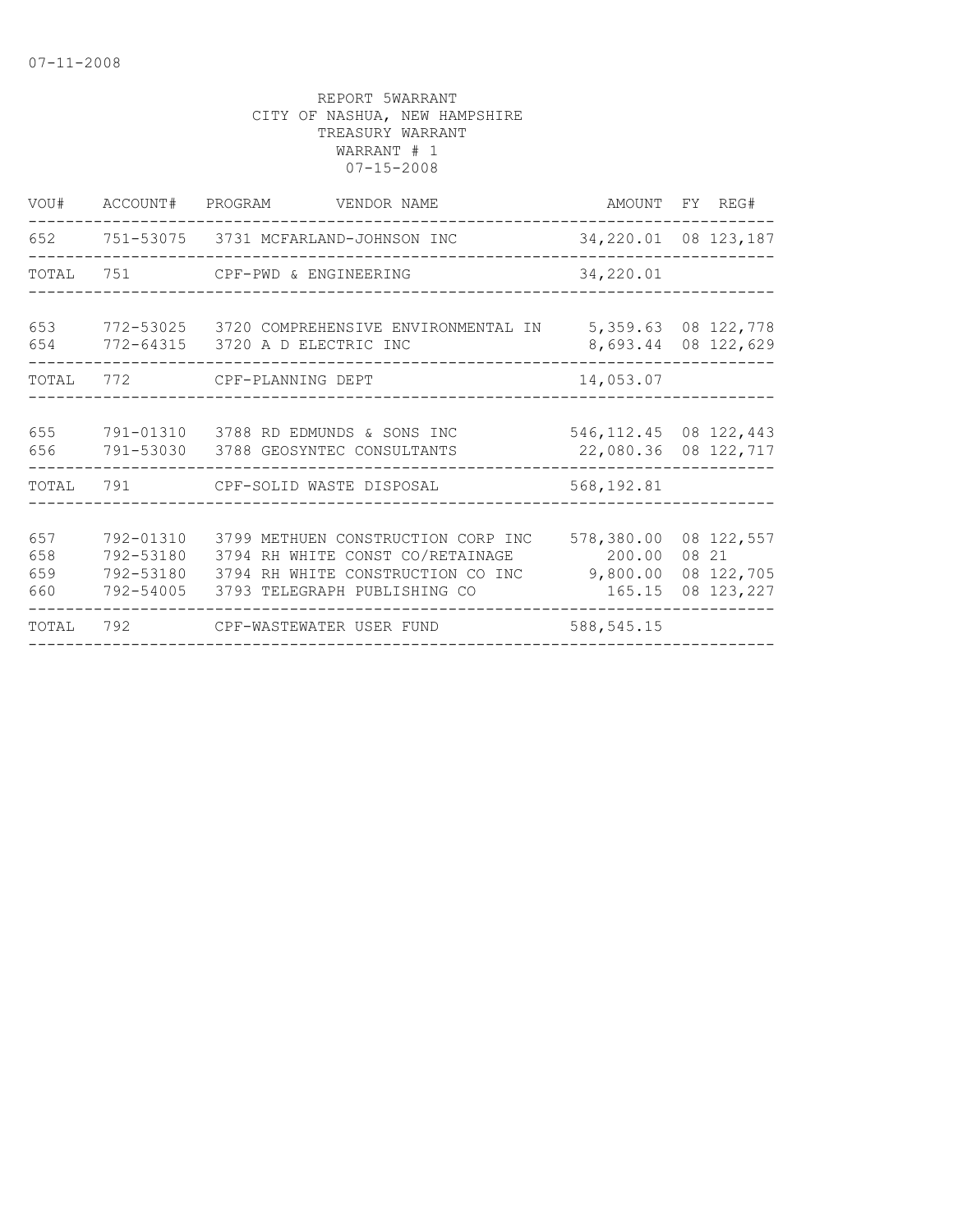| 1,028.01<br>123,193<br>801-32005<br>PUBLIC SERVICE OF NH<br>08<br>801-33005<br>PENNICHUCK WATER<br>123,138<br>164.14<br>08<br>801-44005<br>105.60<br>122,852<br>IMTEK REPROGRAPHICS INC<br>08<br>944.10<br>08<br>123,121<br>801-48005<br>SHATTUCK MALONE OIL CO<br>801-48005<br>SHATTUCK MALONE OIL CO<br>4,248.48<br>123, 121<br>08<br>801-48005<br>SHATTUCK MALONE OIL CO<br>708.10<br>08<br>123,121<br>801-49040<br>TEXAS AMERICA SAFETY COMPANY<br>20.54<br>122,473<br>08<br>122,473<br>801-49040<br>TEXAS AMERICA SAFETY COMPANY<br>44.34<br>08<br>122,473<br>801-49040<br>TEXAS AMERICA SAFETY COMPANY<br>17.25<br>08<br>801-53030<br>859.36<br>122,848<br>GZA GEOENVIRONMENTAL INC<br>08<br>801-53075<br>USDA APHIS<br>5,066.67<br>08<br>123,140<br>801-59100<br>A1 DISPOSAL SERVICE INC<br>1,500.00<br>122,550<br>08<br>801-59100<br>08<br>122,589<br>AMHERST APPLIANCE REPAIR/STEVE<br>1,253.00<br>801-59100<br>315.00<br>123,020<br>CORRIVEAU ROUTHIER INC<br>08<br>671<br>801-59239<br>122,783<br>STAPLES BUSINESS ADVANTAGE<br>74.99<br>08<br>672<br>122,546<br>801-64192<br>BELLETETES INC<br>7.16<br>08<br>673<br>1,102.15<br>801-72010<br>122,702<br>GE CAPITAL INC<br>674<br>136.93<br>122,546<br>801-75023<br>BELLETETES INC<br>08<br>675<br>801-77020<br>357.87<br>122,685<br>CASEY EQUIPMENT & RENTAL CORP<br>08<br>676<br>801-77020<br>INTEC VIDEO SYSTEMS INC<br>373.42<br>08<br>122,599<br>677<br>801-77020<br>LIBERTY INTN'L TRUCKS OF NH LL<br>123,024<br>367.18<br>08<br>677<br>801-77020<br>LIBERTY INTN'L TRUCKS OF NH LL<br>08<br>123,024<br>873.05<br>678<br>801-78065<br>123,026<br>MAYNARD & LESIEUR INCORPORATED<br>1,547.11<br>08<br>679<br>122,689<br>801-78100<br>CASEY & DUPUIS EQUIPMENT CORP<br>17.93<br>08<br>680<br>122,685<br>801-78100<br>CASEY EQUIPMENT & RENTAL CORP<br>81.79<br>08<br>681<br>LIBERTY INTN'L TRUCKS OF NH LL<br>78.43<br>123,024<br>801-78100<br>08<br>681<br>801-78100<br>123,024<br>LIBERTY INTN'L TRUCKS OF NH LL<br>560.56<br>08<br>681<br>123,024<br>801-78100<br>LIBERTY INTN'L TRUCKS OF NH LL<br>262.35<br>08<br>682<br>122,595<br>801-78100<br>MINUTEMAN TRUCKS INC<br>99.40<br>08<br>683<br>801-85060<br>TREASURER STATE OF NH<br>374, 348.19<br>6<br>6<br>683<br>801-85065<br>TREASURER STATE OF NH<br>171,062.15<br>683<br>801-85070<br>TREASURER STATE OF NH<br>63,639.19<br>6<br>_____________<br>801<br>SOLID WASTE DISPOSAL<br>631, 264.44<br>122,713<br>802-215-00 SMITA DAVID<br>300.00<br>802-31005 FAIRPOINT COMMUNICATIONS INC<br>63.20 08 123,171<br>802-32005<br>PUBLIC SERVICE OF NH<br>16.17<br>123,193<br>08<br>802-32005<br>814.03<br>08<br>123,193<br>PUBLIC SERVICE OF NH<br>802-33005<br>29.35<br>08<br>123,138<br>PENNICHUCK WATER<br>122,783<br>802-41015<br>STAPLES BUSINESS ADVANTAGE<br>450.79<br>08<br>122,394<br>11.80<br>802-43005<br>CITY OF NASHUA/PETTY CASH SLIP<br>08<br>6,732.00<br>122,471<br>802-45101<br>CIBA CORPORATION<br>08<br>2,206.05<br>802-45103<br>JCI JONES CHEMICALS INC<br>122,581<br>08<br>802-45103<br>KEMIRA WATER SOLUTIONS INC<br>1,628.44<br>08<br>122,584<br>802-45106<br>KEMIRA WATER SOLUTIONS INC<br>1,645.16<br>08<br>122,584<br>122,694<br>802-46045<br>UNIFIRST CORPORATION<br>32.89 | VOU#  | ACCOUNT# | VENDOR NAME | AMOUNT | FΥ | REG# |
|---------------------------------------------------------------------------------------------------------------------------------------------------------------------------------------------------------------------------------------------------------------------------------------------------------------------------------------------------------------------------------------------------------------------------------------------------------------------------------------------------------------------------------------------------------------------------------------------------------------------------------------------------------------------------------------------------------------------------------------------------------------------------------------------------------------------------------------------------------------------------------------------------------------------------------------------------------------------------------------------------------------------------------------------------------------------------------------------------------------------------------------------------------------------------------------------------------------------------------------------------------------------------------------------------------------------------------------------------------------------------------------------------------------------------------------------------------------------------------------------------------------------------------------------------------------------------------------------------------------------------------------------------------------------------------------------------------------------------------------------------------------------------------------------------------------------------------------------------------------------------------------------------------------------------------------------------------------------------------------------------------------------------------------------------------------------------------------------------------------------------------------------------------------------------------------------------------------------------------------------------------------------------------------------------------------------------------------------------------------------------------------------------------------------------------------------------------------------------------------------------------------------------------------------------------------------------------------------------------------------------------------------------------------------------------------------------------------------------------------------------------------------------------------------------------------------------------------------------------------------------------------------------------------------------------------------------------------------------------------------------------------------------------------------------------------------------------------------------------------------------------------------------------------------------------------------------------------------------|-------|----------|-------------|--------|----|------|
|                                                                                                                                                                                                                                                                                                                                                                                                                                                                                                                                                                                                                                                                                                                                                                                                                                                                                                                                                                                                                                                                                                                                                                                                                                                                                                                                                                                                                                                                                                                                                                                                                                                                                                                                                                                                                                                                                                                                                                                                                                                                                                                                                                                                                                                                                                                                                                                                                                                                                                                                                                                                                                                                                                                                                                                                                                                                                                                                                                                                                                                                                                                                                                                                                           | 661   |          |             |        |    |      |
|                                                                                                                                                                                                                                                                                                                                                                                                                                                                                                                                                                                                                                                                                                                                                                                                                                                                                                                                                                                                                                                                                                                                                                                                                                                                                                                                                                                                                                                                                                                                                                                                                                                                                                                                                                                                                                                                                                                                                                                                                                                                                                                                                                                                                                                                                                                                                                                                                                                                                                                                                                                                                                                                                                                                                                                                                                                                                                                                                                                                                                                                                                                                                                                                                           | 662   |          |             |        |    |      |
|                                                                                                                                                                                                                                                                                                                                                                                                                                                                                                                                                                                                                                                                                                                                                                                                                                                                                                                                                                                                                                                                                                                                                                                                                                                                                                                                                                                                                                                                                                                                                                                                                                                                                                                                                                                                                                                                                                                                                                                                                                                                                                                                                                                                                                                                                                                                                                                                                                                                                                                                                                                                                                                                                                                                                                                                                                                                                                                                                                                                                                                                                                                                                                                                                           | 663   |          |             |        |    |      |
|                                                                                                                                                                                                                                                                                                                                                                                                                                                                                                                                                                                                                                                                                                                                                                                                                                                                                                                                                                                                                                                                                                                                                                                                                                                                                                                                                                                                                                                                                                                                                                                                                                                                                                                                                                                                                                                                                                                                                                                                                                                                                                                                                                                                                                                                                                                                                                                                                                                                                                                                                                                                                                                                                                                                                                                                                                                                                                                                                                                                                                                                                                                                                                                                                           | 664   |          |             |        |    |      |
|                                                                                                                                                                                                                                                                                                                                                                                                                                                                                                                                                                                                                                                                                                                                                                                                                                                                                                                                                                                                                                                                                                                                                                                                                                                                                                                                                                                                                                                                                                                                                                                                                                                                                                                                                                                                                                                                                                                                                                                                                                                                                                                                                                                                                                                                                                                                                                                                                                                                                                                                                                                                                                                                                                                                                                                                                                                                                                                                                                                                                                                                                                                                                                                                                           | 664   |          |             |        |    |      |
|                                                                                                                                                                                                                                                                                                                                                                                                                                                                                                                                                                                                                                                                                                                                                                                                                                                                                                                                                                                                                                                                                                                                                                                                                                                                                                                                                                                                                                                                                                                                                                                                                                                                                                                                                                                                                                                                                                                                                                                                                                                                                                                                                                                                                                                                                                                                                                                                                                                                                                                                                                                                                                                                                                                                                                                                                                                                                                                                                                                                                                                                                                                                                                                                                           | 664   |          |             |        |    |      |
|                                                                                                                                                                                                                                                                                                                                                                                                                                                                                                                                                                                                                                                                                                                                                                                                                                                                                                                                                                                                                                                                                                                                                                                                                                                                                                                                                                                                                                                                                                                                                                                                                                                                                                                                                                                                                                                                                                                                                                                                                                                                                                                                                                                                                                                                                                                                                                                                                                                                                                                                                                                                                                                                                                                                                                                                                                                                                                                                                                                                                                                                                                                                                                                                                           | 665   |          |             |        |    |      |
|                                                                                                                                                                                                                                                                                                                                                                                                                                                                                                                                                                                                                                                                                                                                                                                                                                                                                                                                                                                                                                                                                                                                                                                                                                                                                                                                                                                                                                                                                                                                                                                                                                                                                                                                                                                                                                                                                                                                                                                                                                                                                                                                                                                                                                                                                                                                                                                                                                                                                                                                                                                                                                                                                                                                                                                                                                                                                                                                                                                                                                                                                                                                                                                                                           | 665   |          |             |        |    |      |
|                                                                                                                                                                                                                                                                                                                                                                                                                                                                                                                                                                                                                                                                                                                                                                                                                                                                                                                                                                                                                                                                                                                                                                                                                                                                                                                                                                                                                                                                                                                                                                                                                                                                                                                                                                                                                                                                                                                                                                                                                                                                                                                                                                                                                                                                                                                                                                                                                                                                                                                                                                                                                                                                                                                                                                                                                                                                                                                                                                                                                                                                                                                                                                                                                           | 665   |          |             |        |    |      |
|                                                                                                                                                                                                                                                                                                                                                                                                                                                                                                                                                                                                                                                                                                                                                                                                                                                                                                                                                                                                                                                                                                                                                                                                                                                                                                                                                                                                                                                                                                                                                                                                                                                                                                                                                                                                                                                                                                                                                                                                                                                                                                                                                                                                                                                                                                                                                                                                                                                                                                                                                                                                                                                                                                                                                                                                                                                                                                                                                                                                                                                                                                                                                                                                                           | 666   |          |             |        |    |      |
|                                                                                                                                                                                                                                                                                                                                                                                                                                                                                                                                                                                                                                                                                                                                                                                                                                                                                                                                                                                                                                                                                                                                                                                                                                                                                                                                                                                                                                                                                                                                                                                                                                                                                                                                                                                                                                                                                                                                                                                                                                                                                                                                                                                                                                                                                                                                                                                                                                                                                                                                                                                                                                                                                                                                                                                                                                                                                                                                                                                                                                                                                                                                                                                                                           | 667   |          |             |        |    |      |
|                                                                                                                                                                                                                                                                                                                                                                                                                                                                                                                                                                                                                                                                                                                                                                                                                                                                                                                                                                                                                                                                                                                                                                                                                                                                                                                                                                                                                                                                                                                                                                                                                                                                                                                                                                                                                                                                                                                                                                                                                                                                                                                                                                                                                                                                                                                                                                                                                                                                                                                                                                                                                                                                                                                                                                                                                                                                                                                                                                                                                                                                                                                                                                                                                           | 668   |          |             |        |    |      |
|                                                                                                                                                                                                                                                                                                                                                                                                                                                                                                                                                                                                                                                                                                                                                                                                                                                                                                                                                                                                                                                                                                                                                                                                                                                                                                                                                                                                                                                                                                                                                                                                                                                                                                                                                                                                                                                                                                                                                                                                                                                                                                                                                                                                                                                                                                                                                                                                                                                                                                                                                                                                                                                                                                                                                                                                                                                                                                                                                                                                                                                                                                                                                                                                                           | 669   |          |             |        |    |      |
|                                                                                                                                                                                                                                                                                                                                                                                                                                                                                                                                                                                                                                                                                                                                                                                                                                                                                                                                                                                                                                                                                                                                                                                                                                                                                                                                                                                                                                                                                                                                                                                                                                                                                                                                                                                                                                                                                                                                                                                                                                                                                                                                                                                                                                                                                                                                                                                                                                                                                                                                                                                                                                                                                                                                                                                                                                                                                                                                                                                                                                                                                                                                                                                                                           | 670   |          |             |        |    |      |
|                                                                                                                                                                                                                                                                                                                                                                                                                                                                                                                                                                                                                                                                                                                                                                                                                                                                                                                                                                                                                                                                                                                                                                                                                                                                                                                                                                                                                                                                                                                                                                                                                                                                                                                                                                                                                                                                                                                                                                                                                                                                                                                                                                                                                                                                                                                                                                                                                                                                                                                                                                                                                                                                                                                                                                                                                                                                                                                                                                                                                                                                                                                                                                                                                           |       |          |             |        |    |      |
|                                                                                                                                                                                                                                                                                                                                                                                                                                                                                                                                                                                                                                                                                                                                                                                                                                                                                                                                                                                                                                                                                                                                                                                                                                                                                                                                                                                                                                                                                                                                                                                                                                                                                                                                                                                                                                                                                                                                                                                                                                                                                                                                                                                                                                                                                                                                                                                                                                                                                                                                                                                                                                                                                                                                                                                                                                                                                                                                                                                                                                                                                                                                                                                                                           |       |          |             |        |    |      |
|                                                                                                                                                                                                                                                                                                                                                                                                                                                                                                                                                                                                                                                                                                                                                                                                                                                                                                                                                                                                                                                                                                                                                                                                                                                                                                                                                                                                                                                                                                                                                                                                                                                                                                                                                                                                                                                                                                                                                                                                                                                                                                                                                                                                                                                                                                                                                                                                                                                                                                                                                                                                                                                                                                                                                                                                                                                                                                                                                                                                                                                                                                                                                                                                                           |       |          |             |        |    |      |
|                                                                                                                                                                                                                                                                                                                                                                                                                                                                                                                                                                                                                                                                                                                                                                                                                                                                                                                                                                                                                                                                                                                                                                                                                                                                                                                                                                                                                                                                                                                                                                                                                                                                                                                                                                                                                                                                                                                                                                                                                                                                                                                                                                                                                                                                                                                                                                                                                                                                                                                                                                                                                                                                                                                                                                                                                                                                                                                                                                                                                                                                                                                                                                                                                           |       |          |             |        |    |      |
|                                                                                                                                                                                                                                                                                                                                                                                                                                                                                                                                                                                                                                                                                                                                                                                                                                                                                                                                                                                                                                                                                                                                                                                                                                                                                                                                                                                                                                                                                                                                                                                                                                                                                                                                                                                                                                                                                                                                                                                                                                                                                                                                                                                                                                                                                                                                                                                                                                                                                                                                                                                                                                                                                                                                                                                                                                                                                                                                                                                                                                                                                                                                                                                                                           |       |          |             |        |    |      |
|                                                                                                                                                                                                                                                                                                                                                                                                                                                                                                                                                                                                                                                                                                                                                                                                                                                                                                                                                                                                                                                                                                                                                                                                                                                                                                                                                                                                                                                                                                                                                                                                                                                                                                                                                                                                                                                                                                                                                                                                                                                                                                                                                                                                                                                                                                                                                                                                                                                                                                                                                                                                                                                                                                                                                                                                                                                                                                                                                                                                                                                                                                                                                                                                                           |       |          |             |        |    |      |
|                                                                                                                                                                                                                                                                                                                                                                                                                                                                                                                                                                                                                                                                                                                                                                                                                                                                                                                                                                                                                                                                                                                                                                                                                                                                                                                                                                                                                                                                                                                                                                                                                                                                                                                                                                                                                                                                                                                                                                                                                                                                                                                                                                                                                                                                                                                                                                                                                                                                                                                                                                                                                                                                                                                                                                                                                                                                                                                                                                                                                                                                                                                                                                                                                           |       |          |             |        |    |      |
|                                                                                                                                                                                                                                                                                                                                                                                                                                                                                                                                                                                                                                                                                                                                                                                                                                                                                                                                                                                                                                                                                                                                                                                                                                                                                                                                                                                                                                                                                                                                                                                                                                                                                                                                                                                                                                                                                                                                                                                                                                                                                                                                                                                                                                                                                                                                                                                                                                                                                                                                                                                                                                                                                                                                                                                                                                                                                                                                                                                                                                                                                                                                                                                                                           |       |          |             |        |    |      |
|                                                                                                                                                                                                                                                                                                                                                                                                                                                                                                                                                                                                                                                                                                                                                                                                                                                                                                                                                                                                                                                                                                                                                                                                                                                                                                                                                                                                                                                                                                                                                                                                                                                                                                                                                                                                                                                                                                                                                                                                                                                                                                                                                                                                                                                                                                                                                                                                                                                                                                                                                                                                                                                                                                                                                                                                                                                                                                                                                                                                                                                                                                                                                                                                                           |       |          |             |        |    |      |
|                                                                                                                                                                                                                                                                                                                                                                                                                                                                                                                                                                                                                                                                                                                                                                                                                                                                                                                                                                                                                                                                                                                                                                                                                                                                                                                                                                                                                                                                                                                                                                                                                                                                                                                                                                                                                                                                                                                                                                                                                                                                                                                                                                                                                                                                                                                                                                                                                                                                                                                                                                                                                                                                                                                                                                                                                                                                                                                                                                                                                                                                                                                                                                                                                           |       |          |             |        |    |      |
|                                                                                                                                                                                                                                                                                                                                                                                                                                                                                                                                                                                                                                                                                                                                                                                                                                                                                                                                                                                                                                                                                                                                                                                                                                                                                                                                                                                                                                                                                                                                                                                                                                                                                                                                                                                                                                                                                                                                                                                                                                                                                                                                                                                                                                                                                                                                                                                                                                                                                                                                                                                                                                                                                                                                                                                                                                                                                                                                                                                                                                                                                                                                                                                                                           |       |          |             |        |    |      |
|                                                                                                                                                                                                                                                                                                                                                                                                                                                                                                                                                                                                                                                                                                                                                                                                                                                                                                                                                                                                                                                                                                                                                                                                                                                                                                                                                                                                                                                                                                                                                                                                                                                                                                                                                                                                                                                                                                                                                                                                                                                                                                                                                                                                                                                                                                                                                                                                                                                                                                                                                                                                                                                                                                                                                                                                                                                                                                                                                                                                                                                                                                                                                                                                                           |       |          |             |        |    |      |
|                                                                                                                                                                                                                                                                                                                                                                                                                                                                                                                                                                                                                                                                                                                                                                                                                                                                                                                                                                                                                                                                                                                                                                                                                                                                                                                                                                                                                                                                                                                                                                                                                                                                                                                                                                                                                                                                                                                                                                                                                                                                                                                                                                                                                                                                                                                                                                                                                                                                                                                                                                                                                                                                                                                                                                                                                                                                                                                                                                                                                                                                                                                                                                                                                           |       |          |             |        |    |      |
|                                                                                                                                                                                                                                                                                                                                                                                                                                                                                                                                                                                                                                                                                                                                                                                                                                                                                                                                                                                                                                                                                                                                                                                                                                                                                                                                                                                                                                                                                                                                                                                                                                                                                                                                                                                                                                                                                                                                                                                                                                                                                                                                                                                                                                                                                                                                                                                                                                                                                                                                                                                                                                                                                                                                                                                                                                                                                                                                                                                                                                                                                                                                                                                                                           |       |          |             |        |    |      |
|                                                                                                                                                                                                                                                                                                                                                                                                                                                                                                                                                                                                                                                                                                                                                                                                                                                                                                                                                                                                                                                                                                                                                                                                                                                                                                                                                                                                                                                                                                                                                                                                                                                                                                                                                                                                                                                                                                                                                                                                                                                                                                                                                                                                                                                                                                                                                                                                                                                                                                                                                                                                                                                                                                                                                                                                                                                                                                                                                                                                                                                                                                                                                                                                                           |       |          |             |        |    |      |
|                                                                                                                                                                                                                                                                                                                                                                                                                                                                                                                                                                                                                                                                                                                                                                                                                                                                                                                                                                                                                                                                                                                                                                                                                                                                                                                                                                                                                                                                                                                                                                                                                                                                                                                                                                                                                                                                                                                                                                                                                                                                                                                                                                                                                                                                                                                                                                                                                                                                                                                                                                                                                                                                                                                                                                                                                                                                                                                                                                                                                                                                                                                                                                                                                           |       |          |             |        |    |      |
|                                                                                                                                                                                                                                                                                                                                                                                                                                                                                                                                                                                                                                                                                                                                                                                                                                                                                                                                                                                                                                                                                                                                                                                                                                                                                                                                                                                                                                                                                                                                                                                                                                                                                                                                                                                                                                                                                                                                                                                                                                                                                                                                                                                                                                                                                                                                                                                                                                                                                                                                                                                                                                                                                                                                                                                                                                                                                                                                                                                                                                                                                                                                                                                                                           |       |          |             |        |    |      |
|                                                                                                                                                                                                                                                                                                                                                                                                                                                                                                                                                                                                                                                                                                                                                                                                                                                                                                                                                                                                                                                                                                                                                                                                                                                                                                                                                                                                                                                                                                                                                                                                                                                                                                                                                                                                                                                                                                                                                                                                                                                                                                                                                                                                                                                                                                                                                                                                                                                                                                                                                                                                                                                                                                                                                                                                                                                                                                                                                                                                                                                                                                                                                                                                                           |       |          |             |        |    |      |
|                                                                                                                                                                                                                                                                                                                                                                                                                                                                                                                                                                                                                                                                                                                                                                                                                                                                                                                                                                                                                                                                                                                                                                                                                                                                                                                                                                                                                                                                                                                                                                                                                                                                                                                                                                                                                                                                                                                                                                                                                                                                                                                                                                                                                                                                                                                                                                                                                                                                                                                                                                                                                                                                                                                                                                                                                                                                                                                                                                                                                                                                                                                                                                                                                           |       |          |             |        |    |      |
|                                                                                                                                                                                                                                                                                                                                                                                                                                                                                                                                                                                                                                                                                                                                                                                                                                                                                                                                                                                                                                                                                                                                                                                                                                                                                                                                                                                                                                                                                                                                                                                                                                                                                                                                                                                                                                                                                                                                                                                                                                                                                                                                                                                                                                                                                                                                                                                                                                                                                                                                                                                                                                                                                                                                                                                                                                                                                                                                                                                                                                                                                                                                                                                                                           | TOTAL |          |             |        |    |      |
|                                                                                                                                                                                                                                                                                                                                                                                                                                                                                                                                                                                                                                                                                                                                                                                                                                                                                                                                                                                                                                                                                                                                                                                                                                                                                                                                                                                                                                                                                                                                                                                                                                                                                                                                                                                                                                                                                                                                                                                                                                                                                                                                                                                                                                                                                                                                                                                                                                                                                                                                                                                                                                                                                                                                                                                                                                                                                                                                                                                                                                                                                                                                                                                                                           |       |          |             |        |    |      |
|                                                                                                                                                                                                                                                                                                                                                                                                                                                                                                                                                                                                                                                                                                                                                                                                                                                                                                                                                                                                                                                                                                                                                                                                                                                                                                                                                                                                                                                                                                                                                                                                                                                                                                                                                                                                                                                                                                                                                                                                                                                                                                                                                                                                                                                                                                                                                                                                                                                                                                                                                                                                                                                                                                                                                                                                                                                                                                                                                                                                                                                                                                                                                                                                                           | 684   |          |             |        |    |      |
|                                                                                                                                                                                                                                                                                                                                                                                                                                                                                                                                                                                                                                                                                                                                                                                                                                                                                                                                                                                                                                                                                                                                                                                                                                                                                                                                                                                                                                                                                                                                                                                                                                                                                                                                                                                                                                                                                                                                                                                                                                                                                                                                                                                                                                                                                                                                                                                                                                                                                                                                                                                                                                                                                                                                                                                                                                                                                                                                                                                                                                                                                                                                                                                                                           | 685   |          |             |        |    |      |
|                                                                                                                                                                                                                                                                                                                                                                                                                                                                                                                                                                                                                                                                                                                                                                                                                                                                                                                                                                                                                                                                                                                                                                                                                                                                                                                                                                                                                                                                                                                                                                                                                                                                                                                                                                                                                                                                                                                                                                                                                                                                                                                                                                                                                                                                                                                                                                                                                                                                                                                                                                                                                                                                                                                                                                                                                                                                                                                                                                                                                                                                                                                                                                                                                           | 686   |          |             |        |    |      |
|                                                                                                                                                                                                                                                                                                                                                                                                                                                                                                                                                                                                                                                                                                                                                                                                                                                                                                                                                                                                                                                                                                                                                                                                                                                                                                                                                                                                                                                                                                                                                                                                                                                                                                                                                                                                                                                                                                                                                                                                                                                                                                                                                                                                                                                                                                                                                                                                                                                                                                                                                                                                                                                                                                                                                                                                                                                                                                                                                                                                                                                                                                                                                                                                                           | 686   |          |             |        |    |      |
|                                                                                                                                                                                                                                                                                                                                                                                                                                                                                                                                                                                                                                                                                                                                                                                                                                                                                                                                                                                                                                                                                                                                                                                                                                                                                                                                                                                                                                                                                                                                                                                                                                                                                                                                                                                                                                                                                                                                                                                                                                                                                                                                                                                                                                                                                                                                                                                                                                                                                                                                                                                                                                                                                                                                                                                                                                                                                                                                                                                                                                                                                                                                                                                                                           | 687   |          |             |        |    |      |
|                                                                                                                                                                                                                                                                                                                                                                                                                                                                                                                                                                                                                                                                                                                                                                                                                                                                                                                                                                                                                                                                                                                                                                                                                                                                                                                                                                                                                                                                                                                                                                                                                                                                                                                                                                                                                                                                                                                                                                                                                                                                                                                                                                                                                                                                                                                                                                                                                                                                                                                                                                                                                                                                                                                                                                                                                                                                                                                                                                                                                                                                                                                                                                                                                           | 688   |          |             |        |    |      |
|                                                                                                                                                                                                                                                                                                                                                                                                                                                                                                                                                                                                                                                                                                                                                                                                                                                                                                                                                                                                                                                                                                                                                                                                                                                                                                                                                                                                                                                                                                                                                                                                                                                                                                                                                                                                                                                                                                                                                                                                                                                                                                                                                                                                                                                                                                                                                                                                                                                                                                                                                                                                                                                                                                                                                                                                                                                                                                                                                                                                                                                                                                                                                                                                                           | 689   |          |             |        |    |      |
|                                                                                                                                                                                                                                                                                                                                                                                                                                                                                                                                                                                                                                                                                                                                                                                                                                                                                                                                                                                                                                                                                                                                                                                                                                                                                                                                                                                                                                                                                                                                                                                                                                                                                                                                                                                                                                                                                                                                                                                                                                                                                                                                                                                                                                                                                                                                                                                                                                                                                                                                                                                                                                                                                                                                                                                                                                                                                                                                                                                                                                                                                                                                                                                                                           | 690   |          |             |        |    |      |
|                                                                                                                                                                                                                                                                                                                                                                                                                                                                                                                                                                                                                                                                                                                                                                                                                                                                                                                                                                                                                                                                                                                                                                                                                                                                                                                                                                                                                                                                                                                                                                                                                                                                                                                                                                                                                                                                                                                                                                                                                                                                                                                                                                                                                                                                                                                                                                                                                                                                                                                                                                                                                                                                                                                                                                                                                                                                                                                                                                                                                                                                                                                                                                                                                           | 691   |          |             |        |    |      |
|                                                                                                                                                                                                                                                                                                                                                                                                                                                                                                                                                                                                                                                                                                                                                                                                                                                                                                                                                                                                                                                                                                                                                                                                                                                                                                                                                                                                                                                                                                                                                                                                                                                                                                                                                                                                                                                                                                                                                                                                                                                                                                                                                                                                                                                                                                                                                                                                                                                                                                                                                                                                                                                                                                                                                                                                                                                                                                                                                                                                                                                                                                                                                                                                                           | 692   |          |             |        |    |      |
|                                                                                                                                                                                                                                                                                                                                                                                                                                                                                                                                                                                                                                                                                                                                                                                                                                                                                                                                                                                                                                                                                                                                                                                                                                                                                                                                                                                                                                                                                                                                                                                                                                                                                                                                                                                                                                                                                                                                                                                                                                                                                                                                                                                                                                                                                                                                                                                                                                                                                                                                                                                                                                                                                                                                                                                                                                                                                                                                                                                                                                                                                                                                                                                                                           | 692   |          |             |        |    |      |
|                                                                                                                                                                                                                                                                                                                                                                                                                                                                                                                                                                                                                                                                                                                                                                                                                                                                                                                                                                                                                                                                                                                                                                                                                                                                                                                                                                                                                                                                                                                                                                                                                                                                                                                                                                                                                                                                                                                                                                                                                                                                                                                                                                                                                                                                                                                                                                                                                                                                                                                                                                                                                                                                                                                                                                                                                                                                                                                                                                                                                                                                                                                                                                                                                           | 693   |          |             |        |    |      |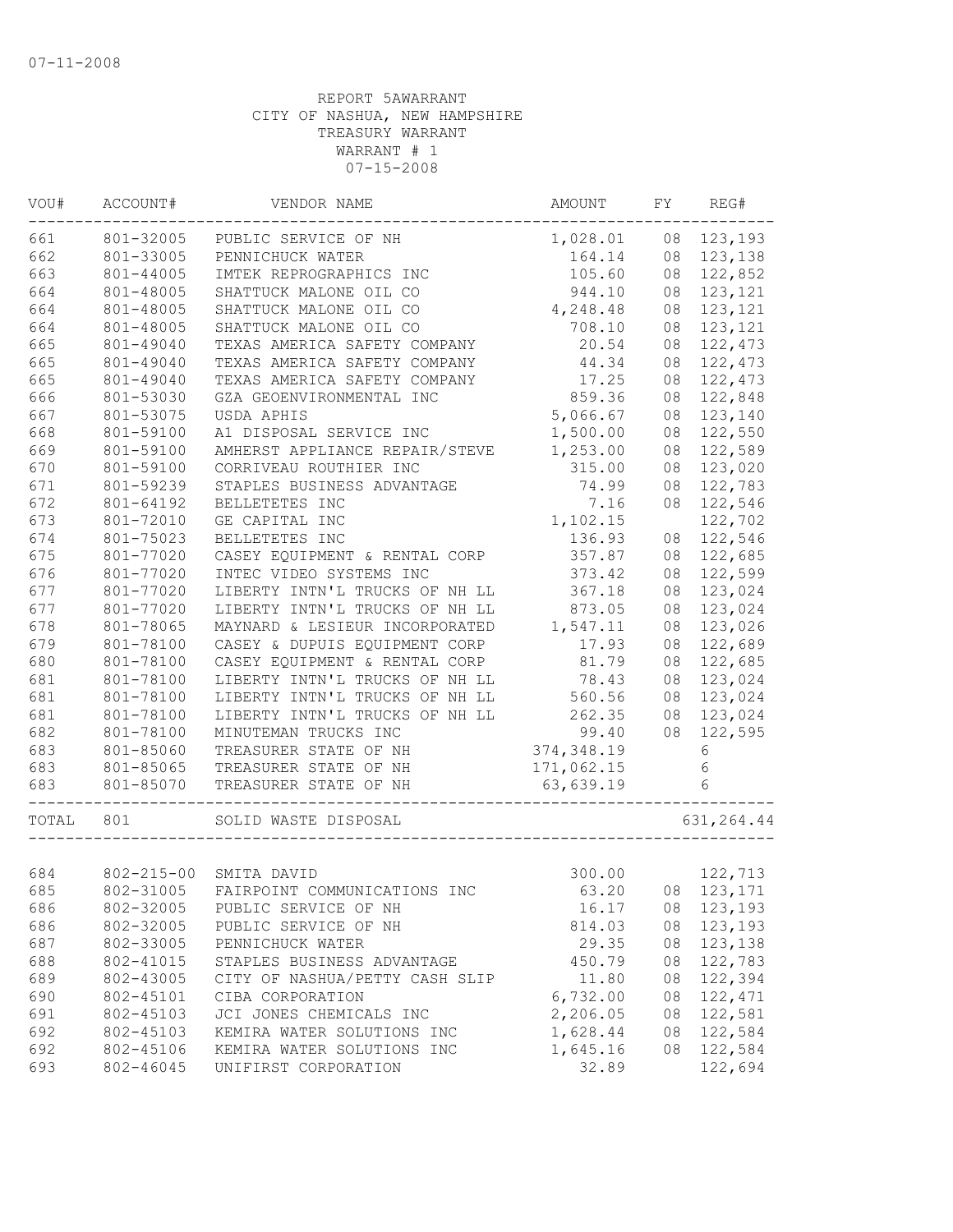| VOU#  | ACCOUNT#  | VENDOR NAME                    | AMOUNT    | FY | REG#       |
|-------|-----------|--------------------------------|-----------|----|------------|
| 693   | 802-46045 | UNIFIRST CORPORATION           | 243.51    |    | 122,694    |
| 693   | 802-46045 | UNIFIRST CORPORATION           | 32.89     |    | 08 122,694 |
| 693   | 802-46045 | UNIFIRST CORPORATION           | 640.38    |    | 08 122,694 |
| 694   | 802-49075 | GRAINGER                       | 678.54    | 08 | 122,465    |
| 695   | 802-53030 | CHEMSERVE ENVIRONMENTAL ANALYS | 619.83    | 08 | 122,663    |
| 696   | 802-53030 | UNDERWOOD ENGINEERS INC        | 1,051.43  | 08 | 122,418    |
| 697   | 802-53075 | ADS LLC                        | 16,586.00 | 08 | 122,587    |
| 698   | 802-59100 | ANSWERING SERVICES OF NH LLC   | 77.00     | 08 | 122,602    |
| 699   | 802-59105 | GREENLEAF WILLIAM              | 85.00     | 08 | 122,630    |
| 700   | 802-59225 | RESOURCE MANAGEMENT INC        | 23,994.95 | 08 | 122,407    |
| 701   | 802-59230 | BROX INDUSTRIES INC            | 172.04    | 08 | 122,448    |
| 702   | 802-59230 | CORRIVEAU ROUTHIER INC         | 119.00    | 08 | 123,020    |
| 703   | 802-59239 | STAPLES BUSINESS ADVANTAGE     | 75.00     | 08 | 122,783    |
| 704   | 802-64192 | BELLETETES INC                 | 25.98     | 08 | 122,546    |
| 705   | 802-64192 | GRAINGER                       | 62.99     | 08 | 122,465    |
| 706   | 802-64192 | HOME DEPOT CREDIT SERVICES     | 246.81    | 08 | 123,135    |
| 707   | 802-64192 | LAB SAFETY SUPPY INC           | 417.33    | 08 | 122,779    |
| 708   | 802-64192 | SAM'S CLUB DIRECT              | 61.82     | 08 | 123,147    |
| 709   | 802-64192 | UNITED SUPPLY COMPANY INC      | 44.64     | 08 | 123,030    |
| 710   | 802-77050 | APPLIED INDUSTRIAL TECHNOLOGIE | 56.18     | 08 | 122,477    |
| 711   | 802-77050 | FASTENAL COMPANY               | 757.07    | 08 | 122,631    |
| 712   | 802-77050 | GRAINGER                       | 1,264.02  | 08 | 122,465    |
| 713   | 802-77050 | MCMASTER-CARR SUPPLY CO        | 12.41     | 08 | 122,537    |
| 714   | 802-77050 | PINE MOTOR PARTS               | 12.09     | 08 | 123,027    |
| 715   | 802-77067 | MCMASTER-CARR SUPPLY CO        | 471.50    |    | 122,537    |
| 715   | 802-77067 | MCMASTER-CARR SUPPLY CO        | 177.46    | 08 | 122,537    |
| 715   | 802-77067 | MCMASTER-CARR SUPPLY CO        | 470.93    | 08 | 122,537    |
| 716   | 802-77069 | CITY OF NASHUA/PETTY CASH SLIP | 7.43      | 08 | 122,394    |
| 717   | 802-77069 | CONVEYOR COMPONENTS COMPANY    | 132.82    | 08 | 122,738    |
| 718   | 802-77072 | M & M ELECTRICAL SUPPLY CO INC | 339.93    |    | 08 123,019 |
| 719   | 802-94075 | TREASURER STATE OF NH          | 303.00    |    | 123,188    |
| 719   | 802-94075 | TREASURER STATE OF NH          | 707.00    |    | 123,188    |
| TOTAL | 802       |                                |           |    | 63,876.86  |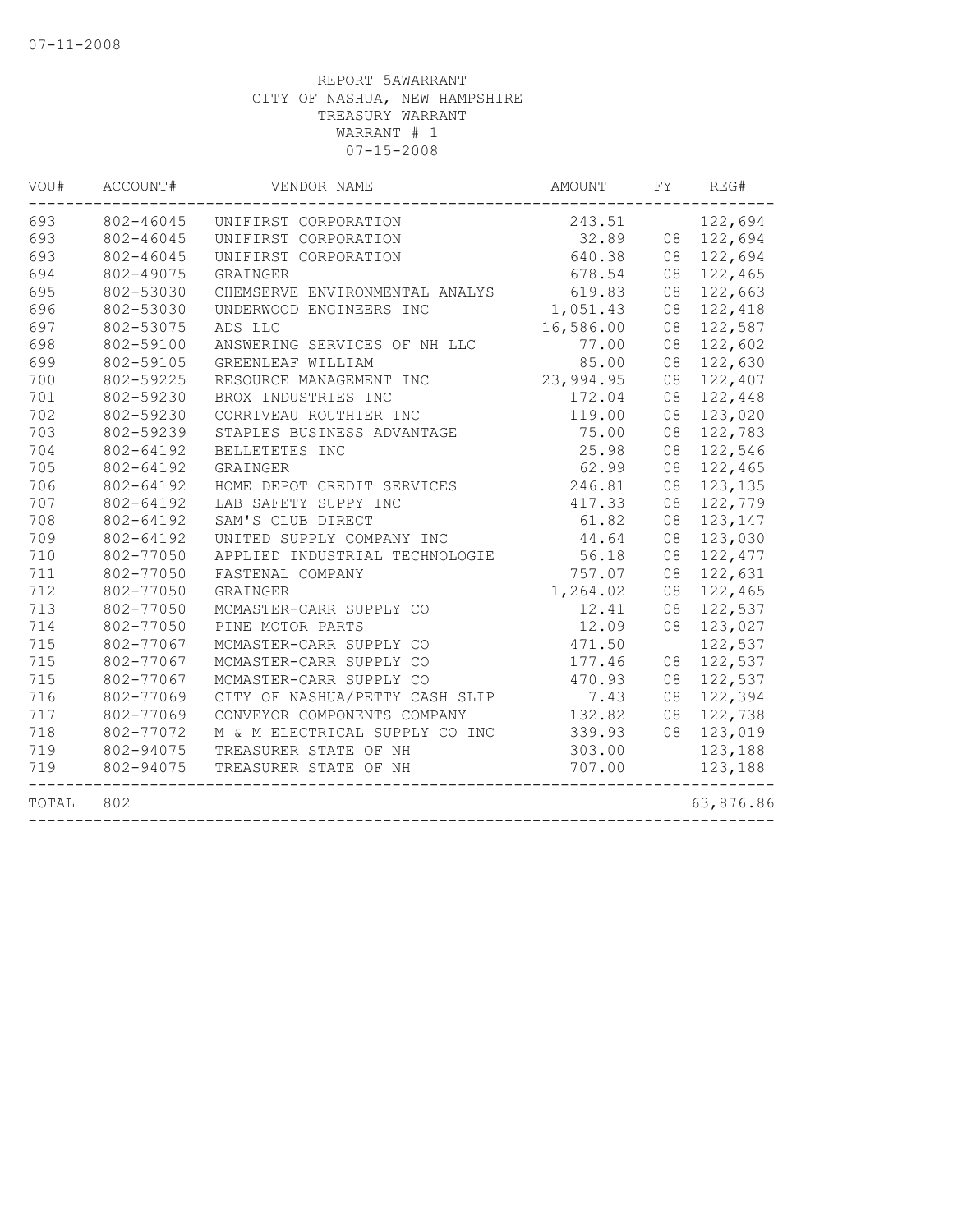| VOU#       | ACCOUNT#                  | VENDOR NAME                                            | AMOUNT             | FΥ       | REG#               |
|------------|---------------------------|--------------------------------------------------------|--------------------|----------|--------------------|
| 720        | 931-98029                 | PETTY CASH                                             | 70.48              |          | 123, 117           |
| TOTAL      | 931                       | POLICE TRUST FUND                                      |                    |          | 70.48              |
| 721        | 952-01354                 | ALUMNI BAND OF NH<br>NATIONAL GU                       | 250.00             | 08       | 122,458            |
| 722        | $952 - 05054$             | NASHUA WALLPAPER & PAINT CO                            | 274.13             | 08       | 122,561            |
| 723        | 952-05058                 | ORIENTAL TRADING CO INC                                | 10.95              | 08       | 122,831            |
| 724        | 952-45065                 | GATE CITY FENCE CO INC                                 | 1,250.00           | 08       | 122,523            |
| 725        | 952-45285                 | MARSHALL SIGNS INC                                     | 485.00             | 08       | 123,044            |
| 726        | $952 - 46005$             | M & N SPORTS LLC                                       | 595.00             | 08       | 122,551            |
| 727        | 952-75021                 | BELLETETES INC                                         | 561.55             | 08       | 122,546            |
| 728<br>729 | 952-75021<br>952-75022    | JOHNSON'S ELECTRIC INC<br>AFFILIATED HVAC SERVICES LLC | 152.21<br>5,489.95 | 08<br>08 | 122,485<br>122,858 |
| TOTAL      | 952                       | PARK & RECREATION TRUST FUND                           |                    |          | 9,068.79           |
|            |                           |                                                        |                    |          |                    |
| 730        | 972-45035                 | RH WHITE CONST CO/RETAINAGE                            | 520.00             | 08       | 21                 |
| 731        | 972-45035<br>------------ | RH WHITE CONSTRUCTION CO INC                           | 25,480.00          | 08       | 122,705            |
| TOTAL      | 972                       | PLANNING TRUST FUND                                    |                    |          | 26,000.00          |
|            |                           |                                                        |                    |          |                    |
| 732        | 975-01354                 | NASHUA SYMPHONY ASSOCIATION                            | 900.00             | 08       | 122,660            |
| 733        | 975-59100                 | BLUNT STEVE                                            | 142.12             |          | 123,119            |
| 734        | 975-59100                 | WENNAS BJORN                                           | 1,000.00           |          | 122,391            |
| 735        | 975-75023                 | NASHUA PUBLIC LIBRARY                                  | 50.00              | 08       | 123,118            |
| TOTAL      | 975                       | LIBRARY TRUST FUND                                     |                    |          | 2,092.12           |
| 204,31     | 981-49030                 | SCHOLASTIC INCORPORATED                                | 959.05             | 08       | 123,038            |
| 204,31     | 981-49050                 | FISHER SCIENTIFIC                                      | 362.60             | 08       | 122,843            |
| 204,31     | 981-49075                 | MARCIANO LIANE                                         | 145.00             | 08       | 122,882            |
| TOTAL      | 981                       | SCHOOL TRUST FUND                                      |                    |          | 1,466.65           |
| 736        | 983-01354                 | NASHUA SYMPHONY ASSOCIATION                            | 1,850.00           | 08       | 122,660            |
|            |                           |                                                        |                    |          |                    |
| TOTAL      | 983                       | LECTURE TRUST FUND                                     |                    |          | 1,850.00           |
|            |                           |                                                        |                    |          |                    |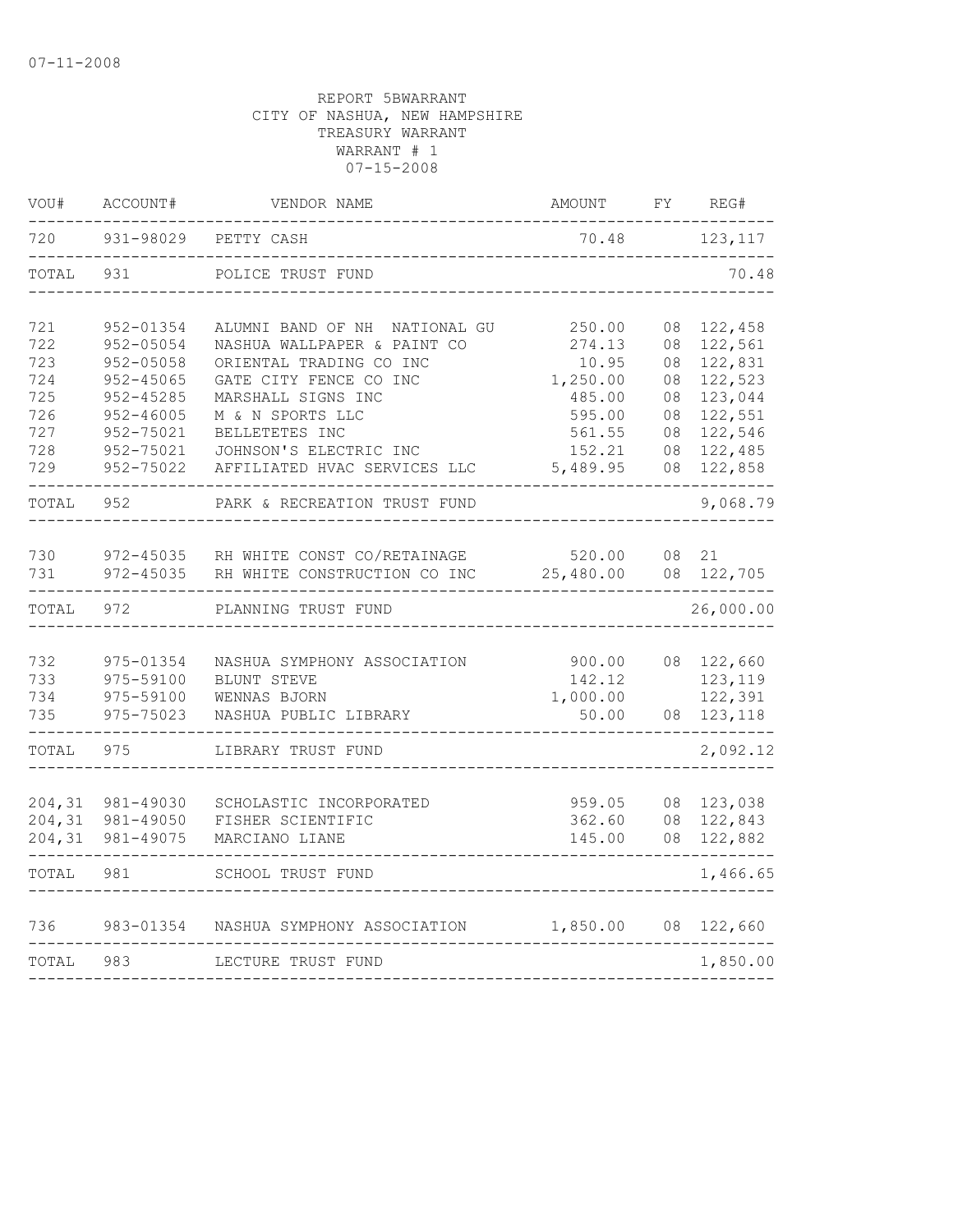|           | ACCOUNT# PAYROLL WEEK ENDING |  | AMOUNT |  |
|-----------|------------------------------|--|--------|--|
|           |                              |  |        |  |
| TOTAL 952 |                              |  |        |  |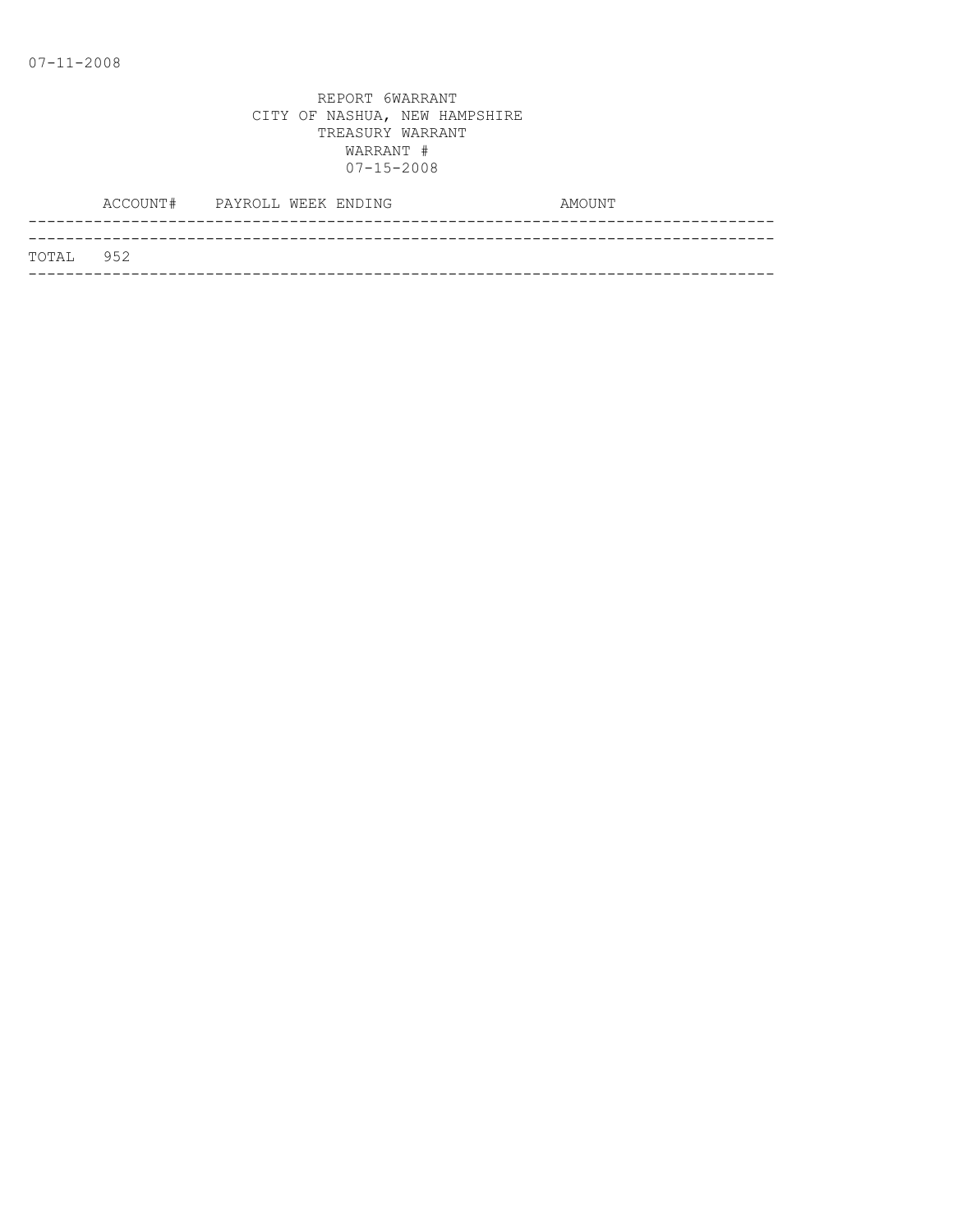|           |                          | ACCOUNT# PAYROLL WEEK ENDING                                            | AMOUNT                        |           |
|-----------|--------------------------|-------------------------------------------------------------------------|-------------------------------|-----------|
|           |                          | 305-11239 05-JUL-2008<br>305-11239 28-JUN-2008<br>305-59100 05-JUL-2008 | 1,906.40<br>1,862.40<br>64.50 |           |
| TOTAL 305 |                          | SRF - CIVIC & COMM ACTIVITIES                                           |                               | 3,833.30  |
|           |                          |                                                                         |                               |           |
|           | 308-83051                | 05-JUL-2008<br>308-83051 28-JUN-2008                                    | 2,139.59<br>427.74            |           |
|           |                          | 308-83052  05-JUL-2008                                                  | 8,790.06                      |           |
|           |                          | 308-83052 28-JUN-2008                                                   | 5,497.35                      |           |
|           |                          | 308-83102  05-JUL-2008                                                  | 1,130.26                      |           |
|           |                          | 308-83102 28-JUN-2008                                                   | 1,220.38                      |           |
| TOTAL 308 |                          | SRF - INSURANCE                                                         |                               | 19,205.38 |
|           |                          |                                                                         |                               |           |
|           |                          | 3086-11870 28-JUN-2008                                                  | 2,497.20                      |           |
|           |                          | 3086-12006 28-JUN-2008                                                  | 1,901.54                      |           |
|           |                          | 3086-13032 28-JUN-2008<br>3086-13133 28-JUN-2008                        | 248.55<br>1,000.00            |           |
|           |                          |                                                                         |                               |           |
| TOTAL     | 308                      | JAVITS GRANT PROGRAM<br>_____________________________                   |                               | 5,647.29  |
|           |                          |                                                                         |                               |           |
|           |                          | 3097-11162 05-JUL-2008                                                  | 592.50                        |           |
|           |                          | 3097-11162 28-JUN-2008                                                  | 592.50                        |           |
|           | 3097-11408               | $05 - JUL - 2008$                                                       | 721.60                        |           |
|           | 3097-11408<br>3097-12112 | 28-JUN-2008<br>$05 - JUL - 2008$                                        | 721.60<br>$-27.72$            |           |
|           | 3097-12112               | 28-JUN-2008                                                             |                               |           |
|           | 3097-12830               | 05-JUL-2008                                                             | 36.45                         |           |
|           | 3097-19138               | 28-JUN-2008                                                             | 2,952.16                      |           |
|           | 3097-19139               | 28-JUN-2008                                                             | 2,714.50                      |           |
|           | 3097-19140               | $05 - JUL - 2008$                                                       | 85.05                         |           |
|           | 3097-19140               | 28-JUN-2008                                                             | 101.74                        |           |
|           | 3097-19540               | 28-JUN-2008                                                             | 58.50                         |           |
|           |                          | 3097-19545 28-JUN-2008                                                  | 355.88                        |           |
| TOTAL     | 309                      | SRF - FOOD SERVICES                                                     |                               | 8,904.76  |
|           |                          |                                                                         |                               |           |
|           |                          | 3117-12006 05-JUL-2008<br>3117-12006 28-JUN-2008                        | 700.00<br>2,950.00            |           |
|           |                          |                                                                         |                               |           |
| TOTAL     | 311                      | DRIVER'S EDUCATION                                                      |                               | 3,650.00  |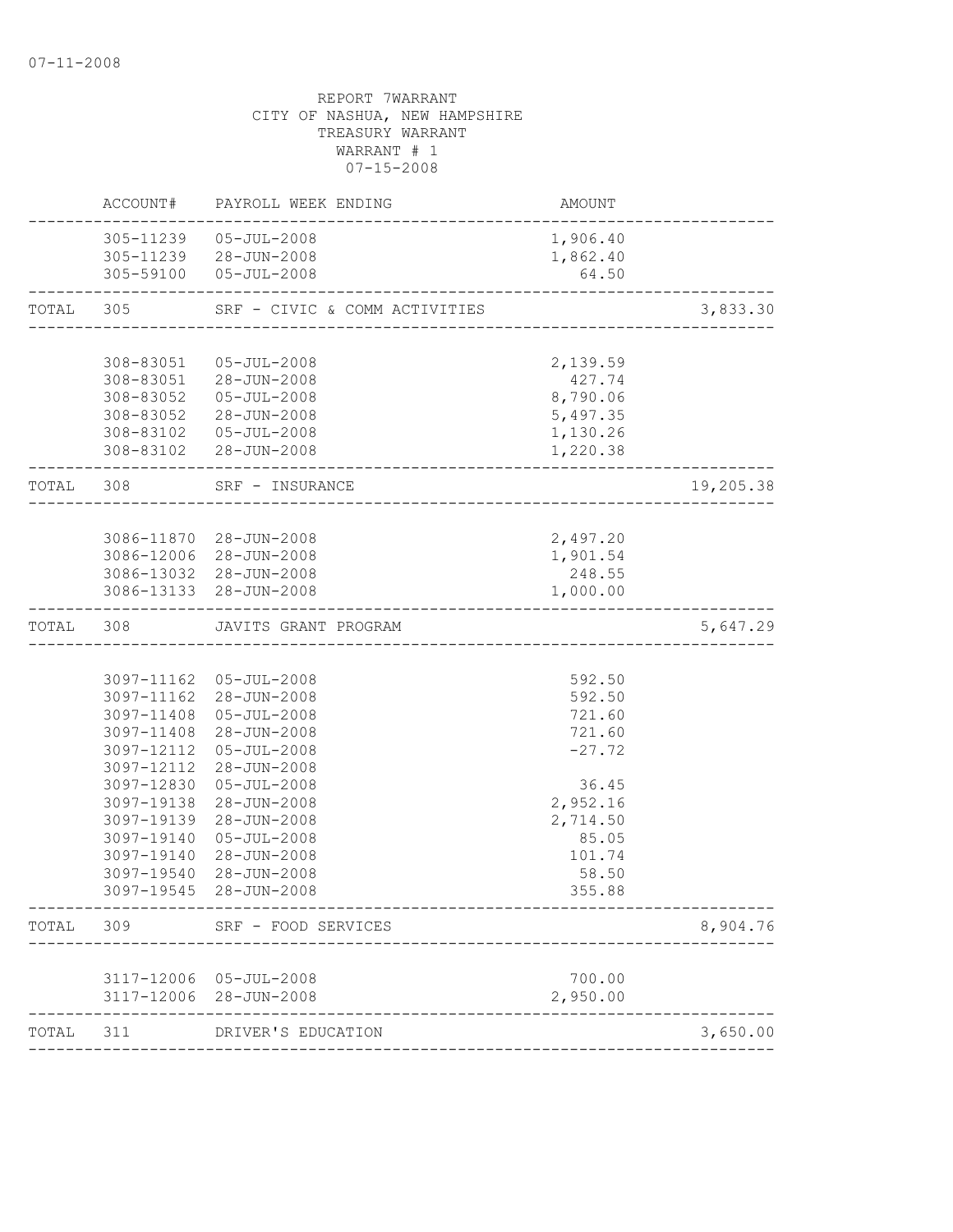|           | ACCOUNT# PAYROLL WEEK ENDING         | <b>AMOUNT</b>        |                   |
|-----------|--------------------------------------|----------------------|-------------------|
|           | 3118-13133 28-JUN-2008               | 1,088.10             | ----------------- |
|           | TOTAL 311 SUMMER SCHOOL              |                      | 1,088.10          |
|           |                                      |                      |                   |
|           | 312-11165  05-JUL-2008               | 1,045.38             |                   |
|           | 312-11165 28-JUN-2008                | 1,015.46             |                   |
|           | 312-11191  05-JUL-2008               | 783.46               |                   |
|           | 312-11191 28-JUN-2008                | 761.94               |                   |
|           | 312-11547  05-JUL-2008               | 2,098.11             |                   |
|           | 312-11547 28-JUN-2008                | 2,045.58             |                   |
|           | 312-12010 28-JUN-2008                | 1,497.71             |                   |
|           | 312-12116  05-JUL-2008               | 594.80               |                   |
|           | 312-12116 28-JUN-2008                | 579.59               |                   |
|           | 312-13004 05-JUL-2008                | 308.47               |                   |
|           | 312-13004 28-JUN-2008                | 722.80               |                   |
|           | TOTAL 312 SRF - FINANCIAL SERVICES   |                      | 11,453.30         |
|           |                                      |                      |                   |
|           | 3122-12006 28-JUN-2008               | 662.50               |                   |
|           | TOTAL 312 ADULT ED/CONTINUING ED     |                      | 662.50            |
|           |                                      |                      |                   |
|           | $3245 - 11860$ $28 - JUN - 2008$     | 1,409.68             |                   |
|           | TOTAL 324 YOUTH SAFE HAVEN-PAL       |                      | 1,409.68          |
|           |                                      |                      |                   |
|           | 331-11245  05-JUL-2008               | 592.77               |                   |
|           | 331-11245 28-JUN-2008                | 574.38               |                   |
|           | 331-11250 05-JUL-2008                | 677.26               |                   |
|           | 331-11250 28-JUN-2008                | 654.89               |                   |
|           | 331-11552 05-JUL-2008                | 972.92               |                   |
| 331-11552 | 28-JUN-2008<br>331-11561 05-JUL-2008 |                      |                   |
|           | $331 - 11561$ $28 - JUN - 2008$      | 1,117.35<br>1,079.54 |                   |
| 331-11567 | $05 - JUL - 2008$                    |                      |                   |
| 331-11567 | 28-JUN-2008                          | 1,414.75<br>1,366.91 |                   |
| 331-12115 | $05 - JUL - 2008$                    | 543.05               |                   |
| 331-12115 | $28 - JUN - 2008$                    | 527.23               |                   |
| 331-13038 | $05 - JUL - 2008$                    | 134.81               |                   |
| 331-13038 | $28 - JUN - 2008$                    | 130.32               |                   |
| 331-13044 | $05 - JUL - 2008$                    | 618.85               |                   |
| 331-13044 | 28-JUN-2008                          | 3,834.38             |                   |
| 331-13048 | $05 - JUL - 2008$                    | 787.88               |                   |
| 331-13048 | 28-JUN-2008                          | 2,935.70             |                   |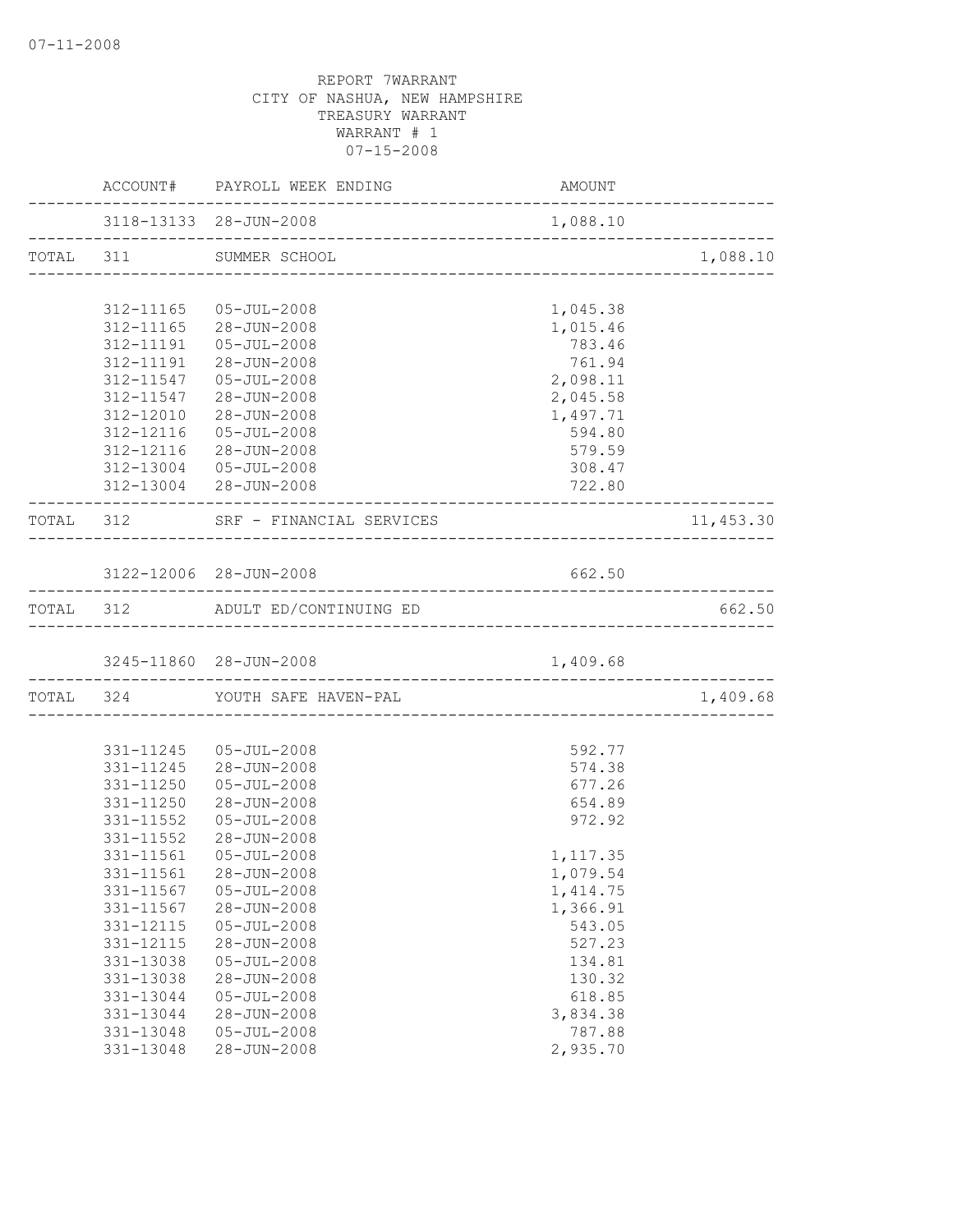|           | ACCOUNT#                                                                                                                       | PAYROLL WEEK ENDING                                                                                                                                                                                        | AMOUNT                                                                                                         |           |
|-----------|--------------------------------------------------------------------------------------------------------------------------------|------------------------------------------------------------------------------------------------------------------------------------------------------------------------------------------------------------|----------------------------------------------------------------------------------------------------------------|-----------|
|           |                                                                                                                                | 331-15002  05-JUL-2008<br>331-18036  05-JUL-2008<br>331-18036 28-JUN-2008                                                                                                                                  | 690.94<br>9,144.91<br>10,845.40                                                                                |           |
| TOTAL     | 331                                                                                                                            | SRF - POLICE DEPARTMENT                                                                                                                                                                                    |                                                                                                                | 38,644.24 |
|           |                                                                                                                                | 3318-19230 28-JUN-2008                                                                                                                                                                                     | 625.00                                                                                                         |           |
|           | TOTAL 331                                                                                                                      | TITLE I SCHL IMPR-FES                                                                                                                                                                                      |                                                                                                                | 625.00    |
|           |                                                                                                                                | 3328-19230 28-JUN-2008                                                                                                                                                                                     | 1,287.50                                                                                                       |           |
| TOTAL 332 |                                                                                                                                | TITLE I SCHL IMPRV LEDGE ST                                                                                                                                                                                |                                                                                                                | 1,287.50  |
|           |                                                                                                                                | 3338-12006 28-JUN-2008<br>3338-19230 28-JUN-2008                                                                                                                                                           | 1,009.83<br>5,350.00                                                                                           |           |
| TOTAL     | 333                                                                                                                            | TITLE I SCHL IMPRV MT PLEASANT                                                                                                                                                                             |                                                                                                                | 6,359.83  |
|           |                                                                                                                                | 3358-11870 28-JUN-2008<br>3358-12006 28-JUN-2008<br>3358-12078 28-JUN-2008<br>3358-19230 28-JUN-2008                                                                                                       | 2, 116.12<br>3,911.36<br>800.00<br>2,150.00                                                                    |           |
| TOTAL     | 335                                                                                                                            | TITLE IB READ 1ST MT PLEASANT                                                                                                                                                                              |                                                                                                                | 8,977.48  |
|           |                                                                                                                                | 3368-12078 28-JUN-2008<br>3368-13133 28-JUN-2008                                                                                                                                                           | 475.00<br>1,714.57                                                                                             |           |
| TOTAL     | 336                                                                                                                            | TITLE I SCHL IMPR DR CRISP                                                                                                                                                                                 |                                                                                                                | 2,189.57  |
|           | 341-11107<br>341-11235<br>341-11235<br>341-11346<br>341-11346<br>341-11563<br>341-11563<br>341-12037<br>341-12037<br>341-12085 | 341-11107  05-JUL-2008<br>28-JUN-2008<br>$05 - JUL - 2008$<br>28-JUN-2008<br>$05 - JUL - 2008$<br>28-JUN-2008<br>$05 - JUL - 2008$<br>28-JUN-2008<br>$05 - JUL - 2008$<br>28-JUN-2008<br>$05 - JUL - 2008$ | 718.77<br>702.26<br>1,988.12<br>1,941.85<br>149.42<br>217.69<br>809.76<br>809.77<br>104.90<br>104.90<br>704.00 |           |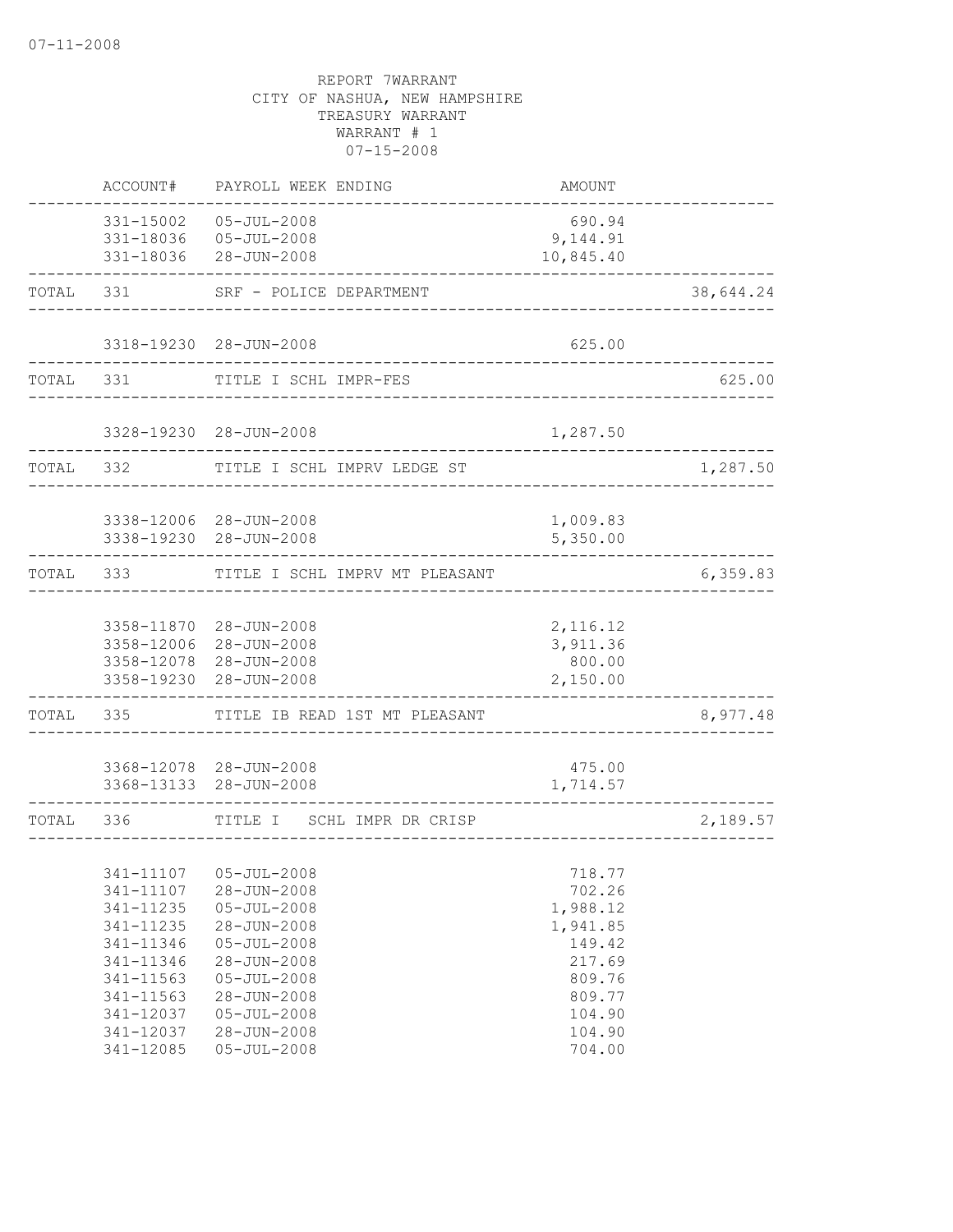|           | ACCOUNT#  | PAYROLL WEEK ENDING                                   | AMOUNT    |           |
|-----------|-----------|-------------------------------------------------------|-----------|-----------|
|           |           | 341-12085 28-JUN-2008                                 | 880.00    |           |
|           |           | 341-12101  05-JUL-2008                                | 389.60    |           |
|           |           | 341-12101 28-JUN-2008                                 | 389.60    |           |
| TOTAL     | 341       | SRF - COMMUNITY SERVICES                              |           | 9,910.64  |
|           |           |                                                       |           |           |
|           | 342-11584 | $05 - JUL - 2008$                                     | 1,853.42  |           |
|           | 342-11584 | 28-JUN-2008                                           | 1,810.58  |           |
|           |           | 342-12000 05-JUL-2008                                 | 616.60    |           |
|           | 342-12000 | 28-JUN-2008                                           | 519.95    |           |
|           |           | 342-12113  05-JUL-2008                                | 194.67    |           |
|           |           | 342-12113 28-JUN-2008                                 | 194.67    |           |
|           | 342-12199 | $05 - JUL - 2008$                                     | 877.81    |           |
|           | 342-12199 | 28-JUN-2008                                           | 927.98    |           |
|           |           | 342-12582  05-JUL-2008                                | 303.47    |           |
|           |           | 342-12582 28-JUN-2008                                 | 370.58    |           |
| TOTAL 342 |           | SRF - COMMUNITY HEALTH<br>___________________________ |           | 7,669.73  |
|           |           |                                                       |           |           |
|           |           | 3448-11162 05-JUL-2008                                | 331.40    |           |
|           |           | 3448-11162 28-JUN-2008                                | 604.82    |           |
|           |           | 3448-11860 28-JUN-2008                                | 6,076.31  |           |
|           |           | 3448-12006 28-JUN-2008                                | 160.20    |           |
|           |           | TOTAL 344 TITLE IV SDF 21ST CENTURY                   |           | 7,172.73  |
|           |           |                                                       |           |           |
|           |           | 3507-13133 28-JUN-2008                                | 493.75    |           |
| TOTAL     | 350       | TITLE 11A TEACHER QUALITY                             |           | 493.75    |
|           |           | 3508-11726 28-JUN-2008                                | 12,777.48 |           |
|           |           |                                                       |           |           |
|           |           | TOTAL 350 TITLE 11A TEACHER QUALITY<br>-----------    |           | 12,777.48 |
|           | 352-59050 | $05 - JUL - 2008$                                     | 2,983.50  |           |
|           | 352-59050 | 28-JUN-2008                                           | 2,010.00  |           |
|           | 352-59055 | $05 - JUL - 2008$                                     | 397.28    |           |
|           | 352-59055 | 28-JUN-2008                                           | 772.33    |           |
|           |           |                                                       |           |           |

3558-11870 28-JUN-2008 2,671.69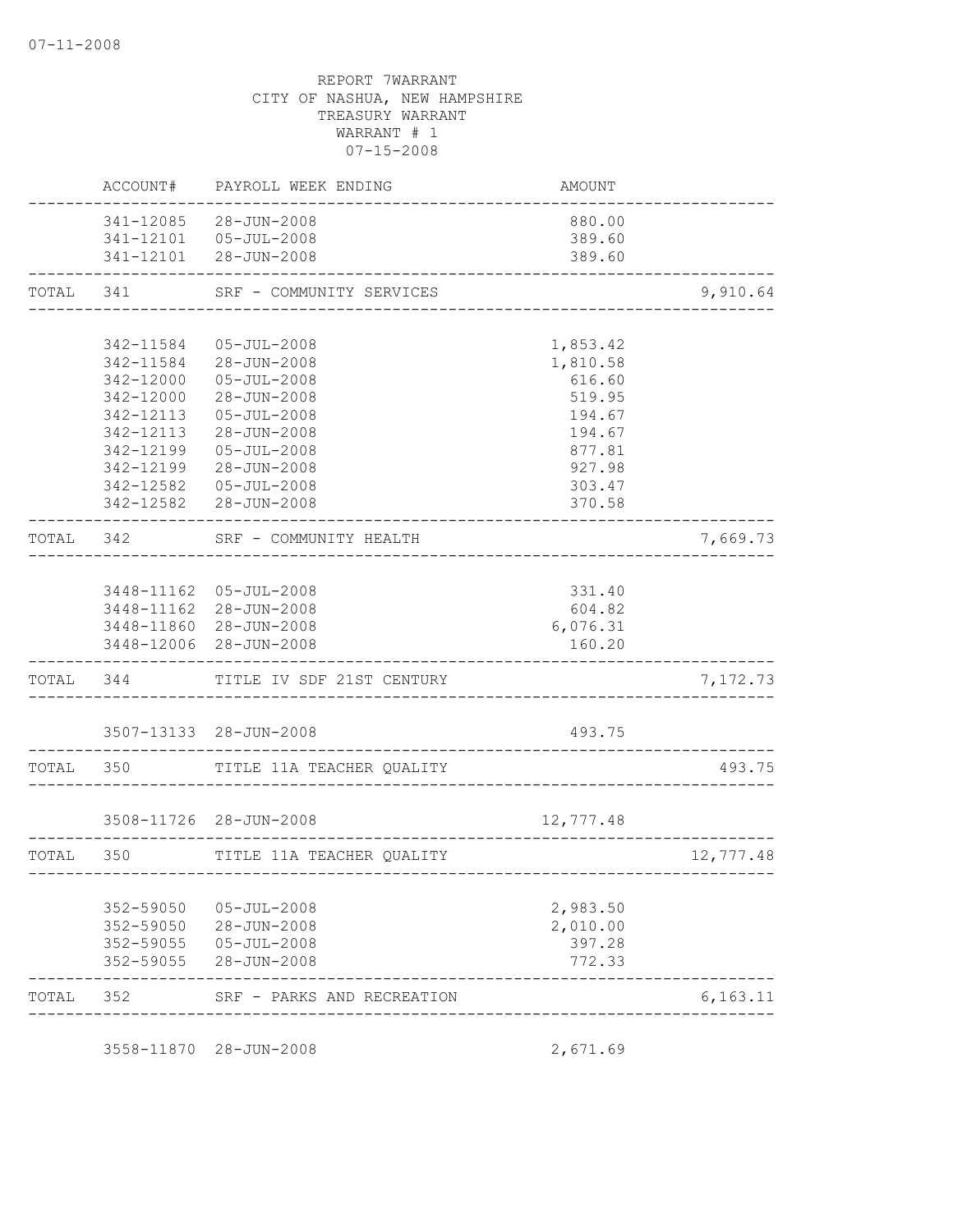|                        | ACCOUNT# PAYROLL WEEK ENDING                     | AMOUNT                                                        |          |
|------------------------|--------------------------------------------------|---------------------------------------------------------------|----------|
|                        | 3558-12000 28-JUN-2008<br>3558-12006 28-JUN-2008 | $-646.04$<br>1,292.44                                         |          |
|                        | 3558-19230 05-JUL-2008<br>3558-19230 28-JUN-2008 | 220.15<br>2,950.00<br>_________________                       |          |
|                        | TOTAL 355 TITLE IB READING 1ST FES               |                                                               | 6,488.24 |
|                        | 3608-11515 28-JUN-2008                           | 3,450.71                                                      |          |
|                        | 3608-11870 28-JUN-2008<br>3608-13133 28-JUN-2008 | 1,000.00<br>425.00                                            |          |
| ------------           | TOTAL 360 DROP OUT PREVENTION/ALT ED             | _____________________________________<br>____________________ | 4,875.71 |
|                        | 371-12154  05-JUL-2008                           | 320.00                                                        |          |
|                        | TOTAL 371 SRF - COMMUNITY DEVELOPMENT            |                                                               | 320.00   |
|                        |                                                  |                                                               |          |
|                        | 374-01127  05-JUL-2008                           | 329.31                                                        |          |
|                        | 374-01127 28-JUN-2008                            | 321.68                                                        |          |
|                        | 374-01210  05-JUL-2008                           | 1,769.33                                                      |          |
|                        | 374-01210 28-JUN-2008                            | 1,726.11                                                      |          |
| 374-0703P              | $05 - JUL - 2008$                                | 641.88                                                        |          |
| 374-0703P              | 28-JUN-2008                                      | 289.77                                                        |          |
| 374-0704P              | $05 - JUL - 2008$                                | 390.98                                                        |          |
| 374-0704P              | 28-JUN-2008                                      | 131.71                                                        |          |
| 374-0705P              | $05 - JUL - 2008$                                | 815.99                                                        |          |
| 374-0705P<br>374-07235 | 28-JUN-2008<br>$05 - JUL - 2008$                 | 1,414.00<br>527.46                                            |          |
| 374-0734P              | $05 - JUL - 2008$                                | 2,028.10                                                      |          |
| 374-0734P              | 28-JUN-2008                                      | 2,448.41                                                      |          |
| 374-09003              | $05 - JUL - 2008$                                | 520.70                                                        |          |
| 374-09003              | 28-JUN-2008                                      | 506.41                                                        |          |
| 374-11131              | $05 - JUL - 2008$                                | 1,219.70                                                      |          |
| 374-11131              | 28-JUN-2008                                      | 1,219.71                                                      |          |
| 374-11149              | $05 - JUL - 2008$                                | 1,835.48                                                      |          |
| 374-11149              | 28-JUN-2008                                      | 1,813.72                                                      |          |
| 374-11168              | $05 - JUL - 2008$                                | 925.89                                                        |          |
| 374-11168              | 28-JUN-2008                                      | 914.90                                                        |          |
| 374-11653              | $05 - JUL - 2008$                                | 466.22                                                        |          |
| 374-11653              | $28 - JUN - 2008$                                | 453.43                                                        |          |
|                        |                                                  |                                                               |          |

3768-11726 28-JUN-2008 6,373.66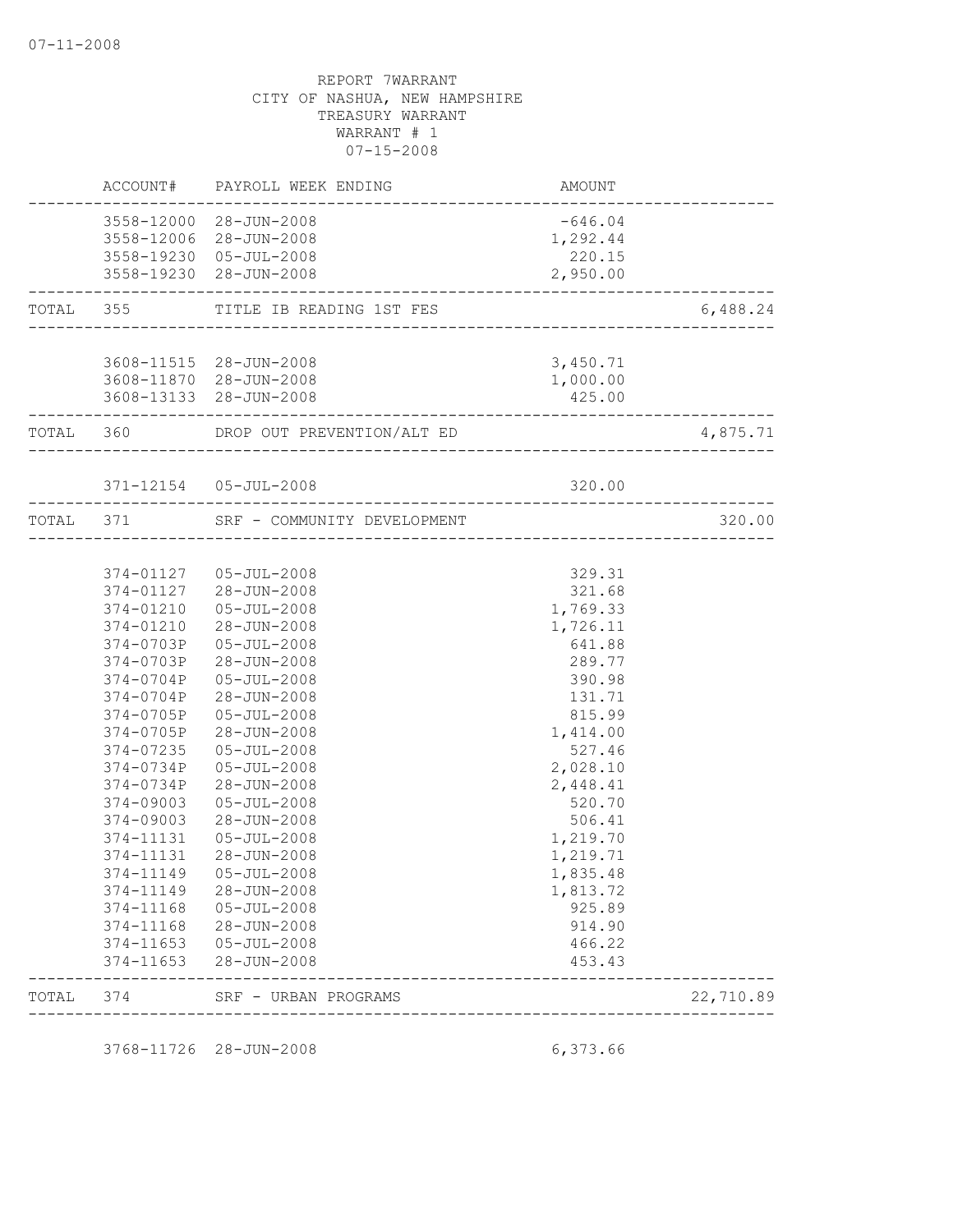|       | ACCOUNT#                                             | PAYROLL WEEK ENDING                                      | AMOUNT                                      |           |
|-------|------------------------------------------------------|----------------------------------------------------------|---------------------------------------------|-----------|
|       | 3768-11802<br>3768-12126<br>3768-12198<br>3768-13133 | 28-JUN-2008<br>28-JUN-2008<br>28-JUN-2008<br>28-JUN-2008 | 1,886.64<br>417.60<br>13,486.02<br>375.00   |           |
| TOTAL | 376                                                  | TITLE I ESEA                                             |                                             | 22,538.92 |
|       | 3778-13133                                           | 28-JUN-2008                                              | 2,073.60                                    |           |
| TOTAL | 377                                                  | TITLE III ENHANCE ENG LANGUAGE                           |                                             | 2,073.60  |
|       | 3908-11726<br>3908-12198<br>3908-13133<br>3908-19230 | 28-JUN-2008<br>28-JUN-2008<br>28-JUN-2008<br>28-JUN-2008 | 1,509.12<br>689.89<br>14,675.00<br>2,800.00 |           |
| TOTAL | 390                                                  | VOC ED SECONDARY PERKINS                                 |                                             | 19,674.01 |
|       | 3927-13133                                           | 28-JUN-2008                                              | 212.50                                      |           |
| TOTAL | 392                                                  | CULINARY ARTS                                            |                                             | 212.50    |
|       | 3937-19000                                           | 28-JUN-2008                                              | 757.45                                      |           |
| TOTAL | 393                                                  | DAY CARE                                                 |                                             | 757.45    |
|       | 3958-11726<br>3958-11860<br>3958-13133               | 28-JUN-2008<br>28-JUN-2008<br>28-JUN-2008                | 41,043.57<br>1,865.02<br>18,000.00          |           |
| TOTAL | 395                                                  | IDEA BASIC SPEC ED                                       |                                             | 60,908.59 |
|       | 3968-11726                                           | 28-JUN-2008                                              | 2,470.62                                    |           |
| TOTAL | 396                                                  | IDEA PRESCHOOL SPEC ED                                   |                                             | 2,470.62  |
|       |                                                      |                                                          |                                             |           |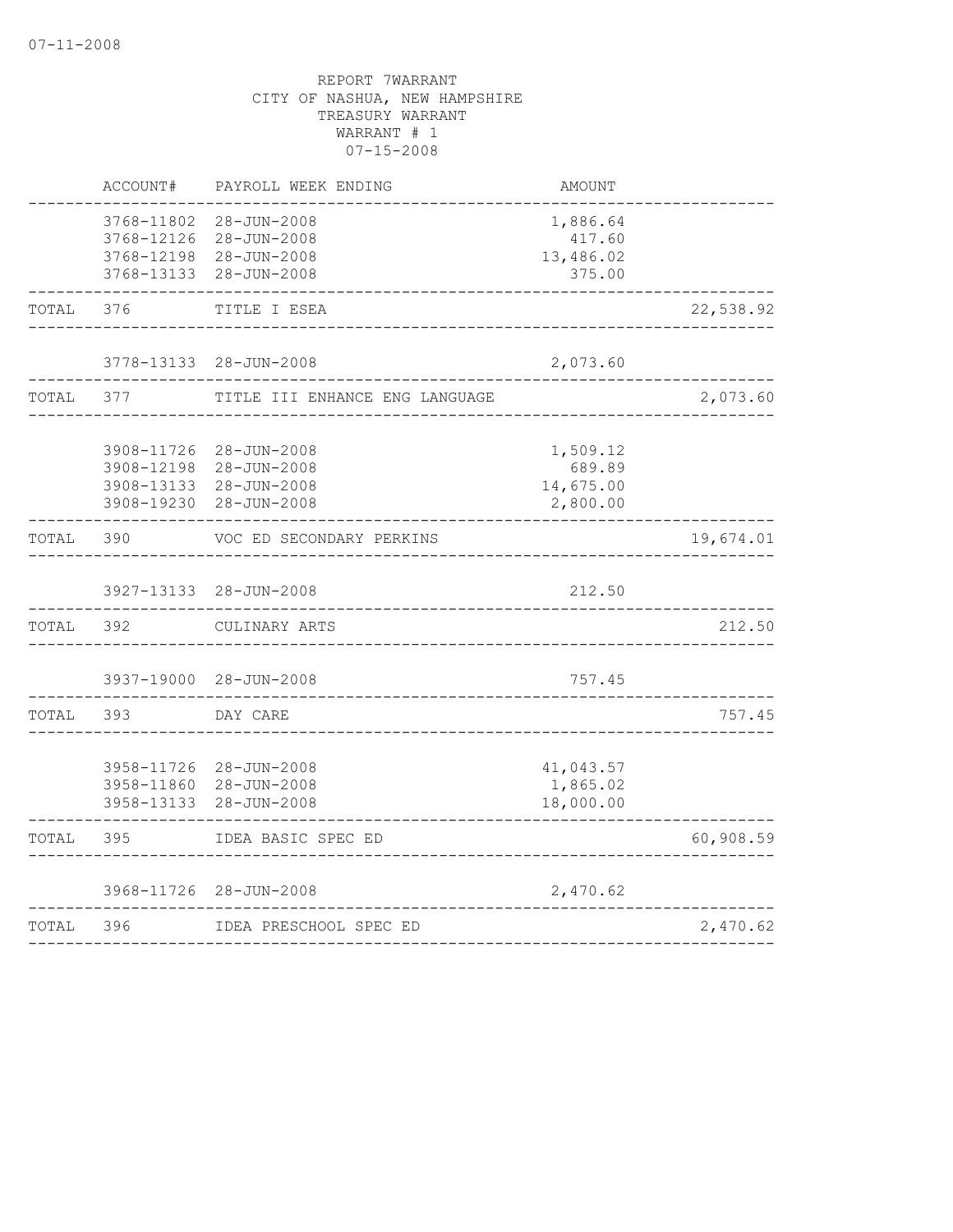|       | ACCOUNT#               | PAYROLL WEEK ENDING                             | <b>AMOUNT</b>        |           |
|-------|------------------------|-------------------------------------------------|----------------------|-----------|
|       | 501-11033              | $05 - JUL - 2008$                               | 769.94               |           |
|       | 501-11033              | 28-JUN-2008                                     | 769.94               |           |
|       | 501-11470              | $05 - JUL - 2008$                               | 798.30               |           |
|       | 501-11470              | 28-JUN-2008                                     | 798.30               |           |
|       | 501-11471              | $05 - JUL - 2008$                               | 1,914.11             |           |
|       | 501-11471              | 28-JUN-2008                                     | 1,864.88             |           |
|       | $501 - 11611$          | $05 - JUL - 2008$                               | 493.54               |           |
|       | 501-11611              | $28 - JUN - 2008$                               | 493.53               |           |
| TOTAL | 501                    | MAYOR'S OFFICE                                  |                      | 7,902.54  |
|       |                        |                                                 |                      |           |
|       | 502-11113              | $05 - JUL - 2008$                               | 1,515.06             |           |
|       | 502-11113              | $28 - JUN - 2008$                               | 1,471.30             |           |
|       | 502-11195              | $05 - JUL - 2008$                               | 1,941.85             |           |
|       | 502-11195              | 28-JUN-2008                                     | 1,941.86             |           |
|       | 502-11219              | $05 - JUL - 2008$                               | 1,756.56             |           |
|       | 502-11219              | $28 - JUN - 2008$                               | 1,715.72             |           |
|       | 502-11518              | $05 - JUL - 2008$                               | 1,606.34             |           |
|       | 502-11518              | 28-JUN-2008                                     | 1,569.36             |           |
| TOTAL | 502                    | LEGAL DEPARTMENT                                |                      | 13,518.05 |
|       |                        |                                                 |                      |           |
|       |                        | 503-11071  05-JUL-2008                          | 1,187.74             |           |
|       |                        | 503-11071 28-JUN-2008<br>503-12092  05-JUL-2008 | 1,153.52<br>487.84   |           |
|       | 503-12092              | 28-JUN-2008                                     | 476.66               |           |
| TOTAL | 503                    | BOARD OF ALDERMEN                               |                      | 3,305.76  |
|       |                        |                                                 |                      |           |
|       |                        | 508-11130 05-JUL-2008                           | 805.35               |           |
|       | 508-11446              | $05 - JUL - 2008$                               | 813.98               |           |
| TOTAL | 508                    | INSURANCE - POLICY COSTS                        |                      | 1,619.33  |
|       |                        |                                                 | ____________________ |           |
|       | 511-11103              | $05 - JUL - 2008$                               | 694.57               |           |
|       | 511-11103              | 28-JUN-2008                                     | 685.82               |           |
|       | 511-11248              | $05 - JUL - 2008$                               | 1,351.05             |           |
|       | 511-11248              | 28-JUN-2008                                     | 1,351.04             |           |
| TOTAL | 511                    | CITI-STAT (FORMERLY ADMIN SVS)                  |                      | 4,082.48  |
|       |                        |                                                 |                      |           |
|       | 512-11005<br>512-11005 | $05 - JUL - 2008$<br>28-JUN-2008                | 870.13<br>843.19     |           |
|       |                        |                                                 |                      |           |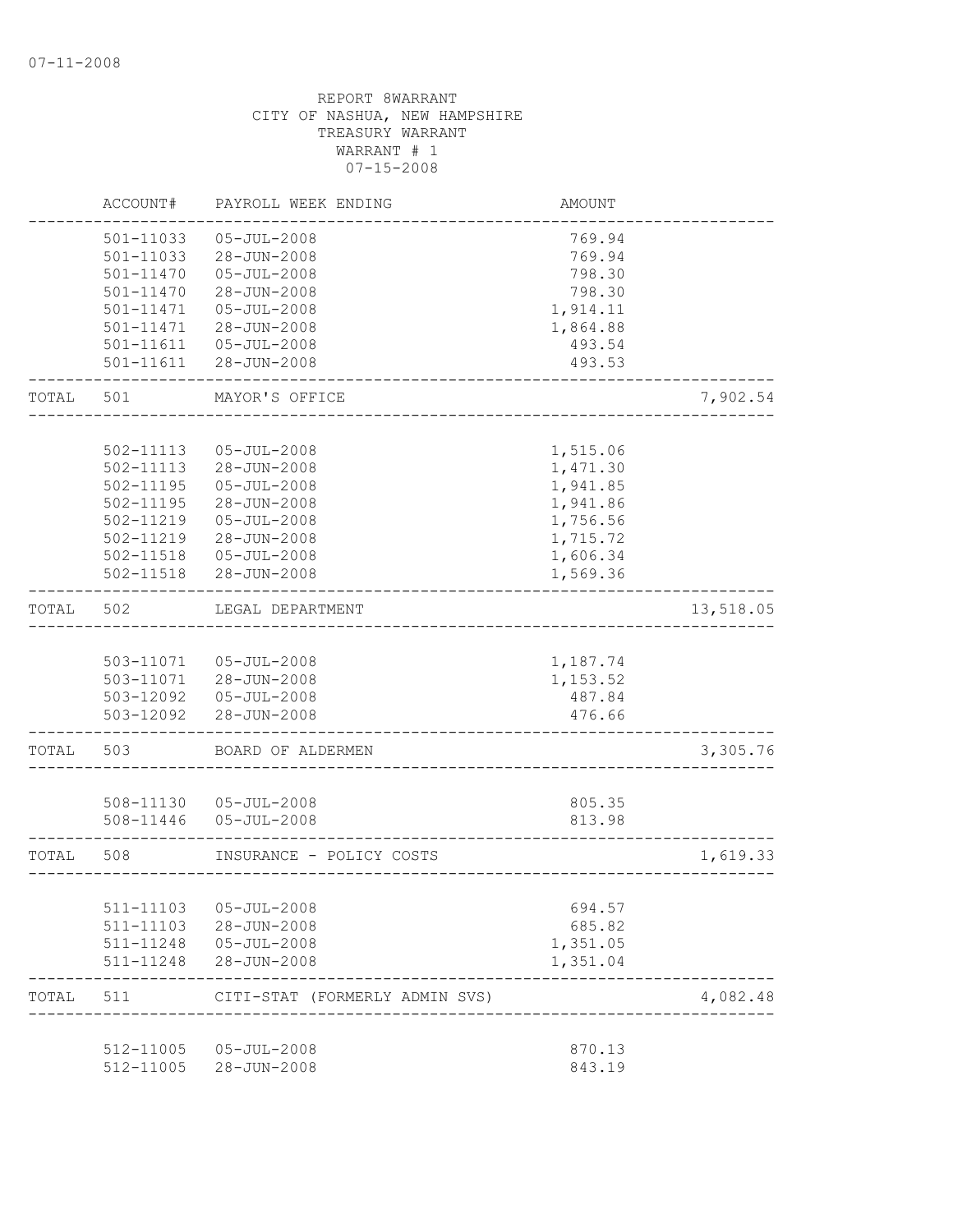|       | ACCOUNT#  | PAYROLL WEEK ENDING | AMOUNT    |
|-------|-----------|---------------------|-----------|
|       | 512-11050 | $05 - JUL - 2008$   | 712.58    |
|       | 512-11050 | 28-JUN-2008         | 690.29    |
|       | 512-11064 | $05 - JUL - 2008$   | 949.45    |
|       | 512-11064 | 28-JUN-2008         | 927.41    |
|       | 512-11073 | $05 - JUL - 2008$   | 803.21    |
|       | 512-11073 | 28-JUN-2008         | 781.15    |
|       | 512-11165 | $05 - JUL - 2008$   | 2,162.69  |
|       | 512-11165 | 28-JUN-2008         | 2,101.49  |
|       | 512-11173 | $05 - JUL - 2008$   | 1,356.34  |
|       | 512-11173 | 28-JUN-2008         | 1,324.88  |
|       | 512-11177 | $05 - JUL - 2008$   | 1,885.71  |
|       | 512-11177 | 28-JUN-2008         | 1,885.72  |
|       | 512-11222 | $05 - JUL - 2008$   | 951.79    |
|       | 512-11222 | 28-JUN-2008         | 929.71    |
|       | 512-11224 | $05 - JUL - 2008$   | 951.11    |
|       | 512-11224 | 28-JUN-2008         | 924.98    |
|       | 512-11265 | $05 - JUL - 2008$   | 829.08    |
|       | 512-11265 | 28-JUN-2008         | 809.99    |
|       | 512-11531 | $05 - JUL - 2008$   | 1,763.75  |
|       | 512-11531 | 28-JUN-2008         | 1,568.67  |
|       | 512-11581 | $05 - JUL - 2008$   | 730.43    |
|       | 512-11581 | 28-JUN-2008         | 707.56    |
|       | 512-11684 | $05 - JUL - 2008$   | 827.74    |
|       | 512-11714 | $05 - JUL - 2008$   | 897.97    |
|       | 512-11714 | 28-JUN-2008         | 877.27    |
|       | 512-11740 | $05 - JUL - 2008$   | 1,566.20  |
|       | 512-11740 | 28-JUN-2008         | 1,529.82  |
|       | 512-12010 | 28-JUN-2008         | 4,493.14  |
|       | 512-12033 | $05 - JUL - 2008$   | 646.87    |
|       | 512-12033 | 28-JUN-2008         | 767.68    |
|       | 512-12052 | $05 - JUL - 2008$   | 542.81    |
|       | 512-12052 | 28-JUN-2008         | 527.63    |
|       | 512-12056 | $05 - JUL - 2008$   | 341.33    |
|       | 512-12056 | 28-JUN-2008         | 331.07    |
|       | 512-12095 | $05 - JUL - 2008$   | 454.14    |
|       | 512-12095 | 28-JUN-2008         | 586.74    |
|       | 512-12749 | $05 - JUL - 2008$   | 588.27    |
|       | 512-12749 | 28-JUN-2008         | 571.82    |
|       | 512-13004 | $05 - JUL - 2008$   | 392.63    |
|       | 512-13004 | $28 - JUN - 2008$   | 205.76    |
| TOTAL | 512       | FINANCIAL SERVICES  | 43,610.20 |
|       |           |                     |           |
|       | 513-11117 | $05 - JUL - 2008$   | 1,524.75  |
|       | 513-11117 | 28-JUN-2008         | 1,489.36  |
|       | 513-11171 | $05 - JUL - 2008$   | 1,829.59  |
|       | 513-11171 | 28-JUN-2008         | 2,506.97  |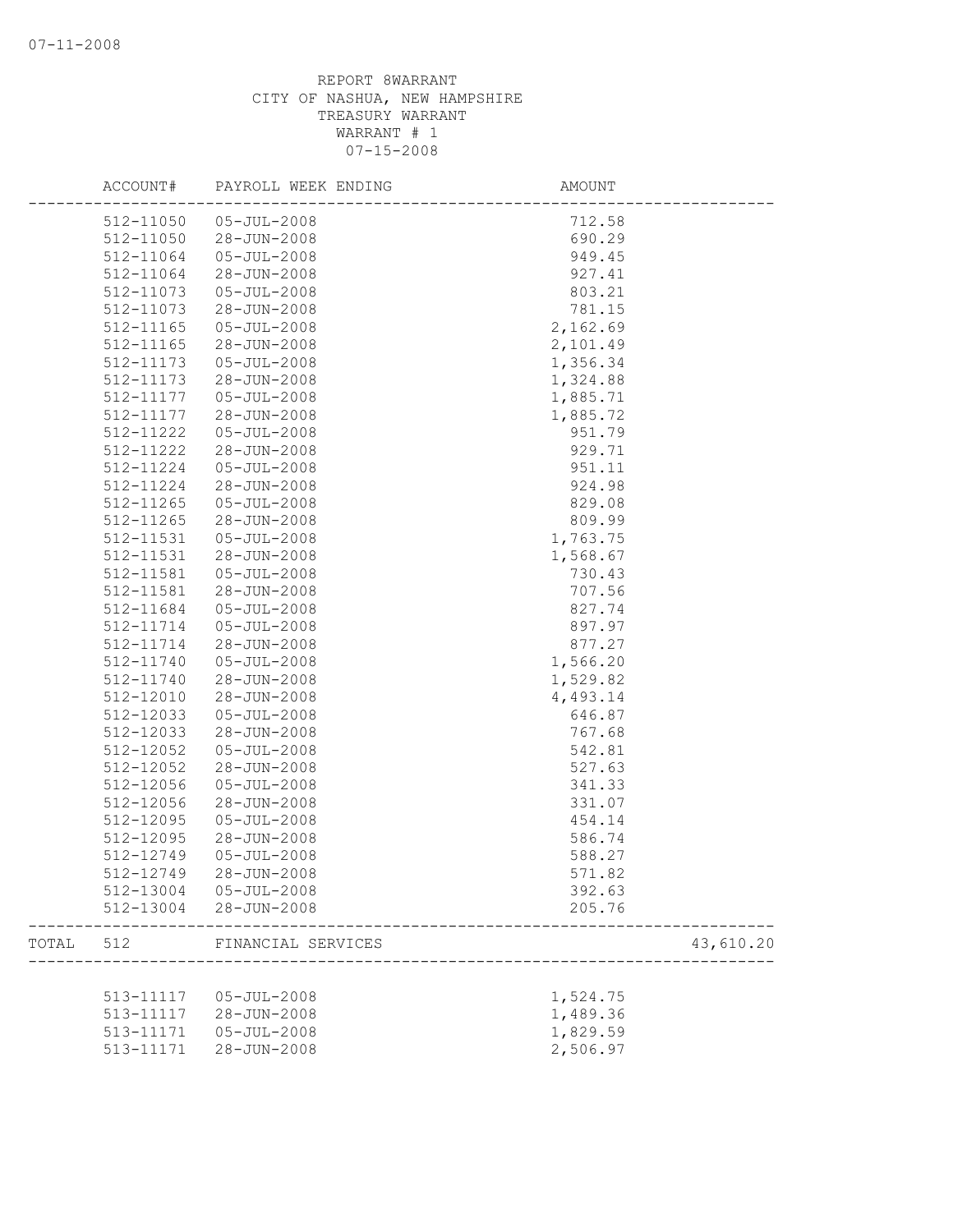|           | ACCOUNT#               | PAYROLL WEEK ENDING                              | AMOUNT               |           |
|-----------|------------------------|--------------------------------------------------|----------------------|-----------|
|           |                        | 513-11213  05-JUL-2008<br>513-11213 28-JUN-2008  | 1,219.71<br>1,219.71 |           |
|           |                        | 513-11223  05-JUL-2008<br>513-11223 28-JUN-2008  | 734.25<br>722.31     |           |
| TOTAL     | 513                    | CITY CLERK'S OFFICE                              |                      | 11,246.65 |
|           |                        | 514-11441  05-JUL-2008                           | 1,356.34             |           |
|           |                        | 514-11540  05-JUL-2008<br>514-11578  05-JUL-2008 | 1,011.57<br>931.33   |           |
|           |                        | 514-11589  05-JUL-2008                           | 1,008.44             |           |
| TOTAL 514 |                        | INSURANCE-PROPERTY & CASUALTY                    |                      | 4,307.68  |
|           | 515-11031              | $05 - JUL - 2008$                                | 1,038.26             |           |
|           |                        | 515-11031 28-JUN-2008                            | 1,014.26             |           |
|           |                        | 515-11350 05-JUL-2008                            | 897.97               |           |
|           | 515-11446              | 515-11350 28-JUN-2008<br>$05 - JUL - 2008$       | 877.27<br>271.32     |           |
|           | 515-11446              | 28-JUN-2008                                      | 1,085.30             |           |
|           | 515-11447              | 05-JUL-2008                                      | 1,612.75             |           |
|           | 515-11447              | 28-JUN-2008                                      | 1,575.29             |           |
|           |                        | 515-12001  05-JUL-2008                           | 661.24               |           |
|           |                        | 515-12001 28-JUN-2008                            | 646.03               |           |
| TOTAL     | 515                    | HUMAN RESOURCES                                  |                      | 9,679.69  |
|           |                        | 516-11147  05-JUL-2008                           | 688.22               |           |
|           | 516-11147              | 28-JUN-2008                                      | 667.54               |           |
|           | 516-11148              | $05 - JUL - 2008$                                | 896.65               |           |
|           | 516-11148              | 28-JUN-2008                                      | 872.05               |           |
|           | 516-11459              | $05 - JUL - 2008$                                | 1,196.30             |           |
|           | 516-11459              | 28-JUN-2008                                      | 1,196.29             |           |
|           | 516-11573<br>516-11573 | $05 - JUL - 2008$<br>28-JUN-2008                 | 889.35<br>864.92     |           |
| TOTAL     | 516                    | PURCHASING DEPARTMENT                            |                      | 7,271.32  |
|           |                        | <u>. List is de la de la de la de</u>            |                      |           |
|           | 517-11198              | $05 - JUL - 2008$                                | 618.39               |           |
|           | 517-11198              | 28-JUN-2008                                      | 601.38               |           |
|           | 517-11201              | $05 - JUL - 2008$                                | 622.67               |           |
|           | 517-11201<br>517-11203 | 28-JUN-2008                                      | 615.29               |           |
|           | 517-11203              | $05 - JUL - 2008$<br>28-JUN-2008                 | 564.04<br>557.35     |           |
|           |                        |                                                  |                      |           |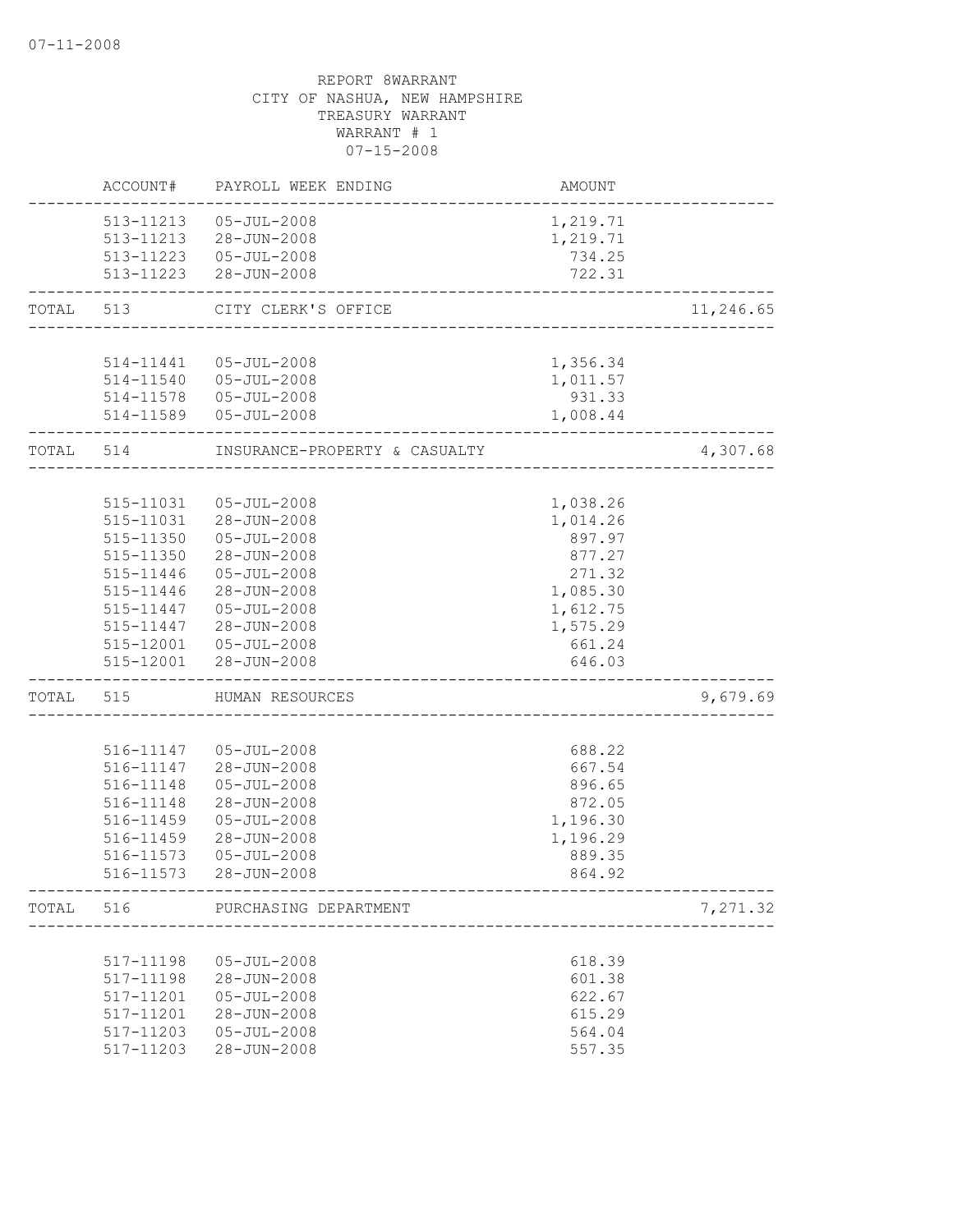|           | ACCOUNT#  | PAYROLL WEEK ENDING         | AMOUNT   |           |
|-----------|-----------|-----------------------------|----------|-----------|
|           |           | 517-11420  05-JUL-2008      | 830.95   |           |
|           |           | 517-11420 28-JUN-2008       | 811.81   |           |
|           |           | 517-12063  05-JUL-2008      | 291.54   |           |
|           |           | 517-12063 28-JUN-2008       | 550.20   |           |
| TOTAL     | 517       | BUILDING MAINT - CITY ADMIN |          | 6,063.62  |
|           |           |                             |          |           |
|           | 518-11130 | 28-JUN-2008                 | 786.82   |           |
|           |           | 518-11441 28-JUN-2008       | 1,324.88 |           |
|           |           | 518-11540 28-JUN-2008       | 988.21   |           |
|           |           | 518-11578 28-JUN-2008       | 909.84   |           |
|           |           | 518-11589 28-JUN-2008       | 985.14   |           |
| TOTAL 518 |           | INSURANCE - ADMINISTRATION  |          | 4,994.89  |
|           |           |                             |          |           |
|           | 519-11014 | 05-JUL-2008                 | 1,062.21 |           |
|           |           | 519-11014 28-JUN-2008       | 1,033.05 |           |
|           | 519-11016 | $05 - JUL - 2008$           | 932.45   |           |
|           | 519-11016 | 28-JUN-2008                 | 906.86   |           |
|           | 519-11017 | 05-JUL-2008                 | 778.46   |           |
|           | 519-11017 | 28-JUN-2008                 | 756.67   |           |
|           | 519-11115 | $05 - JUL - 2008$           | 1,862.66 |           |
|           | 519-11115 | 28-JUN-2008                 | 1,819.33 |           |
|           | 519-11146 | $05 - JUL - 2008$           | 810.97   |           |
|           | 519-11146 | $28 - JUN - 2008$           | 788.28   |           |
|           | 519-11153 | $05 - JUL - 2008$           | 585.49   |           |
|           | 519-11153 | 28-JUN-2008                 | 568.62   |           |
|           | 519-11154 | $05 - JUL - 2008$           | 613.06   |           |
|           | 519-11154 | 28-JUN-2008                 | 594.65   |           |
|           | 519-11205 | $05 - JUL - 2008$           | 767.49   |           |
|           | 519-11205 | 28-JUN-2008                 | 743.44   |           |
|           | 519-11241 | $05 - JUL - 2008$           | 1,328.19 |           |
|           | 519-11241 | 28-JUN-2008                 | 1,328.17 |           |
| TOTAL     | 519       | ASSESSORS                   |          | 17,280.05 |
|           |           |                             |          |           |
|           |           | 520-12077  05-JUL-2008      | 256.95   |           |
| TOTAL     | 520       | HUNT BUILDING               |          | 256.95    |
|           |           |                             |          |           |
|           | 522-11429 | $05 - JUL - 2008$           | 1,756.55 |           |
|           | 522-11429 | 28-JUN-2008                 | 1,715.72 |           |
|           | 522-11488 | $05 - JUL - 2008$           | 1,601.25 |           |
|           | 522-11488 | 28-JUN-2008                 | 1,557.27 |           |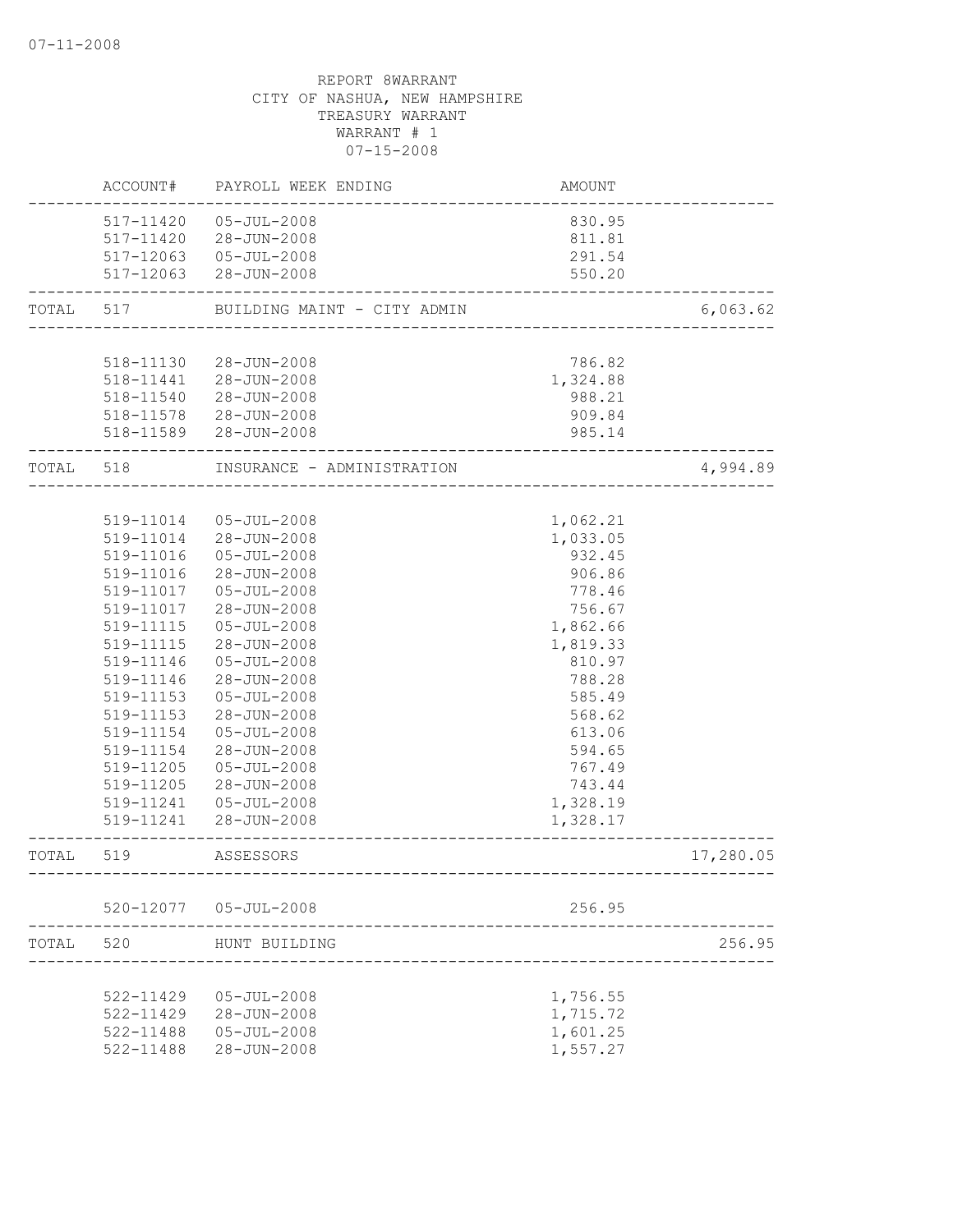|       | ACCOUNT#      | PAYROLL WEEK ENDING    | AMOUNT    |           |
|-------|---------------|------------------------|-----------|-----------|
|       | 522-11641     | $05 - JUL - 2008$      | 1,333.23  |           |
|       | 522-11641     | 28-JUN-2008            | 1,295.88  |           |
|       | 522-11652     | $05 - JUL - 2008$      | 1,396.60  |           |
|       | 522-11652     | 28-JUN-2008            | 1,364.20  |           |
|       | 522-11721     | $05 - JUL - 2008$      | 1,472.22  |           |
|       | 522-11721     | 28-JUN-2008            | 1,431.77  |           |
|       | 522-11724     | $05 - JUL - 2008$      | 1,285.66  |           |
|       | 522-11724     | 28-JUN-2008            | 1,255.87  |           |
|       | $522 - 11725$ | $05 - JUL - 2008$      | 945.21    |           |
|       | 522-11725     | 28-JUN-2008            | 919.27    |           |
|       | 522-11729     | $05 - JUL - 2008$      | 3,162.66  |           |
|       | 522-11729     | 28-JUN-2008            | 3,074.75  |           |
|       |               | 522-13004 28-JUN-2008  | 735.71    |           |
| TOTAL | 522           | INFORMATION TECHNOLOGY |           | 26,303.82 |
|       |               |                        |           |           |
|       |               | 523-11332  05-JUL-2008 | 950.69    |           |
|       |               | 523-11332 28-JUN-2008  | 924.10    |           |
| TOTAL | 523           | GIS                    |           | 1,874.79  |
|       |               |                        |           |           |
|       | 531-11065     | 05-JUL-2008            | 1,072.30  |           |
|       | 531-11065     | 28-JUN-2008            | 1,047.51  |           |
|       | 531-11085     | $05 - JUL - 2008$      | 871.64    |           |
|       | 531-11085     | 28-JUN-2008            | 847.79    |           |
|       | 531-11114     | $05 - JUL - 2008$      | 2,226.63  |           |
|       | 531-11114     | 28-JUN-2008            | 2,165.98  |           |
|       | 531-11129     | $05 - JUL - 2008$      | 1,270.15  |           |
|       | 531-11129     | 28-JUN-2008            | 1,230.77  |           |
|       | 531-11164     | $05 - JUL - 2008$      | 1, 114.24 |           |
|       | 531-11164     | 28-JUN-2008            | 1,083.77  |           |
|       | 531-11166     | $05 - JUL - 2008$      | 2,403.54  |           |
|       | 531-11166     | 28-JUN-2008            | 2,325.66  |           |
|       | $531 - 11170$ | $05 - JUL - 2008$      | 1,434.09  |           |
|       | 531-11170     | 28-JUN-2008            | 2,044.80  |           |
|       | 531-11201     | $05 - JUL - 2008$      | 1,277.52  |           |
|       | 531-11201     | 28-JUN-2008            | 1,237.90  |           |
|       | 531-11203     | $05 - JUL - 2008$      | 618.33    |           |
|       | 531-11203     | 28-JUN-2008            | 554.46    |           |
|       | 531-11226     | $05 - JUL - 2008$      | 773.98    |           |
|       | 531-11226     | 28-JUN-2008            | 744.21    |           |
|       | 531-11242     | $05 - JUL - 2008$      | 1,068.26  |           |
|       | 531-11242     | 28-JUN-2008            | 1,035.14  |           |
|       | 531-11398     | $05 - JUL - 2008$      | 595.78    |           |
|       | 531-11398     | 28-JUN-2008            | 577.30    |           |
|       | 531-11477     | $05 - JUL - 2008$      | 1,271.11  |           |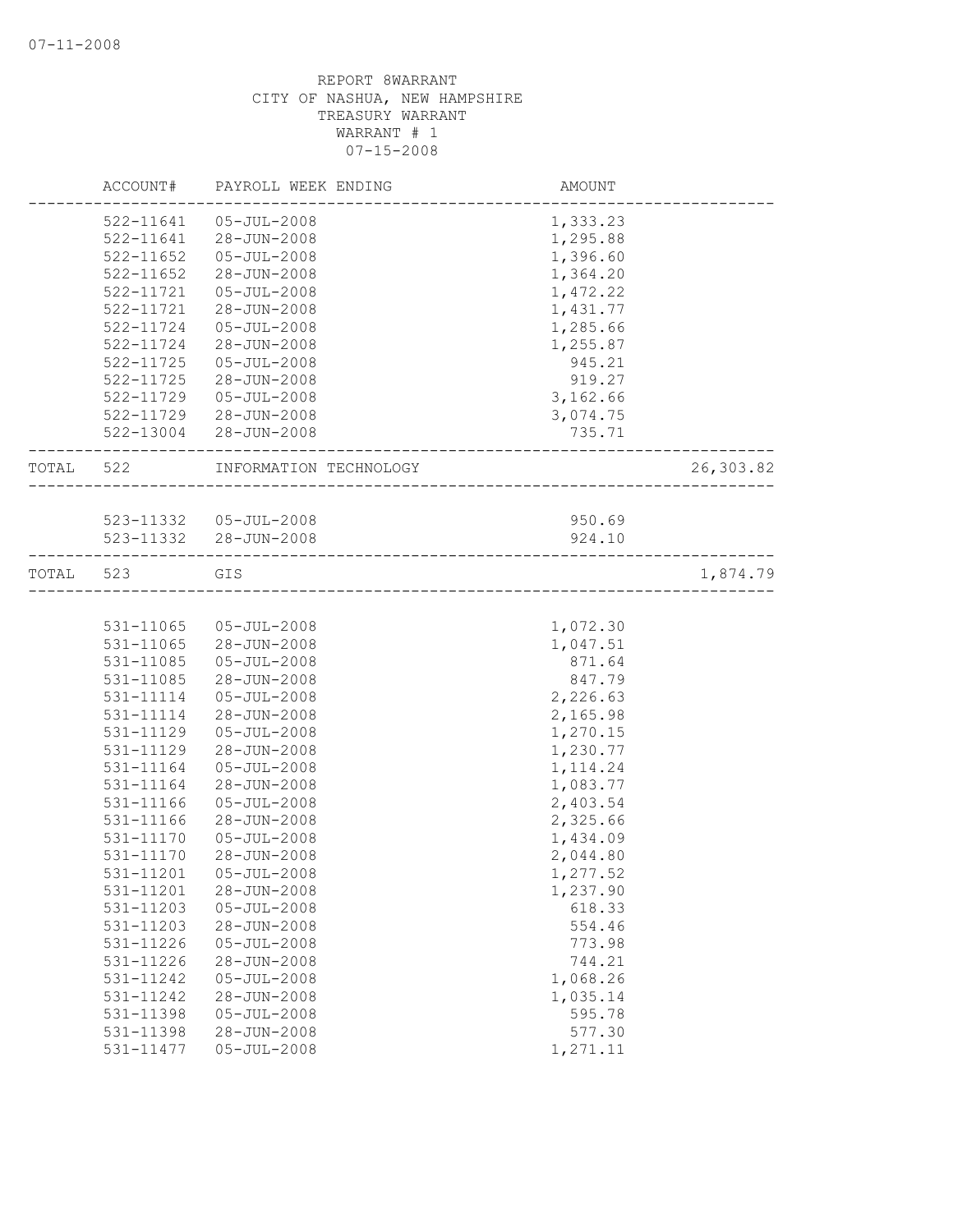| ACCOUNT#                   | PAYROLL WEEK ENDING                    | AMOUNT               |
|----------------------------|----------------------------------------|----------------------|
| 531-11477                  | 28-JUN-2008                            | 1,236.81             |
| 531-11487                  | $05 - JUL - 2008$                      | 1,323.81             |
| 531-11487                  | 28-JUN-2008                            | 1,287.60             |
| 531-11498                  | $05 - JUL - 2008$                      | 830.21               |
| 531-11498                  | 28-JUN-2008                            | 807.60               |
| 531-11516                  | $05 - JUL - 2008$                      | 815.47               |
| 531-11516                  | 28-JUN-2008                            | 790.18               |
| 531-11535                  | $05 - JUL - 2008$                      | 12,650.12            |
| 531-11535                  | 28-JUN-2008                            | 12,305.59            |
| 531-11537                  | 05-JUL-2008                            | 13,704.26            |
| 531-11537                  | 28-JUN-2008                            | 13,320.97            |
| 531-11538                  | $05 - JUL - 2008$                      | 871.64               |
| 531-11538                  | 28-JUN-2008                            | 847.79               |
| 531-11539                  | $05 - JUL - 2008$                      | 4,459.49             |
| 531-11539                  | 28-JUN-2008                            | 1,446.40             |
| 531-11544                  | $05 - JUL - 2008$                      | 4,035.43             |
| 531-11544                  | 28-JUN-2008                            | 3,925.54             |
| 531-11549                  | $05 - JUL - 2008$                      | 11,856.86            |
| 531-11549                  | 28-JUN-2008                            | 11,793.60            |
| 531-11552                  | $05 - JUL - 2008$                      | 7,810.24             |
|                            | 28-JUN-2008                            | 7,623.20             |
| 531-11552<br>$531 - 11555$ | $05 - JUL - 2008$                      | 21,489.28            |
| 531-11555                  | 28-JUN-2008                            | 20,934.28            |
| 531-11558                  | $05 - JUL - 2008$                      | 61,931.97            |
| 531-11558                  | 28-JUN-2008                            | 93, 152.79           |
| 531-11561                  | $05 - JUL - 2008$                      | 25,590.91            |
| 531-11561                  |                                        |                      |
|                            | 28-JUN-2008                            | 24,916.19            |
| 531-11567<br>531-11567     | $05 - JUL - 2008$<br>28-JUN-2008       | 30,846.97            |
|                            | $05 - JUL - 2008$                      | 30,071.86            |
| 531-11569                  | 28-JUN-2008                            | 1,147.67             |
| 531-11569<br>531-11618     | $05 - JUL - 2008$                      | 1,116.29<br>2,699.98 |
| 531-11618                  | 28-JUN-2008                            | 2,616.26             |
|                            |                                        | 2,840.47             |
| 531-11622<br>531-11622     | $05 - JUL - 2008$<br>$28 - JUN - 2008$ | 2,752.39             |
| 531-11632                  | $05 - JUL - 2008$                      | 610.55               |
| 531-11632                  | 28-JUN-2008                            |                      |
|                            | $05 - JUL - 2008$                      | 610.55               |
| 531-11633                  |                                        | 1,363.50             |
| 531-11633                  | 28-JUN-2008<br>$05 - JUL - 2008$       | 1,363.50             |
| 531-11635                  |                                        | 803.90               |
| 531-11635                  | 28-JUN-2008<br>$05 - JUL - 2008$       | 803.90               |
| 531-11636                  |                                        | 844.70               |
| 531-11636                  | 28-JUN-2008<br>$05 - JUL - 2008$       | 844.70               |
| 531-11664                  |                                        | 1,107.17             |
| 531-11664                  | 28-JUN-2008<br>$05 - JUL - 2008$       | 1,076.89             |
| 531-11665                  |                                        | 740.39               |
| 531-11665                  | 28-JUN-2008                            | 723.04               |
| 531-11722                  | $05 - JUL - 2008$                      | 2,185.40             |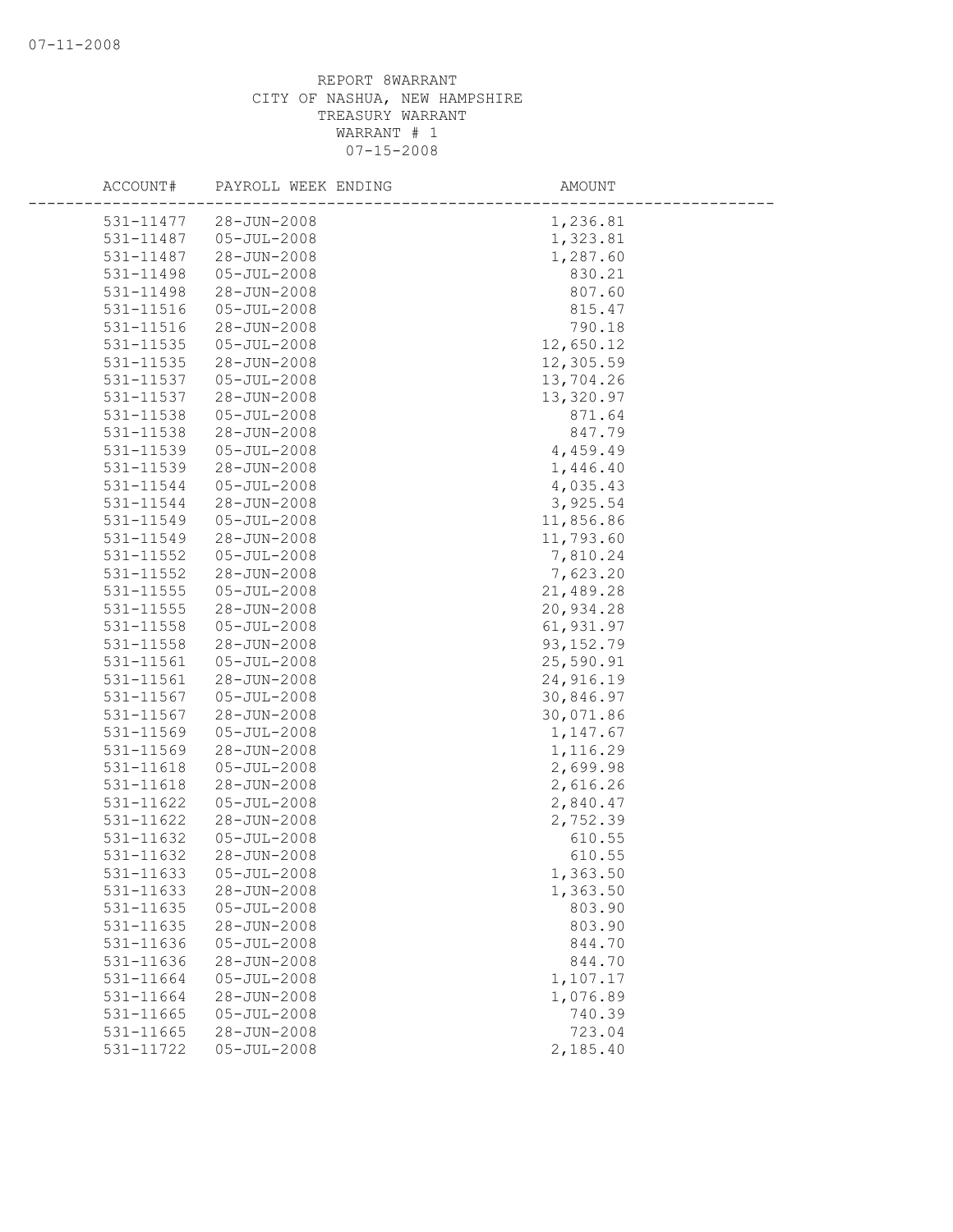|       | ACCOUNT#  | PAYROLL WEEK ENDING | AMOUNT       |  |
|-------|-----------|---------------------|--------------|--|
|       | 531-11722 | 28-JUN-2008         | 2,185.40     |  |
|       | 531-11732 | $05 - JUL - 2008$   | 1,131.25     |  |
|       | 531-11732 | 28-JUN-2008         | 1,131.25     |  |
|       | 531-11733 | $05 - JUL - 2008$   | 2,088.55     |  |
|       | 531-11733 | 28-JUN-2008         | 2,088.55     |  |
|       | 531-12020 | $05 - JUL - 2008$   | 906.28       |  |
|       | 531-12020 | 28-JUN-2008         | 879.88       |  |
|       | 531-12042 | $05 - JUL - 2008$   | 2,129.69     |  |
|       | 531-12042 | 28-JUN-2008         | 1,774.90     |  |
|       | 531-12066 | $05 - JUL - 2008$   | 651.48       |  |
|       | 531-12066 | 28-JUN-2008         | 632.50       |  |
|       | 531-12068 | $05 - JUL - 2008$   | 1,462.21     |  |
|       | 531-12068 | $28 - JUN - 2008$   | 1,418.78     |  |
|       | 531-12071 | $05 - JUL - 2008$   | 249.47       |  |
|       | 531-12071 | 28-JUN-2008         | 243.90       |  |
|       | 531-12119 | $05 - JUL - 2008$   | 1,094.99     |  |
|       | 531-12119 | 28-JUN-2008         | 1,065.25     |  |
|       | 531-13004 | $05 - JUL - 2008$   | 5, 141.23    |  |
|       | 531-13004 | 28-JUN-2008         | 9,382.80     |  |
|       | 531-13038 | $05 - JUL - 2008$   | 808.80       |  |
|       | 531-13038 | 28-JUN-2008         | 4,083.11     |  |
|       | 531-13040 | $05 - JUL - 2008$   | 3,231.49     |  |
|       | 531-13040 | 28-JUN-2008         | 3,834.01     |  |
|       | 531-13044 | $05 - JUL - 2008$   | 14,890.07    |  |
|       | 531-13044 | 28-JUN-2008         | $-1, 575.53$ |  |
|       | 531-13047 | $05 - JUL - 2008$   | 26, 157.91   |  |
|       | 531-13047 | 28-JUN-2008         | 23,033.47    |  |
|       | 531-13048 | $05 - JUL - 2008$   | 6,191.40     |  |
|       | 531-13048 | 28-JUN-2008         | 5,388.29     |  |
|       | 531-15002 | $05 - JUL - 2008$   | 41,364.22    |  |
|       | 531-17003 | $05 - JUL - 2008$   | 550.00       |  |
|       | 531-17006 | $28 - JUN - 2008$   | 400.00       |  |
| TOTAL | 531       | POLICE DEPARTMENT   | 643,836.77   |  |
|       |           |                     |              |  |
|       | 532-11024 | $05 - JUL - 2008$   | 1,291.33     |  |
|       | 532-11024 | $28 - JUN - 2008$   | 1,250.86     |  |
|       | 532-11036 | $05 - JUL - 2008$   | 1,806.18     |  |
|       | 532-11036 | 28-JUN-2008         | 1,766.76     |  |
|       | 532-11063 | $05 - JUL - 2008$   | 1,242.12     |  |
|       | 532-11063 | 28-JUN-2008         | 1,242.12     |  |
|       | 532-11066 | $05 - JUL - 2008$   | 1,205.57     |  |
|       | 532-11066 | 28-JUN-2008         | 1,205.58     |  |
|       | 532-11069 | $05 - JUL - 2008$   | 2,435.37     |  |
|       | 532-11069 | 28-JUN-2008         | 2,435.39     |  |
|       | 532-11111 | $05 - JUL - 2008$   | 2,105.26     |  |
|       | 532-11111 | 28-JUN-2008         | 2,059.24     |  |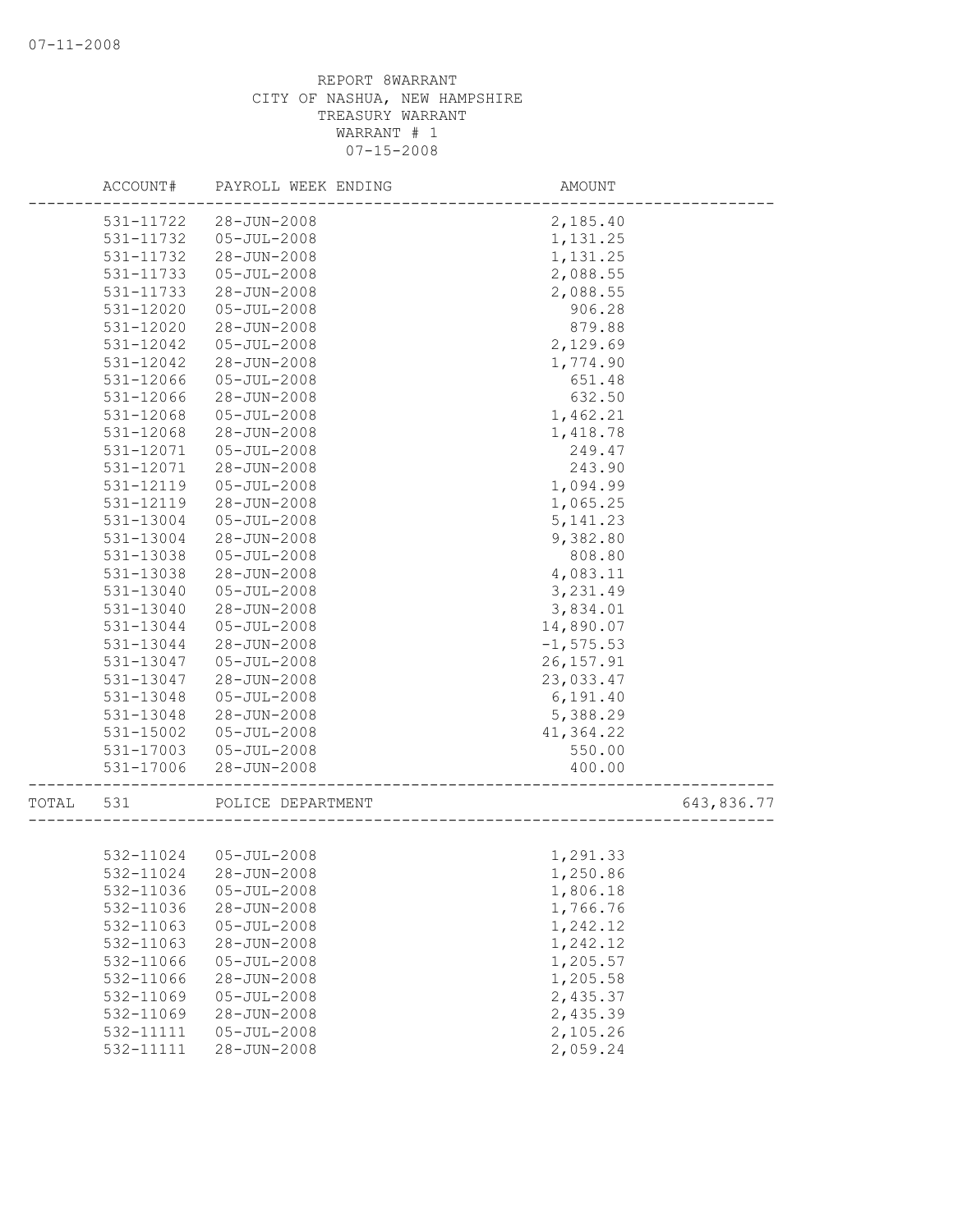| ACCOUNT#  | PAYROLL WEEK ENDING              | AMOUNT               |  |
|-----------|----------------------------------|----------------------|--|
| 532-11207 | $05 - JUL - 2008$                | 6,404.22             |  |
| 532-11207 | 28-JUN-2008                      | 6,271.16             |  |
| 532-11281 | $05 - JUL - 2008$                | 951.57               |  |
| 532-11281 | 28-JUN-2008                      | 925.44               |  |
| 532-11285 | $05 - JUL - 2008$                | 7,391.29             |  |
| 532-11285 | 28-JUN-2008                      | 7,391.29             |  |
| 532-11291 | $05 - JUL - 2008$                | 6,114.09             |  |
| 532-11291 | 28-JUN-2008                      | 6,141.39             |  |
| 532-11298 | $05 - JUL - 2008$                | 1,246.12             |  |
| 532-11298 | 28-JUN-2008                      | 1,246.12             |  |
| 532-11300 | $05 - JUL - 2008$                | 31,390.22            |  |
| 532-11300 | 28-JUN-2008                      | 32,737.79            |  |
| 532-11303 | $05 - JUL - 2008$                | 1,090.35             |  |
| 532-11303 | 28-JUN-2008                      | 1,090.35             |  |
| 532-11305 | $05 - JUL - 2008$                | 4,350.60             |  |
| 532-11305 | 28-JUN-2008                      | 4,350.61             |  |
| 532-11309 | $05 - JUL - 2008$                | 94,030.07            |  |
| 532-11309 | 28-JUN-2008                      | 94,340.21            |  |
| 532-11660 | $05 - JUL - 2008$                | 1,385.40             |  |
| 532-11660 | 28-JUN-2008                      | 1,385.40             |  |
| 532-11663 | $05 - JUL - 2008$                | 1,344.65             |  |
| 532-11663 | 28-JUN-2008                      | 1,344.65             |  |
| 532-11666 | $05 - JUL - 2008$                | 1,344.65             |  |
| 532-11666 | 28-JUN-2008                      | 1,344.65             |  |
| 532-11669 | $05 - JUL - 2008$                | 1,358.08             |  |
| 532-11669 | 28-JUN-2008                      | 1,358.10             |  |
| 532-12070 | $05 - JUL - 2008$                | 29,680.06            |  |
| 532-12070 | 28-JUN-2008                      | 23,890.85            |  |
| 532-13003 | 28-JUN-2008                      | 373.00               |  |
| 532-13004 | $05 - JUL - 2008$                | 895.57               |  |
| 532-13004 | 28-JUN-2008                      | 370.91               |  |
| 532-13018 | $05 - JUL - 2008$                | 2,612.44             |  |
| 532-13018 | 28-JUN-2008                      | 1,865.82             |  |
| 532-13024 | $05 - JUL - 2008$                | 1,027.35             |  |
| 532-13024 | $28 - JUN - 2008$                | 1,090.74             |  |
| 532-13050 | $05 - JUL - 2008$                | 12,468.31            |  |
| 532-13050 | $28 - JUN - 2008$                | 9,787.69             |  |
| 532-15002 | $05 - JUL - 2008$                | 42,205.12            |  |
| 532-18084 | $05 - JUL - 2008$                | 925.41               |  |
| 532-19231 | $05 - JUL - 2008$                | 1,004.18             |  |
| 532-19231 | 28-JUN-2008                      | 1,004.18             |  |
| 532-19232 | $05 - JUL - 2008$                | 1,480.58<br>1,480.58 |  |
| 532-19232 | 28-JUN-2008                      |                      |  |
| 532-19233 | $05 - JUL - 2008$<br>28-JUN-2008 | 2,375.71             |  |
| 532-19233 | $05 - JUL - 2008$                | 2,375.71             |  |
| 532-19234 |                                  | 1,595.52             |  |
| 532-19234 | $28 - JUN - 2008$                | 1,595.52             |  |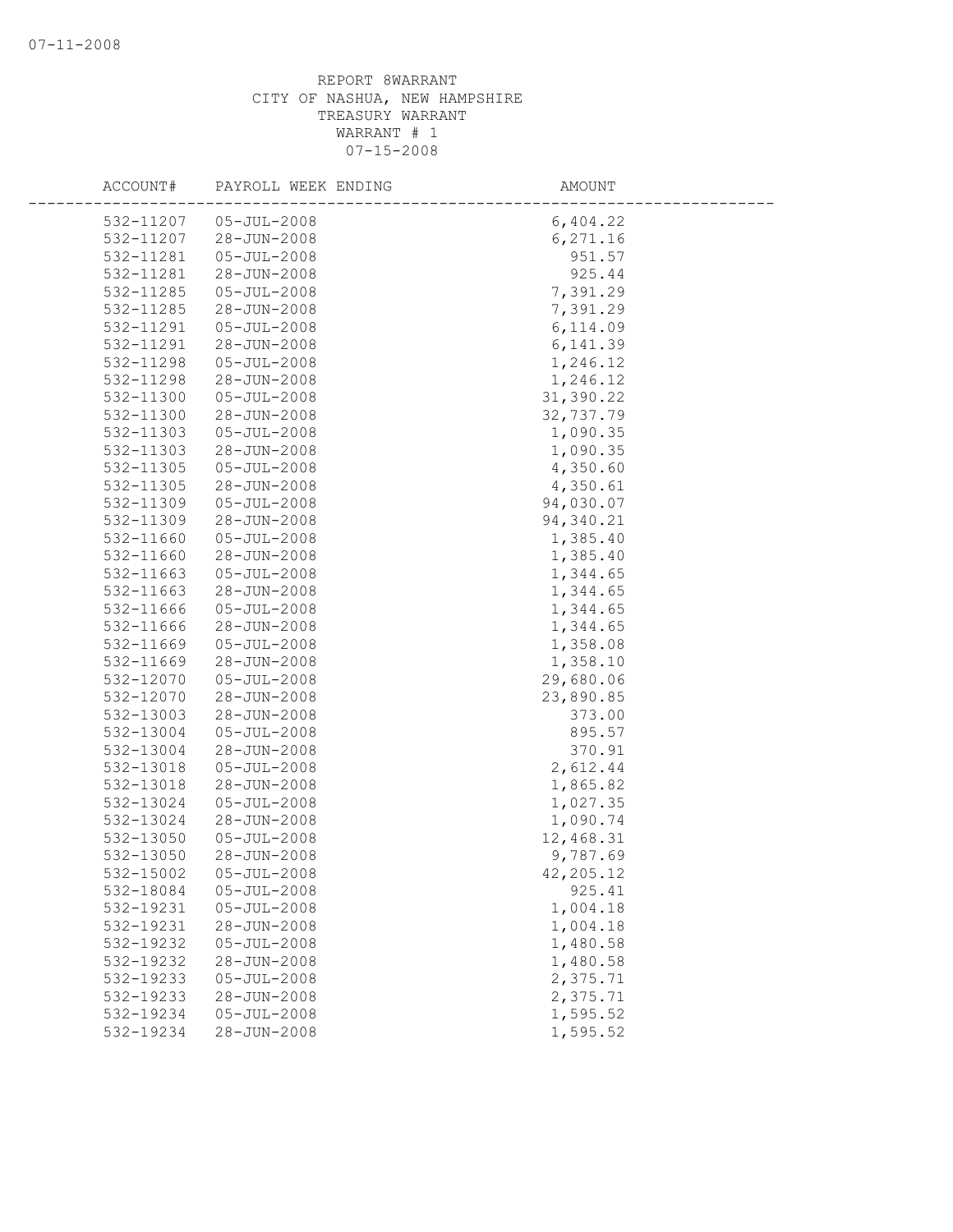|           | ACCOUNT#                                                                                             | PAYROLL WEEK ENDING                                                                                                                                              | AMOUNT                                                                                   |             |
|-----------|------------------------------------------------------------------------------------------------------|------------------------------------------------------------------------------------------------------------------------------------------------------------------|------------------------------------------------------------------------------------------|-------------|
| TOTAL 532 |                                                                                                      | FIRE DEPARTMENT                                                                                                                                                  |                                                                                          | 478, 479.50 |
|           |                                                                                                      | 535-81023  05-JUL-2008<br>535-81023 28-JUN-2008                                                                                                                  | 192.30<br>192.30                                                                         |             |
| TOTAL     | 535                                                                                                  | EMERGENCY MANAGEMENT                                                                                                                                             |                                                                                          | 384.60      |
|           |                                                                                                      | 536-11200 05-JUL-2008<br>536-11200 28-JUN-2008<br>536-13004 28-JUN-2008                                                                                          | 1,370.38<br>1,332.90<br>84.61                                                            |             |
| TOTAL 536 |                                                                                                      | CITYWIDE COMMUNICATIONS                                                                                                                                          |                                                                                          | 2,787.89    |
|           | 541-11024<br>541-11024<br>541-11048<br>541-11048<br>541-11104<br>541-11104<br>541-11240<br>541-11346 | $05 - JUL - 2008$<br>28-JUN-2008<br>$05 - JUL - 2008$<br>28-JUN-2008<br>05-JUL-2008<br>28-JUN-2008<br>$05 - JUL - 2008$<br>541-11346  05-JUL-2008<br>28-JUN-2008 | 612.76<br>612.76<br>902.76<br>902.76<br>979.48<br>956.86<br>1,449.15<br>298.75<br>435.26 |             |
| TOTAL     | 541                                                                                                  | COMMUNITY SERVICES DIVISION                                                                                                                                      |                                                                                          | 7,150.54    |
|           | 542-11426<br>542-11426<br>542-11584<br>542-11584<br>542-12109<br>542-12582                           | $05 - JUL - 2008$<br>28-JUN-2008<br>$05 - JUL - 2008$<br>28-JUN-2008<br>28-JUN-2008<br>$05 - JUL - 2008$<br>542-12582 28-JUN-2008                                | 1,317.25<br>1,286.72<br>3,294.58<br>3,212.95<br>72.00<br>784.14<br>818.70                |             |
| TOTAL     | 542                                                                                                  | COMMUNITY HEALTH                                                                                                                                                 |                                                                                          | 10,786.34   |
|           | 543-11380<br>543-11380<br>543-11438<br>543-11438<br>543-11601<br>543-11601<br>543-11602              | $05 - JUL - 2008$<br>28-JUN-2008<br>$05 - JUL - 2008$<br>28-JUN-2008<br>$05 - JUL - 2008$<br>28-JUN-2008<br>$05 - JUL - 2008$                                    | 912.46<br>886.27<br>1,480.76<br>1,446.40<br>1,212.69<br>1,184.60<br>853.52               |             |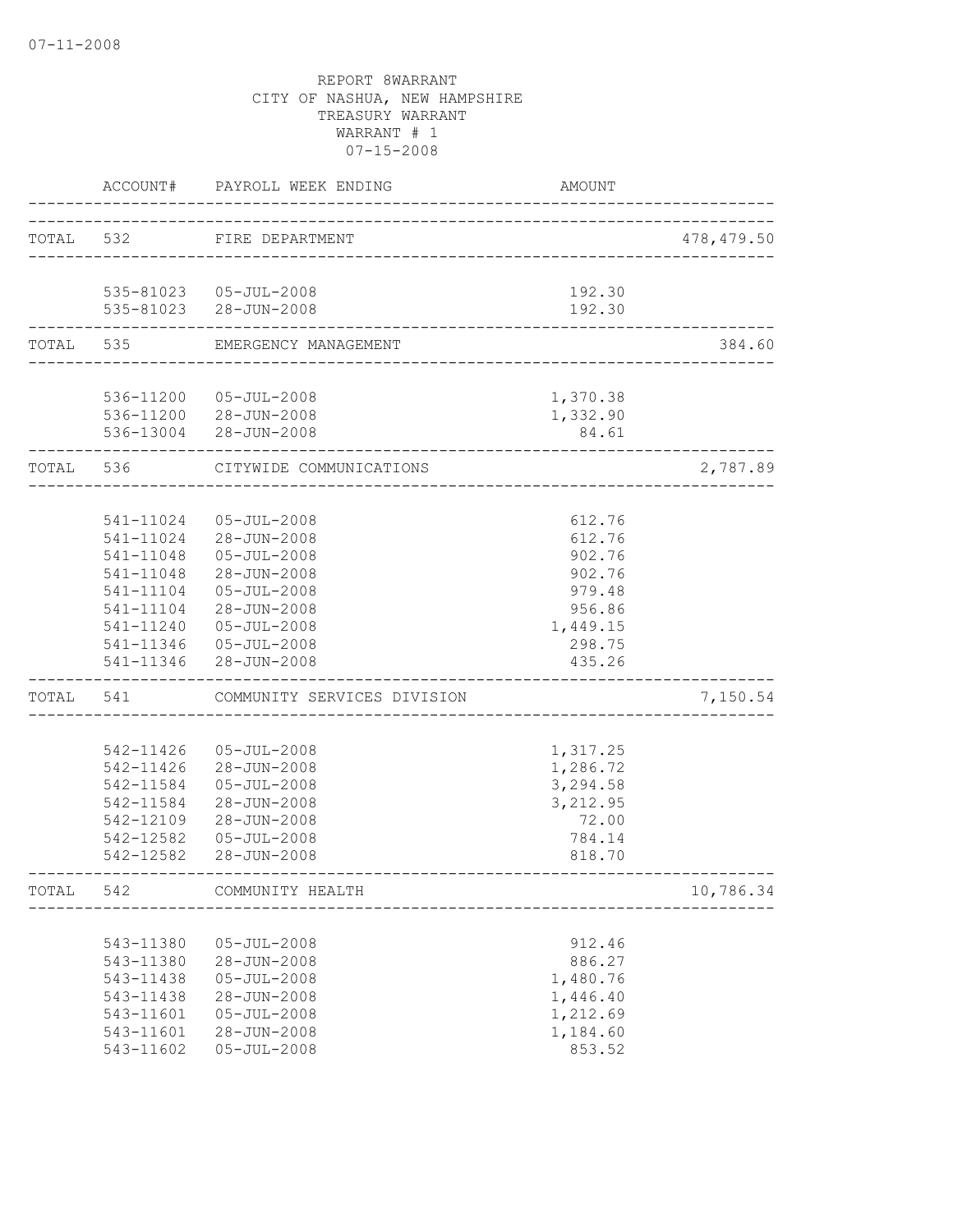|           |               | ACCOUNT# PAYROLL WEEK ENDING | AMOUNT                                         |           |
|-----------|---------------|------------------------------|------------------------------------------------|-----------|
|           |               | 543-11602 28-JUN-2008        | 833.86                                         |           |
|           |               | 543-11604 05-JUL-2008        | 1,463.92                                       |           |
|           |               | 543-11604 28-JUN-2008        | 1,422.06                                       |           |
|           |               | 543-11605  05-JUL-2008       | 185.88                                         |           |
|           |               | 543-11605 28-JUN-2008        | 722.21<br>-------------------------------      |           |
| TOTAL 543 |               |                              |                                                | 12,604.63 |
|           |               |                              |                                                |           |
|           |               | 544-11008 05-JUL-2008        | 719.16                                         |           |
|           |               | 544-11008 28-JUN-2008        | 702.64                                         |           |
|           |               | 544-11099  05-JUL-2008       | 2,094.78                                       |           |
|           |               | 544-11099 28-JUN-2008        | 2,034.96                                       |           |
|           | 544-11112     | 05-JUL-2008                  | 821.85                                         |           |
|           | 544-11112     | 28-JUN-2008                  | 798.31                                         |           |
|           | 544-11367     | $05 - JUL - 2008$            | 805.35                                         |           |
|           | 544-11367     | 28-JUN-2008                  | 786.82                                         |           |
|           | 544-11777     | $05 - JUL - 2008$            | 1,245.55                                       |           |
|           | 544-11777     | 28-JUN-2008                  | 1,216.69                                       |           |
|           |               | 544-12101  05-JUL-2008       | 254.75                                         |           |
|           |               | 544-12101 28-JUN-2008        | 254.75<br>____________________________________ |           |
|           | TOTAL 544     | WELFARE ADMINISTRATION       |                                                | 11,735.61 |
|           |               |                              |                                                |           |
|           |               | 551-11008  05-JUL-2008       | 688.22                                         |           |
|           |               | 551-11008 28-JUN-2008        | 667.54                                         |           |
|           |               | 551-11028  05-JUL-2008       | 527.75                                         |           |
|           | 551-11028     | 28-JUN-2008                  | 570.28                                         |           |
|           |               | 551-11057  05-JUL-2008       | 871.90                                         |           |
|           | 551-11057     | 28-JUN-2008                  | 847.96                                         |           |
|           | 551-11094     | 05-JUL-2008                  | 296.87                                         |           |
|           | 551-11094     | 28-JUN-2008                  | 288.71                                         |           |
|           | 551-11097     | $05 - JUL - 2008$            | 1,043.63                                       |           |
|           | 551-11097     | 28-JUN-2008                  | 1,014.95                                       |           |
|           | 551-11208     | $05 - JUL - 2008$            | 668.67                                         |           |
|           | 551-11208     | 28-JUN-2008                  | 762.45                                         |           |
|           |               | 551-11211  05-JUL-2008       | 592.76                                         |           |
|           | 551-11211     | 28-JUN-2008                  | 450.35                                         |           |
|           | 551-11212     | $05 - JUL - 2008$            | 1,400.07                                       |           |
|           | 551-11212     | 28-JUN-2008                  | 1,367.59                                       |           |
|           | 551-11249     | $05 - JUL - 2008$            | 1,351.44                                       |           |
|           | 551-11249     | 28-JUN-2008                  | 1,602.85                                       |           |
|           | 551-11273     | $05 - JUL - 2008$            | 1,627.82                                       |           |
|           | 551-11273     | 28-JUN-2008                  | 1,577.44                                       |           |
|           | 551-11435     | $05 - JUL - 2008$            | 878.27                                         |           |
|           | 551-11435     | 28-JUN-2008                  | 857.86                                         |           |
|           | $551 - 11462$ | $05 - JUL - 2008$            | 1,003.07                                       |           |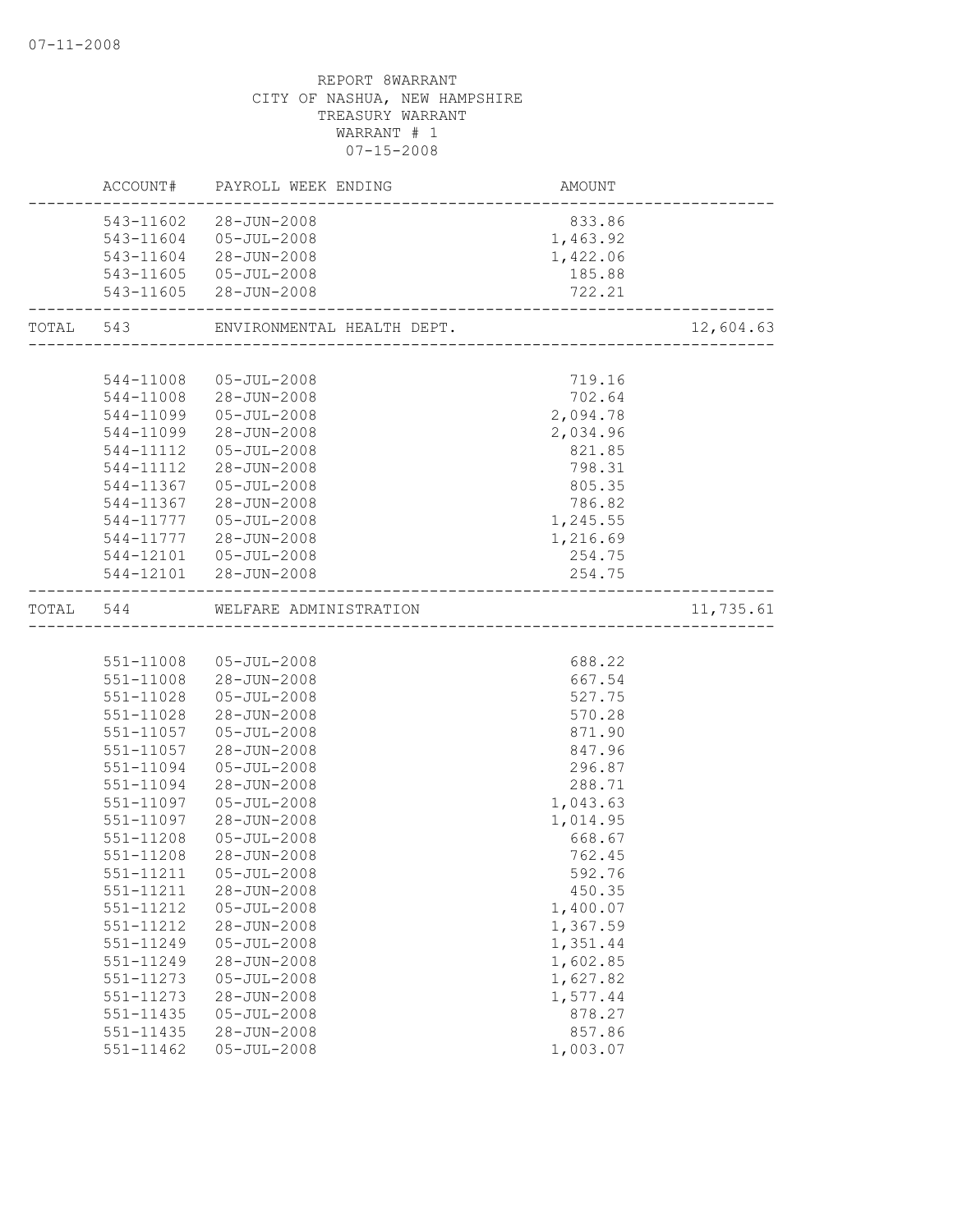| ACCOUNT#  | PAYROLL WEEK ENDING<br>AMOUNT<br>------------------------ |          |            |
|-----------|-----------------------------------------------------------|----------|------------|
|           | 551-11462 28-JUN-2008                                     | 975.54   |            |
|           | 551-11638  05-JUL-2008                                    | 1,136.73 |            |
|           | 551-11638 28-JUN-2008                                     | 1,110.43 |            |
|           | 551-13004 05-JUL-2008                                     | 59.11    |            |
|           | 551-13004 28-JUN-2008                                     | 80.89    |            |
|           | TOTAL 551 PUBLIC WORKS DIV & ENGINEERING 2011             |          | 24, 321.15 |
|           |                                                           |          |            |
|           | 552-11077 05-JUL-2008                                     | 1,248.63 |            |
|           | 552-11077 28-JUN-2008                                     | 1,219.71 |            |
| 552-11087 | $05 - JUL - 2008$                                         | 746.80   |            |
| 552-11087 | $28 - JUN - 2008$                                         | 754.24   |            |
| 552-11143 | 05-JUL-2008                                               | 784.00   |            |
| 552-11143 | 28-JUN-2008                                               | 784.00   |            |
| 552-11324 | $05 - JUL - 2008$                                         | 4,012.30 |            |
| 552-11324 | 28-JUN-2008                                               | 3,902.16 |            |
| 552-11339 | 05-JUL-2008                                               | 2,689.60 |            |
| 552-11339 | 28-JUN-2008                                               | 2,692.40 |            |
| 552-11342 | $05 - JUL - 2008$                                         | 706.00   |            |
| 552-11342 | 28-JUN-2008                                               | 706.00   |            |
| 552-11343 | 05-JUL-2008                                               | 2,368.80 |            |
| 552-11343 | 28-JUN-2008                                               | 2,337.81 |            |
| 552-11407 | $05 - JUL - 2008$                                         | 4,884.00 |            |
| 552-11407 | 28-JUN-2008                                               | 4,884.00 |            |
| 552-11492 | 05-JUL-2008                                               | 746.80   |            |
| 552-11492 | 28-JUN-2008                                               | 746.80   |            |
| 552-11548 | 05-JUL-2008                                               | 1,020.99 |            |
| 552-11548 | 28-JUN-2008                                               | 992.96   |            |
| 552-11562 | $05 - JUL - 2008$                                         | 397.28   |            |
| 552-11580 | $05 - JUL - 2008$                                         | 951.79   |            |
| 552-11580 | 28-JUN-2008                                               | 929.81   |            |
| 552-11618 | $05 - JUL - 2008$                                         | 633.62   |            |
| 552-11618 | 28-JUN-2008                                               | 615.90   |            |
| 552-11672 | $05 - JUL - 2008$                                         | 1,396.60 |            |
| 552-11672 | 28-JUN-2008                                               | 1,364.20 |            |
| 552-11750 | $05 - JUL - 2008$                                         | 732.08   |            |
|           | 552-11750 28-JUN-2008                                     | 736.96   |            |
| 552-12156 | $05 - JUL - 2008$                                         | 5,360.00 |            |
| 552-12156 | $28 - JUN - 2008$                                         | 6,990.00 |            |
| 552-12158 | $05 - JUL - 2008$                                         | 832.00   |            |
| 552-12158 | 28-JUN-2008                                               | 640.00   |            |
| 552-12159 | $05 - JUL - 2008$                                         | 3,122.75 |            |
| 552-12159 | 28-JUN-2008                                               | 4,015.25 |            |
| 552-12162 | $05 - JUL - 2008$                                         | 1,062.25 |            |
| 552-12162 | 28-JUN-2008                                               | 1,270.25 |            |
| 552-12186 | $05 - JUL - 2008$                                         | 1,192.25 |            |
| 552-12186 | 28-JUN-2008                                               | 1,189.75 |            |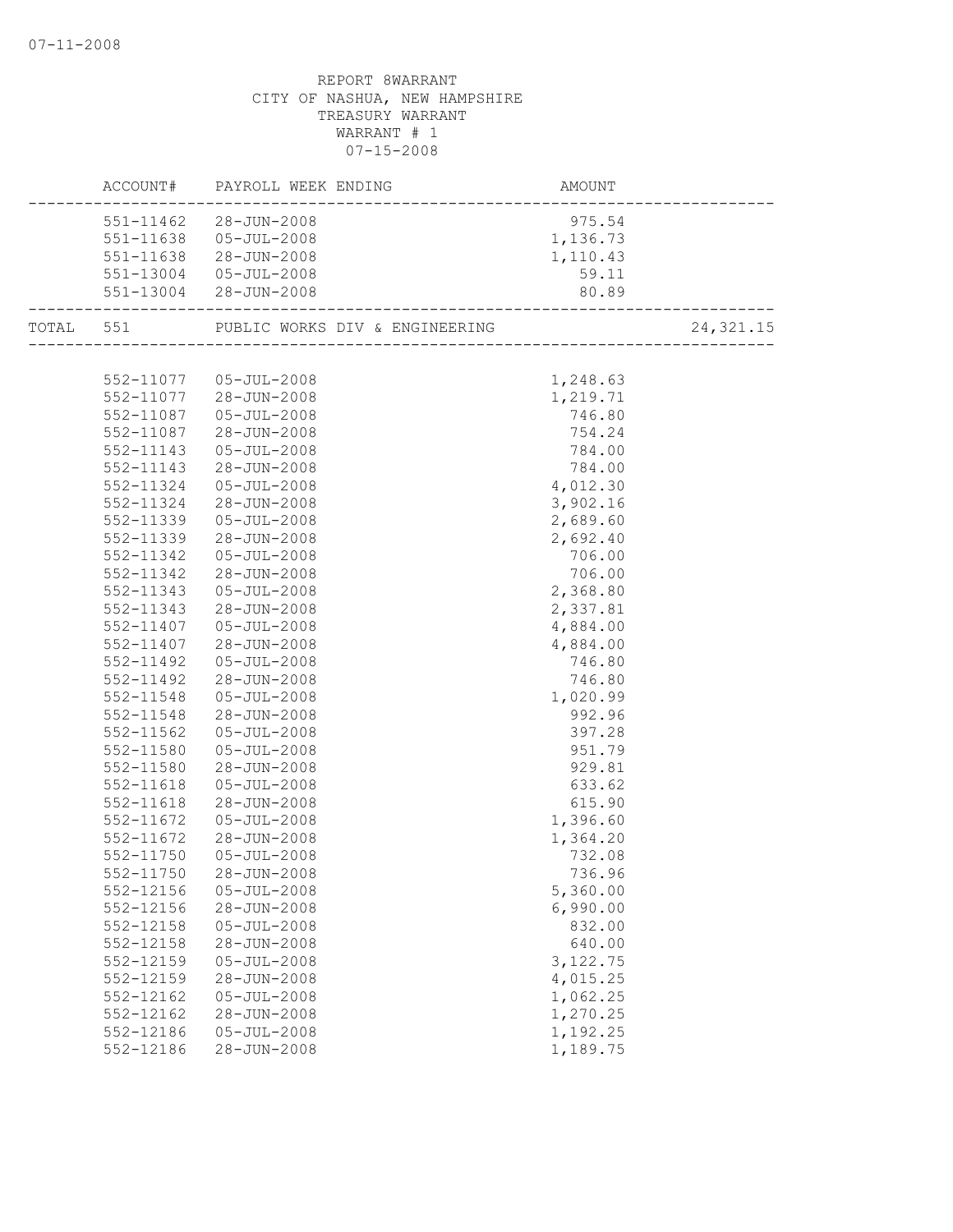|           |           | ACCOUNT# PAYROLL WEEK ENDING | AMOUNT                               |           |
|-----------|-----------|------------------------------|--------------------------------------|-----------|
|           |           | 552-12192  05-JUL-2008       | 2,180.50                             |           |
|           |           | 552-12192 28-JUN-2008        | 2,390.00                             |           |
|           | 552-13004 | $05 - JUL - 2008$            | 7,206.28                             |           |
|           | 552-13004 | 28-JUN-2008                  | 4,510.74                             |           |
|           | 552-17002 | $05 - JUL - 2008$            | 500.00                               |           |
|           | 552-17002 | 28-JUN-2008                  | 500.00                               |           |
|           |           | 552-59050 05-JUL-2008        | 320.00                               |           |
|           |           | 552-59050 28-JUN-2008        | 1,296.50<br>________________________ |           |
| TOTAL 552 |           | PARKS AND RECREATION         |                                      | 90,564.76 |
|           |           |                              |                                      |           |
|           | 553-11041 | 05-JUL-2008                  | 1,009.33                             |           |
|           |           | 553-11041 28-JUN-2008        | 981.62                               |           |
|           | 553-11078 | $05 - JUL - 2008$            | 1,359.71                             |           |
|           | 553-11078 | 28-JUN-2008                  | 1,328.18                             |           |
|           | 553-11192 | $05 - JUL - 2008$            | 925.29                               |           |
|           | 553-11192 | 28-JUN-2008                  | 899.88                               |           |
|           | 553-11279 | $05 - JUL - 2008$            | 5,488.00                             |           |
|           | 553-11279 | 28-JUN-2008                  | 5,595.80                             |           |
|           | 553-11327 | $05 - JUL - 2008$            | 4,057.06                             |           |
|           | 553-11327 | 28-JUN-2008                  | 4,919.07                             |           |
|           | 553-11375 | $05 - JUL - 2008$            | 1,996.19                             |           |
|           | 553-11375 | 28-JUN-2008                  | 2,017.20                             |           |
|           | 553-11465 | $05 - JUL - 2008$            | 2,240.40                             |           |
|           | 553-11465 | 28-JUN-2008                  | 2,240.41                             |           |
|           | 553-11474 | $05 - JUL - 2008$            | 4,405.60                             |           |
|           | 553-11474 | 28-JUN-2008                  | 4,405.61                             |           |
|           | 553-11475 | $05 - JUL - 2008$            | 846.40                               |           |
|           | 553-11475 | 28-JUN-2008                  | 1,702.18                             |           |
|           | 553-11630 | $05 - JUL - 2008$            | 1,435.20                             |           |
|           | 553-11630 | 28-JUN-2008                  | 1,435.20                             |           |
|           | 553-11631 | $05 - JUL - 2008$            | 726.75                               |           |
|           | 553-11631 | 28-JUN-2008                  | 727.20                               |           |
|           | 553-11648 | $05 - JUL - 2008$            | 814.96                               |           |
|           | 553-11648 | 28-JUN-2008                  | 792.60                               |           |
|           | 553-11678 | $05 - JUL - 2008$            | 1,612.74                             |           |
|           | 553-11678 | 28-JUN-2008                  | 1,575.29                             |           |
|           | 553-11759 | $05 - JUL - 2008$            | 14,262.09                            |           |
|           | 553-11759 | $28 - JUN - 2008$            | 13,042.84                            |           |
|           | 553-11771 | $05 - JUL - 2008$            | 841.60                               |           |
|           | 553-11771 | $28 - JUN - 2008$            | 1,683.20                             |           |
|           | 553-12128 | $05 - JUL - 2008$            | 268.98                               |           |
|           | 553-12128 | 28-JUN-2008                  | 261.46                               |           |
|           | 553-13004 | $05 - JUL - 2008$            | 1,321.60                             |           |
|           | 553-13004 | 28-JUN-2008                  | 1,400.91                             |           |
|           | 553-17002 | 28-JUN-2008                  | 500.00                               |           |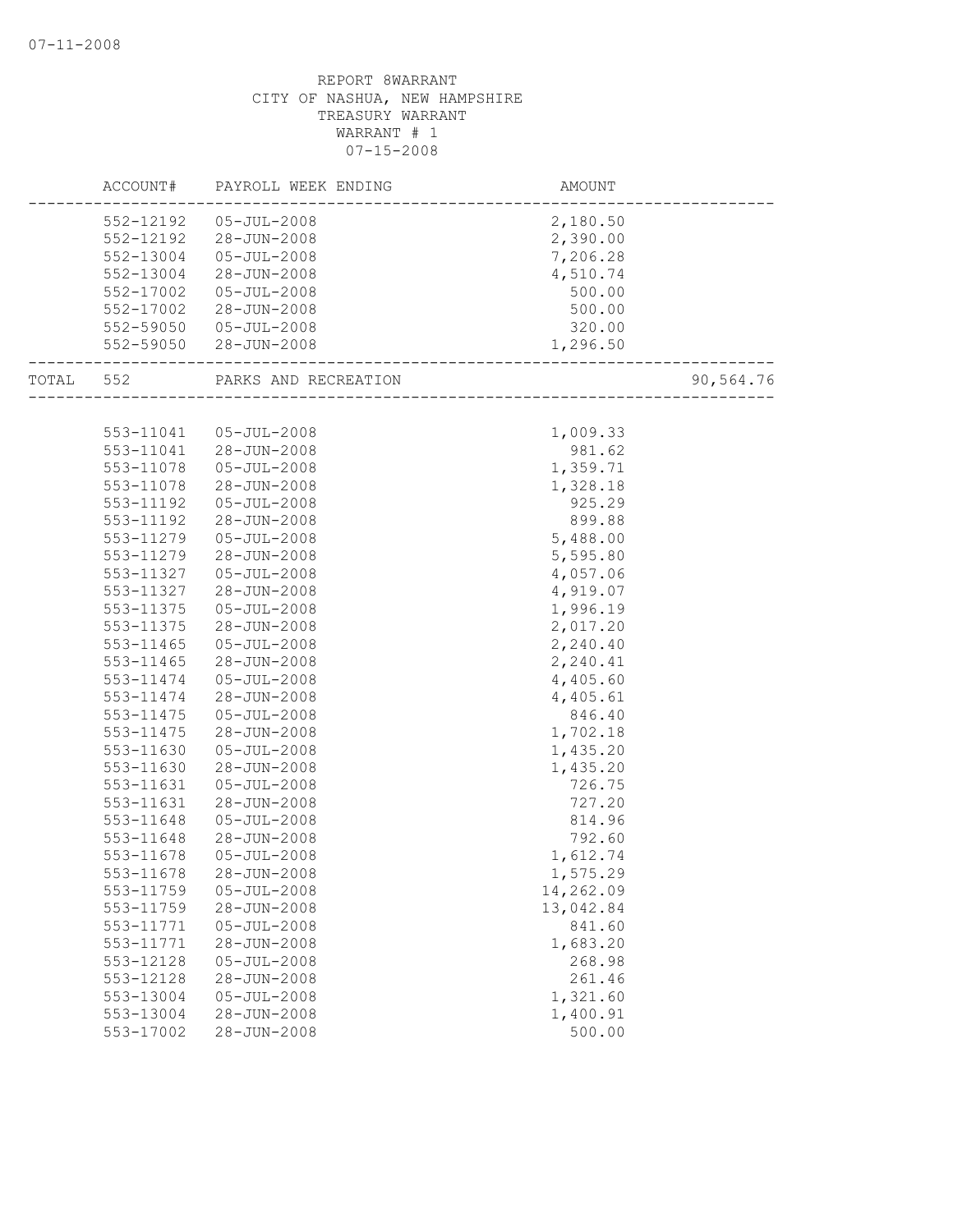|       | ACCOUNT#      | PAYROLL WEEK ENDING    | AMOUNT                   |           |
|-------|---------------|------------------------|--------------------------|-----------|
|       | TOTAL 553     | STREET DEPARTMENT      |                          | 89,120.55 |
|       |               |                        | ------------------------ |           |
|       | 555-11024     | $05 - JUL - 2008$      | 748.73                   |           |
|       | 555-11024     | 28-JUN-2008            | 725.27                   |           |
|       | 555-11058     | $05 - JUL - 2008$      | 951.80                   |           |
|       | 555-11058     | 28-JUN-2008            | 929.81                   |           |
|       | 555-11461     | $05 - JUL - 2008$      | 1,438.06                 |           |
|       | 555-11461     | 28-JUN-2008            | 1,404.68                 |           |
|       | 555-11505     | $05 - JUL - 2008$      | 1,143.89                 |           |
|       | 555-11505     | 28-JUN-2008            | 1,117.43                 |           |
|       | 555-11639     | $05 - JUL - 2008$      | 746.80                   |           |
|       | 555-11639     | 28-JUN-2008            | 746.80                   |           |
|       | 555-11640     | $05 - JUL - 2008$      | 556.48                   |           |
|       | 555-11640     | 28-JUN-2008            | 695.60                   |           |
|       | 555-11738     | $05 - JUL - 2008$      | 1,760.00                 |           |
|       | 555-11738     | 28-JUN-2008            | 1,760.00                 |           |
|       | 555-11745     | $05 - JUL - 2008$      | 738.80                   |           |
|       | 555-11745     | 28-JUN-2008            | 738.80                   |           |
|       | 555-11746     | $05 - JUL - 2008$      | 1,100.60                 |           |
|       | 555-11746     | 28-JUN-2008            | 1,075.14                 |           |
|       | 555-13004     | $05 - JUL - 2008$      | 198.00                   |           |
|       | 555-13004     | 28-JUN-2008            | 865.01                   |           |
|       | 555-13068     | $05 - JUL - 2008$      | 82.26                    |           |
| TOTAL | 555           | TRAFFIC DEPARTMENT     |                          | 19,523.96 |
|       |               | 557-11161  05-JUL-2008 | 746.80                   |           |
|       |               | 557-11161 28-JUN-2008  | 746.80                   |           |
|       |               | 557-13004 28-JUN-2008  | 14.33                    |           |
|       |               |                        |                          |           |
| TOTAL | 557           | PARKING LOTS           |                          | 1,507.93  |
|       |               |                        |                          |           |
|       |               | 561-11345  05-JUL-2008 | 1,332.04                 |           |
|       | 561-11345     | 28-JUN-2008            | 1,301.50                 |           |
|       | 561-11651     | $05 - JUL - 2008$      | 830.95                   |           |
|       | 561-11651     | 28-JUN-2008            | 811.82                   |           |
|       | 561-11658     | $05 - JUL - 2008$      | 1,008.87                 |           |
|       | 561-11658     | 28-JUN-2008            | 985.56                   |           |
|       | 561-12153     | $05 - JUL - 2008$      | 1,810.00                 |           |
|       | $561 - 12153$ | $28 - JUN - 2008$      | 2,110.00                 |           |
|       | 561-13004     | 28-JUN-2008            | 91.33                    |           |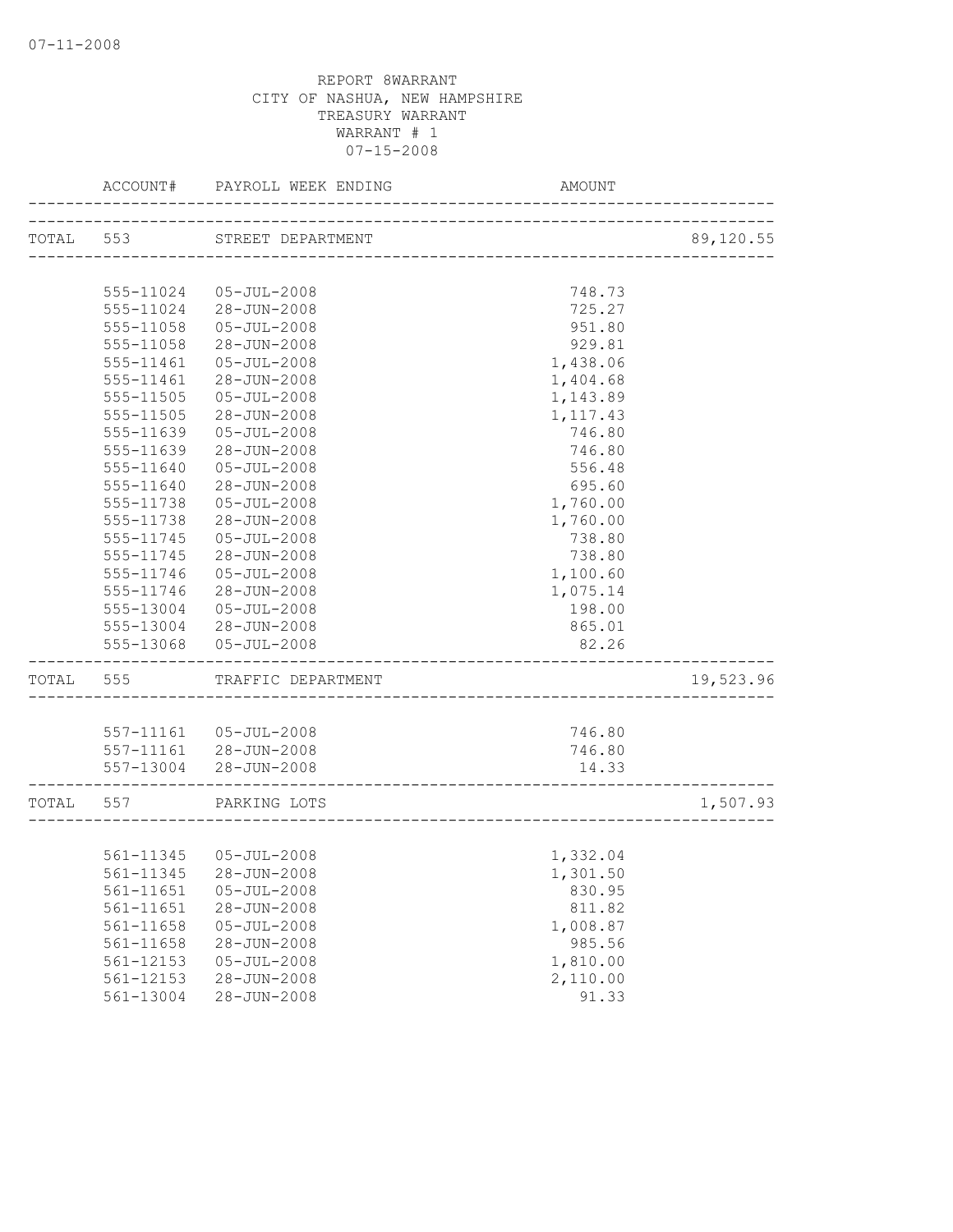|           |               | ACCOUNT# PAYROLL WEEK ENDING                        | AMOUNT   |            |
|-----------|---------------|-----------------------------------------------------|----------|------------|
| TOTAL 561 |               | EDGEWOOD CEMETERY                                   |          | 10,282.07  |
|           |               |                                                     |          |            |
|           | 563-11345     | 05-JUL-2008                                         | 1,120.24 |            |
|           |               | 563-11345 28-JUN-2008                               | 1,094.67 |            |
|           | 563-11651     | $05 - JUL - 2008$                                   | 739.90   |            |
|           | 563-11651     | 28-JUN-2008                                         | 722.91   |            |
|           |               | 563-11657  05-JUL-2008                              | 924.47   |            |
|           |               | 563-11657 28-JUN-2008                               | 903.15   |            |
|           |               | 563-12153  05-JUL-2008                              | 640.00   |            |
|           |               | 563-12153 28-JUN-2008                               | 720.00   |            |
| TOTAL 563 |               | WOODLAWN CEMETERY<br>______________________________ |          | 6,865.34   |
|           |               |                                                     |          |            |
|           |               | 571-11174  05-JUL-2008                              | 861.85   |            |
|           |               | 571-11174 28-JUN-2008                               | 838.19   |            |
|           |               | 571-11237  05-JUL-2008                              | 1,930.62 |            |
|           |               | 571-11237 28-JUN-2008                               | 1,885.71 |            |
| TOTAL 571 |               | COMMUNITY DEVELOPMENT                               |          | 5,516.37   |
|           |               |                                                     |          |            |
|           |               | 572-11024 05-JUL-2008                               | 629.68   |            |
|           |               | 572-11024 28-JUN-2008                               | 609.96   |            |
|           |               | 572-11215  05-JUL-2008                              | 3,624.44 |            |
|           |               | 572-11215 28-JUN-2008                               | 3,542.40 |            |
|           |               | 572-11238  05-JUL-2008                              | 835.65   |            |
|           | 572-11238     | 28-JUN-2008                                         | 812.71   |            |
|           | $572 - 11450$ | 05-JUL-2008                                         | 1,660.70 |            |
|           | 572-11450     | 28-JUN-2008                                         | 1,622.11 |            |
|           | 572-11522     | $05 - JUL - 2008$                                   | 810.97   |            |
|           | 572-11522     | 28-JUN-2008                                         | 788.29   |            |
|           | 572-11525     | $05 - JUL - 2008$                                   | 1,000.85 |            |
|           | 572-11525     | 28-JUN-2008                                         | 972.85   |            |
|           | 572-58005     | 28-JUN-2008                                         | 300.00   |            |
|           | 572-98045     | 28-JUN-2008                                         | 204.77   |            |
| TOTAL     | 572           | PLANNING DEPARTMENT<br>--------------------         |          | 17, 415.38 |
|           |               |                                                     |          |            |
|           | 575-11032     | $05 - JUL - 2008$                                   | 692.79   |            |
|           | 575-11032     | 28-JUN-2008                                         | 676.89   |            |
|           | 575-11042     | $05 - JUL - 2008$                                   | 1,357.97 |            |
|           | 575-11042     | 28-JUN-2008                                         | 1,318.78 |            |
|           | 575-11062     | $05 - JUL - 2008$                                   | 600.11   |            |
|           | 575-11062     | 28-JUN-2008                                         | 581.50   |            |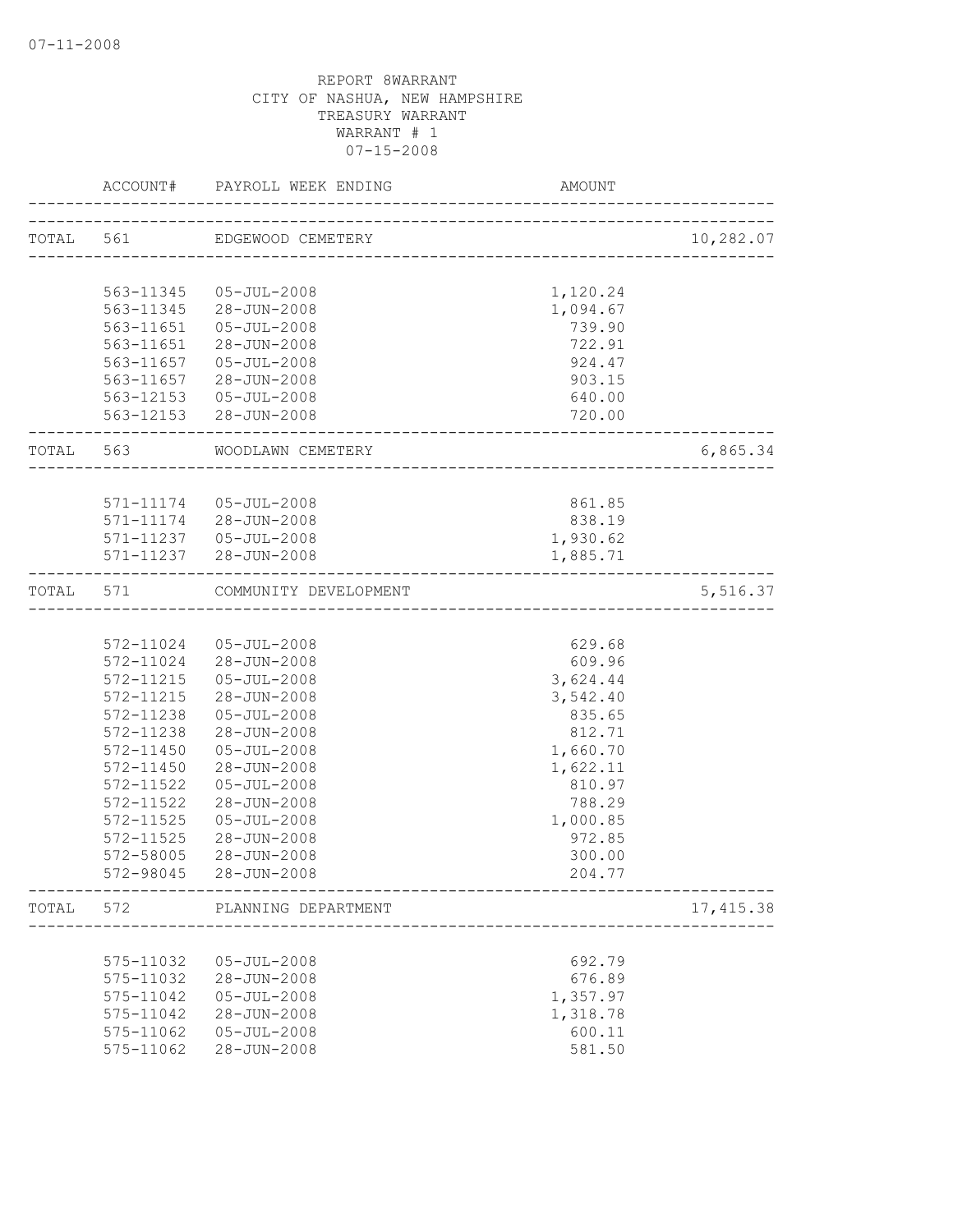|       | ACCOUNT#               | PAYROLL WEEK ENDING        | AMOUNT                               |            |
|-------|------------------------|----------------------------|--------------------------------------|------------|
|       | 575-11189              | $05 - JUL - 2008$          | 1,053.89                             |            |
|       | 575-11189              | 28-JUN-2008                | 1,021.21                             |            |
|       | 575-11246              | $05 - JUL - 2008$          | 1,874.81                             |            |
|       | 575-11246              | 28-JUN-2008                | 1,831.21                             |            |
|       | 575-11387              | $05 - JUL - 2008$          | 4,868.96                             |            |
|       | 575-11387              | 28-JUN-2008                | 4,717.98                             |            |
|       | 575-11393              | $05 - JUL - 2008$          | 3,780.85                             |            |
|       | 575-11393              | 28-JUN-2008                | 3,485.42                             |            |
|       | 575-11400              | $05 - JUL - 2008$          | 7,352.14                             |            |
|       | 575-11400              | 28-JUN-2008                | 7,240.96                             |            |
|       | 575-11401              | $05 - JUL - 2008$          | 24,778.22                            |            |
|       | 575-11401              | 28-JUN-2008                | 4,779.13                             |            |
|       | 575-11403              | $05 - JUL - 2008$          | 829.09                               |            |
|       | 575-11403              | 28-JUN-2008                | 809.99                               |            |
|       | 575-11404              | $05 - JUL - 2008$          | 745.61                               |            |
|       | 575-11404              | 28-JUN-2008                | 722.48                               |            |
|       | 575-11627              | $05 - JUL - 2008$          | 584.53                               |            |
|       | 575-11627              | $28 - JUN - 2008$          | 566.40                               |            |
|       | 575-12076              | $05 - JUL - 2008$          | 517.40                               |            |
|       | 575-12076              | 28-JUN-2008                | 614.46                               |            |
|       | 575-12087              | $05 - JUL - 2008$          | 484.13                               |            |
|       | 575-12087              | 28-JUN-2008                | 469.12                               |            |
|       | 575-12090              | $05 - JUL - 2008$          | 1,380.76                             |            |
|       | 575-12090              | 28-JUN-2008                | 1,337.95                             |            |
|       | 575-12114              | $05 - JUL - 2008$          | 1,386.76                             |            |
|       | 575-12114              | 28-JUN-2008                | 1,224.04                             |            |
|       |                        | 575-13004 05-JUL-2008      | 77.31                                |            |
|       | 575-13004              | 28-JUN-2008                | 694.79                               |            |
| TOTAL | 575                    | PUBLIC LIBRARIES           |                                      | 84,457.64  |
|       |                        |                            |                                      |            |
|       | 576-11059              | 05-JUL-2008                | 1,281.62                             |            |
|       | 576-11059<br>576-11139 | 28-JUN-2008                | 2,433.38<br>279.67                   |            |
|       |                        | $05 - JUL - 2008$          |                                      |            |
|       | 576-11139              | 28-JUN-2008                | 239.58                               |            |
|       | 576-11221              | $05 - JUL - 2008$          | 1,031.76                             |            |
|       | 576-11221              | $28 - JUN - 2008$          | 1,002.93                             |            |
|       | 576-11315              | $05 - JUL - 2008$          | 1,287.38                             |            |
|       | 576-11315              | 28-JUN-2008                | 1,260.15                             |            |
|       | 576-11361              | 05-JUL-2008                | 4,046.12                             |            |
|       | 576-11361<br>576-91010 | 28-JUN-2008<br>28-JUN-2008 | 5,762.85<br>$-209.52$                |            |
| TOTAL | 576                    | BUILDING DEPARTMENT        |                                      | 18, 415.92 |
|       |                        |                            | ------------------------------------ |            |
|       |                        | 577-11067 05-JUL-2008      | 1,139.44                             |            |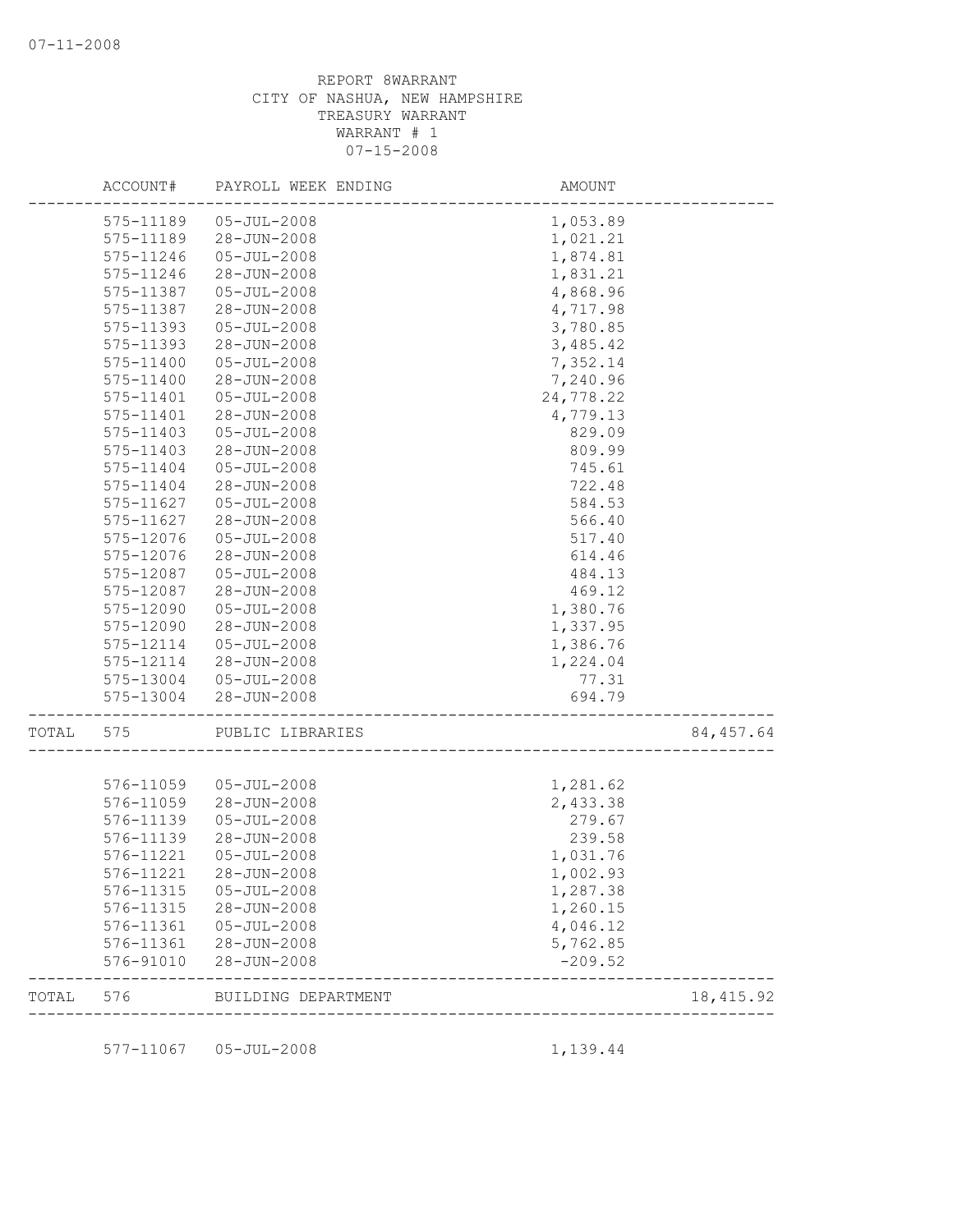|           | ACCOUNT#  | PAYROLL WEEK ENDING    | AMOUNT      |          |
|-----------|-----------|------------------------|-------------|----------|
|           |           | 577-11067 28-JUN-2008  | 1,139.43    |          |
|           |           | 577-11183  05-JUL-2008 | 1,043.63    |          |
|           |           | 577-11183 28-JUN-2008  | 1,014.94    |          |
| TOTAL 577 |           | CODE ENFORCEMENT       |             | 4,337.44 |
|           |           |                        |             |          |
|           |           | 581-11012 28-JUN-2008  | 4,089.42    |          |
|           |           | 581-11075 28-JUN-2008  | 4,228.08    |          |
|           |           | 581-11081 28-JUN-2008  | 2,110.70    |          |
|           | 581-11162 | 05-JUL-2008            | 39,077.73   |          |
|           | 581-11162 | 28-JUN-2008            | 60,047.98   |          |
|           | 581-11204 | 05-JUL-2008            | 12,474.00   |          |
|           | 581-11204 | 28-JUN-2008            | 11,508.08   |          |
|           | 581-11348 | 28-JUN-2008            | 43,506.55   |          |
|           | 581-11366 | 05-JUL-2008            | 47,704.29   |          |
|           | 581-11366 | 28-JUN-2008            | 49,023.41   |          |
|           | 581-11396 | 28-JUN-2008            | 13, 164.85  |          |
|           | 581-11408 | 05-JUL-2008            | 14,944.23   |          |
|           | 581-11408 | 28-JUN-2008            | 14,809.37   |          |
|           | 581-11486 | 28-JUN-2008            | 20,825.43   |          |
|           | 581-11515 | 28-JUN-2008            | 2,053.27    |          |
|           | 581-11570 | $28 - JUN - 2008$      | 72,076.74   |          |
|           | 581-11572 | 28-JUN-2008            | 51, 275.17  |          |
|           | 581-11579 | 28-JUN-2008            | 23,882.54   |          |
|           | 581-11628 | 28-JUN-2008            | 1,215.20    |          |
|           | 581-11675 | $28 - JUN - 2008$      | 5,769.23    |          |
|           | 581-11709 | 28-JUN-2008            | 5,957.20    |          |
|           | 581-11711 | 28-JUN-2008            | 2,576.95    |          |
|           | 581-11726 | 28-JUN-2008            | 618,011.04  |          |
|           | 581-11800 | 28-JUN-2008            | 46,586.02   |          |
|           | 581-11801 | 28-JUN-2008            | 19,081.03   |          |
|           | 581-11802 | 28-JUN-2008            | 12,806.92   |          |
|           | 581-11803 | 28-JUN-2008            | 14, 125. 45 |          |
|           | 581-11804 | 28-JUN-2008            | 14,795.19   |          |
|           | 581-11805 | 28-JUN-2008            | 21,719.15   |          |
|           | 581-11812 | 28-JUN-2008            | 2,461.00    |          |
|           | 581-11830 | 28-JUN-2008            | 3,297.94    |          |
|           | 581-11860 | 28-JUN-2008            | 6,364.86    |          |
|           | 581-12006 | $05 - JUL - 2008$      | 217.00      |          |
|           | 581-12006 | 28-JUN-2008            |             |          |
|           | 581-12021 | 28-JUN-2008            |             |          |
|           | 581-12078 | 28-JUN-2008            | 3,562.50    |          |
|           | 581-12081 | 28-JUN-2008            | 1,327.02    |          |
|           | 581-12087 | $05 - JUL - 2008$      | 852.48      |          |
|           | 581-12087 | 28-JUN-2008            | 1,300.88    |          |
|           | 581-12111 | $05 - JUL - 2008$      | 93.20       |          |
|           | 581-12111 | $28 - JUN - 2008$      | 109.34      |          |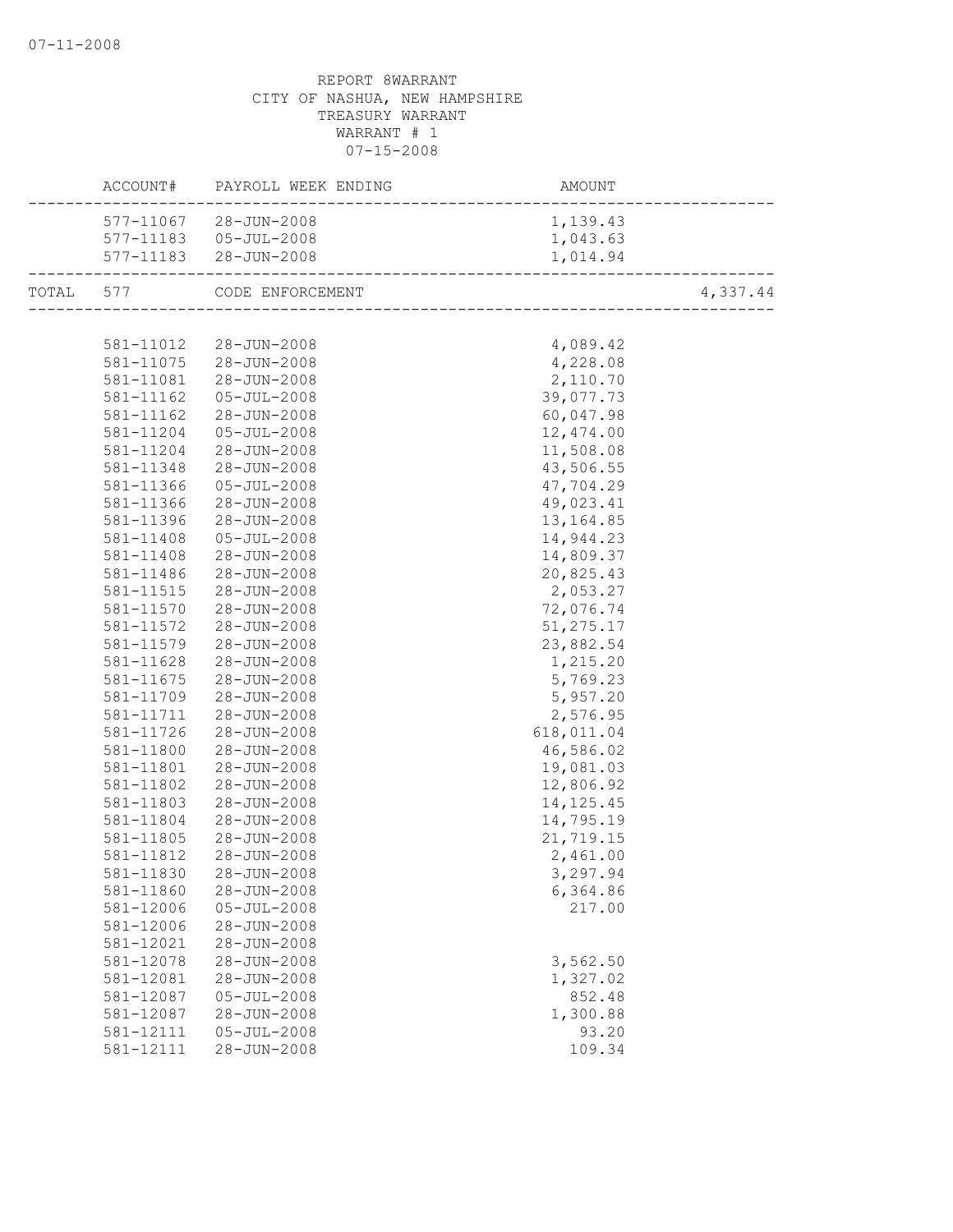|       | ACCOUNT#  | PAYROLL WEEK ENDING | AMOUNT               |              |
|-------|-----------|---------------------|----------------------|--------------|
|       | 581-12112 | $05 - JUL - 2008$   | $-56.28$             |              |
|       | 581-12112 | $28 - JUN - 2008$   | 63.00                |              |
|       | 581-12126 | $05 - JUL - 2008$   | $-256.48$            |              |
|       | 581-12126 | 28-JUN-2008         | 3,747.02             |              |
|       | 581-12135 | 28-JUN-2008         | 58.00                |              |
|       | 581-12136 | $05 - JUL - 2008$   | 73.50                |              |
|       | 581-12136 | 28-JUN-2008         | 89.25                |              |
|       | 581-12138 | $05 - JUL - 2008$   | 515.17               |              |
|       | 581-12138 | 28-JUN-2008         | 718.82               |              |
|       | 581-12141 | 28-JUN-2008         | 278.27               |              |
|       | 581-12153 | $05 - JUL - 2008$   | 3,635.75             |              |
|       | 581-12153 | 28-JUN-2008         | 3,371.25             |              |
|       | 581-12181 | 28-JUN-2008         | 1,836.34             |              |
|       | 581-12198 | 28-JUN-2008         | 5,240.14             |              |
|       | 581-12201 | 28-JUN-2008         | 786.84               |              |
|       | 581-13004 | 28-JUN-2008         | 1,493.21             |              |
|       | 581-13021 | $05 - JUL - 2008$   | 172.88               |              |
|       | 581-13021 | 28-JUN-2008         | 676.21               |              |
|       | 581-13032 | $05 - JUL - 2008$   | 780.10               |              |
|       | 581-13032 | 28-JUN-2008         | 671.20               |              |
|       | 581-13120 | $05 - JUL - 2008$   | 693.72               |              |
|       | 581-13120 | 28-JUN-2008         | 897.55               |              |
|       | 581-13133 | $05 - JUL - 2008$   | 823.66               |              |
|       | 581-13137 | $05 - JUL - 2008$   | 228.44               |              |
|       | 581-13137 | 28-JUN-2008         | 210.10               |              |
|       | 581-17004 | $28 - JUN - 2008$   | 1,883.00             |              |
|       | 581-19000 | 28-JUN-2008         | 6, 162.02            |              |
|       | 581-19210 | 28-JUN-2008         | 68,852.08            |              |
|       | 581-19230 | $05 - JUL - 2008$   | 50.00                |              |
|       | 581-19230 | 28-JUN-2008         | 1,787.50             |              |
|       | 581-19240 | $28 - JUN - 2008$   | 15,212.43            |              |
| TOTAL | 581       | SCHOOL DEPARTMENT   | ____________________ | 1,389,726.13 |
|       |           |                     |                      |              |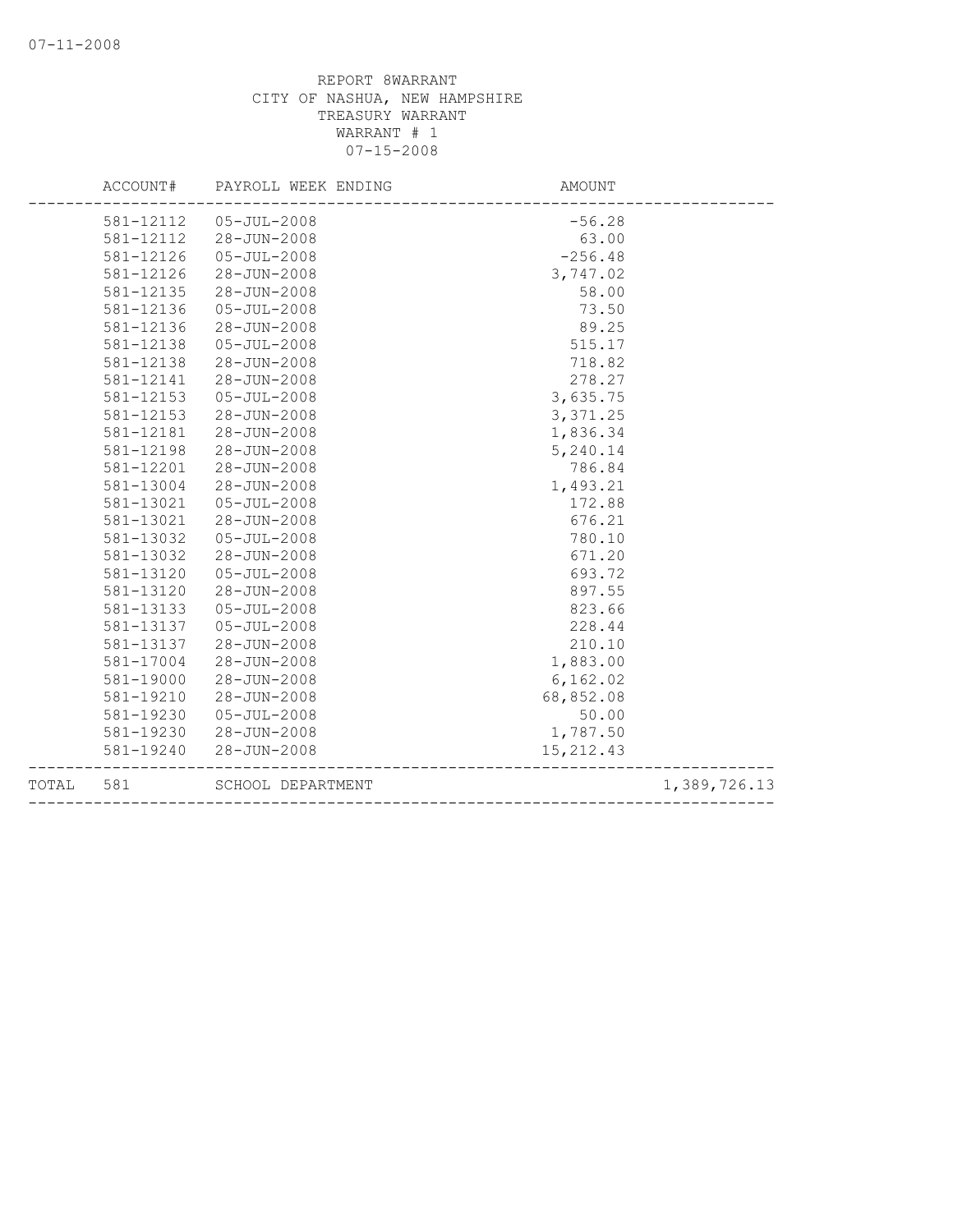|           | ACCOUNT# PAYROLL WEEK ENDING |  | AMOUNT |
|-----------|------------------------------|--|--------|
|           |                              |  |        |
| TOTAL 952 |                              |  |        |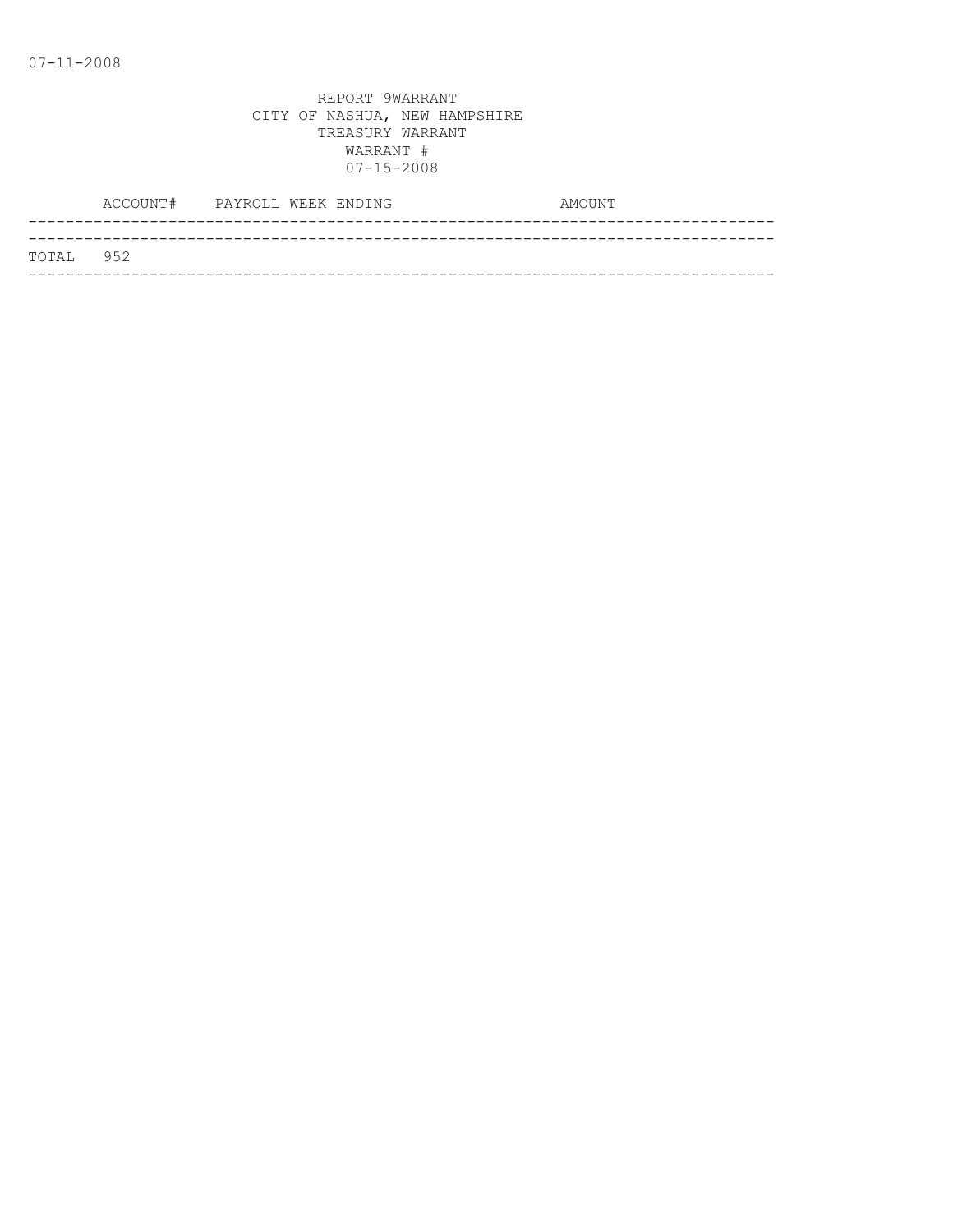| ACCOUNT#  | PAYROLL WEEK ENDING   | AMOUNT    |
|-----------|-----------------------|-----------|
| 801-11008 | $05 - JUL - 2008$     | 571.99    |
|           | 801-11008 28-JUN-2008 | 554.81    |
| 801-11028 | $05 - JUL - 2008$     | 58.64     |
| 801-11094 | $05 - JUL - 2008$     | 98.96     |
| 801-11094 | 28-JUN-2008           | 96.24     |
| 801-11101 | 28-JUN-2008           | 866.41    |
| 801-11193 | $05 - JUL - 2008$     | 970.13    |
| 801-11193 | 28-JUN-2008           | 943.50    |
| 801-11208 | $05 - JUL - 2008$     | 143.28    |
| 801-11208 | 28-JUN-2008           | 92.98     |
| 801-11211 | $05 - JUL - 2008$     | 65.86     |
| 801-11211 | 28-JUN-2008           | 64.34     |
| 801-11222 | 05-JUL-2008           | 203.96    |
| 801-11222 | 28-JUN-2008           | 199.23    |
| 801-11249 | $05 - JUL - 2008$     | 193.06    |
| 801-11249 | 28-JUN-2008           | 132.00    |
| 801-11271 | $05 - JUL - 2008$     | 1,111.01  |
| 801-11271 | 28-JUN-2008           | 1,085.30  |
| 801-11276 | $05 - JUL - 2008$     | 4,002.40  |
| 801-11276 | 28-JUN-2008           | 3,136.00  |
| 801-11383 | $05 - JUL - 2008$     | 861.85    |
| 801-11383 | 28-JUN-2008           | 838.19    |
| 801-11435 | $05 - JUL - 2008$     | 263.48    |
| 801-11435 | 28-JUN-2008           | 257.36    |
| 801-11595 | 05-JUL-2008           | 5,202.40  |
| 801-11595 | 05-JUL-2008           | 3,710.00  |
| 801-11595 | 28-JUN-2008           | 5,702.90  |
| 801-11595 | 28-JUN-2008           | 2,226.00  |
| 801-11596 | $05 - JUL - 2008$     | 3,136.00  |
| 801-11596 | 28-JUN-2008           | 2,869.33  |
| 801-11598 | $05 - JUL - 2008$     | 776.80    |
| 801-11598 | 28-JUN-2008           | 776.80    |
| 801-11599 | $05 - JUL - 2008$     | 1,055.66  |
| 801-11599 | $05 - JUL - 2008$     | 1,055.66  |
| 801-11599 | 28-JUN-2008           | 1,026.65  |
| 801-11599 | 28-JUN-2008           | 1,026.65  |
| 801-11606 | $05 - JUL - 2008$     | 686.82    |
| 801-11606 | 28-JUN-2008           | 667.96    |
| 801-11647 | $05 - JUL - 2008$     | 1,434.52  |
| 801-11647 | $28 - JUN - 2008$     | 1,401.23  |
| 801-12128 | $05 - JUL - 2008$     | 273.45    |
| 801-12128 | 28-JUN-2008           | 273.54    |
| 801-12594 | $05 - JUL - 2008$     | 4,259.00  |
| 801-12594 | 28-JUN-2008           | 5,080.00  |
| 801-13004 | $05 - JUL - 2008$     | 3, 154.25 |
| 801-13004 | $05 - JUL - 2008$     | 5,097.06  |
| 801-13004 | $05 - JUL - 2008$     | 1,130.76  |
| 801-13004 | 28-JUN-2008           | 961.84    |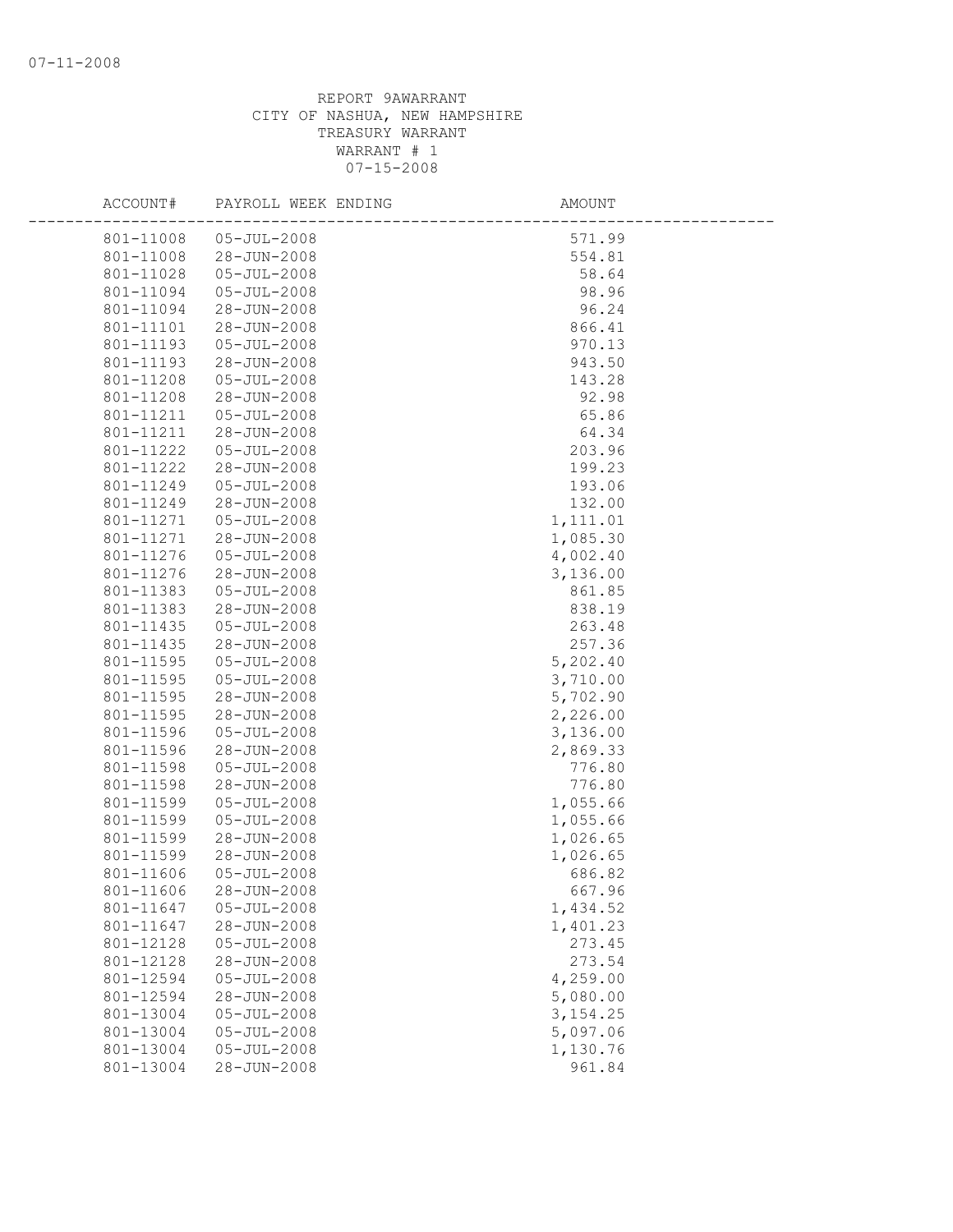|           |           | ACCOUNT# PAYROLL WEEK ENDING | AMOUNT   |           |
|-----------|-----------|------------------------------|----------|-----------|
|           |           | 801-13004 28-JUN-2008        | 2,732.45 |           |
|           |           | 801-13004 28-JUN-2008        | 31.44    |           |
|           | 801-59236 | $05 - JUL - 2008$            | 394.83   |           |
|           | 801-59236 | 28-JUN-2008                  | 382.62   |           |
|           | 801-59237 | $05 - JUL - 2008$            | 372.26   |           |
|           | 801-59237 | 28-JUN-2008                  | 360.28   |           |
|           |           | 801-59240 05-JUL-2008        | 135.63   |           |
|           |           | 801-59240 28-JUN-2008        | 132.49   |           |
| TOTAL 801 |           | SOLID WASTE DISPOSAL         |          | 74,338.26 |
|           |           |                              |          |           |
|           | 802-11028 | 05-JUL-2008                  | 398.75   |           |
|           | 802-11028 | $05 - JUL - 2008$            | 187.64   |           |
|           | 802-11028 | 28-JUN-2008                  | 387.79   |           |
|           | 802-11028 | 28-JUN-2008                  | 182.49   |           |
|           | 802-11064 | $05 - JUL - 2008$            | 135.63   |           |
|           | 802-11064 | $05 - JUL - 2008$            | 135.63   |           |
|           | 802-11064 | 28-JUN-2008                  | 132.49   |           |
|           | 802-11064 | 28-JUN-2008                  | 132.49   |           |
|           | 802-11091 | $05 - JUL - 2008$            | 1,068.97 |           |
|           | 802-11091 | 28-JUN-2008                  | 1,044.26 |           |
|           | 802-11092 | $05 - JUL - 2008$            | 735.20   |           |
|           | 802-11092 | 28-JUN-2008                  | 730.80   |           |
|           | 802-11094 | $05 - JUL - 2008$            | 296.85   |           |
|           | 802-11094 | $05 - JUL - 2008$            | 296.87   |           |
|           | 802-11094 | 28-JUN-2008                  | 288.69   |           |
|           | 802-11094 | 28-JUN-2008                  | 288.71   |           |
|           | 802-11096 | $05 - JUL - 2008$            | 908.93   |           |
|           | 802-11096 | 28-JUN-2008                  | 883.98   |           |
|           | 802-11102 | $05 - JUL - 2008$            | 915.74   |           |
|           | 802-11102 | 28-JUN-2008                  | 854.94   |           |
|           | 802-11105 | $05 - JUL - 2008$            | 997.59   |           |
|           | 802-11105 | 28-JUN-2008                  | 953.13   |           |
|           | 802-11155 | $05 - JUL - 2008$            | 1,024.16 |           |
|           | 802-11155 | 28-JUN-2008                  | 1,010.25 |           |
|           | 802-11157 | $05 - JUL - 2008$            | 784.00   |           |
|           | 802-11157 | 28-JUN-2008                  | 818.96   |           |
|           | 802-11158 | $05 - JUL - 2008$            | 1,683.20 |           |
|           | 802-11158 | 28-JUN-2008                  | 1,683.20 |           |
|           | 802-11208 | $05 - JUL - 2008$            | 95.52    |           |
|           | 802-11208 | $05 - JUL - 2008$            | 47.76    |           |
|           | 802-11208 | $28 - JUN - 2008$            | 37.19    |           |
|           | 802-11208 | 28-JUN-2008                  | 37.19    |           |
|           | 802-11211 | $05 - JUL - 2008$            | 263.45   |           |
|           | 802-11211 | $05 - JUL - 2008$            | 395.18   |           |
|           | 802-11211 | 28-JUN-2008                  | 386.01   |           |
|           | 802-11211 | $28 - JUN - 2008$            | 386.01   |           |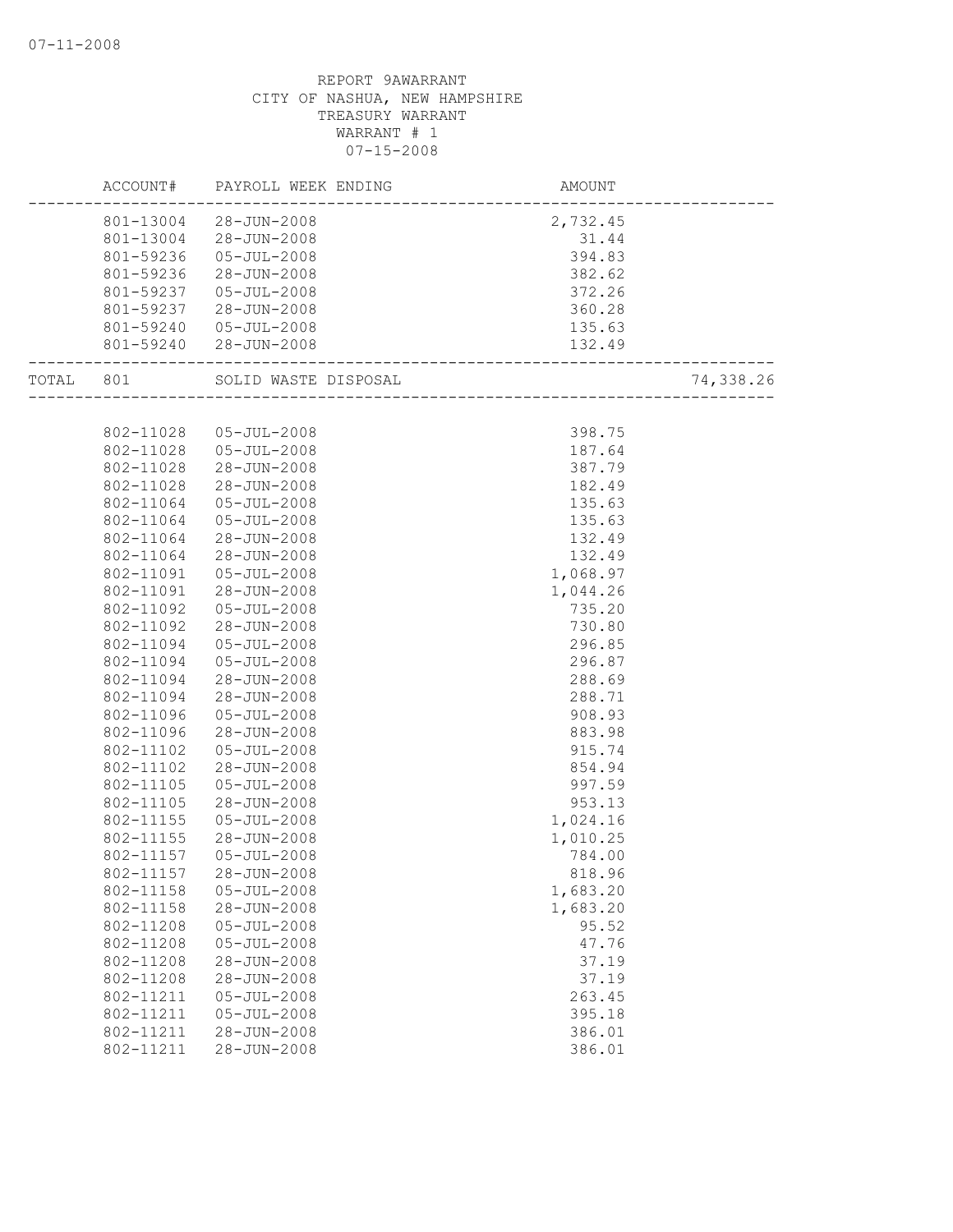| ACCOUNT#               | PAYROLL WEEK ENDING              | AMOUNT                |  |
|------------------------|----------------------------------|-----------------------|--|
| 802-11222              | $05 - JUL - 2008$                | 203.96                |  |
| 802-11222              | 28-JUN-2008                      | 199.23                |  |
| 802-11249              | $05 - JUL - 2008$                | 193.06                |  |
| 802-11249              | $05 - JUL - 2008$                | 193.06                |  |
| 802-11249              | 28-JUN-2008                      | 75.43                 |  |
| 802-11249              | 28-JUN-2008                      | 75.43                 |  |
| 802-11260              | $05 - JUL - 2008$                | 1,760.00              |  |
| 802-11260              | $28 - JUN - 2008$                | 1,760.00              |  |
| 802-11270              | $05 - JUL - 2008$                | 1,053.09              |  |
| 802-11270              | 28-JUN-2008                      | 1,023.64              |  |
| 802-11333              | $05 - JUL - 2008$                | 1,034.94              |  |
| 802-11333              | 28-JUN-2008                      | 1,006.52              |  |
| 802-11435              | $05 - JUL - 2008$                | 439.14                |  |
| 802-11435              | $05 - JUL - 2008$                | 175.66                |  |
| 802-11435              | 28-JUN-2008                      | 428.93                |  |
| 802-11435              | 28-JUN-2008                      | 171.57                |  |
| 802-11480              | $05 - JUL - 2008$                | 3,366.40              |  |
| 802-11480              | 28-JUN-2008                      | 3,366.40              |  |
| 802-11507              | 28-JUN-2008                      | 758.73                |  |
| 802-11513              | $05 - JUL - 2008$                | 5,330.74              |  |
| 802-11513              | 28-JUN-2008                      | 4,449.30              |  |
| 802-11514              | $05 - JUL - 2008$                | 2,994.40              |  |
| 802-11514              | $28 - JUN - 2008$                | 2,668.50              |  |
| 802-11681              | $05 - JUL - 2008$                | 304.20                |  |
| 802-11681              | $05 - JUL - 2008$                | 1,216.79              |  |
| 802-11681              | 28-JUN-2008                      | 297.14                |  |
| 802-11681              | 28-JUN-2008                      | 1,188.55              |  |
| 802-11693              | $05 - JUL - 2008$                | 1,164.39              |  |
| 802-11693              | 28-JUN-2008                      | 1,132.40              |  |
| 802-11763              | $05 - JUL - 2008$                | 172.37                |  |
| 802-11763              | $05 - JUL - 2008$                | 689.48                |  |
| 802-11763              | 28-JUN-2008                      | 167.64                |  |
| 802-11763<br>802-11764 | 28-JUN-2008<br>$05 - JUL - 2008$ | 670.55                |  |
| 802-11764              | 28-JUN-2008                      | 1,143.90              |  |
|                        | $05 - JUL - 2008$                | 1, 117.43<br>1,029.50 |  |
| 802-12154<br>802-12154 | 28-JUN-2008                      | 1,212.00              |  |
| 802-12203              | $05 - JUL - 2008$                | 384.00                |  |
| 802-12203              | 28-JUN-2008                      | 480.00                |  |
| 802-13004              | $05 - JUL - 2008$                | 993.45                |  |
| 802-13004              | $05 - JUL - 2008$                | 4,937.91              |  |
| 802-13004              | 28-JUN-2008                      | 2,172.12              |  |
| 802-13004              | 28-JUN-2008                      | 2,633.26              |  |
| 802-59236              | $05 - JUL - 2008$                | 394.83                |  |
| 802-59236              | 28-JUN-2008                      | 382.62                |  |
| 802-59237              | $05 - JUL - 2008$                | 1,084.85              |  |
| 802-59237              | 28-JUN-2008                      | 1,050.57              |  |
|                        |                                  |                       |  |